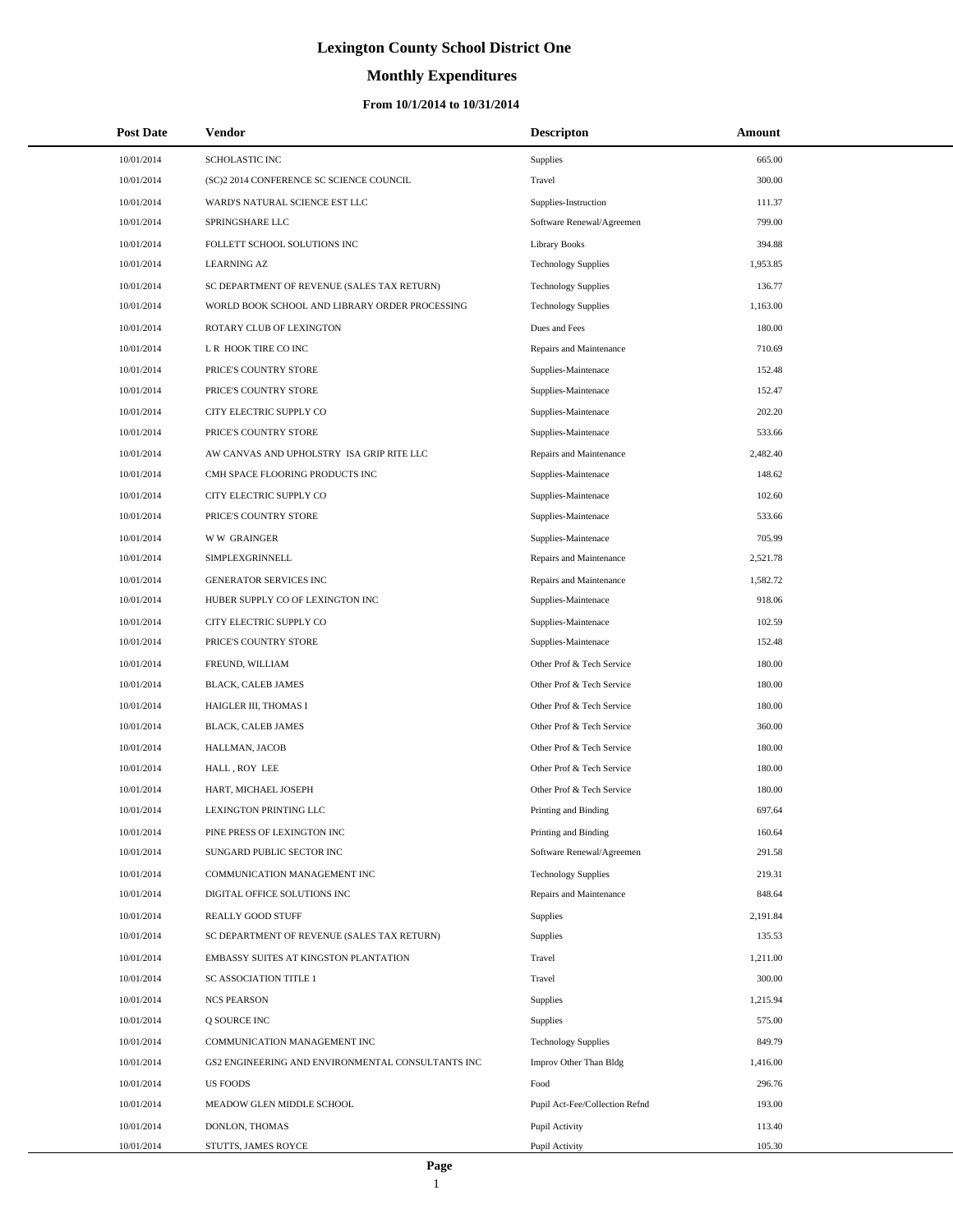# **Monthly Expenditures**

| <b>Post Date</b> | Vendor                                            | <b>Descripton</b>          | Amount    |
|------------------|---------------------------------------------------|----------------------------|-----------|
| 10/01/2014       | US SPECIALTY COATINGS INC                         | Pupil Activity             | 1,308.78  |
| 10/01/2014       | MEADOW GLEN MIDDLE SCHOOL                         | Pupil Activity             | 435.00    |
| 10/01/2014       | <b>BSN SPORTS INC</b>                             | Pupil Activity             | 1,147.69  |
| 10/01/2014       | BODYSHOP ATHLETICS INC                            | Pupil Activity             | 141.24    |
| 10/01/2014       | <b>GTM SPORTSWEAR</b>                             | Pupil Activity             | 1,050.00  |
| 10/01/2014       | THE ACTIVE NETWORK INC                            | Pupil Activity             | 245.03    |
| 10/02/2014       | DAVE BURGESS CONSULTING INC                       | Supplies                   | 180.00    |
| 10/02/2014       | MBM CORP                                          | <b>Technology Supplies</b> | 218.91    |
| 10/02/2014       | SC DEPARTMENT OF CORRECTIONS DIV OF INDUSTRIES    | Printing and Binding       | 334.88    |
| 10/02/2014       | DIGITAL OFFICE SOLUTIONS INC                      | Supplies                   | 1,064.65  |
| 10/02/2014       | DIGITAL OFFICE SOLUTIONS INC                      | Supplies                   | 547.84    |
| 10/02/2014       | SCHOOL SPECIALTY INC                              | Supplies                   | 133.46    |
| 10/02/2014       | <b>VIF PROGRAM</b>                                | <b>Staff Services</b>      | 15,250.00 |
| 10/02/2014       | <b>DICK BLICK</b>                                 | Supplies                   | 596.12    |
| 10/02/2014       | FORMS AND SUPPLY INC (FSI)                        | Supplies                   | 159.32    |
| 10/02/2014       | THE NEFF CO                                       | Supplies                   | 168.63    |
| 10/02/2014       | GBC (GENERAL BINDING CORP) NATIONAL SERVICE DEP   | Repairs and Maintenance    | 642.00    |
| 10/02/2014       | CAMBIUM LEARNING                                  | Supplies                   | 2,217.30  |
| 10/02/2014       | HOUGHTON MIFFLIN                                  | Supplies                   | 746.92    |
| 10/02/2014       | PURCHASED SERVICE                                 | Travel                     | 375.76    |
| 10/02/2014       | SCHOOL SPECIALTY INC                              | Supplies                   | 370.72    |
| 10/02/2014       | <b>MCNAIR LAW FIRM PA</b>                         | <b>Legal Services</b>      | 134.00    |
| 10/02/2014       | PURCHASED SERVICE                                 | Travel                     | 109.20    |
| 10/02/2014       | PURCHASED SERVICE                                 | Travel                     | 252.00    |
| 10/02/2014       | LCJMWANDSC (LEX CTY JOINT WATER AND SEWER COMMI   | <b>Public Utilities</b>    | 209.93    |
| 10/02/2014       | HAVIRD OIL CO                                     | Energy                     | 412.51    |
| 10/02/2014       | LCJMWANDSC (LEX CTY JOINT WATER AND SEWER COMMI   | <b>Public Utilities</b>    | 2,385.87  |
| 10/02/2014       | CULLUM SERVICES INC                               | Repairs and Maintenance    | 536.62    |
| 10/02/2014       | CULLUM SERVICES INC                               | Repairs and Maintenance    | 916.66    |
| 10/02/2014       | LCJMWANDSC (LEX CTY JOINT WATER AND SEWER COMMI   | <b>Public Utilities</b>    | 1,125.47  |
| 10/02/2014       | LCJMWANDSC (LEX CTY JOINT WATER AND SEWER COMMI   | <b>Public Utilities</b>    | 796.93    |
| 10/02/2014       | CULLUM SERVICES INC                               | Repairs and Maintenance    | 729.50    |
| 10/02/2014       | CULLUM SERVICES INC                               | Repairs and Maintenance    | 401.05    |
| 10/02/2014       | LCJMWANDSC (LEX CTY JOINT WATER AND SEWER COMMI   | <b>Public Utilities</b>    | 1,996.32  |
| 10/02/2014       | LCJMWANDSC (LEX CTY JOINT WATER AND SEWER COMMI   | <b>Public Utilities</b>    | 1,782.95  |
| 10/02/2014       | CULLUM SERVICES INC                               | Repairs and Maintenance    | 446.80    |
| 10/02/2014       | PALMETTO CONTROLS INC                             | Supplies-Maintenace        | 493.48    |
| 10/02/2014       | <b>CULLUM SERVICES INC</b>                        | Repairs and Maintenance    | 1,369.69  |
| 10/02/2014       | LCJMWANDSC (LEX CTY JOINT WATER AND SEWER COMMI   | <b>Public Utilities</b>    | 5,686.83  |
| 10/02/2014       | CULLUM SERVICES INC                               | Repairs and Maintenance    | 6,314.98  |
| 10/02/2014       | SMITH AND JONES JANITORIAL SUPPLIES AND EQUIP INC | Supplies-Maintenace        | 474.63    |
| 10/02/2014       | LCJMWANDSC (LEX CTY JOINT WATER AND SEWER COMMI   | <b>Public Utilities</b>    | 398.34    |
| 10/02/2014       | CULLUM SERVICES INC                               | Repairs and Maintenance    | 916.66    |
| 10/02/2014       | LCJMWANDSC (LEX CTY JOINT WATER AND SEWER COMMI   | <b>Public Utilities</b>    | 443.63    |
| 10/02/2014       | LCJMWANDSC (LEX CTY JOINT WATER AND SEWER COMMI   | <b>Public Utilities</b>    | 490.52    |
| 10/02/2014       | CULLUM SERVICES INC                               | Repairs and Maintenance    | 432.33    |
| 10/02/2014       | TERMINIX COMMERCIAL                               | Repairs and Maintenance    | 385.00    |
| 10/02/2014       | LCJMWANDSC (LEX CTY JOINT WATER AND SEWER COMMI   | <b>Public Utilities</b>    | 688.50    |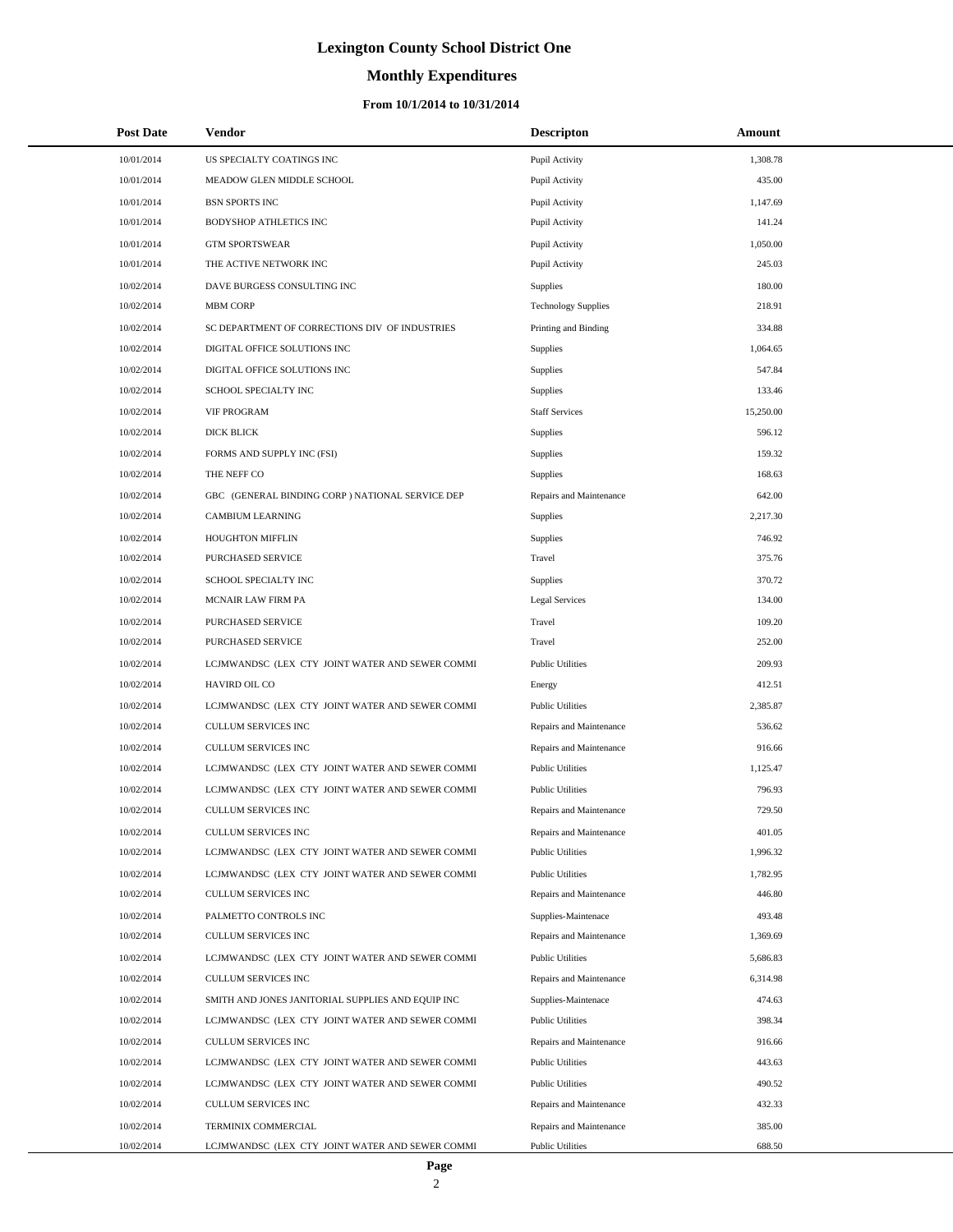# **Monthly Expenditures**

#### **From 10/1/2014 to 10/31/2014**

| <b>Post Date</b> | <b>Vendor</b>                                      | <b>Descripton</b>          | Amount    |
|------------------|----------------------------------------------------|----------------------------|-----------|
| 10/02/2014       | TERMINIX COMMERCIAL                                | Repairs and Maintenance    | 385.00    |
| 10/02/2014       | LCJMWANDSC (LEX CTY JOINT WATER AND SEWER COMMI    | <b>Public Utilities</b>    | 1,482.71  |
| 10/02/2014       | LCJMWANDSC (LEX CTY JOINT WATER AND SEWER COMMI    | <b>Public Utilities</b>    | 2,739.31  |
| 10/02/2014       | SMITH AND JONES JANITORIAL SUPPLIES AND EQUIP INC  | Supplies-Maintenace        | 522.98    |
| 10/02/2014       | LCJMWANDSC (LEX CTY JOINT WATER AND SEWER COMMI    | <b>Public Utilities</b>    | 673.47    |
| 10/02/2014       | LCJMWANDSC (LEX CTY JOINT WATER AND SEWER COMMI    | <b>Public Utilities</b>    | 527.22    |
| 10/02/2014       | LCJMWANDSC (LEX CTY JOINT WATER AND SEWER COMMI    | <b>Public Utilities</b>    | 215.00    |
| 10/02/2014       | TOWN OF LEXINGTON                                  | <b>Public Utilities</b>    | 3,410.48  |
| 10/02/2014       | LCJMWANDSC (LEX CTY JOINT WATER AND SEWER COMMI    | <b>Public Utilities</b>    | 2,258.40  |
| 10/02/2014       | PADULA, JOHN MATTHEW                               | Other Prof & Tech Service  | 180.00    |
| 10/02/2014       | HATCHELL, JOHN G                                   | Other Prof & Tech Service  | 120.00    |
| 10/02/2014       | PURCHASED SERVICE                                  | Travel                     | 187.72    |
| 10/02/2014       | LEXINGTON PRINTING LLC                             | Printing and Binding       | 2,251.28  |
| 10/02/2014       | PURCHASED SERVICE                                  | Travel                     | 190.68    |
| 10/02/2014       | PURCHASED SERVICE                                  | Travel                     | 122.36    |
| 10/02/2014       | PURCHASED SERVICE                                  | Travel                     | 285.60    |
| 10/02/2014       | SPIRIT TELECOM                                     | Communication              | 209.63    |
| 10/02/2014       | SPIRIT TELECOM                                     | Communication              | 109.90    |
| 10/02/2014       | CAMCOR                                             | <b>Technology Supplies</b> | 1,255.88  |
| 10/02/2014       | CAMCOR                                             | <b>Technology Supplies</b> | 1,120.00  |
| 10/02/2014       | SPIRIT TELECOM                                     | Communication              | 102.52    |
| 10/02/2014       | SPIRIT TELECOM                                     | Communication              | 103.77    |
| 10/02/2014       | PURCHASED SERVICE                                  | Travel                     | 1,537.63  |
| 10/02/2014       | CLARK POWELL ASSOCIATES INC                        | <b>Technology Supplies</b> | 1,243.19  |
| 10/02/2014       | LESESNE INDUSTRIES INC                             | Pupil Activity             | 231.12    |
| 10/02/2014       | <b>NASCO</b>                                       | Pupil Activity             | 788.38    |
| 10/02/2014       | SCHOOL SPECIALTY INC                               | Pupil Activity             | 547.84    |
| 10/02/2014       | TODD AND MOORE                                     | Pupil Activity             | 398.00    |
| 10/02/2014       | TODD AND MOORE                                     | Pupil Activity             | 3,782.92  |
| 10/02/2014       | TODD AND MOORE                                     | Pupil Activity             | 321.00    |
| 10/02/2014       | NORTH CENTRAL HIGH SCHOOL                          | Pupil Activity             | 150.00    |
| 10/02/2014       | <b>TODD AND MOORE</b>                              | Pupil Activity             | 1,155.60  |
| 10/02/2014       | TODD AND MOORE                                     | Pupil Activity             | 1,540.80  |
| 10/02/2014       | CAROLINA SCREEN PRINTERS                           | Pupil Activity             | 108.87    |
| 10/02/2014       | <b>COBB ENTERPRISES</b>                            | Pupil Activity             | 2,448.29  |
| 10/02/2014       | TODD AND MOORE                                     | Pupil Activity             | 128.40    |
| 10/03/2014       | SCHOOL SPECIALTY INC                               | <b>Supplies</b>            | 132.22    |
| 10/03/2014       | SCHOOL SPECIALTY INC                               | Supplies                   | 138.31    |
| 10/03/2014       | SCHOOL SPECIALTY INC                               | Supplies                   | 1,083.28  |
| 10/03/2014       | <b>NASCO</b>                                       | Supplies                   | 3,033.52  |
| 10/03/2014       | SCHOOL SPECIALTY INC                               | <b>Supplies</b>            | 436.87    |
| 10/03/2014       | SC DEPARTMENT OF JUVENILE JUSTICE (FISCAL AFFAIRS) | Tuition-LEA                | 379.19    |
| 10/03/2014       | SCHOOL SPECIALTY INC                               | Supplies                   | 187.07    |
| 10/03/2014       | ANOTHER PRINTER                                    | Supplies                   | 121.86    |
| 10/03/2014       | SCHOOL SPECIALTY INC                               | Supplies                   | 1,018.74  |
| 10/03/2014       | FORMS AND SUPPLY INC (FSI)                         | Supplies                   | 2,285.52  |
| 10/03/2014       | SCHOOL SPECIALTY INC                               | Supplies                   | 4,236.22  |
| 10/03/2014       | EXPEDITIONARY LEARNING OUTWARD BOUND INC           | Inst Prog Improvement      | 24,150.00 |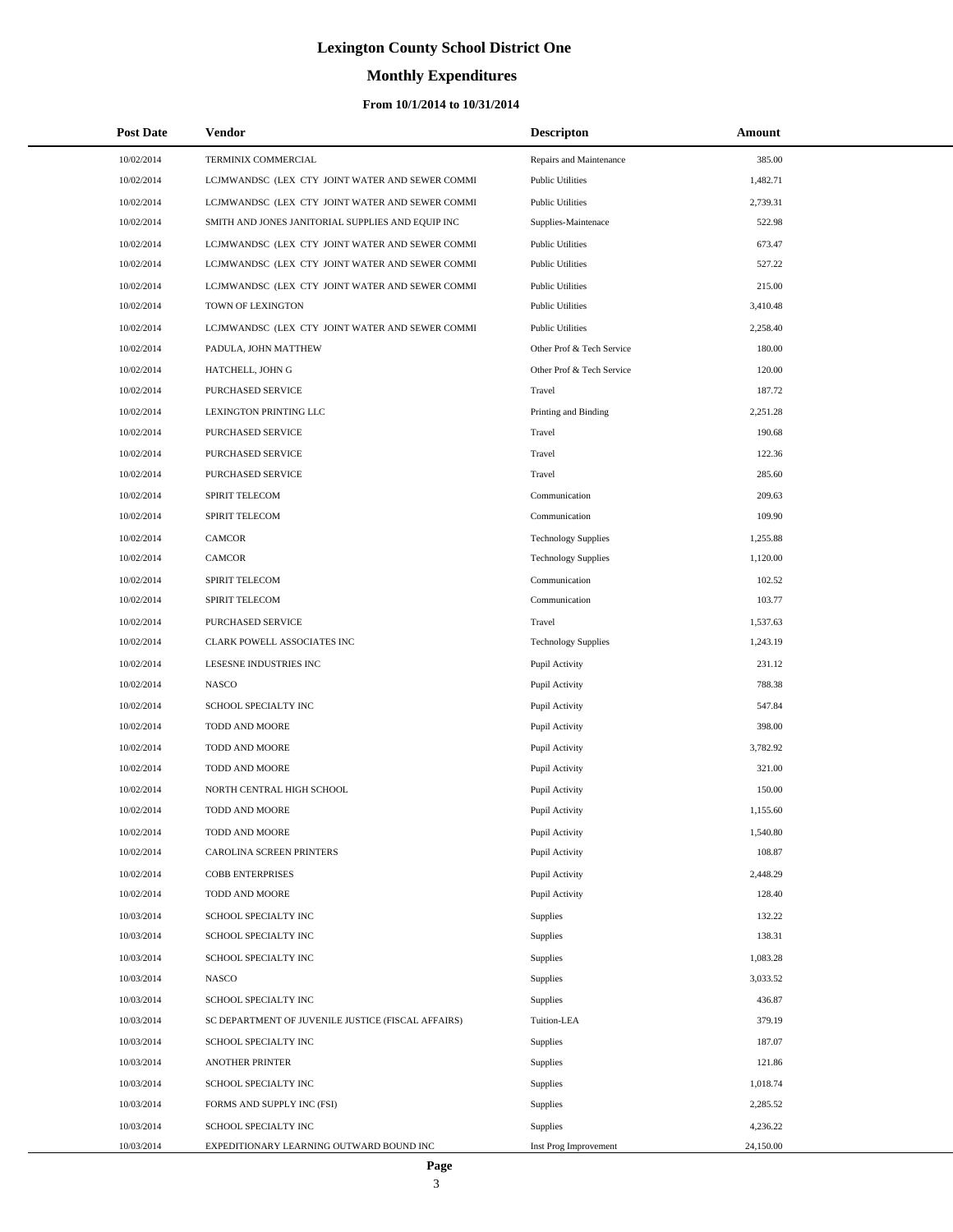# **Monthly Expenditures**

#### **From 10/1/2014 to 10/31/2014**

| <b>Post Date</b> | <b>Vendor</b>                                     | <b>Descripton</b>          | Amount     |
|------------------|---------------------------------------------------|----------------------------|------------|
| 10/03/2014       | SCHOOL SPECIALTY INC                              | Supplies                   | 3,647.06   |
| 10/03/2014       | GENESIS EASEL COMPANY LLC                         | Supplies                   | 1,158.50   |
| 10/03/2014       | MACHINE AND WELDING SUPPLY                        | Repairs and Maintenance    | 127.50     |
| 10/03/2014       | MACHINE AND WELDING SUPPLY                        | <b>Supplies</b>            | 581.92     |
| 10/03/2014       | LEXINGTON COUNTY SCHOOL DIST 2                    | Tuition-LEA                | 10,743.75  |
| 10/03/2014       | MACLASKEY JR, FLOYD JAMES                         | <b>Technology Supplies</b> | 150.00     |
| 10/03/2014       | BRODART (SUPPLIES AND FURN)                       | <b>Supplies</b>            | 236.35     |
| 10/03/2014       | FOLLETT SCHOOL SOLUTIONS INC                      | Library Books              | 440.13     |
| 10/03/2014       | FORMS AND SUPPLY INC (FSI)                        | Supplies                   | 104.22     |
| 10/03/2014       | SMITH AND JONES JANITORIAL SUPPLIES AND EQUIP INC | Supplies-Maintenace        | 141.24     |
| 10/03/2014       | SC SCHOOL BOARDS ASSOCIATION INSURANCE TRUST      | Property Insurance         | 663,863.00 |
| 10/03/2014       | THYSSENKRUPP ELEVATOR                             | Repairs and Maintenance    | 707.00     |
| 10/03/2014       | SHERWINWILLIAMS                                   | Supplies-Maintenace        | 237.54     |
| 10/03/2014       | SMITH AND JONES JANITORIAL SUPPLIES AND EQUIP INC | Supplies-Maintenace        | 321.00     |
| 10/03/2014       | SMITH AND JONES JANITORIAL SUPPLIES AND EQUIP INC | Supplies-Maintenace        | 317.79     |
| 10/03/2014       | CAROLINA WATER SERVICE INC                        | <b>Public Utilities</b>    | 1,694.18   |
| 10/03/2014       | SHERWINWILLIAMS                                   | Supplies-Maintenace        | 301.42     |
| 10/03/2014       | SMITH AND JONES JANITORIAL SUPPLIES AND EQUIP INC | Supplies-Maintenace        | 321.00     |
| 10/03/2014       | SHERWINWILLIAMS                                   | Supplies-Maintenace        | 228.55     |
| 10/03/2014       | CITY OF WEST COLUMBIA WATER COLLECTION DIVISION   | <b>Public Utilities</b>    | 1,777.22   |
| 10/03/2014       | <b>B AND T SAND CO</b>                            | Supplies-Maintenace        | 185.06     |
| 10/03/2014       | SHERWINWILLIAMS                                   | Supplies-Maintenace        | 230.48     |
| 10/03/2014       | SHERWINWILLIAMS                                   | Supplies-Maintenace        | 499.48     |
| 10/03/2014       | <b>GENERAL RECREATION INC</b>                     | Supplies-Maintenace        | 983.33     |
| 10/03/2014       | TERMINIX COMMERCIAL                               | Repairs and Maintenance    | 325.00     |
| 10/03/2014       | SMITH AND JONES JANITORIAL SUPPLIES AND EQUIP INC | Supplies-Maintenace        | 321.00     |
| 10/03/2014       | SMITH AND JONES JANITORIAL SUPPLIES AND EQUIP INC | Supplies-Maintenace        | 321.00     |
| 10/03/2014       | SMITH AND JONES JANITORIAL SUPPLIES AND EQUIP INC | Supplies-Maintenace        | 550.84     |
| 10/03/2014       | SMITH AND JONES JANITORIAL SUPPLIES AND EQUIP INC | Supplies-Maintenace        | 327.42     |
| 10/03/2014       | <b>INTERSTATE SOLUTIONS</b>                       | Supplies-Maintenace        | 273.49     |
| 10/03/2014       | TOWN OF LEXINGTON                                 | Other Prof & Tech Service  | 8,945.74   |
| 10/03/2014       | TOWN OF LEXINGTON                                 | Other Prof & Tech Service  | 9,270.95   |
| 10/03/2014       | HOWARD, KEVIN BRIAN                               | Other Prof & Tech Service  | 120.00     |
| 10/03/2014       | FREUND, WILLIAM                                   | Other Prof & Tech Service  | 120.00     |
| 10/03/2014       | PARKER, NICHOLAS                                  | Other Prof & Tech Service  | 120.00     |
| 10/03/2014       | WILFONG, MICHAEL BRIAN                            | Other Prof & Tech Service  | 120.00     |
| 10/03/2014       | YOUNG, MATTHEW                                    | Other Prof & Tech Service  | 240.00     |
| 10/03/2014       | <b>BURNS, JENNIFER L</b>                          | Other Prof & Tech Service  | 180.00     |
| 10/03/2014       | SC DEPARTMENT OF SOCIAL SERVICES                  | Other Prof & Tech Service  | 792.00     |
| 10/03/2014       | OEM OPTIC                                         | <b>Technology Supplies</b> | 363.80     |
| 10/03/2014       | FORMS AND SUPPLY INC (FSI)                        | Supplies                   | 116.47     |
| 10/03/2014       | <b>ANOTHER PRINTER</b>                            | Supplies                   | 191.58     |
| 10/03/2014       | PROED INC                                         | Supplies                   | 599.25     |
| 10/03/2014       | <b>FLAGHOUSE</b>                                  | Supplies                   | 238.95     |
| 10/03/2014       | PROED INC                                         | Supplies                   | 340.68     |
| 10/03/2014       | LOPEZ ROBERTSON, JULIA                            | Inst Prog Improvement      | 1,000.00   |
| 10/03/2014       | CARNEGIE LEARNING INC                             | Inst Prog Improvement      | 18,000.00  |
| 10/03/2014       | LOWE'S                                            | Supplies                   | 717.93     |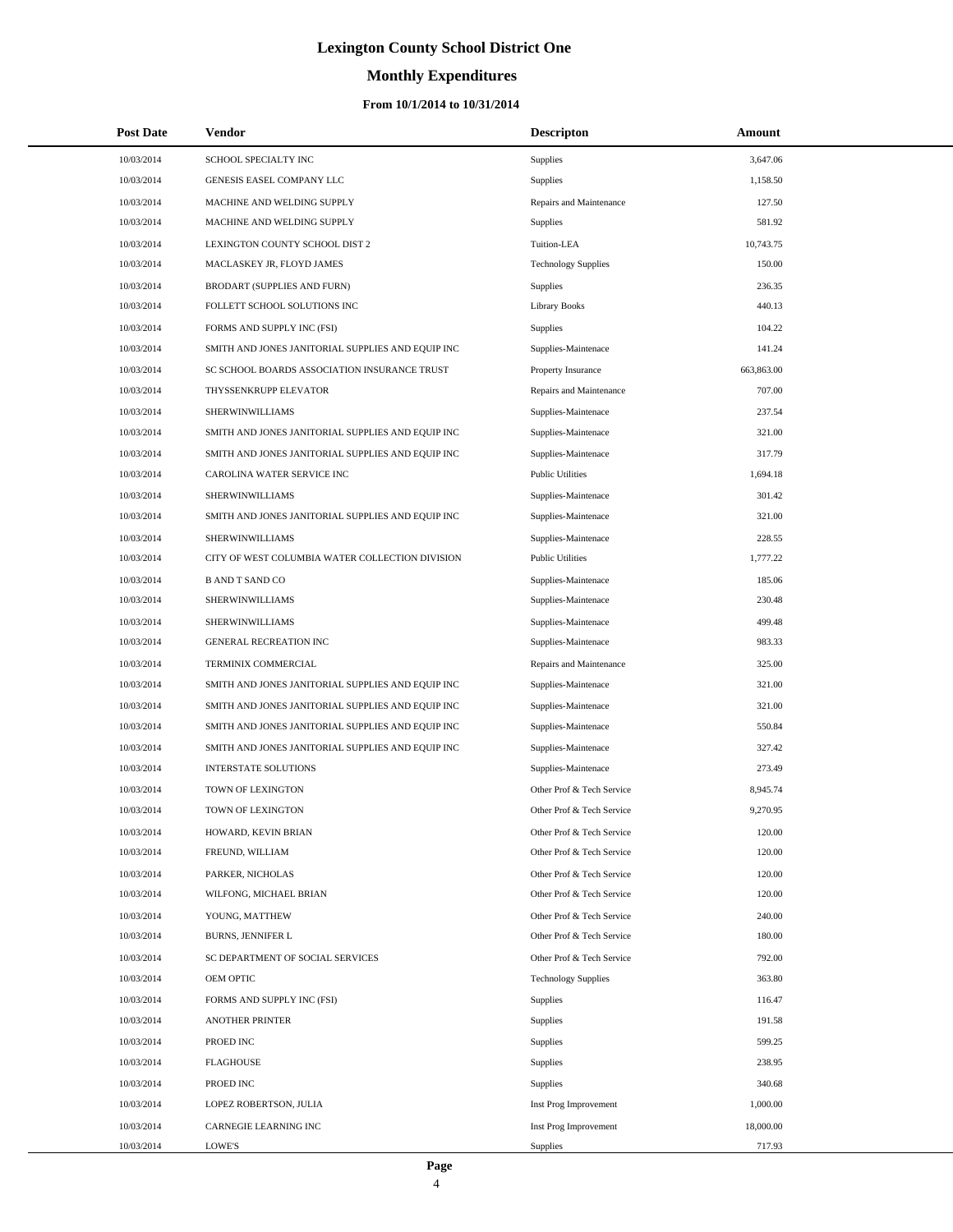# **Monthly Expenditures**

#### **From 10/1/2014 to 10/31/2014**

| <b>Post Date</b> | Vendor                                      | <b>Descripton</b>          | Amount    |
|------------------|---------------------------------------------|----------------------------|-----------|
| 10/03/2014       | MEDCO SUPPLY CO                             | Supplies                   | 744.35    |
| 10/03/2014       | <b>INTERNETWORK ENGINEERING</b>             | Technology Equipment D F   | 11,170.80 |
| 10/03/2014       | JMA LOGISTICS AND SERVICES LLC              | Supplies                   | 1,000.00  |
| 10/03/2014       | CLARK POWELL ASSOCIATES INC                 | <b>Technology Supplies</b> | 834.25    |
| 10/03/2014       | <b>INTERNETWORK ENGINEERING</b>             | <b>Technology Supplies</b> | 4,638.99  |
| 10/03/2014       | SUN SHADES AND GRAPHICS INC                 | Building                   | 2,453.00  |
| 10/03/2014       | <b>JROTC EXCHANGE</b>                       | Pupil Activity             | 403.30    |
| 10/03/2014       | STATE AUTO PAINT CO                         | Pupil Activity             | 226.88    |
| 10/03/2014       | CAROLINA BIOLOGICAL SUPPLY CO               | Pupil Activity             | 162.58    |
| 10/03/2014       | TODD AND MOORE                              | Pupil Activity             | 401.25    |
| 10/03/2014       | T & T                                       | Pupil Activity             | 205.98    |
| 10/03/2014       | <b>HUDL</b>                                 | Pupil Activity             | 1,599.00  |
| 10/03/2014       | SC DEPARTMENT OF REVENUE (SALES TAX RETURN) | Pupil Activity             | 111.93    |
| 10/03/2014       | CLEMSON UNIVERSITY OUTDOOR LAB              | Pupil Activity             | 700.00    |
| 10/03/2014       | TODD AND MOORE                              | Pupil Activity             | 1,354.62  |
| 10/03/2014       | SUMTER HIGH SCHOOL                          | Pupil Activity             | 150.00    |
| 10/03/2014       | PECKNEL MUSIC CO INC                        | Pupil Activity             | 250.06    |
| 10/06/2014       | <b>SIGN A RAMA</b>                          | Supplies                   | 931.97    |
| 10/06/2014       | FORMS AND SUPPLY INC (FSI)                  | <b>Technology Supplies</b> | 279.98    |
| 10/06/2014       | HEWLETT PACKARD BUSINESS STORE              | <b>Technology Supplies</b> | 613.20    |
| 10/06/2014       | HOUGHTON MIFFLIN                            | Supplies                   | 123.55    |
| 10/06/2014       | GOVCONNECTION INC PC CONNECTION             | Supplies                   | 144.45    |
| 10/06/2014       | <b>LOWE'S</b>                               | Supplies                   | 465.56    |
| 10/06/2014       | FORMS AND SUPPLY INC (FSI)                  | Supplies                   | 196.31    |
| 10/06/2014       | RESOURCES FOR EDUCATORS                     | Supplies                   | 209.00    |
| 10/06/2014       | OCCUPATIONAL HEALTH                         | Supplies                   | 243.00    |
| 10/06/2014       | EBS EDUCATIONAL BASED SERVICES              | Other Prof & Tech Service  | 2,709.00  |
| 10/06/2014       | FORMS AND SUPPLY INC (FSI)                  | Supplies                   | 105.50    |
| 10/06/2014       | FOLLETT SCHOOL SOLUTIONS INC                | <b>Library Books</b>       | 692.83    |
| 10/06/2014       | BOUND TO STAY BOUND BOOKS INC               | <b>Library Books</b>       | 268.43    |
| 10/06/2014       | SC ASSOCIATION SCHOOL SOCIAL WORKERS        | Travel                     | 130.00    |
| 10/06/2014       | MCNAIR LAW FIRM PA                          | Legal Services             | 291.00    |
| 10/06/2014       | CITY OF CAYCE                               | <b>Public Utilities</b>    | 11,507.57 |
| 10/06/2014       | SCE&G                                       | <b>Public Utilities</b>    | 18,217.05 |
| 10/06/2014       | CALICO INDUSTRIES INC                       | Supplies-Maintenace        | 329.67    |
| 10/06/2014       | CATOE'S MOPED SHED INC                      | Supplies-Maintenace        | 1,280.48  |
| 10/06/2014       | <b>DICK SMITH FORD</b>                      | Supplies-Maintenace        | 3,132.00  |
| 10/06/2014       | SCE&G                                       | <b>Public Utilities</b>    | 62,480.14 |
| 10/06/2014       | CATOE'S MOPED SHED INC                      | Supplies-Maintenace        | 359.30    |
| 10/06/2014       | SCE&G                                       | <b>Public Utilities</b>    | 14,999.62 |
| 10/06/2014       | SCE&G                                       | <b>Public Utilities</b>    | 8,586.97  |
| 10/06/2014       | CALICO INDUSTRIES INC                       | Supplies-Maintenace        | 384.61    |
| 10/06/2014       | SCE&G                                       | <b>Public Utilities</b>    | 24,110.70 |
| 10/06/2014       | SCE&G                                       | <b>Public Utilities</b>    | 19,586.24 |
| 10/06/2014       | SCE&G                                       | <b>Public Utilities</b>    | 16,401.09 |
| 10/06/2014       | SCE&G                                       | <b>Public Utilities</b>    | 14,880.99 |
| 10/06/2014       | CITY OF CAYCE                               | <b>Public Utilities</b>    | 4,955.39  |
| 10/06/2014       | SCE&G                                       | <b>Public Utilities</b>    | 20,638.35 |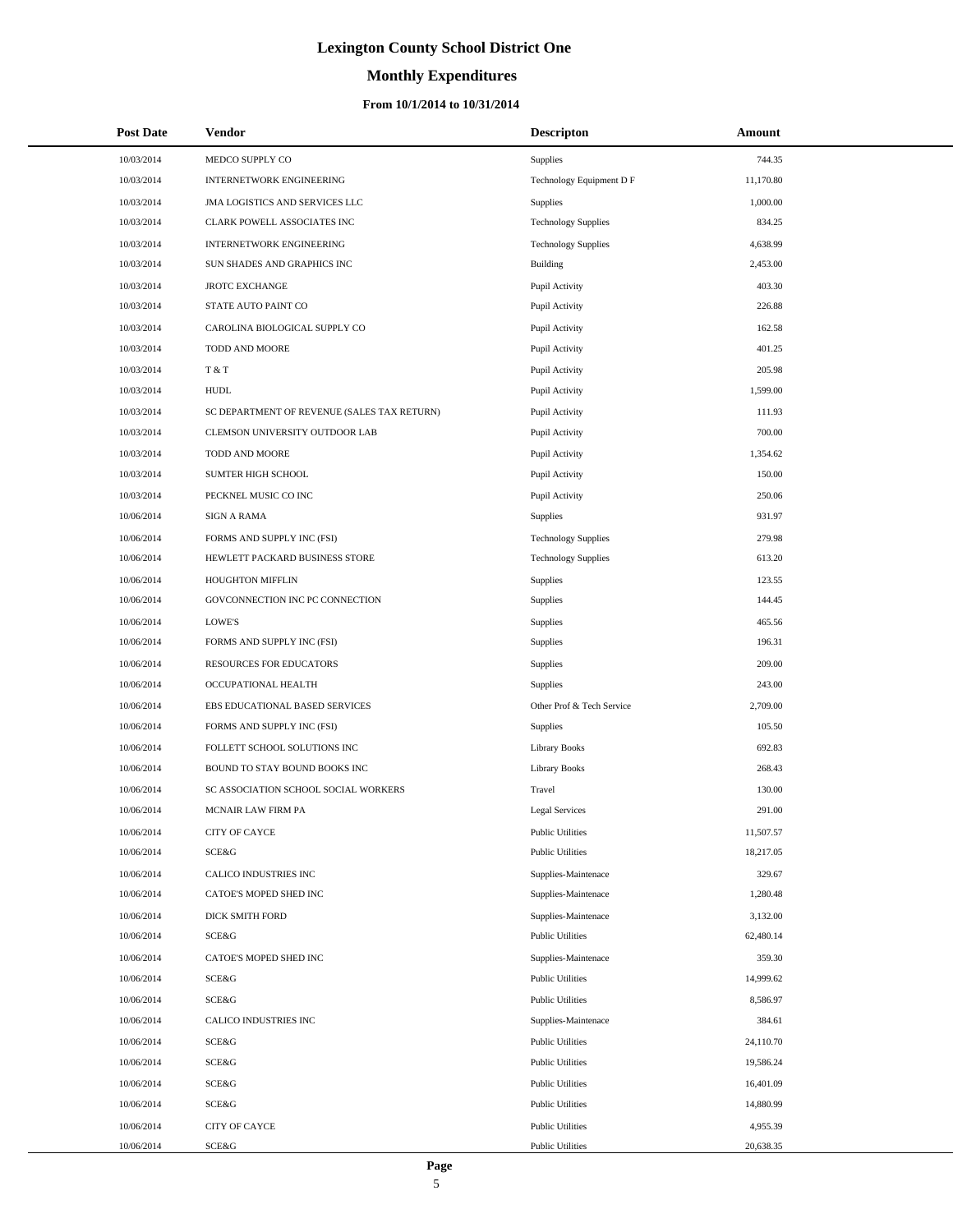# **Monthly Expenditures**

#### **From 10/1/2014 to 10/31/2014**

| <b>Post Date</b> | Vendor                                             | <b>Descripton</b>          | Amount    |
|------------------|----------------------------------------------------|----------------------------|-----------|
| 10/06/2014       | ATLAS OUTDOORS LLC                                 | Supplies-Maintenace        | 422.65    |
| 10/06/2014       | SCE&G                                              | <b>Public Utilities</b>    | 243.63    |
| 10/06/2014       | <b>SCE&amp;G</b>                                   | <b>Public Utilities</b>    | 189.30    |
| 10/06/2014       | <b>SCE&amp;G</b>                                   | <b>Public Utilities</b>    | 11,653.38 |
| 10/06/2014       | SCE&G                                              | <b>Public Utilities</b>    | 120.61    |
| 10/06/2014       | CATOE'S MOPED SHED INC                             | Supplies-Maintenace        | 381.39    |
| 10/06/2014       | SCHINDLER ELEVATOR CORP                            | Repairs and Maintenance    | 472.28    |
| 10/06/2014       | SC DEPARTMENT OF EDUCATION OFFICE OF TRANSPORTATIO | Pupil Transportation       | 14,514.39 |
| 10/06/2014       | MARTHERS, BRANNON W                                | Other Prof & Tech Service  | 180.00    |
| 10/06/2014       | ANDERSON, JOSHUA                                   | Other Prof & Tech Service  | 180.00    |
| 10/06/2014       | BLACK, CALEB JAMES                                 | Other Prof & Tech Service  | 180.00    |
| 10/06/2014       | HINZ, BRIAN E                                      | Other Prof & Tech Service  | 180.00    |
| 10/06/2014       | HALLMAN, JACOB                                     | Other Prof & Tech Service  | 180.00    |
| 10/06/2014       | MARTHERS, BRANNON W                                | Other Prof & Tech Service  | 180.00    |
| 10/06/2014       | HALL, ROY LEE                                      | Other Prof & Tech Service  | 180.00    |
| 10/06/2014       | NEWZ GROUP                                         | Other Prof & Tech Service  | 290.00    |
| 10/06/2014       | <b>READABLE INK</b>                                | Other Prof & Tech Service  | 280.00    |
| 10/06/2014       | <b>COMPORIUM</b>                                   | Communication              | 11,154.49 |
| 10/06/2014       | PROFESSIONAL SOFTWARE FOR NURSES INC               | Software Renewal/Agreemen  | 3,900.00  |
| 10/06/2014       | SC DEPARTMENT OF REVENUE (SALES TAX RETURN)        | Software Renewal/Agreemen  | 273.00    |
| 10/06/2014       | <b>INTERNETWORK ENGINEERING</b>                    | <b>Technology Supplies</b> | 1,297.05  |
| 10/06/2014       | <b>COMPORIUM</b>                                   | Communication              | 5,882.74  |
| 10/06/2014       | <b>COMPORIUM</b>                                   | Communication              | 2,125.10  |
| 10/06/2014       | <b>COMPORIUM</b>                                   | Communication              | 3,588.79  |
| 10/06/2014       | <b>COMPORIUM</b>                                   | Communication              | 1,938.70  |
| 10/06/2014       | <b>COMPORIUM</b>                                   | Communication              | 3,057.61  |
| 10/06/2014       | DIGITAL OFFICE SOLUTIONS INC                       | Repairs and Maintenance    | 270.67    |
| 10/06/2014       | <b>COMPORIUM</b>                                   | Communication              | 2,689.03  |
| 10/06/2014       | <b>COMPORIUM</b>                                   | Communication              | 1,469.75  |
| 10/06/2014       | <b>COMPORIUM</b>                                   | Communication              | 2,901.04  |
| 10/06/2014       | DIGITAL OFFICE SOLUTIONS INC                       | Repairs and Maintenance    | 116.96    |
| 10/06/2014       | <b>COMPORIUM</b>                                   | Communication              | 1,892.78  |
| 10/06/2014       | DIGITAL OFFICE SOLUTIONS INC                       | Repairs and Maintenance    | 445.24    |
| 10/06/2014       | <b>COMPORIUM</b>                                   | Communication              | 1,994.65  |
| 10/06/2014       | <b>COMPORIUM</b>                                   | Communication              | 2,043.74  |
| 10/06/2014       | <b>COMPORIUM</b>                                   | Communication              | 2,266.83  |
| 10/06/2014       | <b>COMPORIUM</b>                                   | Communication              | 2,233.00  |
| 10/06/2014       | <b>COMPORIUM</b>                                   | Communication              | 2,852.79  |
| 10/06/2014       | <b>COMPORIUM</b>                                   | Communication              | 5,565.62  |
| 10/06/2014       | <b>COMPORIUM</b>                                   | Communication              | 2,343.18  |
| 10/06/2014       | <b>COMPORIUM</b>                                   | Communication              | 2,482.19  |
| 10/06/2014       | <b>COMPORIUM</b>                                   | Communication              | 2,366.68  |
| 10/06/2014       | DIGITAL OFFICE SOLUTIONS INC                       | Repairs and Maintenance    | 287.42    |
| 10/06/2014       | <b>COMPORIUM</b>                                   | Communication              | 2,266.95  |
| 10/06/2014       | <b>COMPORIUM</b>                                   | Communication              | 2,635.32  |
| 10/06/2014       | <b>COMPORIUM</b>                                   | Communication              | 3,060.62  |
| 10/06/2014       | <b>COMPORIUM</b>                                   | Communication              | 2,517.57  |
| 10/06/2014       | <b>COMPORIUM</b>                                   | Communication              | 2,405.75  |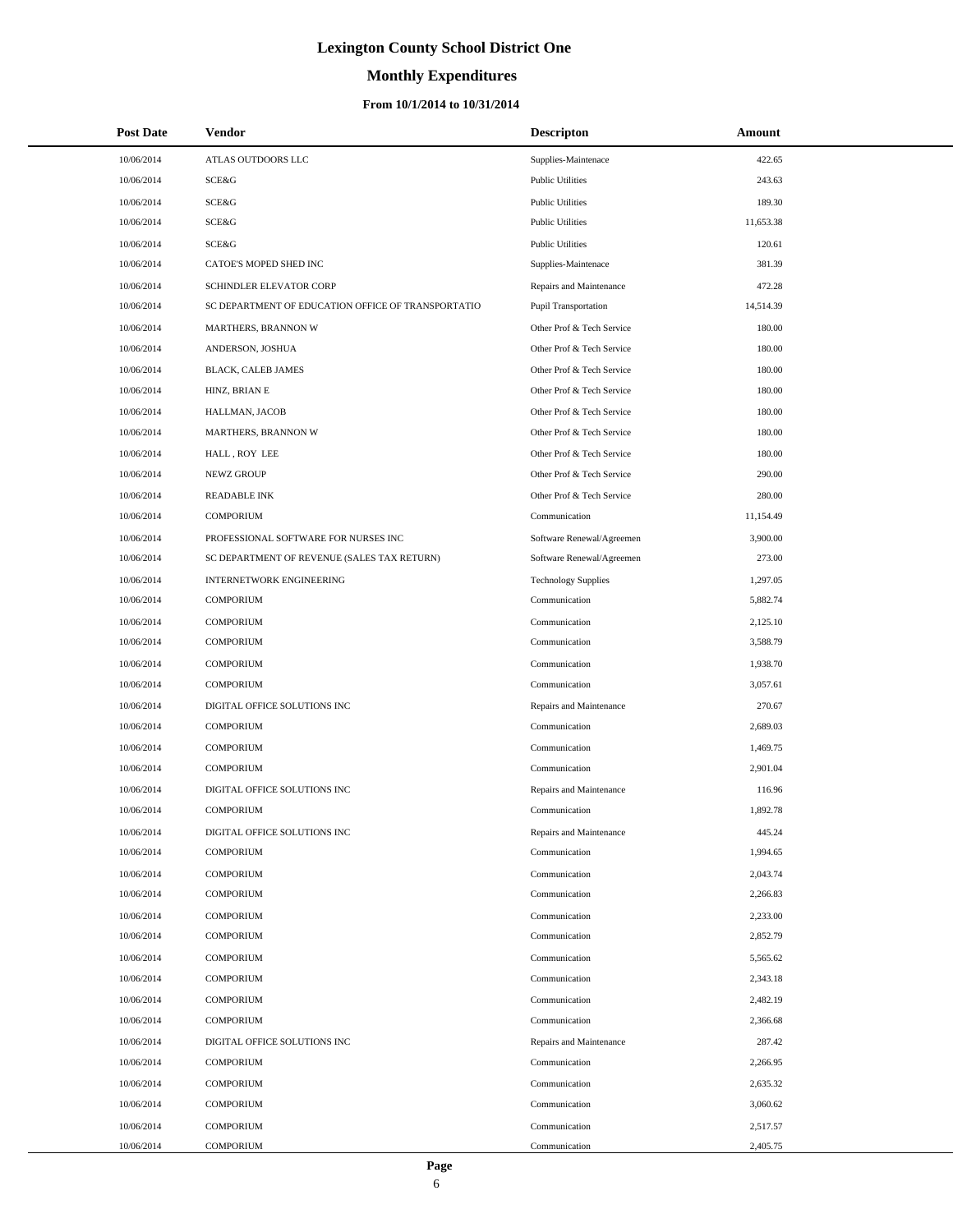### **Monthly Expenditures**

| <b>Post Date</b> | <b>Vendor</b>                               | <b>Descripton</b>          | Amount    |
|------------------|---------------------------------------------|----------------------------|-----------|
| 10/06/2014       | <b>COMPORIUM</b>                            | Communication              | 2,413.21  |
| 10/06/2014       | <b>COMPORIUM</b>                            | Communication              | 1,979.76  |
| 10/06/2014       | DIGITAL OFFICE SOLUTIONS INC                | Repairs and Maintenance    | 2,391.61  |
| 10/06/2014       | <b>COMPORIUM</b>                            | Communication              | 1,887.11  |
| 10/06/2014       | <b>COMPORIUM</b>                            | Communication              | 1,937.75  |
| 10/06/2014       | <b>COMPORIUM</b>                            | Communication              | 2,401.95  |
| 10/06/2014       | <b>COMPORIUM</b>                            | Communication              | 2,606.96  |
| 10/06/2014       | <b>COMPORIUM</b>                            | Communication              | 6,810.97  |
| 10/06/2014       | <b>COMPORIUM</b>                            | Communication              | 2,035.81  |
| 10/06/2014       | FRANKLIN COVEY CO (EDUCATION DIV)           | Inst Prog Improvement      | 3,612.97  |
| 10/06/2014       | FRANKLIN COVEY CO (EDUCATION DIV)           | Supplies                   | 2,354.00  |
| 10/06/2014       | <b>GROVE MEDICAL</b>                        | Supplies                   | 421.85    |
| 10/06/2014       | SCHOOL SPECIALTY INC                        | Supplies                   | 118.35    |
| 10/06/2014       | PURCHASED SERVICE                           | Supplies                   | 250.00    |
| 10/06/2014       | PURCHASED SERVICE                           | Supplies                   | 250.00    |
| 10/06/2014       | PURCHASED SERVICE                           | Supplies                   | 250.00    |
| 10/06/2014       | PURCHASED SERVICE                           | Supplies                   | 250.00    |
| 10/06/2014       | PURCHASED SERVICE                           | Supplies                   | 250.00    |
| 10/06/2014       | PURCHASED SERVICE                           | Supplies                   | 250.00    |
| 10/06/2014       | CAROLINA STORM WATER SERVICES               | Improv Other Than Bldg     | 340.00    |
| 10/06/2014       | CAROLINA STORM WATER SERVICES               | Building                   | 340.00    |
| 10/06/2014       | <b>ANOTHER PRINTER</b>                      | Printing and Binding       | 2,346.88  |
| 10/06/2014       | MACTASTIC LLC DBA MACTASTIC IREPAIR         | Pupil Activity             | 10,090.20 |
| 10/06/2014       | MACTASTIC LLC DBA MACTASTIC IREPAIR         | Pupil Activity             | 13,888.40 |
| 10/06/2014       | MACTASTIC LLC DBA MACTASTIC IREPAIR         | Pupil Activity             | 3,351.00  |
| 10/06/2014       | MACTASTIC LLC DBA MACTASTIC IREPAIR         | Pupil Activity             | 9,664.02  |
| 10/06/2014       | MACTASTIC LLC DBA MACTASTIC IREPAIR         | Pupil Activity             | 8,920.35  |
| 10/06/2014       | MACTASTIC LLC DBA MACTASTIC IREPAIR         | Pupil Activity             | 7,162.00  |
| 10/06/2014       | MEDLOCK, RYAN CALL                          | Pupil Activity             | 105.00    |
| 10/06/2014       | <b>BOLAND, ROBBIE</b>                       | Pupil Activity             | 106.70    |
| 10/06/2014       | DAVIS, SAMUEL B                             | Pupil Activity             | 106.70    |
| 10/06/2014       | SANFORD, BERT H                             | Pupil Activity             | 131.00    |
| 10/06/2014       | SMITH, CARLTON                              | Pupil Activity             | 149.90    |
| 10/06/2014       | GOODWIN, EVERETT THOMAS                     | Pupil Activity             | 115.10    |
| 10/06/2014       | AMP MEDICAL TRANSPORT LLC                   | Pupil Activity             | 180.00    |
| 10/06/2014       | ALGY COSTUMES AND UNIFORMS                  | Pupil Activity             | 1,939.40  |
| 10/06/2014       | SC DEPARTMENT OF REVENUE (SALES TAX RETURN) | Pupil Activity             | 104.99    |
| 10/07/2014       | KAPLAN EARLY LEARNING COMPANY               | Supplies                   | 137.85    |
| 10/07/2014       | <b>HEINEMANN</b>                            | Supplies                   | 195.00    |
| 10/07/2014       | SCHOOL SPECIALTY INC                        | Supplies                   | 1,649.96  |
| 10/07/2014       | DIGITAL OFFICE SOLUTIONS INC                | Supplies                   | 321.00    |
| 10/07/2014       | DIDAX EDUCATIONAL RESOURCES                 | Supplies                   | 2,347.72  |
| 10/07/2014       | HEWLETT PACKARD BUSINESS STORE              | <b>Technology Supplies</b> | 327.10    |
| 10/07/2014       | <b>HEINEMANN</b>                            | Supplies                   | 390.00    |
| 10/07/2014       | SCHOOL SPECIALTY INC                        | Supplies                   | 119.49    |
| 10/07/2014       | SCHOOL SPECIALTY INC                        | Supplies                   | 6,242.56  |
| 10/07/2014       | MUSICIAN SUPPLY                             | Repairs and Maintenance    | 175.00    |
| 10/07/2014       | <b>B &amp; H PHOTO</b>                      | Supplies                   | 109.90    |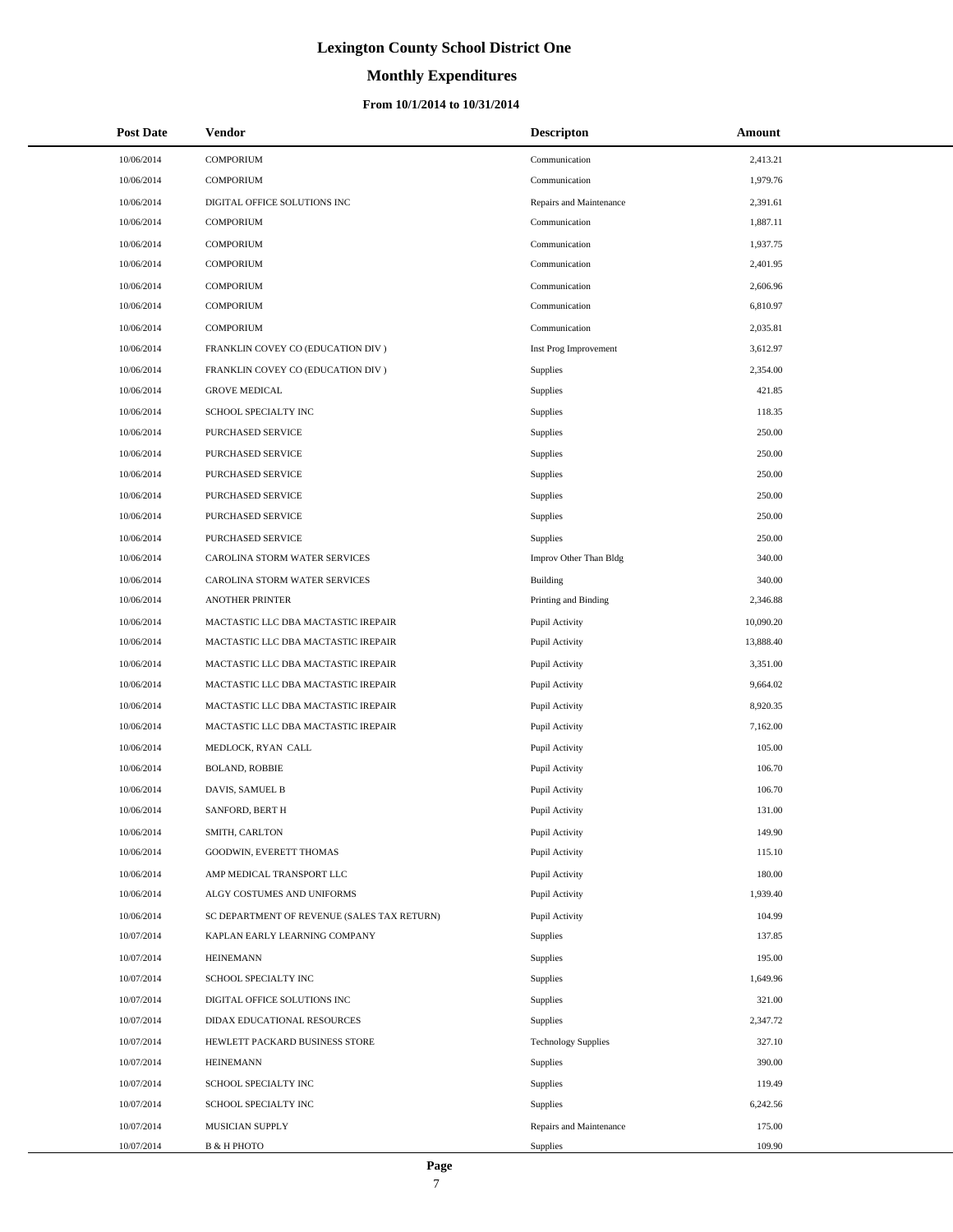# **Monthly Expenditures**

| <b>Post Date</b> | Vendor                                      | <b>Descripton</b>          | Amount    |
|------------------|---------------------------------------------|----------------------------|-----------|
| 10/07/2014       | HEWLETT PACKARD BUSINESS STORE              | <b>Technology Supplies</b> | 148.46    |
| 10/07/2014       | FORMS AND SUPPLY INC (FSI)                  | <b>Supplies</b>            | 128.59    |
| 10/07/2014       | HAYDENMCNEIL PUBLISHING                     | Supplies                   | 1,566.25  |
| 10/07/2014       | FORMS AND SUPPLY INC (FSI)                  | Supplies                   | 2,374.74  |
| 10/07/2014       | FORMS AND SUPPLY INC (FSI)                  | Supplies                   | 2,285.52  |
| 10/07/2014       | SCHOOL SPECIALTY INC                        | Supplies                   | 140.04    |
| 10/07/2014       | <b>MUSIC IN MOTION</b>                      | Supplies                   | 299.00    |
| 10/07/2014       | <b>ENCHANTED LEARNING</b>                   | Software Renewal/Agreemen  | 125.00    |
| 10/07/2014       | FOLLETT SCHOOL SOLUTIONS INC                | <b>Library Books</b>       | 565.18    |
| 10/07/2014       | W T COX SUBSCRIPTIONS                       | <b>Library Books</b>       | 136.99    |
| 10/07/2014       | FOLLETT SCHOOL SOLUTIONS INC                | <b>Technology Supplies</b> | 539.10    |
| 10/07/2014       | CHILDS AND HALLIGAN P A                     | Legal Services             | 15,505.76 |
| 10/07/2014       | ROTARY CLUB OF LEXINGTON                    | Dues and Fees              | 180.00    |
| 10/07/2014       | TOWN OF LEXINGTON                           | <b>Public Utilities</b>    | 692.64    |
| 10/07/2014       | TOWN OF LEXINGTON                           | <b>Public Utilities</b>    | 4,654.90  |
| 10/07/2014       | <b>WW GRAINGER</b>                          | Supplies-Maintenace        | 279.27    |
| 10/07/2014       | TOWN OF LEXINGTON                           | <b>Public Utilities</b>    | 1,558.08  |
| 10/07/2014       | TOWN OF LEXINGTON                           | <b>Public Utilities</b>    | 252.48    |
| 10/07/2014       | TOWN OF LEXINGTON                           | <b>Public Utilities</b>    | 1,021.29  |
| 10/07/2014       | <b>TRANE COMPANY</b>                        | Supplies-Maintenace        | 743.65    |
| 10/07/2014       | CALICO INDUSTRIES INC                       | Supplies-Maintenace        | 274.72    |
| 10/07/2014       | <b>WW GRAINGER</b>                          | Supplies-Maintenace        | 149.38    |
| 10/07/2014       | TOWN OF LEXINGTON                           | <b>Public Utilities</b>    | 788.45    |
| 10/07/2014       | TOWN OF LEXINGTON                           | <b>Public Utilities</b>    | 447.11    |
| 10/07/2014       | TOWN OF LEXINGTON                           | <b>Public Utilities</b>    | 590.25    |
| 10/07/2014       | TOWN OF LEXINGTON                           | <b>Public Utilities</b>    | 943.45    |
| 10/07/2014       | SIMPLEXGRINNELL                             | Repairs and Maintenance    | 262.79    |
| 10/07/2014       | TOWN OF LEXINGTON                           | <b>Public Utilities</b>    | 305.66    |
| 10/07/2014       | TOWN OF LEXINGTON                           | <b>Public Utilities</b>    | 398.83    |
| 10/07/2014       | TOWN OF LEXINGTON                           | <b>Public Utilities</b>    | 2,025.88  |
| 10/07/2014       | DADE PAPER AND BAG CO                       | Supplies-Maintenace        | 376.21    |
| 10/07/2014       | TOWN OF LEXINGTON                           | <b>Public Utilities</b>    | 3,358.56  |
| 10/07/2014       | TOWN OF LEXINGTON                           | <b>Public Utilities</b>    | 3,534.47  |
| 10/07/2014       | US INK AND TONER INC                        | Supplies                   | 771.62    |
| 10/07/2014       | <b>APPLE INC</b>                            | <b>Technology Supplies</b> | 2,668.58  |
| 10/07/2014       | SCHOOL SPECIALTY INC                        | Supplies                   | 3,404.94  |
| 10/07/2014       | <b>SCHOLASTIC INC</b>                       | Supplies                   | 114.62    |
| 10/07/2014       | LEXIA LEARNING SYSTEMS INC                  | Software Renewal/Agreemen  | 15,000.00 |
| 10/07/2014       | SC DEPARTMENT OF REVENUE (SALES TAX RETURN) | Software Renewal/Agreemen  | 1,050.00  |
| 10/07/2014       | WILSON LANGUAGE TRAINING                    | Supplies                   | 105.56    |
| 10/07/2014       | MEDCO SUPPLY CO                             | Supplies                   | 309.05    |
| 10/07/2014       | CORPORATE INTERIORS OF SC LLC               | Supplies                   | 10,595.51 |
| 10/07/2014       | <b>JW PEPPER</b>                            | Pupil Activity             | 195.00    |
| 10/07/2014       | FORMS AND SUPPLY INC (FSI)                  | Pupil Activity             | 433.03    |
| 10/07/2014       | KENDALL/HUNT PUBLISHING CO                  | Pupil Activity             | 646.80    |
| 10/07/2014       | <b>GENERAL ELECTRIC</b>                     | Pupil Activity             | 132.00    |
| 10/07/2014       | GOODHEARTWILLCOX CO                         | Pupil Activity             | 474.88    |
| 10/07/2014       | CAROLINA TRAINING ASSOC                     | Pupil Activity             | 321.00    |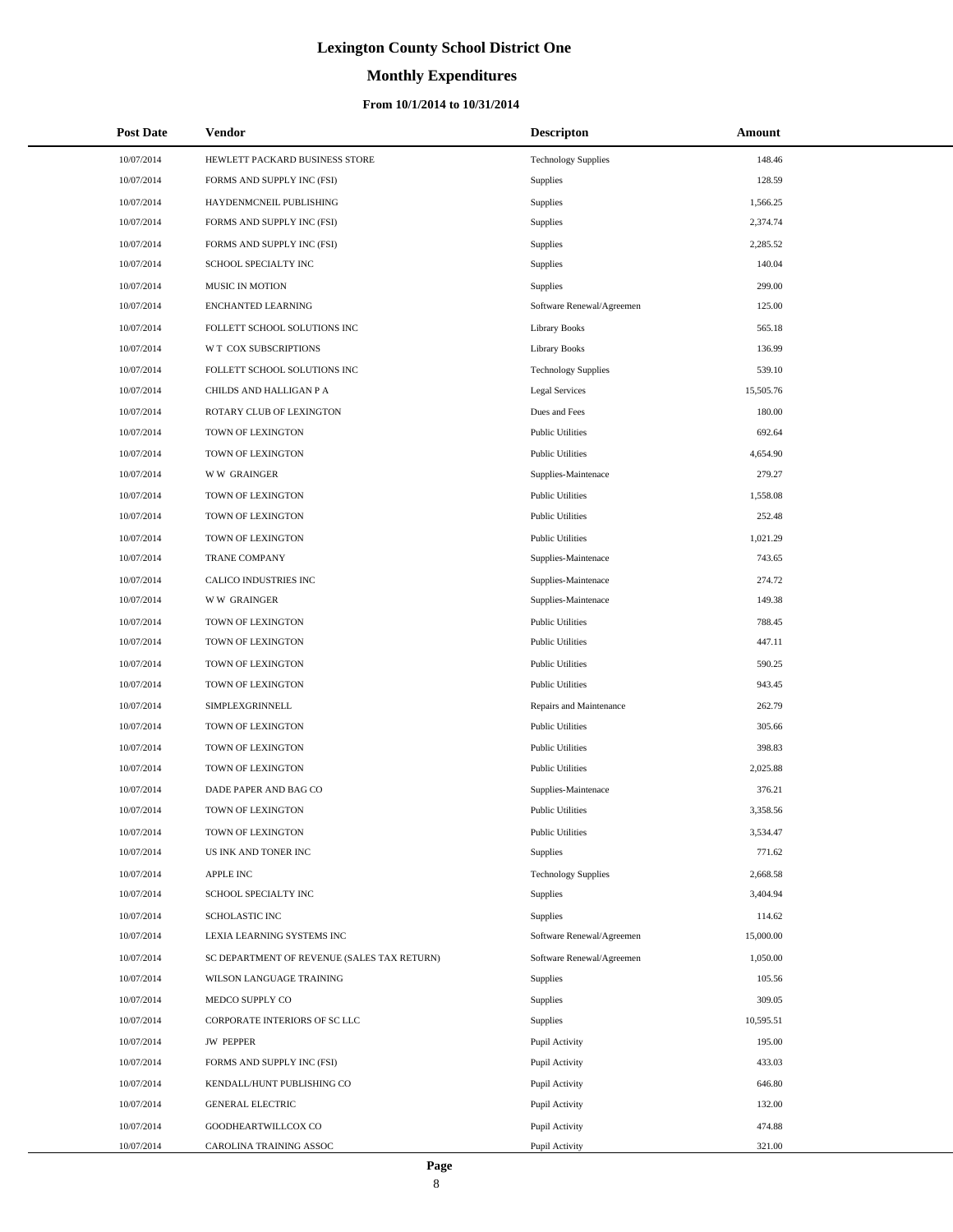### **Monthly Expenditures**

| <b>Post Date</b> | Vendor                                             | <b>Descripton</b>         | Amount    |
|------------------|----------------------------------------------------|---------------------------|-----------|
| 10/07/2014       | SCHOOL SPECIALTY INC                               | Pupil Activity            | 2,291.20  |
| 10/07/2014       | TODD AND MOORE                                     | Pupil Activity            | 898.80    |
| 10/07/2014       | FUN AND FUNCTON LLC                                | Supplies                  | 323.67    |
| 10/07/2014       | DREAMGEAR LLC                                      | Supplies                  | 800.00    |
| 10/08/2014       | SCHOOL HEALTH CORP                                 | Supplies                  | 225.42    |
| 10/08/2014       | SCANTRON CORP (FORMS SOFTWARE SCANNER)             | <b>Supplies</b>           | 1,282.94  |
| 10/08/2014       | STATE DEPARTMENT OF EDUCATION LEX DIST ONEBUS SHOP | Pupil Transportation      | 686.90    |
| 10/08/2014       | <b>LEXINGTON PRINTING</b>                          | Printing and Binding      | 147.71    |
| 10/08/2014       | LEXINGTON PRINTING LLC                             | Printing and Binding      | 973.65    |
| 10/08/2014       | DIGITAL OFFICE SOLUTIONS INC                       | <b>Supplies</b>           | 385.20    |
| 10/08/2014       | STATE DEPARTMENT OF EDUCATION LEX DIST ONEBUS SHOP | Pupil Transportation      | 405.11    |
| 10/08/2014       | CAPITOL PRINTER REPAIR                             | Repairs and Maintenance   | 705.48    |
| 10/08/2014       | STATE DEPARTMENT OF EDUCATION LEX DIST ONEBUS SHOP | Pupil Transportation      | 732.28    |
| 10/08/2014       | WARD'S NATURAL SCIENCE EST LLC                     | Supplies                  | 14,639.31 |
| 10/08/2014       | SOUTHWEST STRINGS                                  | <b>Supplies</b>           | 169.00    |
| 10/08/2014       | PURCHASED SERVICE                                  | Supplies-Instruction      | 393.60    |
| 10/08/2014       | ASSOC FOR MIDDLE LEVEL EDUC                        | Dues and Fees             | 199.99    |
| 10/08/2014       | SC ASSOCIATION FOR MIDDLE LEVEL EDUCATION          | Dues and Fees             | 175.00    |
| 10/08/2014       | PALMETTO PRESSURE CLEAN                            | Repairs and Maintenance   | 2,500.00  |
| 10/08/2014       | <b>WW GRAINGER</b>                                 | Supplies-Maintenace       | 957.69    |
| 10/08/2014       | TIME WARNER CABLE                                  | Communication             | 183.62    |
| 10/08/2014       | DADE PAPER AND BAG CO                              | Supplies-Maintenace       | 401.29    |
| 10/08/2014       | SUBURBAN PROPANE                                   | Energy                    | 132.35    |
| 10/08/2014       | THYSSENKRUPP ELEVATOR                              | Repairs and Maintenance   | 600.00    |
| 10/08/2014       | SOUTHEASTERN PAPER                                 | Supplies-Maintenace       | 553.05    |
| 10/08/2014       | DADE PAPER AND BAG CO                              | Supplies-Maintenace       | 652.38    |
| 10/08/2014       | DADE PAPER AND BAG CO                              | Supplies-Maintenace       | 559.18    |
| 10/08/2014       | APEX CONTROLS                                      | Supplies-Maintenace       | 1,198.00  |
| 10/08/2014       | DADE PAPER AND BAG CO                              | Supplies-Maintenace       | 1,254.58  |
| 10/08/2014       | THYSSENKRUPP ELEVATOR                              | Repairs and Maintenance   | 898.57    |
| 10/08/2014       | DODSON PEST CONTROL                                | Repairs and Maintenance   | 140.00    |
| 10/08/2014       | DADE PAPER AND BAG CO                              | Supplies-Maintenace       | 559.18    |
| 10/08/2014       | FERGUSON ENTERPRISES INC FEI 27                    | Supplies-Maintenace       | 792.57    |
| 10/08/2014       | FERGUSON ENTERPRISES INC FEI 27                    | Supplies-Maintenace       | 126.26    |
| 10/08/2014       | ACE GLASS CO INC                                   | Repairs and Maintenance   | 742.58    |
| 10/08/2014       | SOUTHEASTERN PAPER                                 | Supplies-Maintenace       | 721.72    |
| 10/08/2014       | DABKOWSKI, MEGHAN                                  | Other Prof & Tech Service | 180.00    |
| 10/08/2014       | KIRKHAM, PERRY BRYAN                               | Other Prof & Tech Service | 180.00    |
| 10/08/2014       | CAMP, CHAVOUS P                                    | Other Prof & Tech Service | 360.00    |
| 10/08/2014       | MCMANUS, JOHN-PATRICK A.                           | Other Prof & Tech Service | 180.00    |
| 10/08/2014       | PADULA, JOHN MATTHEW                               | Other Prof & Tech Service | 180.00    |
| 10/08/2014       | PARKER, NICHOLAS                                   | Other Prof & Tech Service | 180.00    |
| 10/08/2014       | HAIGLER III, THOMAS I                              | Other Prof & Tech Service | 120.00    |
| 10/08/2014       | HINZ, BRIAN E                                      | Other Prof & Tech Service | 180.00    |
| 10/08/2014       | SCHOLASTIC EDUCAT'L PUBLISHING                     | Supplies                  | 7,938.29  |
| 10/08/2014       | COMPUTER DESIGN CONSULTING SERVICE LLC             | Printing and Binding      | 327.31    |
| 10/08/2014       | SCHOOL SPECIALTY INC                               | <b>Supplies</b>           | 301.37    |
| 10/08/2014       | <b>WW GRAINGER</b>                                 | <b>Supplies</b>           | 584.56    |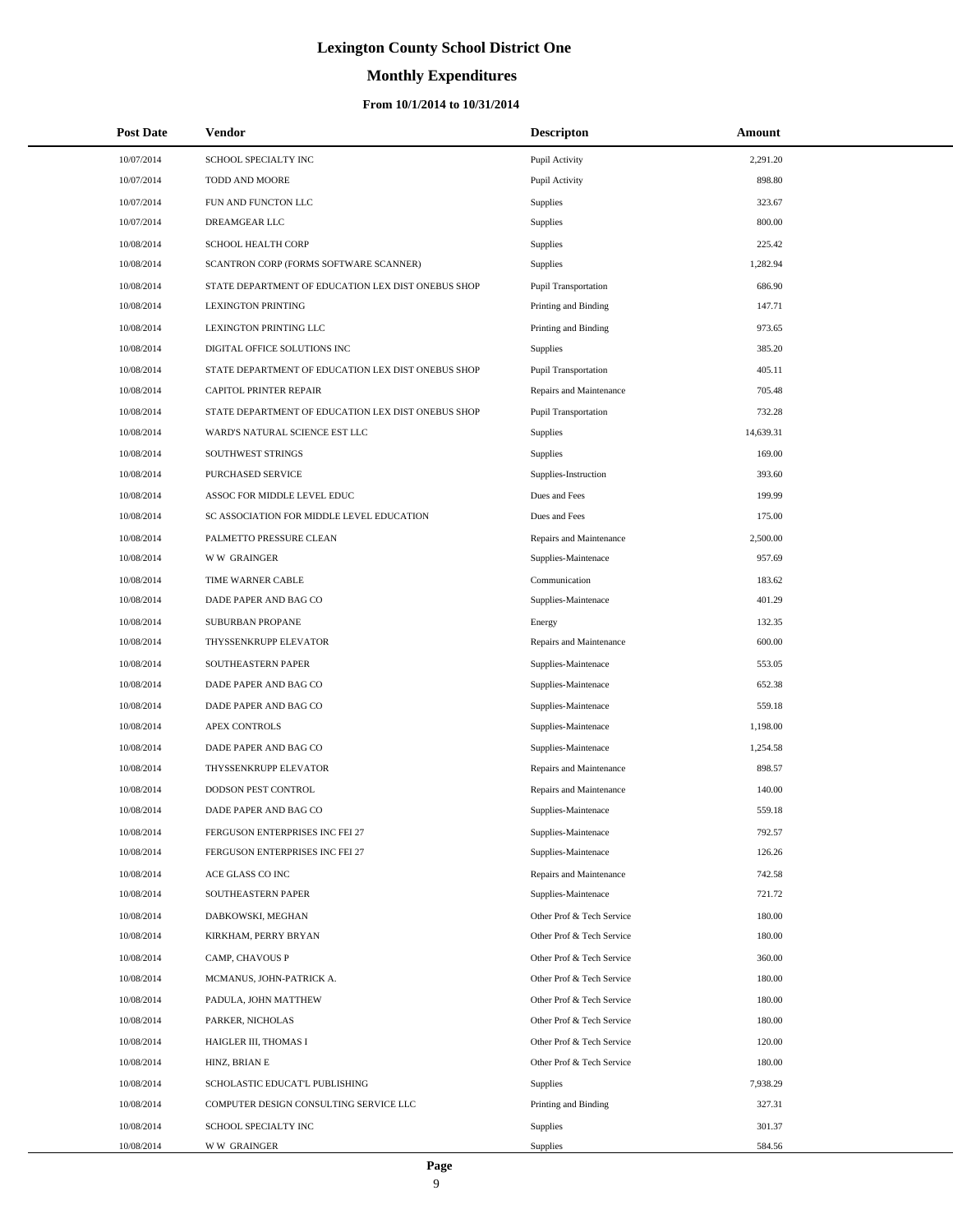# **Monthly Expenditures**

#### **From 10/1/2014 to 10/31/2014**

| <b>Post Date</b> | <b>Vendor</b>                                      | <b>Descripton</b>           | <b>Amount</b> |
|------------------|----------------------------------------------------|-----------------------------|---------------|
| 10/08/2014       | <b>EDCON INC</b>                                   | Building                    | 316,561.00    |
| 10/08/2014       | F&D ELECTRICAL CONTRACTORS INC                     | <b>Building</b>             | 40,597.65     |
| 10/08/2014       | JENKINS HANCOCK AND SIDES                          | <b>Building</b>             | 3,972.22      |
| 10/08/2014       | W B GUIMARIN AND COMPANY INC                       | <b>Building</b>             | 113,485.00    |
| 10/08/2014       | WALKER WHITE INC                                   | <b>Building</b>             | 9,435.52      |
| 10/08/2014       | MACTASTIC LLC DBA MACTASTIC IREPAIR                | Pupil Activity              | 394.00        |
| 10/08/2014       | MACTASTIC LLC DBA MACTASTIC IREPAIR                | Pupil Activity              | 107.00        |
| 10/08/2014       | STATE DEPARTMENT OF EDUCATION LEX DIST ONEBUS SHOP | Pupil Activity              | 1,249.55      |
| 10/08/2014       | TIME FOR KIDS                                      | Pupil Activity              | 424.00        |
| 10/08/2014       | PURCHASED SERVICE                                  | Pupil Activity              | 198.25        |
| 10/08/2014       | SOUTHWEST STRINGS                                  | Pupil Activity              | 438.00        |
| 10/08/2014       | MEDCO SUPPLY CO                                    | Pupil Activity              | 422.48        |
| 10/08/2014       | STATE DEPARTMENT OF EDUCATION LEX DIST ONEBUS SHOP | Pupil Activity              | 180.42        |
| 10/08/2014       | JOHNSON, ERIC V                                    | Pupil Activity              | 105.30        |
| 10/08/2014       | SPURLING, CHAD M                                   | Pupil Activity              | 125.10        |
| 10/08/2014       | SOUTHERN REEL SOULTIONS LLC                        | Pupil Activity              | 912.97        |
| 10/08/2014       | PERRY, DONALD                                      | Pupil Activity              | 105.50        |
| 10/08/2014       | TODD AND MOORE                                     | Pupil Activity              | 213.67        |
| 10/08/2014       | KNOCKOUT SPORTSWEAR                                | Pupil Activity              | 2,600.00      |
| 10/08/2014       | <b>ANOTHER PRINTER</b>                             | Pupil Activity              | 710.01        |
| 10/09/2014       | PURCHASED SERVICE                                  | Travel                      | 142.80        |
| 10/09/2014       | PURCHASED SERVICE                                  | Travel                      | 145.04        |
| 10/09/2014       | PURCHASED SERVICE                                  | Travel                      | 472.36        |
| 10/09/2014       | PURCHASED SERVICE                                  | Travel                      | 128.80        |
| 10/09/2014       | LONE STAR PERCUSSION                               | Supplies                    | 614.70        |
| 10/09/2014       | PURCHASED SERVICE                                  | Travel                      | 134.40        |
| 10/09/2014       | PURCHASED SERVICE                                  | Travel                      | 336.96        |
| 10/09/2014       | PURCHASED SERVICE                                  | Travel                      | 188.66        |
| 10/09/2014       | OVERDRIVE INC                                      | <b>Library Books</b>        | 4,000.00      |
| 10/09/2014       | PURCHASED SERVICE                                  | Travel                      | 182.28        |
| 10/09/2014       | PURCHASED SERVICE                                  | Travel                      | 207.20        |
| 10/09/2014       | <b>PURCHASED SERVICE</b>                           | Travel                      | 182.28        |
| 10/09/2014       | PURCHASED SERVICE                                  | Travel                      | 106.12        |
| 10/09/2014       | PURCHASED SERVICE                                  | Travel                      | 160.38        |
| 10/09/2014       | PURCHASED SERVICE                                  | Travel                      | 108.08        |
| 10/09/2014       | PURCHASED SERVICE                                  | Travel                      | 127.96        |
| 10/09/2014       | PURCHASED SERVICE                                  | Travel                      | 171.36        |
| 10/09/2014       | PURCHASED SERVICE                                  | Travel                      | 112.56        |
| 10/09/2014       | CULLUM SERVICES INC                                | Repairs and Maintenance     | 565.00        |
| 10/09/2014       | CULLUM SERVICES INC                                | Repairs and Maintenance     | 2,523.13      |
| 10/09/2014       | <b>CULLUM SERVICES INC</b>                         | Repairs and Maintenance     | 637.98        |
| 10/09/2014       | COASTAL CONTRACT HARDWARE INC                      | Supplies-Maintenace         | 1,562.20      |
| 10/09/2014       | ED SMITH LUMBER MILL INC                           | Supplies                    | 171.20        |
| 10/09/2014       | CHECKER YELLOW CAB CO INC                          | <b>Pupil Transportation</b> | 2,299.00      |
| 10/09/2014       | PURCHASED SERVICE                                  | Travel                      | 333.20        |
| 10/09/2014       | PURCHASED SERVICE                                  | Travel                      | 503.44        |
| 10/09/2014       | PURCHASED SERVICE                                  | Travel                      | 563.92        |
| 10/09/2014       | PURCHASED SERVICE                                  | Travel                      | 158.48        |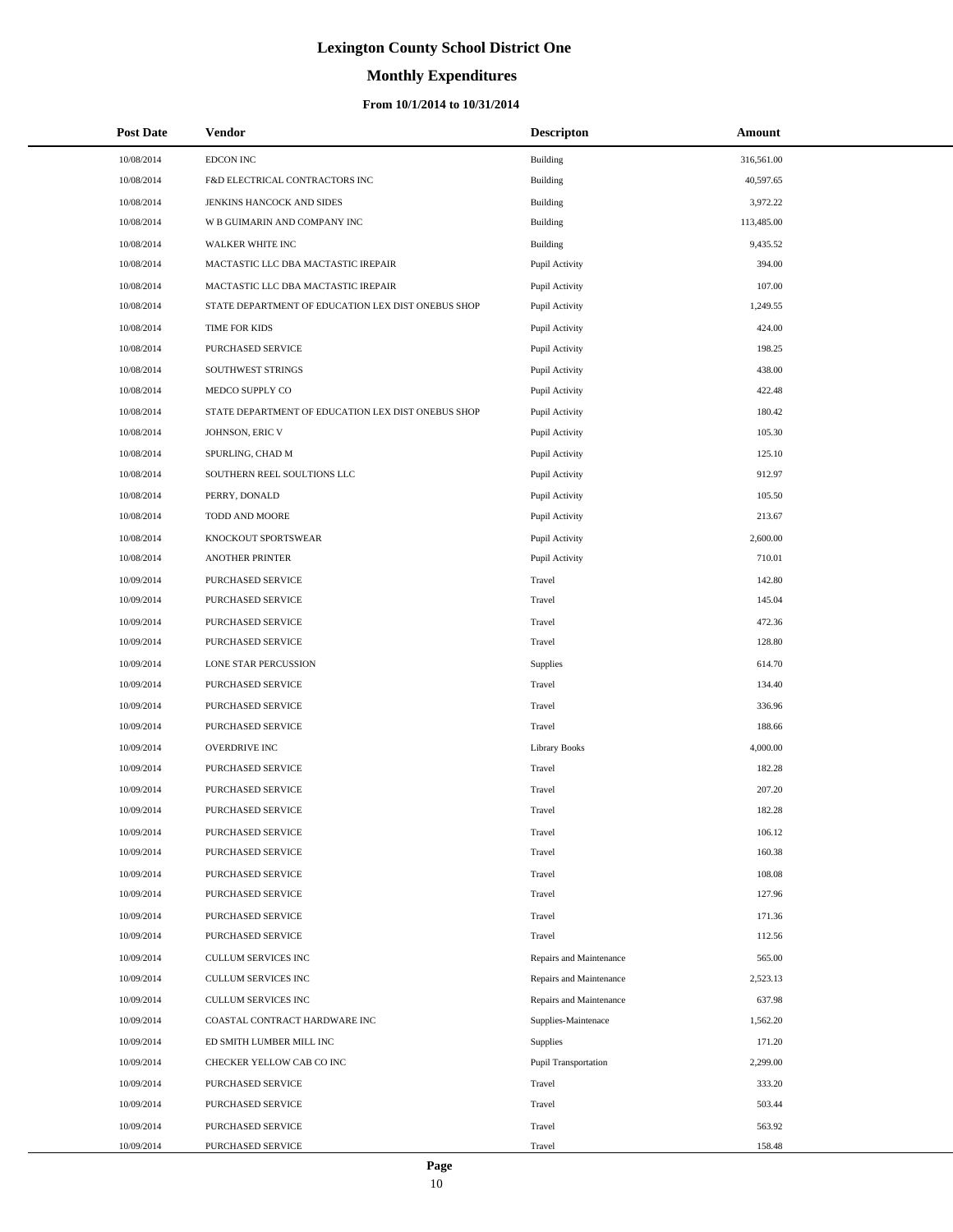# **Monthly Expenditures**

#### **From 10/1/2014 to 10/31/2014**

| <b>Post Date</b> | Vendor                                            | <b>Descripton</b>              | Amount   |
|------------------|---------------------------------------------------|--------------------------------|----------|
| 10/09/2014       | PURCHASED SERVICE                                 | Travel                         | 782.88   |
| 10/09/2014       | RANDOM DRUG SCREENS INC                           | Other Prof & Tech Service      | 1,695.00 |
| 10/09/2014       | HALLMAN, JACOB                                    | Other Prof & Tech Service      | 180.00   |
| 10/09/2014       | PURCHASED SERVICE                                 | Travel                         | 161.56   |
| 10/09/2014       | PURCHASED SERVICE                                 | Travel                         | 108.08   |
| 10/09/2014       | PURCHASED SERVICE                                 | Travel                         | 109.20   |
| 10/09/2014       | CRS INC                                           | Software Renewal/Agreemen      | 2,771.16 |
| 10/09/2014       | FORMS AND SUPPLY INC (FSI)                        | Supplies                       | 166.38   |
| 10/09/2014       | US INK AND TONER INC                              | Supplies                       | 638.98   |
| 10/09/2014       | PURCHASED SERVICE                                 | Travel                         | 307.44   |
| 10/09/2014       | PURCHASED SERVICE                                 | Travel                         | 435.62   |
| 10/09/2014       | PURCHASED SERVICE                                 | Travel                         | 197.12   |
| 10/09/2014       | PURCHASED SERVICE                                 | Travel                         | 340.20   |
| 10/09/2014       | <b>PURCHASED SERVICE</b>                          | Travel                         | 161.84   |
| 10/09/2014       | PURCHASED SERVICE                                 | Travel                         | 140.84   |
| 10/09/2014       | PURCHASED SERVICE                                 | Travel                         | 340.20   |
| 10/09/2014       | PURCHASED SERVICE                                 | Travel                         | 244.04   |
| 10/09/2014       | PURCHASED SERVICE                                 | Travel                         | 221.76   |
| 10/09/2014       | PURCHASED SERVICE                                 | Travel                         | 284.37   |
| 10/09/2014       | <b>PURCHASED SERVICE</b>                          | Travel                         | 101.92   |
| 10/09/2014       | PURCHASED SERVICE                                 | Travel                         | 146.78   |
| 10/09/2014       | CAMBRIDGE UNIVERSITY PRESS                        | Supplies                       | 508.00   |
| 10/09/2014       | PURCHASED SERVICE                                 | Travel                         | 180.99   |
| 10/09/2014       | ALSCO INC                                         | Supplies                       | 224.70   |
| 10/09/2014       | <b>US FOODS</b>                                   | Food                           | 1,182.90 |
| 10/09/2014       | ACT CUSTOMER SERVICES (68)                        | Pupil Activity                 | 200.00   |
| 10/09/2014       | LEXINGTON TECHNOLOGY CENTER                       | Pupil Act-Fee/Collection Refnd | 963.50   |
| 10/09/2014       | TODD AND MOORE                                    | Pupil Activity                 | 1,926.00 |
| 10/09/2014       | T & T                                             | Pupil Activity                 | 5,738.41 |
| 10/09/2014       | WHITE KNOLL HIGH SCHOOL                           | Pupil Act-Fee/Collection Refnd | 125.00   |
| 10/09/2014       | WHITE KNOLL HIGH SCHOOL                           | Pupil Act-Fee/Collection Refnd | 150.00   |
| 10/10/2014       | FORMS AND SUPPLY INC (FSI)                        | Supplies                       | 1,142.76 |
| 10/10/2014       | FORMS AND SUPPLY INC (FSI)                        | Supplies                       | 1,142.76 |
| 10/10/2014       | FORMS AND SUPPLY INC (FSI)                        | Supplies                       | 311.49   |
| 10/10/2014       | SCHOOL SPECIALTY INC                              | Supplies                       | 555.76   |
| 10/10/2014       | <b>CAERT INC</b>                                  | Software Renewal/Agreemen      | 1,199.94 |
| 10/10/2014       | PECKNEL MUSIC CO INC                              | Supplies                       | 5,376.75 |
| 10/10/2014       | CAMBIUM LEARNING                                  | Supplies                       | 350.79   |
| 10/10/2014       | SCHOLASTIC INC                                    | Supplies                       | 600.00   |
| 10/10/2014       | SCHOLASTIC INC                                    | Supplies                       | 790.00   |
| 10/10/2014       | <b>CULLUM SERVICES INC</b>                        | Repairs and Maintenance        | 843.75   |
| 10/10/2014       | MANSFIELD OIL CO                                  | Supplies-Maintenace            | 6,296.76 |
| 10/10/2014       | CULLUM SERVICES INC                               | Repairs and Maintenance        | 4,792.50 |
| 10/10/2014       | CULLUM SERVICES INC                               | Repairs and Maintenance        | 1,108.08 |
| 10/10/2014       | CULLUM SERVICES INC                               | Repairs and Maintenance        | 3,937.50 |
| 10/10/2014       | SMITH AND JONES JANITORIAL SUPPLIES AND EQUIP INC | Supplies-Maintenace            | 481.07   |
| 10/10/2014       | CULLUM SERVICES INC                               | Repairs and Maintenance        | 1,023.75 |
| 10/10/2014       | CULLUM SERVICES INC                               | Repairs and Maintenance        | 360.00   |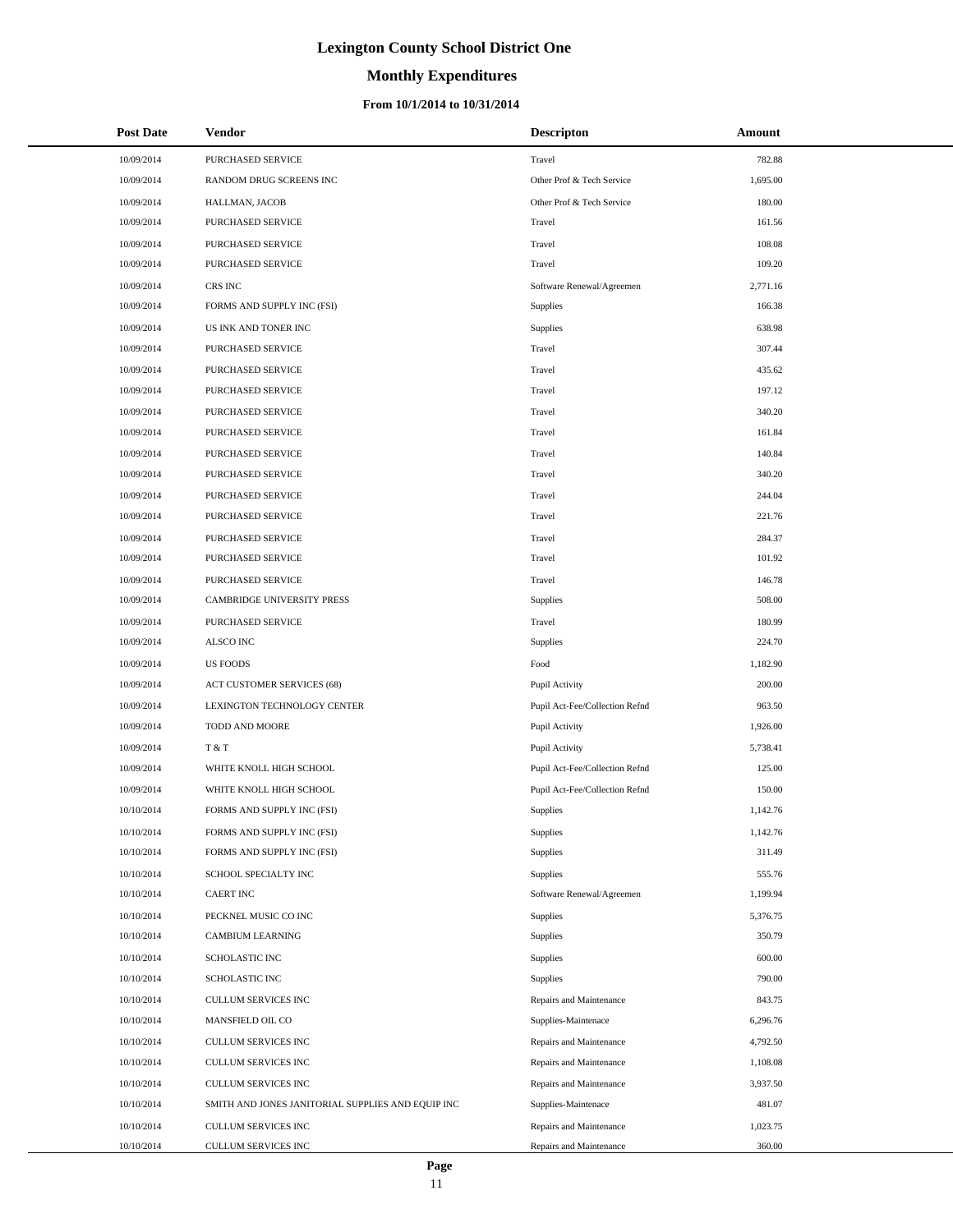# **Monthly Expenditures**

| <b>Post Date</b> | <b>Vendor</b>                                     | <b>Descripton</b>          | Amount   |  |
|------------------|---------------------------------------------------|----------------------------|----------|--|
| 10/10/2014       | CULLUM SERVICES INC                               | Repairs and Maintenance    | 1,379.17 |  |
| 10/10/2014       | SMITH AND JONES JANITORIAL SUPPLIES AND EQUIP INC | Supplies-Maintenace        | 321.00   |  |
| 10/10/2014       | <b>CULLUM SERVICES INC</b>                        | Repairs and Maintenance    | 440.63   |  |
| 10/10/2014       | CULLUM SERVICES INC                               | Repairs and Maintenance    | 2,730.00 |  |
| 10/10/2014       | CULLUM SERVICES INC                               | Repairs and Maintenance    | 757.50   |  |
| 10/10/2014       | CULLUM SERVICES INC                               | Repairs and Maintenance    | 1,372.50 |  |
| 10/10/2014       | SMITH AND JONES JANITORIAL SUPPLIES AND EQUIP INC | Supplies-Maintenace        | 321.00   |  |
| 10/10/2014       | <b>CULLUM SERVICES INC</b>                        | Repairs and Maintenance    | 1,355.63 |  |
| 10/10/2014       | CULLUM SERVICES INC                               | Repairs and Maintenance    | 1,059.38 |  |
| 10/10/2014       | SMITH AND JONES JANITORIAL SUPPLIES AND EQUIP INC | Supplies-Maintenace        | 321.00   |  |
| 10/10/2014       | CULLUM SERVICES INC                               | Repairs and Maintenance    | 1,331.25 |  |
| 10/10/2014       | <b>CULLUM SERVICES INC</b>                        | Repairs and Maintenance    | 1,792.50 |  |
| 10/10/2014       | <b>CULLUM SERVICES INC</b>                        | Repairs and Maintenance    | 3,788.54 |  |
| 10/10/2014       | CULLUM SERVICES INC                               | Repairs and Maintenance    | 1,691.25 |  |
| 10/10/2014       | <b>CULLUM SERVICES INC</b>                        | Repairs and Maintenance    | 1,537.50 |  |
| 10/10/2014       | CULLUM SERVICES INC                               | Repairs and Maintenance    | 1,149.38 |  |
| 10/10/2014       | CULLUM SERVICES INC                               | Repairs and Maintenance    | 2,651.25 |  |
| 10/10/2014       | WATTS AND ASSOCIATES ROOFING INC                  | Repairs and Maintenance    | 2,015.00 |  |
| 10/10/2014       | CULLUM SERVICES INC                               | Repairs and Maintenance    | 1,125.00 |  |
| 10/10/2014       | CULLUM SERVICES INC                               | Repairs and Maintenance    | 1,515.00 |  |
| 10/10/2014       | DADE PAPER AND BAG CO                             | Supplies-Maintenace        | 279.59   |  |
| 10/10/2014       | SMITH AND JONES JANITORIAL SUPPLIES AND EQUIP INC | Supplies-Maintenace        | 2,034.07 |  |
| 10/10/2014       | <b>CULLUM SERVICES INC</b>                        | Repairs and Maintenance    | 1,376.25 |  |
| 10/10/2014       | CULLUM SERVICES INC                               | Repairs and Maintenance    | 1,530.00 |  |
| 10/10/2014       | DADE PAPER AND BAG CO                             | Supplies-Maintenace        | 186.39   |  |
| 10/10/2014       | SMITH AND JONES JANITORIAL SUPPLIES AND EQUIP INC | Supplies-Maintenace        | 233.05   |  |
| 10/10/2014       | <b>CULLUM SERVICES INC</b>                        | Repairs and Maintenance    | 1,205.60 |  |
| 10/10/2014       | <b>CULLUM SERVICES INC</b>                        | Repairs and Maintenance    | 1,276.88 |  |
| 10/10/2014       | CULLUM SERVICES INC                               | Repairs and Maintenance    | 620.62   |  |
| 10/10/2014       | SMITH AND JONES JANITORIAL SUPPLIES AND EQUIP INC | Supplies-Maintenace        | 321.00   |  |
| 10/10/2014       | CULLUM SERVICES INC                               | Repairs and Maintenance    | 2,371.88 |  |
| 10/10/2014       | <b>CULLUM SERVICES INC</b>                        | Repairs and Maintenance    | 1.453.13 |  |
| 10/10/2014       | CULLUM SERVICES INC                               | Repairs and Maintenance    | 375.00   |  |
| 10/10/2014       | SMITH AND JONES JANITORIAL SUPPLIES AND EQUIP INC | Supplies-Maintenace        | 1,074.06 |  |
| 10/10/2014       | DERRICK'S SERVICE CENTER                          | <b>Supplies</b>            | 111.40   |  |
| 10/10/2014       | SOTERIA INNOVATIONS                               | Supplies                   | 1,605.00 |  |
| 10/10/2014       | FREUND, WILLIAM                                   | Other Prof & Tech Service  | 120.00   |  |
| 10/10/2014       | WILFONG, MICHAEL BRIAN                            | Other Prof & Tech Service  | 120.00   |  |
| 10/10/2014       | AMICK, DANIEL                                     | Other Prof & Tech Service  | 120.00   |  |
| 10/10/2014       | HALL, ROY LEE                                     | Other Prof & Tech Service  | 120.00   |  |
| 10/10/2014       | SNUFFER, ROBERT                                   | Other Prof & Tech Service  | 120.00   |  |
| 10/10/2014       | HALL, ROY LEE                                     | Other Prof & Tech Service  | 180.00   |  |
| 10/10/2014       | MARTHERS, BRANNON W                               | Other Prof & Tech Service  | 180.00   |  |
| 10/10/2014       | BLACK, CALEB JAMES                                | Other Prof & Tech Service  | 180.00   |  |
| 10/10/2014       | IBM NATIONAL PARTS CENTER                         | <b>Technology Supplies</b> | 177.62   |  |
| 10/10/2014       | CDWG ACCT 305089                                  | <b>Technology Supplies</b> | 287.94   |  |
| 10/10/2014       | PRIMEX WIRELESS INC                               | <b>Technology Supplies</b> | 804.73   |  |
| 10/10/2014       | PRIMEX WIRELESS INC                               | <b>Technology Supplies</b> | 1,108.52 |  |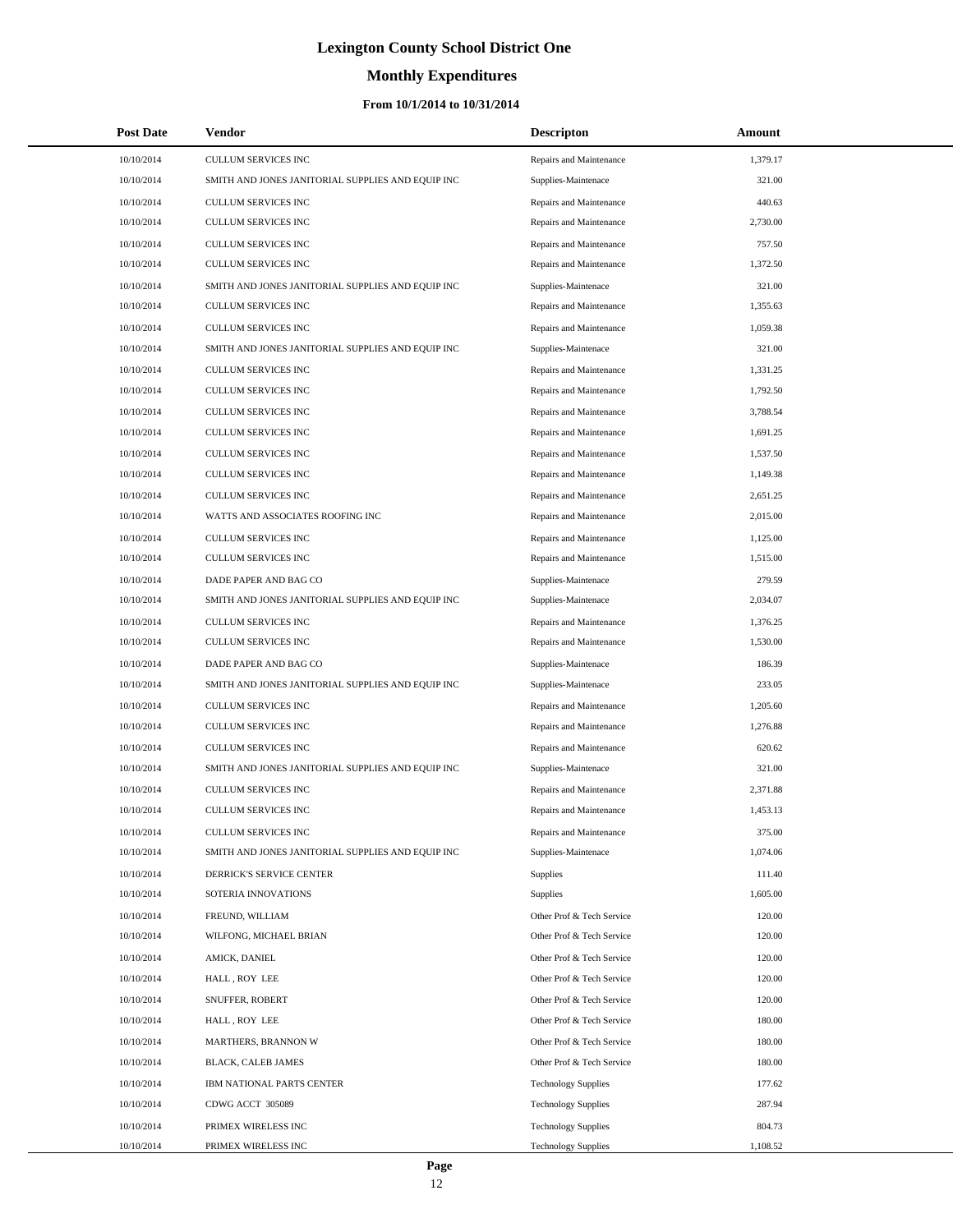# **Monthly Expenditures**

| <b>Post Date</b> | Vendor                                     | <b>Descripton</b>              | Amount    |
|------------------|--------------------------------------------|--------------------------------|-----------|
| 10/10/2014       | <b>HEINEMANN</b>                           | <b>Supplies</b>                | 5,130.00  |
| 10/10/2014       | SCHOOL SPECIALTY INC                       | Supplies                       | 230.63    |
| 10/10/2014       | <b>HEINEMANN</b>                           | <b>Supplies</b>                | 2,812.50  |
| 10/10/2014       | <b>BALLENTINE EQUIPMENT CO</b>             | Equipment - Nonexpendable      | 21,132.50 |
| 10/10/2014       | PECKNEL MUSIC CO INC                       | Pupil Activity                 | 168.00    |
| 10/10/2014       | HEWLETT PACKARD BUSINESS STORE             | Pupil Activity                 | 148.46    |
| 10/10/2014       | <b>SCRUB TRENDZ LLC</b>                    | Pupil Activity                 | 736.70    |
| 10/10/2014       | SCHOOL SPECIALTY INC                       | Pupil Activity                 | 587.38    |
| 10/10/2014       | <b>ANACONDA SPORTS</b>                     | Pupil Activity                 | 1,811.87  |
| 10/10/2014       | TODD AND MOORE                             | Pupil Activity                 | 267.45    |
| 10/10/2014       | MERIDIAN PRINTING AND PROMOTIONS           | Pupil Activity                 | 121.14    |
| 10/10/2014       | SPORT SUPPLY GROUP INC                     | Pupil Activity                 | 546.00    |
| 10/10/2014       | PECKNEL MUSIC CO INC                       | Pupil Activity                 | 538.64    |
| 10/10/2014       | COMPASS LEARNING                           | Software Renewal/Agreemen      | 4,300.00  |
| 10/13/2014       | POSTMASTER 020 (LMS)                       | Supplies                       | 1,960.00  |
| 10/13/2014       | COMPUTER DESIGN CONSULTING SERVICE LLC     | Printing and Binding           | 411.95    |
| 10/13/2014       | <b>HYATT REGENCY</b>                       | Travel                         | 258.00    |
| 10/13/2014       | SHERATON AT MYRTLE BEACH CONVENTION CENTER | Travel                         | 571.59    |
| 10/13/2014       | THE COLLEGE BOARD                          | Travel                         | 940.00    |
| 10/13/2014       | <b>BATTERIES PLUS</b>                      | <b>Supplies</b>                | 205.44    |
| 10/13/2014       | <b>DHEC</b>                                | Other Prof & Tech Service      | 1,876.00  |
| 10/13/2014       | PURCHASED SERVICE                          | Travel                         | 110.88    |
| 10/13/2014       | PURCHASED SERVICE                          | Travel                         | 110.88    |
| 10/13/2014       | BURKETT BURKETT AND BURKETT                | <b>Bd of Ed Audit Services</b> | 14,345.10 |
| 10/13/2014       | HAYNSWORTH SINKLER BOYD PA                 | <b>Legal Services</b>          | 675.00    |
| 10/13/2014       | DELL COMPUTERS                             | <b>Technology Supplies</b>     | 2,790.46  |
| 10/13/2014       | SIMPLEXGRINNELL                            | Repairs and Maintenance        | 828.00    |
| 10/13/2014       | NUIDEA SCHOOL SUPPLY CO                    | Supplies-Maintenace            | 239.68    |
| 10/13/2014       | DIGITAL OFFICE SOLUTIONS INC               | Repairs and Maintenance        | 694.16    |
| 10/13/2014       | H L SHEALY CO                              | Supplies-Maintenace            | 325.28    |
| 10/13/2014       | H L SHEALY CO                              | Supplies-Maintenace            | 195.17    |
| 10/13/2014       | TRITEK FIRE AND SECURITY LLC               | Repairs and Maintenance        | 746.48    |
| 10/13/2014       | GENERATOR SERVICES INC                     | Repairs and Maintenance        | 140.00    |
| 10/13/2014       | CITY ELECTRIC SUPPLY CO                    | Supplies-Maintenace            | 469.69    |
| 10/13/2014       | H L SHEALY CO                              | Supplies-Maintenace            | 325.27    |
| 10/13/2014       | SURE WATCH OF COLUMBIA INC                 | Repairs and Maintenance        | 336.00    |
| 10/13/2014       | DADE PAPER AND BAG CO                      | Supplies-Maintenace            | 559.18    |
| 10/13/2014       | SURE WATCH OF COLUMBIA INC                 | Repairs and Maintenance        | 336.00    |
| 10/13/2014       | DIGITAL OFFICE SOLUTIONS INC               | Repairs and Maintenance        | 120.38    |
| 10/13/2014       | FERGUSON ENTERPRISES INC FEI 27            | Supplies-Maintenace            | 471.80    |
| 10/13/2014       | H L SHEALY CO                              | Supplies-Maintenace            | 195.17    |
| 10/13/2014       | DADE PAPER AND BAG CO                      | Supplies-Maintenace            | 501.62    |
| 10/13/2014       | FORMS AND SUPPLY INC (FSI)                 | Supplies-Maintenace            | 336.08    |
| 10/13/2014       | BIG RED BOX LLC                            | Other Property Services        | 350.00    |
| 10/13/2014       | <b>BATCHLER, NICHOLE</b>                   | <b>Pupil Transportation</b>    | 319.20    |
| 10/13/2014       | COLE, SUSAN                                | <b>Pupil Transportation</b>    | 617.12    |
| 10/13/2014       | DOOLEY, DEBORAH                            | <b>Pupil Transportation</b>    | 141.12    |
| 10/13/2014       | PURCHASED SERVICE                          | <b>Pupil Transportation</b>    | 638.40    |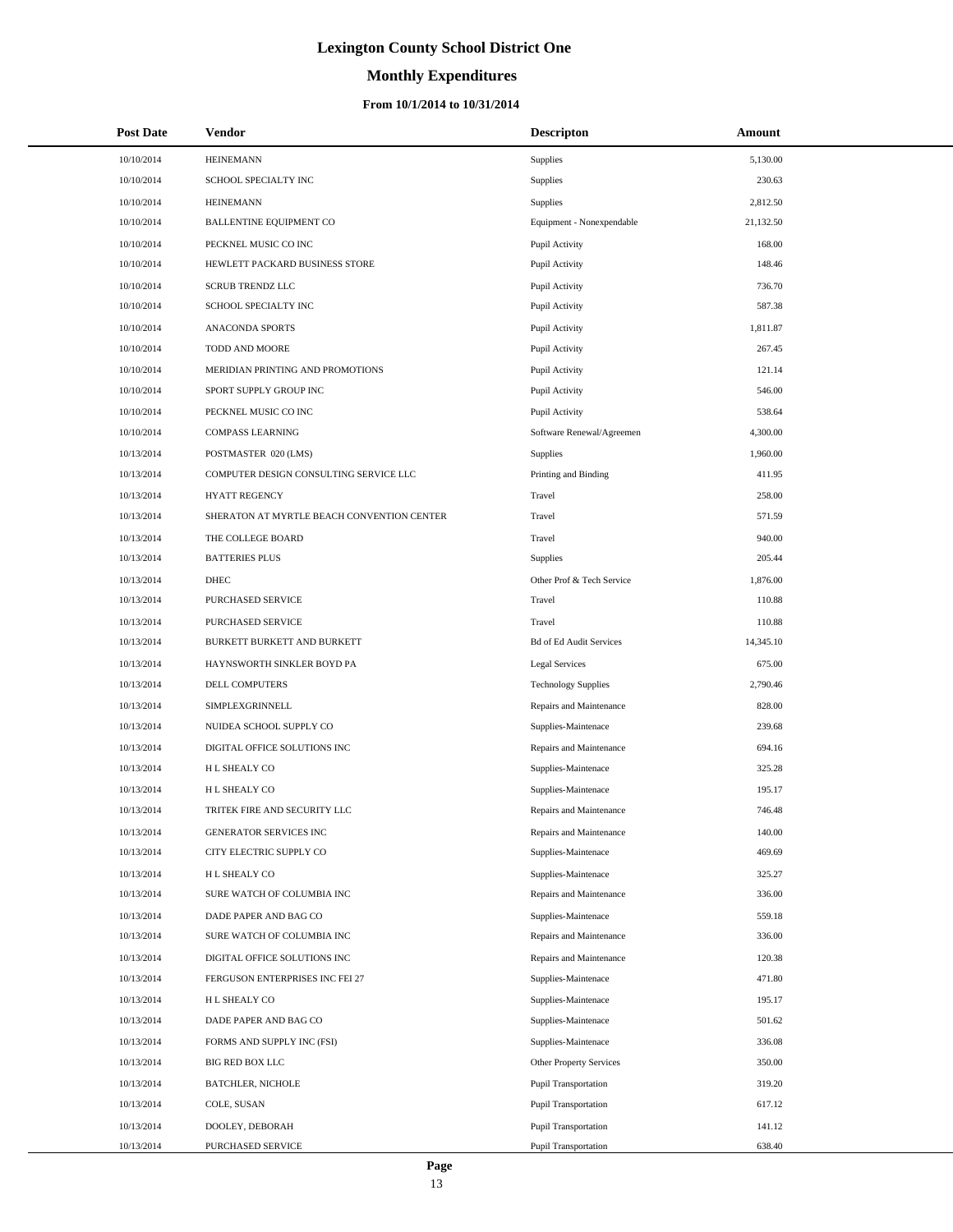# **Monthly Expenditures**

#### **From 10/1/2014 to 10/31/2014**

| <b>Post Date</b> | <b>Vendor</b>                               | <b>Descripton</b>           | Amount    |
|------------------|---------------------------------------------|-----------------------------|-----------|
| 10/13/2014       | PEARCE, TIM                                 | <b>Pupil Transportation</b> | 287.28    |
| 10/13/2014       | RAMSEY, JANIE                               | Pupil Transportation        | 282.24    |
| 10/13/2014       | SABBAGHA, THERESA                           | Pupil Transportation        | 680.96    |
| 10/13/2014       | SHAFFER, IMELDA                             | Pupil Transportation        | 846.72    |
| 10/13/2014       | PURCHASED SERVICE                           | <b>Pupil Transportation</b> | 168.00    |
| 10/13/2014       | STUART, LESLEY                              | <b>Pupil Transportation</b> | 352.80    |
| 10/13/2014       | PURCHASED SERVICE                           | <b>Pupil Transportation</b> | 188.16    |
| 10/13/2014       | VAUGHN, DANA                                | Pupil Transportation        | 1,008.00  |
| 10/13/2014       | KIRKHAM, PERRY BRYAN                        | Other Prof & Tech Service   | 180.00    |
| 10/13/2014       | CAMP, CHAVOUS P                             | Other Prof & Tech Service   | 180.00    |
| 10/13/2014       | PURCHASED SERVICE                           | Travel                      | 112.00    |
| 10/13/2014       | RELIANCE COMMUNICATIONS LLC                 | Software Renewal/Agreemen   | 40,720.35 |
| 10/13/2014       | SC DEPARTMENT OF REVENUE (SALES TAX RETURN) | Software Renewal/Agreemen   | 2,850.42  |
| 10/13/2014       | DIGITAL OFFICE SOLUTIONS INC                | Repairs and Maintenance     | 2,193.55  |
| 10/13/2014       | DIGITAL OFFICE SOLUTIONS INC                | Repairs and Maintenance     | 2,969.29  |
| 10/13/2014       | DIGITAL OFFICE SOLUTIONS INC                | Repairs and Maintenance     | 1,096.77  |
| 10/13/2014       | DIGITAL OFFICE SOLUTIONS INC                | Repairs and Maintenance     | 1,150.26  |
| 10/13/2014       | DIGITAL OFFICE SOLUTIONS INC                | Repairs and Maintenance     | 762.39    |
| 10/13/2014       | DIGITAL OFFICE SOLUTIONS INC                | Repairs and Maintenance     | 240.76    |
| 10/13/2014       | DIGITAL OFFICE SOLUTIONS INC                | Repairs and Maintenance     | 1,016.53  |
| 10/13/2014       | DIGITAL OFFICE SOLUTIONS INC                | Repairs and Maintenance     | 829.27    |
| 10/13/2014       | DIGITAL OFFICE SOLUTIONS INC                | Repairs and Maintenance     | 668.76    |
| 10/13/2014       | DIGITAL OFFICE SOLUTIONS INC                | Repairs and Maintenance     | 254.13    |
| 10/13/2014       | DIGITAL OFFICE SOLUTIONS INC                | Repairs and Maintenance     | 240.76    |
| 10/13/2014       | DIGITAL OFFICE SOLUTIONS INC                | Repairs and Maintenance     | 374.51    |
| 10/13/2014       | DIGITAL OFFICE SOLUTIONS INC                | Repairs and Maintenance     | 374.51    |
| 10/13/2014       | DIGITAL OFFICE SOLUTIONS INC                | Repairs and Maintenance     | 240.76    |
| 10/13/2014       | DIGITAL OFFICE SOLUTIONS INC                | Repairs and Maintenance     | 1,792.26  |
| 10/13/2014       | DIGITAL OFFICE SOLUTIONS INC                | Repairs and Maintenance     | 2,099.88  |
| 10/13/2014       | DIGITAL OFFICE SOLUTIONS INC                | Repairs and Maintenance     | 454.76    |
| 10/13/2014       | DIGITAL OFFICE SOLUTIONS INC                | Repairs and Maintenance     | 695.51    |
| 10/13/2014       | DIGITAL OFFICE SOLUTIONS INC                | Repairs and Maintenance     | 909.52    |
| 10/13/2014       | DIGITAL OFFICE SOLUTIONS INC                | Repairs and Maintenance     | 387.88    |
| 10/13/2014       | DIGITAL OFFICE SOLUTIONS INC                | Repairs and Maintenance     | 226.94    |
| 10/13/2014       | DIGITAL OFFICE SOLUTIONS INC                | Repairs and Maintenance     | 1,377.66  |
| 10/13/2014       | DIGITAL OFFICE SOLUTIONS INC                | Repairs and Maintenance     | 1,136.90  |
| 10/13/2014       | DIGITAL OFFICE SOLUTIONS INC                | Repairs and Maintenance     | 1,150.28  |
| 10/13/2014       | DIGITAL OFFICE SOLUTIONS INC                | Repairs and Maintenance     | 601.89    |
| 10/13/2014       | DIGITAL OFFICE SOLUTIONS INC                | Repairs and Maintenance     | 441.38    |
| 10/13/2014       | DIGITAL OFFICE SOLUTIONS INC                | Repairs and Maintenance     | 227.38    |
| 10/13/2014       | DIGITAL OFFICE SOLUTIONS INC                | Repairs and Maintenance     | 120.38    |
| 10/13/2014       | <b>CAMBIUM LEARNING</b>                     | Supplies                    | 3,229.20  |
| 10/13/2014       | PALMETTO MICROFILM SYSTEMS INC              | Repairs and Maintenance     | 216.20    |
| 10/13/2014       | TIGER SUPPLIES INC                          | Supplies                    | 1,842.25  |
| 10/13/2014       | DELL COMPUTERS                              | <b>Technology Supplies</b>  | 3,920.47  |
| 10/13/2014       | SCHOOL SPECIALTY INC                        | Supplies                    | 347.99    |
| 10/13/2014       | COMMUNICATION MANAGEMENT INC                | <b>Technology Supplies</b>  | 8,894.31  |
| 10/13/2014       | MACTASTIC LLC DBA MACTASTIC IREPAIR         | Pupil Activity              | 3,587.50  |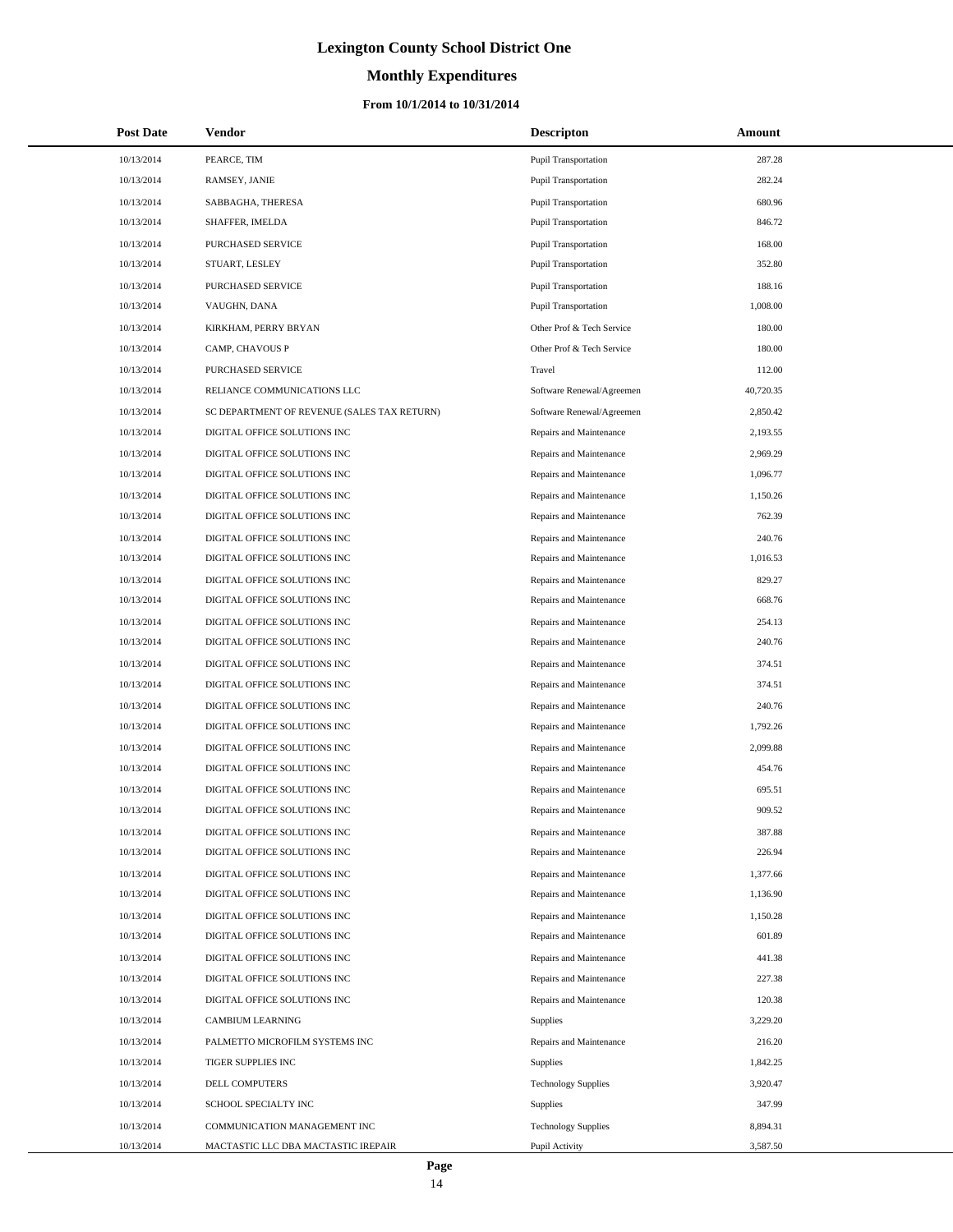# **Monthly Expenditures**

#### **From 10/1/2014 to 10/31/2014**

| <b>Post Date</b> | Vendor                                      | <b>Descripton</b>              | Amount   |
|------------------|---------------------------------------------|--------------------------------|----------|
| 10/13/2014       | FRITH, JASON C                              | Pupil Activity                 | 560.00   |
| 10/13/2014       | <b>JW PEPPER</b>                            | Pupil Activity                 | 185.00   |
| 10/13/2014       | US INK AND TONER INC                        | Pupil Activity                 | 133.12   |
| 10/13/2014       | MIDWAY ELEMENTARY SCHOOL                    | Pupil Act-Fee/Collection Refnd | 188.82   |
| 10/13/2014       | <b>FIRST</b>                                | Pupil Activity                 | 225.00   |
| 10/13/2014       | <b>DICK BLICK</b>                           | Pupil Activity                 | 2,048.00 |
| 10/13/2014       | KRISTY GWYN SWEET PEAS STITCHES             | Pupil Activity                 | 384.00   |
| 10/13/2014       | SC DEPARTMENT OF REVENUE (SALES TAX RETURN) | Pupil Activity                 | 144.20   |
| 10/13/2014       | <b>SIGN A RAMA</b>                          | Pupil Activity                 | 458.55   |
| 10/13/2014       | SMITH, BRIAN                                | Pupil Activity                 | 105.00   |
| 10/13/2014       | WILLIAMS, WILEY RAY                         | Pupil Activity                 | 104.30   |
| 10/13/2014       | T & T                                       | Pupil Activity                 | 192.60   |
| 10/13/2014       | MERIDIAN PRINTING AND PROMOTIONS            | Pupil Activity                 | 369.15   |
| 10/13/2014       | <b>NEFF</b>                                 | Pupil Activity                 | 116.42   |
| 10/14/2014       | EPS LITERACY AND INTERVENTION               | <b>Supplies</b>                | 173.25   |
| 10/14/2014       | <b>US LASER INC</b>                         | Repairs and Maintenance        | 135.00   |
| 10/14/2014       | PRINTERTECHS.COM INC                        | <b>Technology Supplies</b>     | 199.00   |
| 10/14/2014       | DELL COMPUTERS                              | Supplies                       | 208.62   |
| 10/14/2014       | THE COLLEGE BOARD                           | Travel                         | 470.00   |
| 10/14/2014       | STEVE WEISS MUSIC INC                       | Supplies                       | 774.00   |
| 10/14/2014       | MACHINE AND WELDING SUPPLY                  | Supplies                       | 2,193.50 |
| 10/14/2014       | PINE GROVE INC                              | Tuition                        | 2,260.44 |
| 10/14/2014       | EPS LITERACY AND INTERVENTION               | Supplies                       | 234.00   |
| 10/14/2014       | FOLLETT SCHOOL SOLUTIONS INC                | Supplies                       | 114.75   |
| 10/14/2014       | <b>SCHOLASTIC INC</b>                       | Supplies                       | 1,787.60 |
| 10/14/2014       | PALMETTO HEALTH ALLIANCE                    | <b>Instructional Services</b>  | 150.00   |
| 10/14/2014       | DELL COMPUTERS                              | Supplies                       | 224.68   |
| 10/14/2014       | SCHOOL NURSE SUPPLY INC                     | Supplies                       | 358.00   |
| 10/14/2014       | <b>EBSCO</b>                                | Periodicals                    | 295.55   |
| 10/14/2014       | <b>ASCD</b>                                 | Dues and Fees                  | 1,035.00 |
| 10/14/2014       | <b>SHRED WITH US</b>                        | Other Prof & Tech Service      | 112.50   |
| 10/14/2014       | SIMPLEXGRINNELL                             | Repairs and Maintenance        | 490.00   |
| 10/14/2014       | SOUTHEASTERN PAPER                          | Supplies-Maintenace            | 805.82   |
| 10/14/2014       | <b>WW GRAINGER</b>                          | Supplies-Maintenace            | 398.10   |
| 10/14/2014       | TRITEK FIRE AND SECURITY LLC                | Repairs and Maintenance        | 1,604.97 |
| 10/14/2014       | LA BARRIER AND SON INC                      | Supplies-Maintenace            | 1,000.45 |
| 10/14/2014       | CULLUM SERVICES INC                         | Repairs and Maintenance        | 878.71   |
| 10/14/2014       | SIMPLEXGRINNELL                             | Repairs and Maintenance        | 490.00   |
| 10/14/2014       | SIMPLEXGRINNELL                             | Repairs and Maintenance        | 490.00   |
| 10/14/2014       | MIDLANDS FIRE PROTECTION INC                | Repairs and Maintenance        | 107.00   |
| 10/14/2014       | SIMPLEXGRINNELL                             | Repairs and Maintenance        | 490.00   |
| 10/14/2014       | SIMPLEXGRINNELL                             | Repairs and Maintenance        | 490.00   |
| 10/14/2014       | SIMPLEXGRINNELL                             | Repairs and Maintenance        | 490.00   |
| 10/14/2014       | SIMPLEXGRINNELL                             | Repairs and Maintenance        | 490.00   |
| 10/14/2014       | SIMPLEXGRINNELL                             | Repairs and Maintenance        | 2,830.94 |
| 10/14/2014       | CULLUM SERVICES INC                         | Repairs and Maintenance        | 1,472.72 |
| 10/14/2014       | SOUTHEASTERN PAPER                          | Supplies-Maintenace            | 360.86   |
| 10/14/2014       | <b>WW GRAINGER</b>                          | Supplies-Maintenace            | 897.87   |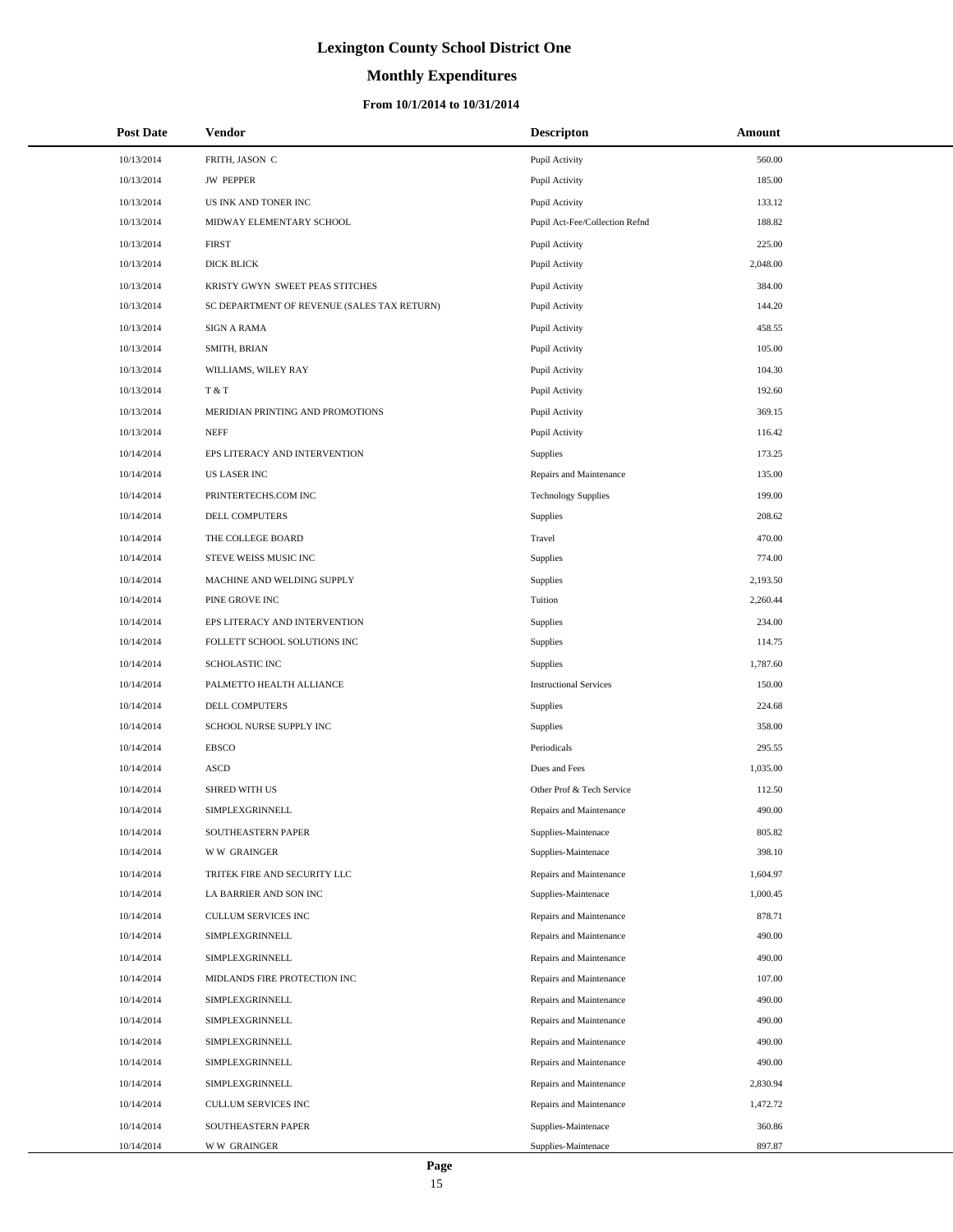# **Monthly Expenditures**

#### **From 10/1/2014 to 10/31/2014**

| <b>Post Date</b> | Vendor                                             | <b>Descripton</b>          | Amount    |
|------------------|----------------------------------------------------|----------------------------|-----------|
| 10/14/2014       | SIMPLEXGRINNELL                                    | Repairs and Maintenance    | 490.00    |
| 10/14/2014       | SOUTHEASTERN PAPER                                 | Supplies-Maintenace        | 288.69    |
| 10/14/2014       | FORMS AND SUPPLY INC (FSI)                         | Supplies-Maintenace        | 121.21    |
| 10/14/2014       | SOUTHEASTERN PAPER                                 | Supplies-Maintenace        | 721.72    |
| 10/14/2014       | TRITEK FIRE AND SECURITY LLC                       | Repairs and Maintenance    | 851.48    |
| 10/14/2014       | <b>GRAYBAR ELECTRIC CO INC</b>                     | Supplies-Maintenace        | 294.91    |
| 10/14/2014       | SPIVEY, STEPHEN J                                  | Other Prof & Tech Service  | 180.00    |
| 10/14/2014       | <b>BURBAGE, JASON</b>                              | Other Prof & Tech Service  | 120.00    |
| 10/14/2014       | LANEY, BILLY RAY                                   | Other Prof & Tech Service  | 120.00    |
| 10/14/2014       | <b>BLACK, CALEB JAMES</b>                          | Other Prof & Tech Service  | 360.00    |
| 10/14/2014       | LONGSHORE, MARTY                                   | Other Prof & Tech Service  | 180.00    |
| 10/14/2014       | <b>BURNS, JENNIFER L</b>                           | Other Prof & Tech Service  | 180.00    |
| 10/14/2014       | HATCHELL, JOHN G                                   | Other Prof & Tech Service  | 180.00    |
| 10/14/2014       | SPECTRA TRUE COLOUR                                | Printing and Binding       | 735.10    |
| 10/14/2014       | <b>APPLE INC</b>                                   | <b>Technology Supplies</b> | 3,537.42  |
| 10/14/2014       | CABLE AND CONNECTIONS                              | <b>Technology Supplies</b> | 539.91    |
| 10/14/2014       | <b>SCHOLASTIC INC</b>                              | Supplies                   | 995.00    |
| 10/14/2014       | SUPER DUPER INC                                    | Supplies                   | 266.43    |
| 10/14/2014       | CAROLINA TESOL                                     | Travel                     | 129.00    |
| 10/14/2014       | <b>MERCURY MARINE</b>                              | Supplies                   | 494.34    |
| 10/14/2014       | CORPORATE CONCEPTS INC                             | Supplies                   | 2,088.64  |
| 10/14/2014       | MONROE CONSTRUCTION CO LLC                         | Improv Other Than Bldg     | 89,594.75 |
| 10/14/2014       | CJMW ARCHITECTURE                                  | <b>Building</b>            | 4,312.00  |
| 10/14/2014       | SCHOOL SPECIALTY INC                               | <b>Supplies</b>            | 1,211.87  |
| 10/14/2014       | CABLE AND CONNECTIONS                              | <b>Technology Supplies</b> | 414.09    |
| 10/14/2014       | WATTS AND ASSOCIATES ROOFING INC                   | <b>Building</b>            | 6,218.00  |
| 10/14/2014       | PINE PRESS OF LEXINGTON INC                        | Printing and Binding       | 588.19    |
| 10/14/2014       | SC DEPARTMENT OF REVENUE (SALES TAX RETURN)        | Sales Tax on Adult Meals   | 3,170.65  |
| 10/14/2014       | MACTASTIC LLC DBA MACTASTIC IREPAIR                | Pupil Activity             | 2,047.40  |
| 10/14/2014       | SCHOLASTIC CLASSROOM MAGAZINE                      | Pupil Activity             | 199.60    |
| 10/14/2014       | TODD AND MOORE                                     | Pupil Activity             | 706.20    |
| 10/14/2014       | <b>CAROLINA IDEAS</b>                              | Pupil Activity             | 235.40    |
| 10/14/2014       | <b>BSN SPORTS INC</b>                              | Pupil Activity             | 4,896.23  |
| 10/14/2014       | LEXINGTON HIGH SCHOOL                              | Pupil Activity             | 250.00    |
| 10/14/2014       | <b>ANOTHER PRINTER</b>                             | Pupil Activity             | 1,586.00  |
| 10/15/2014       | <b>LAMINEX INC</b>                                 | <b>Supplies</b>            | 1,583.60  |
| 10/15/2014       | TRIUNE MARKETING CO                                | Supplies                   | 1,019.18  |
| 10/15/2014       | TRIUNE MARKETING CO                                | <b>Supplies</b>            | 407.67    |
| 10/15/2014       | SCHOOL SPECIALTY INC                               | Supplies                   | 144.51    |
| 10/15/2014       | AED SUPERSTORE ALLIED MEDICAL PRODUCTS             | Supplies                   | 504.00    |
| 10/15/2014       | REALLY GOOD STUFF                                  | Supplies                   | 209.40    |
| 10/15/2014       | PECKNEL MUSIC CO INC                               | Repairs and Maintenance    | 120.00    |
| 10/15/2014       | MOTOROLA SOLUTIONS                                 | <b>Technology Supplies</b> | 853.95    |
| 10/15/2014       | CAMBIUM LEARNING                                   | <b>Supplies</b>            | 1,427.35  |
| 10/15/2014       | US INK AND TONER INC                               | Supplies                   | 255.26    |
| 10/15/2014       | MACLASKEY JR, FLOYD JAMES                          | <b>Supplies</b>            | 150.00    |
| 10/15/2014       | SC DEPARTMENT OF REVENUE (SALES TAX RETURN)        | Software Renewal/Agreemen  | 210.00    |
| 10/15/2014       | SCHOLASTIC TEACHING RESOURCES (CLASSROOM PAPERBACK | Software Renewal/Agreemen  | 3,000.00  |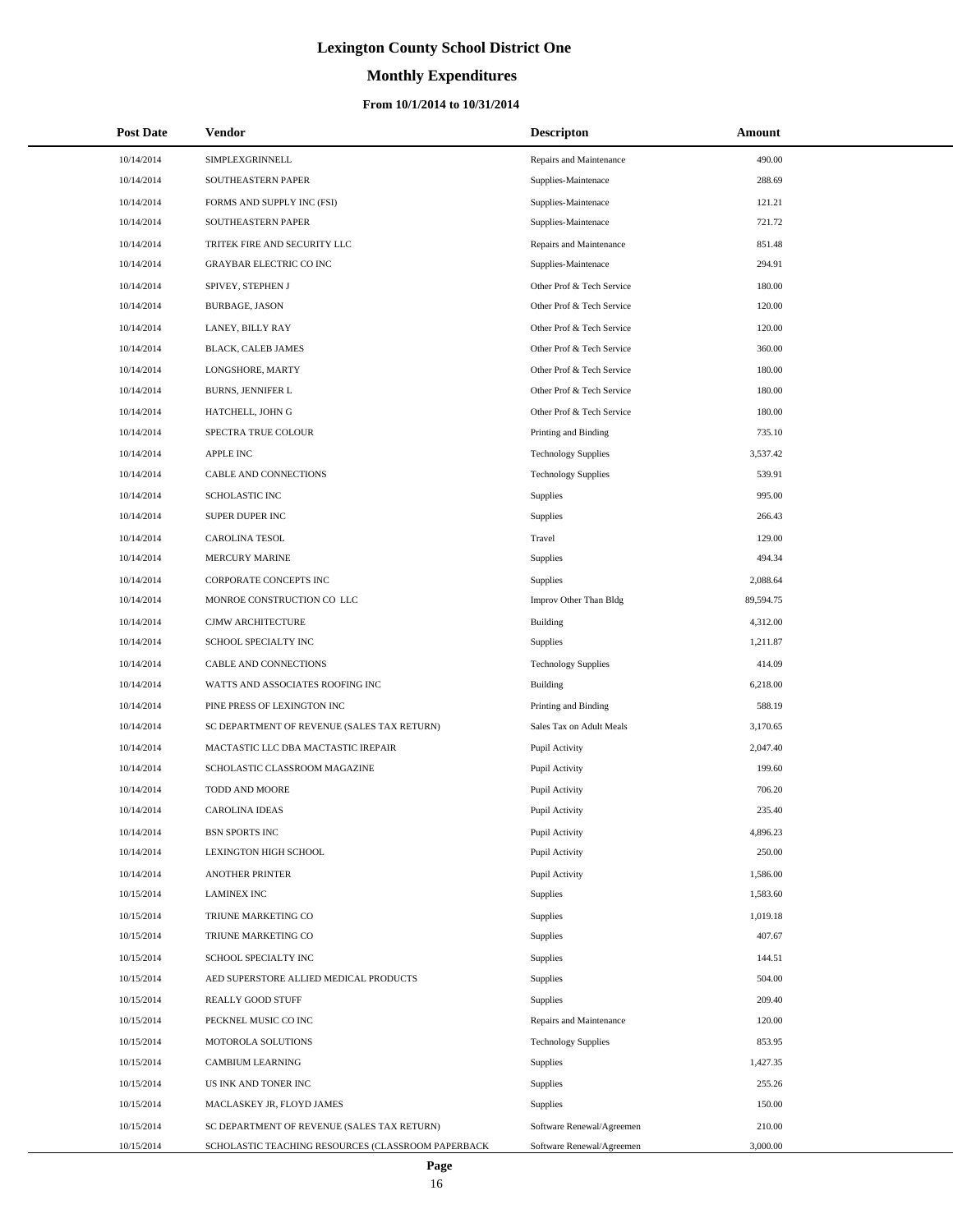# **Monthly Expenditures**

#### **From 10/1/2014 to 10/31/2014**

| <b>Post Date</b> | Vendor                                        | <b>Descripton</b>              | Amount   |
|------------------|-----------------------------------------------|--------------------------------|----------|
| 10/15/2014       | DEMCO INC                                     | <b>Supplies</b>                | 398.94   |
| 10/15/2014       | HEWLETT PACKARD BUSINESS STORE                | <b>Technology Supplies</b>     | 138.03   |
| 10/15/2014       | <b>CENTURY GLASS</b>                          | Repairs and Maintenance        | 1,693.63 |
| 10/15/2014       | ADVANCED DISPOSAL SERVICES SOUTH CAROLINA LLC | Other Property Services        | 114.30   |
| 10/15/2014       | ADVANCED DISPOSAL SERVICES SOUTH CAROLINA LLC | Other Property Services        | 925.72   |
| 10/15/2014       | ATLAS OUTDOORS LLC                            | Supplies-Maintenace            | 834.28   |
| 10/15/2014       | ADVANCED DISPOSAL SERVICES SOUTH CAROLINA LLC | Other Property Services        | 483.21   |
| 10/15/2014       | ADVANCED DISPOSAL SERVICES SOUTH CAROLINA LLC | <b>Other Property Services</b> | 646.32   |
| 10/15/2014       | ADVANCED DISPOSAL SERVICES SOUTH CAROLINA LLC | Other Property Services        | 646.32   |
| 10/15/2014       | <b>EA SERVICES INC</b>                        | Supplies-Maintenace            | 207.05   |
| 10/15/2014       | ADVANCED DISPOSAL SERVICES SOUTH CAROLINA LLC | Other Property Services        | 646.32   |
| 10/15/2014       | ADVANCED DISPOSAL SERVICES SOUTH CAROLINA LLC | Other Property Services        | 809.38   |
| 10/15/2014       | ADVANCED DISPOSAL SERVICES SOUTH CAROLINA LLC | Other Property Services        | 320.14   |
| 10/15/2014       | ADVANCED DISPOSAL SERVICES SOUTH CAROLINA LLC | Other Property Services        | 646.32   |
| 10/15/2014       | ADVANCED DISPOSAL SERVICES SOUTH CAROLINA LLC | Other Property Services        | 483.21   |
| 10/15/2014       | MEAD & HUNT INC                               | Repairs and Maintenance        | 950.00   |
| 10/15/2014       | ADVANCED DISPOSAL SERVICES SOUTH CAROLINA LLC | Other Property Services        | 483.21   |
| 10/15/2014       | ADVANCED DISPOSAL SERVICES SOUTH CAROLINA LLC | Other Property Services        | 320.14   |
| 10/15/2014       | ADVANCED DISPOSAL SERVICES SOUTH CAROLINA LLC | Other Property Services        | 483.21   |
| 10/15/2014       | ADVANCED DISPOSAL SERVICES SOUTH CAROLINA LLC | <b>Other Property Services</b> | 599.54   |
| 10/15/2014       | ADVANCED DISPOSAL SERVICES SOUTH CAROLINA LLC | Other Property Services        | 646.32   |
| 10/15/2014       | ADVANCED DISPOSAL SERVICES SOUTH CAROLINA LLC | Other Property Services        | 646.32   |
| 10/15/2014       | ADVANCED DISPOSAL SERVICES SOUTH CAROLINA LLC | Other Property Services        | 483.21   |
| 10/15/2014       | ADVANCED DISPOSAL SERVICES SOUTH CAROLINA LLC | Other Property Services        | 483.21   |
| 10/15/2014       | PALMETTO PROPANE                              | Energy                         | 898.25   |
| 10/15/2014       | ADVANCED DISPOSAL SERVICES SOUTH CAROLINA LLC | Other Property Services        | 483.21   |
| 10/15/2014       | ADVANCED DISPOSAL SERVICES SOUTH CAROLINA LLC | Other Property Services        | 483.21   |
| 10/15/2014       | ADVANCED DISPOSAL SERVICES SOUTH CAROLINA LLC | <b>Other Property Services</b> | 646.25   |
| 10/15/2014       | ADVANCED DISPOSAL SERVICES SOUTH CAROLINA LLC | Other Property Services        | 483.21   |
| 10/15/2014       | ADVANCED DISPOSAL SERVICES SOUTH CAROLINA LLC | <b>Other Property Services</b> | 483.21   |
| 10/15/2014       | ADVANCED DISPOSAL SERVICES SOUTH CAROLINA LLC | Other Property Services        | 483.21   |
| 10/15/2014       | ADVANCED DISPOSAL SERVICES SOUTH CAROLINA LLC | Other Property Services        | 483.21   |
| 10/15/2014       | ADVANCED DISPOSAL SERVICES SOUTH CAROLINA LLC | Other Property Services        | 483.21   |
| 10/15/2014       | ADVANCED DISPOSAL SERVICES SOUTH CAROLINA LLC | Other Property Services        | 483.21   |
| 10/15/2014       | ADVANCED DISPOSAL SERVICES SOUTH CAROLINA LLC | Other Property Services        | 483.21   |
| 10/15/2014       | ADVANCED DISPOSAL SERVICES SOUTH CAROLINA LLC | Other Property Services        | 483.21   |
| 10/15/2014       | ADVANCED DISPOSAL SERVICES SOUTH CAROLINA LLC | <b>Other Property Services</b> | 483.21   |
| 10/15/2014       | ADVANCED DISPOSAL SERVICES SOUTH CAROLINA LLC | <b>Other Property Services</b> | 483.21   |
| 10/15/2014       | ADVANCED DISPOSAL SERVICES SOUTH CAROLINA LLC | Other Property Services        | 483.21   |
| 10/15/2014       | DIGITAL OFFICE SOLUTIONS INC                  | Supplies                       | 176.55   |
| 10/15/2014       | CAMP, CHAVOUS P                               | Other Prof & Tech Service      | 180.00   |
| 10/15/2014       | MCMANUS, JOHN-PATRICK A.                      | Other Prof & Tech Service      | 180.00   |
| 10/15/2014       | MONOPRICE.COM                                 | <b>Technology Supplies</b>     | 756.48   |
| 10/15/2014       | DIGITAL OFFICE SOLUTIONS INC                  | Repairs and Maintenance        | 335.69   |
| 10/15/2014       | SRA/MCGRAW HILL                               | <b>Supplies</b>                | 153.71   |
| 10/15/2014       | TIMMERMAN, KAY A                              | <b>Pupil Services</b>          | 585.00   |
| 10/15/2014       | <b>NCS PEARSON</b>                            | <b>Supplies</b>                | 118.42   |
| 10/15/2014       | MEDCO SUPPLY CO                               | <b>Supplies</b>                | 1,065.72 |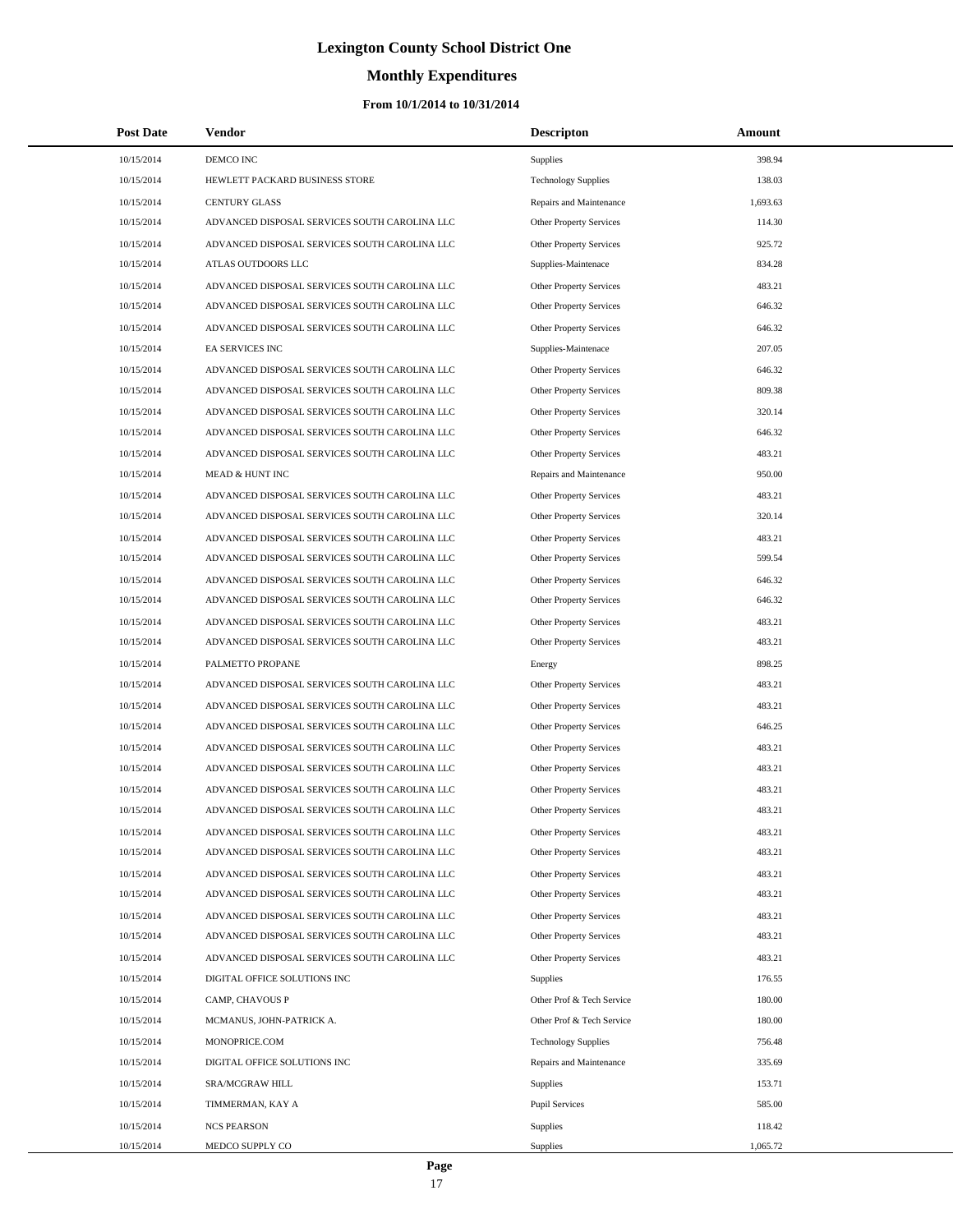# **Monthly Expenditures**

#### **From 10/1/2014 to 10/31/2014**

| 10/15/2014<br>2,275.65<br>COMMUNICATION MANAGEMENT INC<br><b>Technology Supplies</b><br>10/15/2014<br>BORDEN DAIRY CO OF SC LLC<br>Milk<br>462.57<br>Milk<br>10/15/2014<br>HERSHEYS ICE CREAM<br>561.60<br>10/15/2014<br>SENN BROTHERS INC<br>Produce<br>1,672.47<br>Milk<br>10/15/2014<br>BORDEN DAIRY CO OF SC LLC<br>615.41<br>10/15/2014<br>HERSHEYS ICE CREAM<br>Milk<br>553.86<br>10/15/2014<br>SENN BROTHERS INC<br>Produce<br>1,660.73<br>10/15/2014<br>BORDEN DAIRY CO OF SC LLC<br>Milk<br>266.73<br>10/15/2014<br>SENN BROTHERS INC<br>Produce<br>1,426.84<br>10/15/2014<br>EARTHGRAINS BAKING COMPANIES INC<br><b>Bread</b><br>170.00<br>Milk<br>10/15/2014<br>BORDEN DAIRY CO OF SC LLC<br>665.79<br>10/15/2014<br>HERSHEYS ICE CREAM<br>Milk<br>307.96<br>10/15/2014<br>SENN BROTHERS INC<br>Produce<br>2,058.13<br>10/15/2014<br>EARTHGRAINS BAKING COMPANIES INC<br><b>Bread</b><br>147.50<br>10/15/2014<br>Milk<br>469.82<br>BORDEN DAIRY CO OF SC LLC<br>10/15/2014<br>SENN BROTHERS INC<br>Produce<br>1,165.37<br>10/15/2014<br>EARTHGRAINS BAKING COMPANIES INC<br><b>Bread</b><br>165.00<br>10/15/2014<br>BORDEN DAIRY CO OF SC LLC<br>Milk<br>1,295.49<br>10/15/2014<br>HERSHEYS ICE CREAM<br>Milk<br>440.12<br>10/15/2014<br>SENN BROTHERS INC<br>Produce<br>4,346.98<br>Milk<br>102.96<br>10/15/2014<br>HERSHEYS ICE CREAM<br>10/15/2014<br>SENN BROTHERS INC<br>Produce<br>754.28<br>10/15/2014<br>EARTHGRAINS BAKING COMPANIES INC<br><b>Bread</b><br>113.75<br>10/15/2014<br>BORDEN DAIRY CO OF SC LLC<br>Milk<br>373.51<br>Milk<br>396.80<br>10/15/2014<br>HERSHEYS ICE CREAM<br>10/15/2014<br>SENN BROTHERS INC<br>Produce<br>3,131.21<br>150.00<br>10/15/2014<br>EARTHGRAINS BAKING COMPANIES INC<br><b>Bread</b><br>837.60<br>10/15/2014<br>BORDEN DAIRY CO OF SC LLC<br>Milk<br>10/15/2014<br>HERSHEYS ICE CREAM<br>Milk<br>102.78<br>10/15/2014<br>SENN BROTHERS INC<br>Produce<br>1,688.94<br>10/15/2014<br>EARTHGRAINS BAKING COMPANIES INC<br><b>Bread</b><br>147.50<br>10/15/2014<br>BORDEN DAIRY CO OF SC LLC<br>Milk<br>818.76<br>10/15/2014<br>HERSHEYS ICE CREAM<br>Milk<br>605.60<br>10/15/2014<br>SENN BROTHERS INC<br>Produce<br>2,644.36<br>10/15/2014<br>BORDEN DAIRY CO OF SC LLC<br>Milk<br>698.83<br>10/15/2014<br>HERSHEYS ICE CREAM<br>Milk<br>195.38<br>10/15/2014<br>SENN BROTHERS INC<br>Produce<br>1,969.56<br>10/15/2014<br>EARTHGRAINS BAKING COMPANIES INC<br><b>Bread</b><br>126.25<br>10/15/2014<br>BORDEN DAIRY CO OF SC LLC<br>Milk<br>788.14<br>10/15/2014<br>HERSHEYS ICE CREAM<br>Milk<br>267.98<br>10/15/2014<br>SENN BROTHERS INC<br>Produce<br>2,733.76<br>10/15/2014<br>EARTHGRAINS BAKING COMPANIES INC<br><b>Bread</b><br>107.50<br>10/15/2014<br>BORDEN DAIRY CO OF SC LLC<br>Milk<br>463.16<br>309.80<br>10/15/2014<br>HERSHEYS ICE CREAM<br>Milk<br>10/15/2014<br>SENN BROTHERS INC<br>Produce<br>1,652.49<br>10/15/2014<br>EARTHGRAINS BAKING COMPANIES INC<br><b>Bread</b><br>363.75<br>10/15/2014<br>BORDEN DAIRY CO OF SC LLC<br>Milk<br>652.15 | <b>Post Date</b> | <b>Vendor</b>      | <b>Descripton</b> | Amount |  |
|-------------------------------------------------------------------------------------------------------------------------------------------------------------------------------------------------------------------------------------------------------------------------------------------------------------------------------------------------------------------------------------------------------------------------------------------------------------------------------------------------------------------------------------------------------------------------------------------------------------------------------------------------------------------------------------------------------------------------------------------------------------------------------------------------------------------------------------------------------------------------------------------------------------------------------------------------------------------------------------------------------------------------------------------------------------------------------------------------------------------------------------------------------------------------------------------------------------------------------------------------------------------------------------------------------------------------------------------------------------------------------------------------------------------------------------------------------------------------------------------------------------------------------------------------------------------------------------------------------------------------------------------------------------------------------------------------------------------------------------------------------------------------------------------------------------------------------------------------------------------------------------------------------------------------------------------------------------------------------------------------------------------------------------------------------------------------------------------------------------------------------------------------------------------------------------------------------------------------------------------------------------------------------------------------------------------------------------------------------------------------------------------------------------------------------------------------------------------------------------------------------------------------------------------------------------------------------------------------------------------------------------------------------------------------------------------------------------------------------------------------------------------------------------------------------------------------------------------------------------------------------------------------------------------------------------------------------------------------------------------------------------------------------|------------------|--------------------|-------------------|--------|--|
|                                                                                                                                                                                                                                                                                                                                                                                                                                                                                                                                                                                                                                                                                                                                                                                                                                                                                                                                                                                                                                                                                                                                                                                                                                                                                                                                                                                                                                                                                                                                                                                                                                                                                                                                                                                                                                                                                                                                                                                                                                                                                                                                                                                                                                                                                                                                                                                                                                                                                                                                                                                                                                                                                                                                                                                                                                                                                                                                                                                                                               |                  |                    |                   |        |  |
|                                                                                                                                                                                                                                                                                                                                                                                                                                                                                                                                                                                                                                                                                                                                                                                                                                                                                                                                                                                                                                                                                                                                                                                                                                                                                                                                                                                                                                                                                                                                                                                                                                                                                                                                                                                                                                                                                                                                                                                                                                                                                                                                                                                                                                                                                                                                                                                                                                                                                                                                                                                                                                                                                                                                                                                                                                                                                                                                                                                                                               |                  |                    |                   |        |  |
|                                                                                                                                                                                                                                                                                                                                                                                                                                                                                                                                                                                                                                                                                                                                                                                                                                                                                                                                                                                                                                                                                                                                                                                                                                                                                                                                                                                                                                                                                                                                                                                                                                                                                                                                                                                                                                                                                                                                                                                                                                                                                                                                                                                                                                                                                                                                                                                                                                                                                                                                                                                                                                                                                                                                                                                                                                                                                                                                                                                                                               |                  |                    |                   |        |  |
|                                                                                                                                                                                                                                                                                                                                                                                                                                                                                                                                                                                                                                                                                                                                                                                                                                                                                                                                                                                                                                                                                                                                                                                                                                                                                                                                                                                                                                                                                                                                                                                                                                                                                                                                                                                                                                                                                                                                                                                                                                                                                                                                                                                                                                                                                                                                                                                                                                                                                                                                                                                                                                                                                                                                                                                                                                                                                                                                                                                                                               |                  |                    |                   |        |  |
|                                                                                                                                                                                                                                                                                                                                                                                                                                                                                                                                                                                                                                                                                                                                                                                                                                                                                                                                                                                                                                                                                                                                                                                                                                                                                                                                                                                                                                                                                                                                                                                                                                                                                                                                                                                                                                                                                                                                                                                                                                                                                                                                                                                                                                                                                                                                                                                                                                                                                                                                                                                                                                                                                                                                                                                                                                                                                                                                                                                                                               |                  |                    |                   |        |  |
|                                                                                                                                                                                                                                                                                                                                                                                                                                                                                                                                                                                                                                                                                                                                                                                                                                                                                                                                                                                                                                                                                                                                                                                                                                                                                                                                                                                                                                                                                                                                                                                                                                                                                                                                                                                                                                                                                                                                                                                                                                                                                                                                                                                                                                                                                                                                                                                                                                                                                                                                                                                                                                                                                                                                                                                                                                                                                                                                                                                                                               |                  |                    |                   |        |  |
|                                                                                                                                                                                                                                                                                                                                                                                                                                                                                                                                                                                                                                                                                                                                                                                                                                                                                                                                                                                                                                                                                                                                                                                                                                                                                                                                                                                                                                                                                                                                                                                                                                                                                                                                                                                                                                                                                                                                                                                                                                                                                                                                                                                                                                                                                                                                                                                                                                                                                                                                                                                                                                                                                                                                                                                                                                                                                                                                                                                                                               |                  |                    |                   |        |  |
|                                                                                                                                                                                                                                                                                                                                                                                                                                                                                                                                                                                                                                                                                                                                                                                                                                                                                                                                                                                                                                                                                                                                                                                                                                                                                                                                                                                                                                                                                                                                                                                                                                                                                                                                                                                                                                                                                                                                                                                                                                                                                                                                                                                                                                                                                                                                                                                                                                                                                                                                                                                                                                                                                                                                                                                                                                                                                                                                                                                                                               |                  |                    |                   |        |  |
|                                                                                                                                                                                                                                                                                                                                                                                                                                                                                                                                                                                                                                                                                                                                                                                                                                                                                                                                                                                                                                                                                                                                                                                                                                                                                                                                                                                                                                                                                                                                                                                                                                                                                                                                                                                                                                                                                                                                                                                                                                                                                                                                                                                                                                                                                                                                                                                                                                                                                                                                                                                                                                                                                                                                                                                                                                                                                                                                                                                                                               |                  |                    |                   |        |  |
|                                                                                                                                                                                                                                                                                                                                                                                                                                                                                                                                                                                                                                                                                                                                                                                                                                                                                                                                                                                                                                                                                                                                                                                                                                                                                                                                                                                                                                                                                                                                                                                                                                                                                                                                                                                                                                                                                                                                                                                                                                                                                                                                                                                                                                                                                                                                                                                                                                                                                                                                                                                                                                                                                                                                                                                                                                                                                                                                                                                                                               |                  |                    |                   |        |  |
|                                                                                                                                                                                                                                                                                                                                                                                                                                                                                                                                                                                                                                                                                                                                                                                                                                                                                                                                                                                                                                                                                                                                                                                                                                                                                                                                                                                                                                                                                                                                                                                                                                                                                                                                                                                                                                                                                                                                                                                                                                                                                                                                                                                                                                                                                                                                                                                                                                                                                                                                                                                                                                                                                                                                                                                                                                                                                                                                                                                                                               |                  |                    |                   |        |  |
|                                                                                                                                                                                                                                                                                                                                                                                                                                                                                                                                                                                                                                                                                                                                                                                                                                                                                                                                                                                                                                                                                                                                                                                                                                                                                                                                                                                                                                                                                                                                                                                                                                                                                                                                                                                                                                                                                                                                                                                                                                                                                                                                                                                                                                                                                                                                                                                                                                                                                                                                                                                                                                                                                                                                                                                                                                                                                                                                                                                                                               |                  |                    |                   |        |  |
|                                                                                                                                                                                                                                                                                                                                                                                                                                                                                                                                                                                                                                                                                                                                                                                                                                                                                                                                                                                                                                                                                                                                                                                                                                                                                                                                                                                                                                                                                                                                                                                                                                                                                                                                                                                                                                                                                                                                                                                                                                                                                                                                                                                                                                                                                                                                                                                                                                                                                                                                                                                                                                                                                                                                                                                                                                                                                                                                                                                                                               |                  |                    |                   |        |  |
|                                                                                                                                                                                                                                                                                                                                                                                                                                                                                                                                                                                                                                                                                                                                                                                                                                                                                                                                                                                                                                                                                                                                                                                                                                                                                                                                                                                                                                                                                                                                                                                                                                                                                                                                                                                                                                                                                                                                                                                                                                                                                                                                                                                                                                                                                                                                                                                                                                                                                                                                                                                                                                                                                                                                                                                                                                                                                                                                                                                                                               |                  |                    |                   |        |  |
|                                                                                                                                                                                                                                                                                                                                                                                                                                                                                                                                                                                                                                                                                                                                                                                                                                                                                                                                                                                                                                                                                                                                                                                                                                                                                                                                                                                                                                                                                                                                                                                                                                                                                                                                                                                                                                                                                                                                                                                                                                                                                                                                                                                                                                                                                                                                                                                                                                                                                                                                                                                                                                                                                                                                                                                                                                                                                                                                                                                                                               |                  |                    |                   |        |  |
|                                                                                                                                                                                                                                                                                                                                                                                                                                                                                                                                                                                                                                                                                                                                                                                                                                                                                                                                                                                                                                                                                                                                                                                                                                                                                                                                                                                                                                                                                                                                                                                                                                                                                                                                                                                                                                                                                                                                                                                                                                                                                                                                                                                                                                                                                                                                                                                                                                                                                                                                                                                                                                                                                                                                                                                                                                                                                                                                                                                                                               |                  |                    |                   |        |  |
|                                                                                                                                                                                                                                                                                                                                                                                                                                                                                                                                                                                                                                                                                                                                                                                                                                                                                                                                                                                                                                                                                                                                                                                                                                                                                                                                                                                                                                                                                                                                                                                                                                                                                                                                                                                                                                                                                                                                                                                                                                                                                                                                                                                                                                                                                                                                                                                                                                                                                                                                                                                                                                                                                                                                                                                                                                                                                                                                                                                                                               |                  |                    |                   |        |  |
|                                                                                                                                                                                                                                                                                                                                                                                                                                                                                                                                                                                                                                                                                                                                                                                                                                                                                                                                                                                                                                                                                                                                                                                                                                                                                                                                                                                                                                                                                                                                                                                                                                                                                                                                                                                                                                                                                                                                                                                                                                                                                                                                                                                                                                                                                                                                                                                                                                                                                                                                                                                                                                                                                                                                                                                                                                                                                                                                                                                                                               |                  |                    |                   |        |  |
|                                                                                                                                                                                                                                                                                                                                                                                                                                                                                                                                                                                                                                                                                                                                                                                                                                                                                                                                                                                                                                                                                                                                                                                                                                                                                                                                                                                                                                                                                                                                                                                                                                                                                                                                                                                                                                                                                                                                                                                                                                                                                                                                                                                                                                                                                                                                                                                                                                                                                                                                                                                                                                                                                                                                                                                                                                                                                                                                                                                                                               |                  |                    |                   |        |  |
|                                                                                                                                                                                                                                                                                                                                                                                                                                                                                                                                                                                                                                                                                                                                                                                                                                                                                                                                                                                                                                                                                                                                                                                                                                                                                                                                                                                                                                                                                                                                                                                                                                                                                                                                                                                                                                                                                                                                                                                                                                                                                                                                                                                                                                                                                                                                                                                                                                                                                                                                                                                                                                                                                                                                                                                                                                                                                                                                                                                                                               |                  |                    |                   |        |  |
|                                                                                                                                                                                                                                                                                                                                                                                                                                                                                                                                                                                                                                                                                                                                                                                                                                                                                                                                                                                                                                                                                                                                                                                                                                                                                                                                                                                                                                                                                                                                                                                                                                                                                                                                                                                                                                                                                                                                                                                                                                                                                                                                                                                                                                                                                                                                                                                                                                                                                                                                                                                                                                                                                                                                                                                                                                                                                                                                                                                                                               |                  |                    |                   |        |  |
|                                                                                                                                                                                                                                                                                                                                                                                                                                                                                                                                                                                                                                                                                                                                                                                                                                                                                                                                                                                                                                                                                                                                                                                                                                                                                                                                                                                                                                                                                                                                                                                                                                                                                                                                                                                                                                                                                                                                                                                                                                                                                                                                                                                                                                                                                                                                                                                                                                                                                                                                                                                                                                                                                                                                                                                                                                                                                                                                                                                                                               |                  |                    |                   |        |  |
|                                                                                                                                                                                                                                                                                                                                                                                                                                                                                                                                                                                                                                                                                                                                                                                                                                                                                                                                                                                                                                                                                                                                                                                                                                                                                                                                                                                                                                                                                                                                                                                                                                                                                                                                                                                                                                                                                                                                                                                                                                                                                                                                                                                                                                                                                                                                                                                                                                                                                                                                                                                                                                                                                                                                                                                                                                                                                                                                                                                                                               |                  |                    |                   |        |  |
|                                                                                                                                                                                                                                                                                                                                                                                                                                                                                                                                                                                                                                                                                                                                                                                                                                                                                                                                                                                                                                                                                                                                                                                                                                                                                                                                                                                                                                                                                                                                                                                                                                                                                                                                                                                                                                                                                                                                                                                                                                                                                                                                                                                                                                                                                                                                                                                                                                                                                                                                                                                                                                                                                                                                                                                                                                                                                                                                                                                                                               |                  |                    |                   |        |  |
|                                                                                                                                                                                                                                                                                                                                                                                                                                                                                                                                                                                                                                                                                                                                                                                                                                                                                                                                                                                                                                                                                                                                                                                                                                                                                                                                                                                                                                                                                                                                                                                                                                                                                                                                                                                                                                                                                                                                                                                                                                                                                                                                                                                                                                                                                                                                                                                                                                                                                                                                                                                                                                                                                                                                                                                                                                                                                                                                                                                                                               |                  |                    |                   |        |  |
|                                                                                                                                                                                                                                                                                                                                                                                                                                                                                                                                                                                                                                                                                                                                                                                                                                                                                                                                                                                                                                                                                                                                                                                                                                                                                                                                                                                                                                                                                                                                                                                                                                                                                                                                                                                                                                                                                                                                                                                                                                                                                                                                                                                                                                                                                                                                                                                                                                                                                                                                                                                                                                                                                                                                                                                                                                                                                                                                                                                                                               |                  |                    |                   |        |  |
|                                                                                                                                                                                                                                                                                                                                                                                                                                                                                                                                                                                                                                                                                                                                                                                                                                                                                                                                                                                                                                                                                                                                                                                                                                                                                                                                                                                                                                                                                                                                                                                                                                                                                                                                                                                                                                                                                                                                                                                                                                                                                                                                                                                                                                                                                                                                                                                                                                                                                                                                                                                                                                                                                                                                                                                                                                                                                                                                                                                                                               |                  |                    |                   |        |  |
|                                                                                                                                                                                                                                                                                                                                                                                                                                                                                                                                                                                                                                                                                                                                                                                                                                                                                                                                                                                                                                                                                                                                                                                                                                                                                                                                                                                                                                                                                                                                                                                                                                                                                                                                                                                                                                                                                                                                                                                                                                                                                                                                                                                                                                                                                                                                                                                                                                                                                                                                                                                                                                                                                                                                                                                                                                                                                                                                                                                                                               |                  |                    |                   |        |  |
|                                                                                                                                                                                                                                                                                                                                                                                                                                                                                                                                                                                                                                                                                                                                                                                                                                                                                                                                                                                                                                                                                                                                                                                                                                                                                                                                                                                                                                                                                                                                                                                                                                                                                                                                                                                                                                                                                                                                                                                                                                                                                                                                                                                                                                                                                                                                                                                                                                                                                                                                                                                                                                                                                                                                                                                                                                                                                                                                                                                                                               |                  |                    |                   |        |  |
|                                                                                                                                                                                                                                                                                                                                                                                                                                                                                                                                                                                                                                                                                                                                                                                                                                                                                                                                                                                                                                                                                                                                                                                                                                                                                                                                                                                                                                                                                                                                                                                                                                                                                                                                                                                                                                                                                                                                                                                                                                                                                                                                                                                                                                                                                                                                                                                                                                                                                                                                                                                                                                                                                                                                                                                                                                                                                                                                                                                                                               |                  |                    |                   |        |  |
|                                                                                                                                                                                                                                                                                                                                                                                                                                                                                                                                                                                                                                                                                                                                                                                                                                                                                                                                                                                                                                                                                                                                                                                                                                                                                                                                                                                                                                                                                                                                                                                                                                                                                                                                                                                                                                                                                                                                                                                                                                                                                                                                                                                                                                                                                                                                                                                                                                                                                                                                                                                                                                                                                                                                                                                                                                                                                                                                                                                                                               |                  |                    |                   |        |  |
|                                                                                                                                                                                                                                                                                                                                                                                                                                                                                                                                                                                                                                                                                                                                                                                                                                                                                                                                                                                                                                                                                                                                                                                                                                                                                                                                                                                                                                                                                                                                                                                                                                                                                                                                                                                                                                                                                                                                                                                                                                                                                                                                                                                                                                                                                                                                                                                                                                                                                                                                                                                                                                                                                                                                                                                                                                                                                                                                                                                                                               |                  |                    |                   |        |  |
|                                                                                                                                                                                                                                                                                                                                                                                                                                                                                                                                                                                                                                                                                                                                                                                                                                                                                                                                                                                                                                                                                                                                                                                                                                                                                                                                                                                                                                                                                                                                                                                                                                                                                                                                                                                                                                                                                                                                                                                                                                                                                                                                                                                                                                                                                                                                                                                                                                                                                                                                                                                                                                                                                                                                                                                                                                                                                                                                                                                                                               |                  |                    |                   |        |  |
|                                                                                                                                                                                                                                                                                                                                                                                                                                                                                                                                                                                                                                                                                                                                                                                                                                                                                                                                                                                                                                                                                                                                                                                                                                                                                                                                                                                                                                                                                                                                                                                                                                                                                                                                                                                                                                                                                                                                                                                                                                                                                                                                                                                                                                                                                                                                                                                                                                                                                                                                                                                                                                                                                                                                                                                                                                                                                                                                                                                                                               |                  |                    |                   |        |  |
|                                                                                                                                                                                                                                                                                                                                                                                                                                                                                                                                                                                                                                                                                                                                                                                                                                                                                                                                                                                                                                                                                                                                                                                                                                                                                                                                                                                                                                                                                                                                                                                                                                                                                                                                                                                                                                                                                                                                                                                                                                                                                                                                                                                                                                                                                                                                                                                                                                                                                                                                                                                                                                                                                                                                                                                                                                                                                                                                                                                                                               |                  |                    |                   |        |  |
|                                                                                                                                                                                                                                                                                                                                                                                                                                                                                                                                                                                                                                                                                                                                                                                                                                                                                                                                                                                                                                                                                                                                                                                                                                                                                                                                                                                                                                                                                                                                                                                                                                                                                                                                                                                                                                                                                                                                                                                                                                                                                                                                                                                                                                                                                                                                                                                                                                                                                                                                                                                                                                                                                                                                                                                                                                                                                                                                                                                                                               |                  |                    |                   |        |  |
|                                                                                                                                                                                                                                                                                                                                                                                                                                                                                                                                                                                                                                                                                                                                                                                                                                                                                                                                                                                                                                                                                                                                                                                                                                                                                                                                                                                                                                                                                                                                                                                                                                                                                                                                                                                                                                                                                                                                                                                                                                                                                                                                                                                                                                                                                                                                                                                                                                                                                                                                                                                                                                                                                                                                                                                                                                                                                                                                                                                                                               |                  |                    |                   |        |  |
|                                                                                                                                                                                                                                                                                                                                                                                                                                                                                                                                                                                                                                                                                                                                                                                                                                                                                                                                                                                                                                                                                                                                                                                                                                                                                                                                                                                                                                                                                                                                                                                                                                                                                                                                                                                                                                                                                                                                                                                                                                                                                                                                                                                                                                                                                                                                                                                                                                                                                                                                                                                                                                                                                                                                                                                                                                                                                                                                                                                                                               |                  |                    |                   |        |  |
|                                                                                                                                                                                                                                                                                                                                                                                                                                                                                                                                                                                                                                                                                                                                                                                                                                                                                                                                                                                                                                                                                                                                                                                                                                                                                                                                                                                                                                                                                                                                                                                                                                                                                                                                                                                                                                                                                                                                                                                                                                                                                                                                                                                                                                                                                                                                                                                                                                                                                                                                                                                                                                                                                                                                                                                                                                                                                                                                                                                                                               |                  |                    |                   |        |  |
|                                                                                                                                                                                                                                                                                                                                                                                                                                                                                                                                                                                                                                                                                                                                                                                                                                                                                                                                                                                                                                                                                                                                                                                                                                                                                                                                                                                                                                                                                                                                                                                                                                                                                                                                                                                                                                                                                                                                                                                                                                                                                                                                                                                                                                                                                                                                                                                                                                                                                                                                                                                                                                                                                                                                                                                                                                                                                                                                                                                                                               |                  |                    |                   |        |  |
|                                                                                                                                                                                                                                                                                                                                                                                                                                                                                                                                                                                                                                                                                                                                                                                                                                                                                                                                                                                                                                                                                                                                                                                                                                                                                                                                                                                                                                                                                                                                                                                                                                                                                                                                                                                                                                                                                                                                                                                                                                                                                                                                                                                                                                                                                                                                                                                                                                                                                                                                                                                                                                                                                                                                                                                                                                                                                                                                                                                                                               |                  |                    |                   |        |  |
|                                                                                                                                                                                                                                                                                                                                                                                                                                                                                                                                                                                                                                                                                                                                                                                                                                                                                                                                                                                                                                                                                                                                                                                                                                                                                                                                                                                                                                                                                                                                                                                                                                                                                                                                                                                                                                                                                                                                                                                                                                                                                                                                                                                                                                                                                                                                                                                                                                                                                                                                                                                                                                                                                                                                                                                                                                                                                                                                                                                                                               |                  |                    |                   |        |  |
|                                                                                                                                                                                                                                                                                                                                                                                                                                                                                                                                                                                                                                                                                                                                                                                                                                                                                                                                                                                                                                                                                                                                                                                                                                                                                                                                                                                                                                                                                                                                                                                                                                                                                                                                                                                                                                                                                                                                                                                                                                                                                                                                                                                                                                                                                                                                                                                                                                                                                                                                                                                                                                                                                                                                                                                                                                                                                                                                                                                                                               |                  |                    |                   |        |  |
|                                                                                                                                                                                                                                                                                                                                                                                                                                                                                                                                                                                                                                                                                                                                                                                                                                                                                                                                                                                                                                                                                                                                                                                                                                                                                                                                                                                                                                                                                                                                                                                                                                                                                                                                                                                                                                                                                                                                                                                                                                                                                                                                                                                                                                                                                                                                                                                                                                                                                                                                                                                                                                                                                                                                                                                                                                                                                                                                                                                                                               |                  |                    |                   |        |  |
|                                                                                                                                                                                                                                                                                                                                                                                                                                                                                                                                                                                                                                                                                                                                                                                                                                                                                                                                                                                                                                                                                                                                                                                                                                                                                                                                                                                                                                                                                                                                                                                                                                                                                                                                                                                                                                                                                                                                                                                                                                                                                                                                                                                                                                                                                                                                                                                                                                                                                                                                                                                                                                                                                                                                                                                                                                                                                                                                                                                                                               |                  |                    |                   |        |  |
|                                                                                                                                                                                                                                                                                                                                                                                                                                                                                                                                                                                                                                                                                                                                                                                                                                                                                                                                                                                                                                                                                                                                                                                                                                                                                                                                                                                                                                                                                                                                                                                                                                                                                                                                                                                                                                                                                                                                                                                                                                                                                                                                                                                                                                                                                                                                                                                                                                                                                                                                                                                                                                                                                                                                                                                                                                                                                                                                                                                                                               |                  |                    |                   |        |  |
|                                                                                                                                                                                                                                                                                                                                                                                                                                                                                                                                                                                                                                                                                                                                                                                                                                                                                                                                                                                                                                                                                                                                                                                                                                                                                                                                                                                                                                                                                                                                                                                                                                                                                                                                                                                                                                                                                                                                                                                                                                                                                                                                                                                                                                                                                                                                                                                                                                                                                                                                                                                                                                                                                                                                                                                                                                                                                                                                                                                                                               | 10/15/2014       | HERSHEYS ICE CREAM | Milk              | 419.84 |  |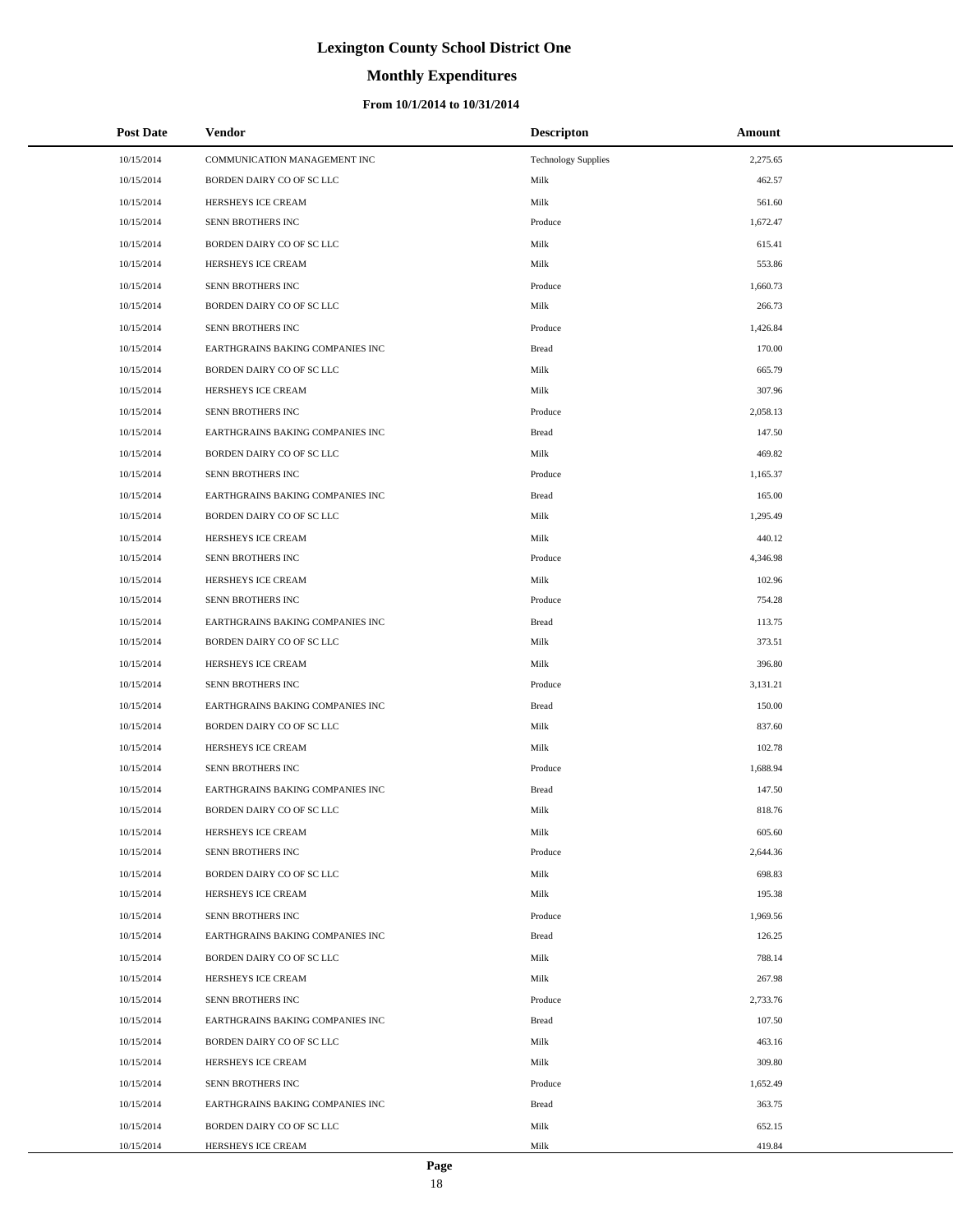# **Monthly Expenditures**

#### **From 10/1/2014 to 10/31/2014**

| <b>Post Date</b> | Vendor                           | <b>Descripton</b> | Amount   |
|------------------|----------------------------------|-------------------|----------|
| 10/15/2014       | SENN BROTHERS INC                | Produce           | 2,325.68 |
| 10/15/2014       | EARTHGRAINS BAKING COMPANIES INC | <b>Bread</b>      | 120.00   |
| 10/15/2014       | BORDEN DAIRY CO OF SC LLC        | Milk              | 316.66   |
| 10/15/2014       | HERSHEYS ICE CREAM               | Milk              | 223.20   |
| 10/15/2014       | SENN BROTHERS INC                | Produce           | 1,418.79 |
| 10/15/2014       | BORDEN DAIRY CO OF SC LLC        | Milk              | 439.55   |
| 10/15/2014       | HERSHEYS ICE CREAM               | Milk              | 1,804.76 |
| 10/15/2014       | SENN BROTHERS INC                | Produce           | 1,747.77 |
| 10/15/2014       | BORDEN DAIRY CO OF SC LLC        | Milk              | 404.12   |
| 10/15/2014       | HERSHEYS ICE CREAM               | Milk              | 398.28   |
| 10/15/2014       | SENN BROTHERS INC                | Produce           | 908.03   |
| 10/15/2014       | BORDEN DAIRY CO OF SC LLC        | Milk              | 259.64   |
| 10/15/2014       | HERSHEYS ICE CREAM               | Milk              | 384.92   |
| 10/15/2014       | SENN BROTHERS INC                | Produce           | 1,477.29 |
| 10/15/2014       | EARTHGRAINS BAKING COMPANIES INC | <b>Bread</b>      | 142.50   |
| 10/15/2014       | BORDEN DAIRY CO OF SC LLC        | Milk              | 884.04   |
| 10/15/2014       | HERSHEYS ICE CREAM               | Milk              | 186.76   |
| 10/15/2014       | SENN BROTHERS INC                | Produce           | 1,033.62 |
| 10/15/2014       | EARTHGRAINS BAKING COMPANIES INC | <b>Bread</b>      | 178.75   |
| 10/15/2014       | BORDEN DAIRY CO OF SC LLC        | Milk              | 130.43   |
| 10/15/2014       | HERSHEYS ICE CREAM               | Milk              | 778.96   |
| 10/15/2014       | SENN BROTHERS INC                | Produce           | 2,511.41 |
| 10/15/2014       | BORDEN DAIRY CO OF SC LLC        | Milk              | 463.32   |
| 10/15/2014       | HERSHEYS ICE CREAM               | Milk              | 188.74   |
| 10/15/2014       | SENN BROTHERS INC                | Produce           | 1,462.08 |
| 10/15/2014       | EARTHGRAINS BAKING COMPANIES INC | <b>Bread</b>      | 158.75   |
| 10/15/2014       | BORDEN DAIRY CO OF SC LLC        | Milk              | 480.60   |
| 10/15/2014       | HERSHEYS ICE CREAM               | Milk              | 636.00   |
| 10/15/2014       | SENN BROTHERS INC                | Produce           | 2,327.29 |
| 10/15/2014       | EARTHGRAINS BAKING COMPANIES INC | <b>Bread</b>      | 215.00   |
| 10/15/2014       | BORDEN DAIRY CO OF SC LLC        | Milk              | 640.97   |
| 10/15/2014       | SENN BROTHERS INC                | Produce           | 2,333.67 |
| 10/15/2014       | BORDEN DAIRY CO OF SC LLC        | Milk              | 1,256.76 |
| 10/15/2014       | SENN BROTHERS INC                | Produce           | 2,698.37 |
| 10/15/2014       | BORDEN DAIRY CO OF SC LLC        | Milk              | 455.45   |
| 10/15/2014       | HERSHEYS ICE CREAM               | Milk              | 390.02   |
| 10/15/2014       | SENN BROTHERS INC                | Produce           | 1,858.54 |
| 10/15/2014       | BORDEN DAIRY CO OF SC LLC        | Milk              | 493.31   |
| 10/15/2014       | HERSHEYS ICE CREAM               | Milk              | 270.88   |
| 10/15/2014       | SENN BROTHERS INC                | Produce           | 1,557.62 |
| 10/15/2014       | BORDEN DAIRY CO OF SC LLC        | Milk              | 783.83   |
| 10/15/2014       | HERSHEYS ICE CREAM               | Milk              | 532.94   |
| 10/15/2014       | SENN BROTHERS INC                | Produce           | 2,510.05 |
| 10/15/2014       | EARTHGRAINS BAKING COMPANIES INC | <b>Bread</b>      | 108.75   |
| 10/15/2014       | BORDEN DAIRY CO OF SC LLC        | Milk              | 307.31   |
| 10/15/2014       | HERSHEYS ICE CREAM               | Milk              | 1,804.76 |
| 10/15/2014       | SENN BROTHERS INC                | Produce           | 3,457.54 |
| 10/15/2014       | EARTHGRAINS BAKING COMPANIES INC | <b>Bread</b>      | 139.00   |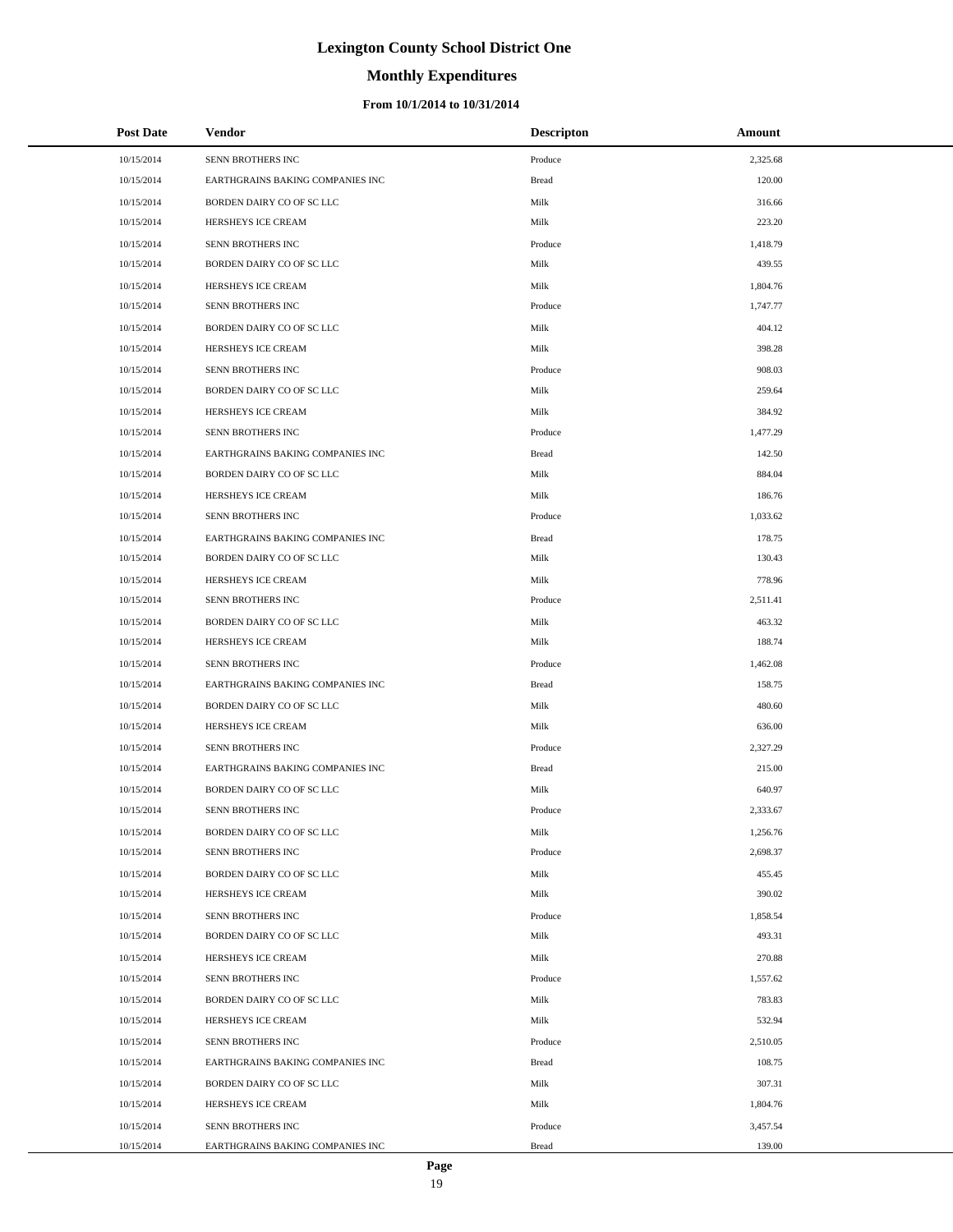# **Monthly Expenditures**

#### **From 10/1/2014 to 10/31/2014**

| <b>Post Date</b> | Vendor                              | <b>Descripton</b> | Amount    |
|------------------|-------------------------------------|-------------------|-----------|
| 10/15/2014       | BORDEN DAIRY CO OF SC LLC           | Milk              | 475.89    |
| 10/15/2014       | HERSHEYS ICE CREAM                  | Milk              | 1,419.70  |
| 10/15/2014       | SENN BROTHERS INC                   | Produce           | 5,046.65  |
| 10/15/2014       | BORDEN DAIRY CO OF SC LLC           | Milk              | 485.18    |
| 10/15/2014       | SENN BROTHERS INC                   | Produce           | 1,345.88  |
| 10/15/2014       | MACTASTIC LLC DBA MACTASTIC IREPAIR | Pupil Activity    | 3,576.85  |
| 10/15/2014       | MACTASTIC LLC DBA MACTASTIC IREPAIR | Pupil Activity    | 430.50    |
| 10/15/2014       | MACTASTIC LLC DBA MACTASTIC IREPAIR | Pupil Activity    | 430.50    |
| 10/15/2014       | MACTASTIC LLC DBA MACTASTIC IREPAIR | Pupil Activity    | 2,728.40  |
| 10/15/2014       | MONOPRICE.COM                       | Pupil Activity    | 109.98    |
| 10/15/2014       | MACTASTIC LLC DBA MACTASTIC IREPAIR | Pupil Activity    | 2,359.50  |
| 10/15/2014       | MACTASTIC LLC DBA MACTASTIC IREPAIR | Pupil Activity    | 4,948.35  |
| 10/15/2014       | MONOPRICE.COM                       | Pupil Activity    | 132.72    |
| 10/15/2014       | MACTASTIC LLC DBA MACTASTIC IREPAIR | Pupil Activity    | 824.50    |
| 10/15/2014       | MACTASTIC LLC DBA MACTASTIC IREPAIR | Pupil Activity    | 948.00    |
| 10/15/2014       | MONOPRICE.COM                       | Pupil Activity    | 140.18    |
| 10/15/2014       | MACTASTIC LLC DBA MACTASTIC IREPAIR | Pupil Activity    | 1,795.50  |
| 10/15/2014       | MACTASTIC LLC DBA MACTASTIC IREPAIR | Pupil Activity    | 2,102.50  |
| 10/15/2014       | MACTASTIC LLC DBA MACTASTIC IREPAIR | Pupil Activity    | 7,427.36  |
| 10/15/2014       | MONOPRICE.COM                       | Pupil Activity    | 186.92    |
| 10/15/2014       | SCHOLASTIC CLASSROOM MAGAZINE       | Pupil Activity    | 296.67    |
| 10/15/2014       | PECKNEL MUSIC CO INC                | Pupil Activity    | 525.00    |
| 10/15/2014       | <b>APPLE INC</b>                    | Pupil Activity    | 10,036.60 |
| 10/15/2014       | SUZUKI MUSIC USA                    | Pupil Activity    | 385.00    |
| 10/15/2014       | <b>BARRETT, S LEE</b>               | Pupil Activity    | 105.00    |
| 10/15/2014       | REED, JOHN                          | Pupil Activity    | 135.00    |
| 10/15/2014       | HINELY, JAMES                       | Pupil Activity    | 119.30    |
| 10/15/2014       | HUGHES, DAVID K                     | Pupil Activity    | 112.10    |
| 10/15/2014       | JACKSON, STEPHEN C                  | Pupil Activity    | 147.20    |
| 10/15/2014       | KOONE, MICHAEL L                    | Pupil Activity    | 142.70    |
| 10/15/2014       | <b>BOORE, WALTER BRENT</b>          | Pupil Activity    | 123.50    |
| 10/15/2014       | <b>GABLE, ROBERT</b>                | Pupil Activity    | 128.00    |
| 10/15/2014       | MCGRIER, MELVIN W                   | Pupil Activity    | 123.50    |
| 10/15/2014       | NICKENS, THOMAS                     | Pupil Activity    | 139.70    |
| 10/15/2014       | WASHINGTON, JERRY                   | Pupil Activity    | 132.50    |
| 10/15/2014       | T & T                               | Pupil Activity    | 1,518.33  |
| 10/15/2014       | T AND T SPORTS                      | Pupil Activity    | 946.95    |
| 10/15/2014       | T AND T SPORTS                      | Pupil Activity    | 946.95    |
| 10/15/2014       | <b>BSN SPORTS INC</b>               | Pupil Activity    | 581.77    |
| 10/15/2014       | SUMTER HIGH SCHOOL                  | Pupil Activity    | 150.00    |
| 10/15/2014       | AUGUSTA SWIM SUPPLY                 | Pupil Activity    | 153.60    |
| 10/15/2014       | VARSITY SPIRIT FASHIONS             | Pupil Activity    | 1,232.64  |
| 10/15/2014       | T & T                               | Pupil Activity    | 808.92    |
| 10/15/2014       | SOUTHERN REEL SOULTIONS LLC         | Pupil Activity    | 1,305.59  |
| 10/15/2014       | TODD AND MOORE                      | Pupil Activity    | 12,005.40 |
| 10/15/2014       | COUNTRY CLUB OF NEWBERRY            | Pupil Activity    | 525.00    |
| 10/15/2014       | AUGUSTA SWIM SUPPLY                 | Pupil Activity    | 1,166.00  |
| 10/15/2014       | SOUTHERN SPECIAL TEES INC           | Pupil Activity    | 3,089.63  |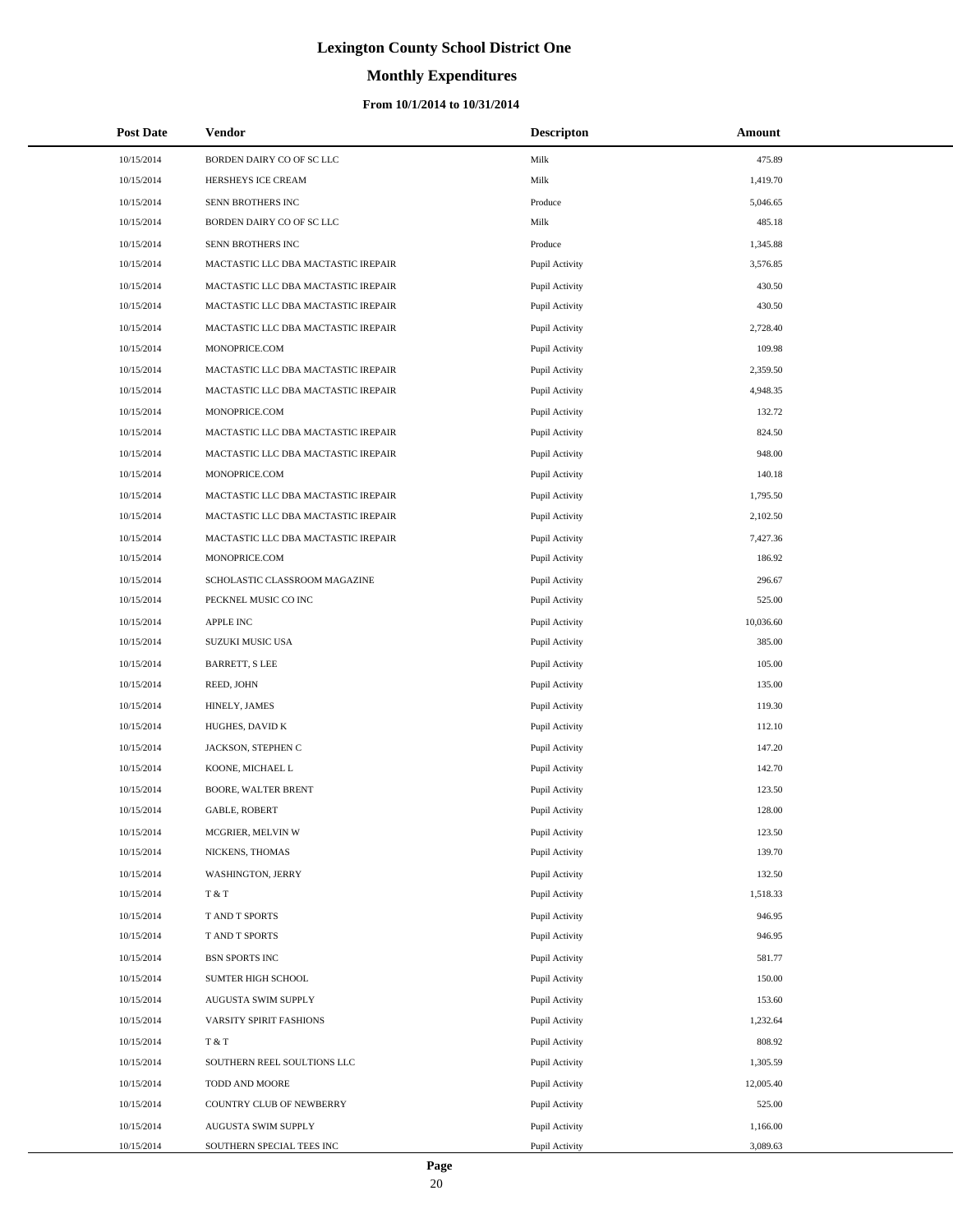# **Monthly Expenditures**

| <b>Post Date</b> | Vendor                     | <b>Descripton</b>          | Amount    |
|------------------|----------------------------|----------------------------|-----------|
| 10/15/2014       | CAROLINA CROWN INC         | Pupil Activity             | 650.56    |
| 10/15/2014       | KATHYS ENTERPRISES         | Pupil Activity             | 169.49    |
| 10/16/2014       | <b>PURCHASED SERVICE</b>   | Travel                     | 235.76    |
| 10/16/2014       | PURCHASED SERVICE          | Travel                     | 199.92    |
| 10/16/2014       | PURCHASED SERVICE          | Travel                     | 134.40    |
| 10/16/2014       | TROXELL COMMUNICATIONS INC | <b>Technology Supplies</b> | 1,465.84  |
| 10/16/2014       | <b>SHAR PRODUCTS</b>       | Supplies                   | 158.88    |
| 10/16/2014       | PURCHASED SERVICE          | Travel                     | 349.44    |
| 10/16/2014       | PURCHASED SERVICE          | Travel                     | 144.35    |
| 10/16/2014       | <b>PURCHASED SERVICE</b>   | Travel                     | 120.51    |
| 10/16/2014       | <b>SCE&amp;G</b>           | <b>Public Utilities</b>    | 1,414.92  |
| 10/16/2014       | SCE&G                      | <b>Public Utilities</b>    | 16,895.86 |
| 10/16/2014       | SCE&G                      | <b>Public Utilities</b>    | 12,743.91 |
| 10/16/2014       | SCE&G                      | <b>Public Utilities</b>    | 36,037.53 |
| 10/16/2014       | SIMPLEXGRINNELL            | Repairs and Maintenance    | 490.00    |
| 10/16/2014       | <b>BUSINESS SERVICES</b>   | Supplies-Maintenace        | 390.53    |
| 10/16/2014       | SCE&G                      | <b>Public Utilities</b>    | 18,269.76 |
| 10/16/2014       | SIMPLEXGRINNELL            | Repairs and Maintenance    | 490.00    |
| 10/16/2014       | <b>SCE&amp;G</b>           | <b>Public Utilities</b>    | 12,194.93 |
| 10/16/2014       | <b>SCE&amp;G</b>           | <b>Public Utilities</b>    | 14,442.58 |
| 10/16/2014       | SIMPLEXGRINNELL            | Repairs and Maintenance    | 490.00    |
| 10/16/2014       | SIMPLEXGRINNELL            | Repairs and Maintenance    | 490.00    |
| 10/16/2014       | SCE&G                      | <b>Public Utilities</b>    | 64,305.70 |
| 10/16/2014       | <b>SCE&amp;G</b>           | <b>Public Utilities</b>    | 15,013.44 |
| 10/16/2014       | SCE&G                      | <b>Public Utilities</b>    | 18,124.04 |
| 10/16/2014       | SCE&G                      | <b>Public Utilities</b>    | 23,772.98 |
| 10/16/2014       | <b>SCE&amp;G</b>           | <b>Public Utilities</b>    | 12,437.79 |
| 10/16/2014       | SCE&G                      | <b>Public Utilities</b>    | 3,883.34  |
| 10/16/2014       | SIMPLEXGRINNELL            | Repairs and Maintenance    | 490.00    |
| 10/16/2014       | SCE&G                      | <b>Public Utilities</b>    | 24,949.97 |
| 10/16/2014       | <b>SCE&amp;G</b>           | <b>Public Utilities</b>    | 15,527.18 |
| 10/16/2014       | SIMPLEXGRINNELL            | Repairs and Maintenance    | 490.00    |
| 10/16/2014       | SCE&G                      | <b>Public Utilities</b>    | 12,994.96 |
| 10/16/2014       | SIMPLEXGRINNELL            | Repairs and Maintenance    | 490.00    |
| 10/16/2014       | SCE&G                      | <b>Public Utilities</b>    | 18,043.93 |
| 10/16/2014       | SIMPLEXGRINNELL            | Repairs and Maintenance    | 490.00    |
| 10/16/2014       | SCE&G                      | <b>Public Utilities</b>    | 27,086.25 |
| 10/16/2014       | SCE&G                      | <b>Public Utilities</b>    | 86,260.79 |
| 10/16/2014       | SCE&G                      | <b>Public Utilities</b>    | 14,484.10 |
| 10/16/2014       | SCE&G                      | <b>Public Utilities</b>    | 273.76    |
| 10/16/2014       | <b>PURCHASED SERVICE</b>   | Travel                     | 108.64    |
| 10/16/2014       | DABKOWSKI, MEGHAN          | Other Prof & Tech Service  | 180.00    |
| 10/16/2014       | <b>MARTHERS, BRANNON W</b> | Other Prof & Tech Service  | 180.00    |
| 10/16/2014       | LOVELL, SHANNON            | Other Prof & Tech Service  | 120.00    |
| 10/16/2014       | BLACK, CALEB JAMES         | Other Prof & Tech Service  | 180.00    |
| 10/16/2014       | HAIGLER III, THOMAS I      | Other Prof & Tech Service  | 180.00    |
| 10/16/2014       | DABKOWSKI, MEGHAN          | Other Prof & Tech Service  | 180.00    |
| 10/16/2014       | MARTHERS, BRANNON W        | Other Prof & Tech Service  | 180.00    |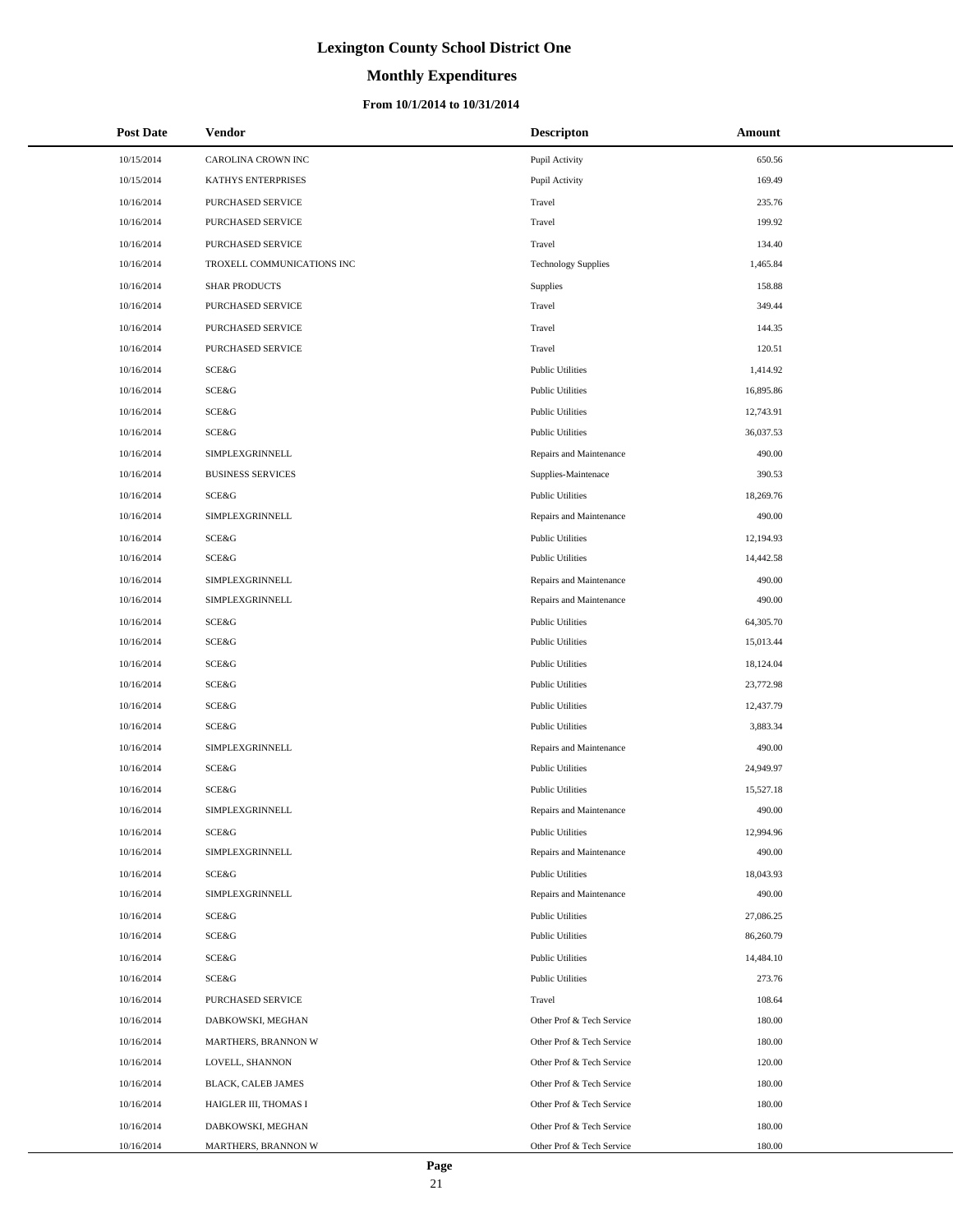# **Monthly Expenditures**

| <b>Post Date</b>         | Vendor                                          | <b>Descripton</b>          | Amount               |
|--------------------------|-------------------------------------------------|----------------------------|----------------------|
| 10/16/2014               | HINZ, BRIAN E                                   | Other Prof & Tech Service  | 180.00               |
| 10/16/2014               | MCMANUS, JOHN-PATRICK A.                        | Other Prof & Tech Service  | 180.00               |
| 10/16/2014               | SC DEPARTMENT OF SOCIAL SERVICES                | Other Prof & Tech Service  | 104.00               |
| 10/16/2014               | PURCHASED SERVICE                               | Travel                     | 155.12               |
| 10/16/2014               | PURCHASED SERVICE                               | Travel                     | 107.24               |
| 10/16/2014               | PURCHASED SERVICE                               | Travel                     | 324.52               |
| 10/16/2014               | PURCHASED SERVICE                               | Travel                     | 319.20               |
| 10/16/2014               | PURCHASED SERVICE                               | Travel                     | 131.60               |
| 10/16/2014               | PURCHASED SERVICE                               | Travel                     | 106.18               |
| 10/16/2014               | PURCHASED SERVICE                               | Travel                     | 159.88               |
| 10/16/2014               | HEWLETT PACKARD BUSINESS STORE                  | <b>Technology Supplies</b> | 4,000.46             |
| 10/16/2014               | SOUTHERN EDUCATIONAL SYSTEMS INC                | <b>Technology Supplies</b> | 2,240.58             |
| 10/16/2014               | ACTE (ASSN FOR CAREER AND TECH EDUC)            | Travel                     | 445.00               |
| 10/16/2014               | COMMUNICATION MANAGEMENT INC                    | <b>Technology Supplies</b> | 621.79               |
| 10/16/2014               | DREAMGEAR LLC                                   | Supplies                   | 1,600.00             |
| 10/16/2014               | SC DEPARTMENT OF REVENUE (SALES TAX RETURN)     | Supplies                   | 112.00               |
| 10/16/2014               | <b>US FOODS</b>                                 | Supplies                   | 1,229.30             |
| 10/16/2014               | <b>US FOODS</b>                                 | Food                       | 17,642.28            |
| 10/16/2014               | BORDEN DAIRY CO OF SC LLC                       | Milk                       | 462.08               |
| 10/16/2014               | HERSHEYS ICE CREAM                              | Milk                       | 928.44               |
| 10/16/2014               | <b>US FOODS</b>                                 | Supplies                   | 919.40               |
| 10/16/2014               | <b>US FOODS</b>                                 | Food                       | 5,095.71             |
| 10/16/2014               | BORDEN DAIRY CO OF SC LLC                       | Milk                       | 535.66               |
| 10/16/2014               | HERSHEYS ICE CREAM                              | Milk                       | 613.48               |
| 10/16/2014               | <b>US FOODS</b>                                 | Supplies                   | 1,187.23             |
| 10/16/2014               | <b>US FOODS</b>                                 | Food                       | 11,897.17            |
| 10/16/2014               | EARTHGRAINS BAKING COMPANIES INC                | <b>Bread</b>               | 103.50               |
| 10/16/2014               | BORDEN DAIRY CO OF SC LLC                       | Milk                       | 290.94               |
| 10/16/2014               | SENN BROTHERS INC                               | Produce                    | 501.74               |
| 10/16/2014               | <b>US FOODS</b>                                 | Supplies                   | 1,089.46             |
| 10/16/2014               | <b>US FOODS</b>                                 | Food                       | 5,785.52             |
| 10/16/2014               | BORDEN DAIRY CO OF SC LLC                       | Milk                       | 582.33               |
| 10/16/2014               | HERSHEYS ICE CREAM                              | Milk                       | 905.16               |
| 10/16/2014               | <b>US FOODS</b>                                 | Supplies                   | 717.98               |
| 10/16/2014               | <b>US FOODS</b>                                 | Food                       | 7,293.77             |
| 10/16/2014               | BORDEN DAIRY CO OF SC LLC                       | Milk                       | 550.76               |
| 10/16/2014               | HERSHEYS ICE CREAM                              | Milk                       | 377.52               |
| 10/16/2014               | SENN BROTHERS INC                               | Produce                    | 602.75               |
| 10/16/2014               | <b>US FOODS</b><br><b>US FOODS</b>              | Supplies<br>Food           | 1,789.37<br>8,159.32 |
| 10/16/2014<br>10/16/2014 |                                                 |                            | 1,297.61             |
| 10/16/2014               | BORDEN DAIRY CO OF SC LLC<br>HERSHEYS ICE CREAM | Milk<br>Milk               | 277.16               |
|                          |                                                 |                            |                      |
| 10/16/2014<br>10/16/2014 | <b>US FOODS</b><br><b>US FOODS</b>              | Supplies<br>Food           | 211.36<br>2,077.30   |
| 10/16/2014               | BORDEN DAIRY CO OF SC LLC                       | Milk                       | 119.04               |
| 10/16/2014               | <b>US FOODS</b>                                 | Supplies                   | 840.45               |
| 10/16/2014               | <b>US FOODS</b>                                 | Food                       | 8,912.76             |
| 10/16/2014               | BORDEN DAIRY CO OF SC LLC                       | Milk                       | 237.60               |
|                          |                                                 |                            |                      |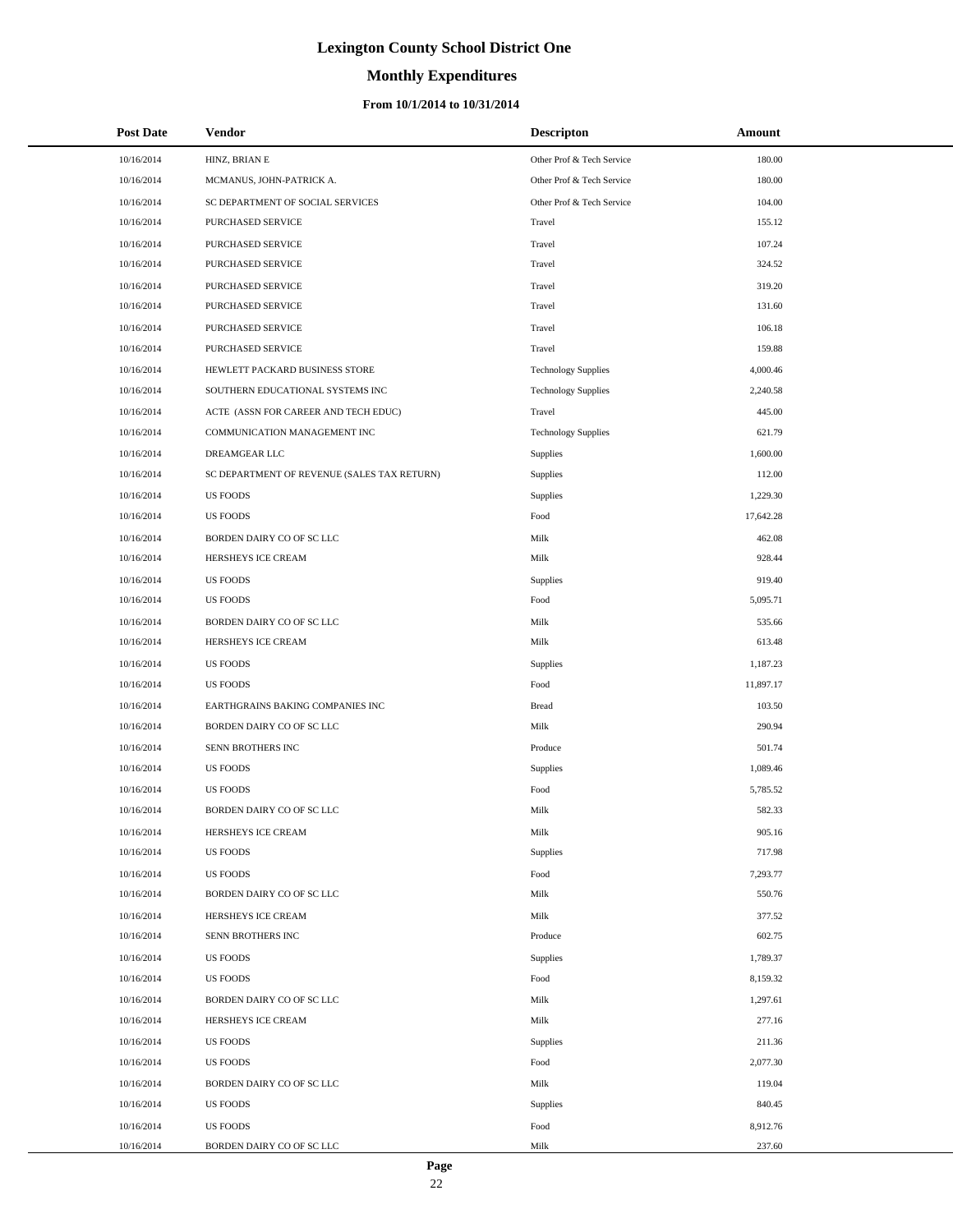# **Monthly Expenditures**

#### **From 10/1/2014 to 10/31/2014**

| <b>Post Date</b> | Vendor                           | <b>Descripton</b> | Amount    |
|------------------|----------------------------------|-------------------|-----------|
| 10/16/2014       | HERSHEYS ICE CREAM               | Milk              | 787.38    |
| 10/16/2014       | <b>US FOODS</b>                  | Supplies          | 1,164.10  |
| 10/16/2014       | <b>US FOODS</b>                  | Food              | 5,500.49  |
| 10/16/2014       | BORDEN DAIRY CO OF SC LLC        | Milk              | 586.20    |
| 10/16/2014       | HERSHEYS ICE CREAM               | Milk              | 129.92    |
| 10/16/2014       | <b>US FOODS</b>                  | Supplies          | 802.99    |
| 10/16/2014       | <b>US FOODS</b>                  | Food              | 8,362.74  |
| 10/16/2014       | EARTHGRAINS BAKING COMPANIES INC | <b>Bread</b>      | 140.00    |
| 10/16/2014       | BORDEN DAIRY CO OF SC LLC        | Milk              | 789.47    |
| 10/16/2014       | HERSHEYS ICE CREAM               | Milk              | 388.38    |
| 10/16/2014       | SENN BROTHERS INC                | Produce           | 770.52    |
| 10/16/2014       | <b>US FOODS</b>                  | Supplies          | 1,861.97  |
| 10/16/2014       | <b>US FOODS</b>                  | Food              | 5,149.60  |
| 10/16/2014       | BORDEN DAIRY CO OF SC LLC        | Milk              | 540.70    |
| 10/16/2014       | <b>US FOODS</b>                  | Supplies          | 1,857.74  |
| 10/16/2014       | <b>US FOODS</b>                  | Food              | 5,670.30  |
| 10/16/2014       | BORDEN DAIRY CO OF SC LLC        | Milk              | 655.53    |
| 10/16/2014       | SENN BROTHERS INC                | Produce           | 137.84    |
| 10/16/2014       | <b>US FOODS</b>                  | Supplies          | 635.18    |
| 10/16/2014       | <b>US FOODS</b>                  | Food              | 8,376.95  |
| 10/16/2014       | BORDEN DAIRY CO OF SC LLC        | Milk              | 403.35    |
| 10/16/2014       | HERSHEYS ICE CREAM               | Milk              | 330.36    |
| 10/16/2014       | SENN BROTHERS INC                | Produce           | 109.17    |
| 10/16/2014       | <b>US FOODS</b>                  | Supplies          | 1,099.54  |
| 10/16/2014       | <b>US FOODS</b>                  | Food              | 17,457.60 |
| 10/16/2014       | BORDEN DAIRY CO OF SC LLC        | Milk              | 836.24    |
| 10/16/2014       | HERSHEYS ICE CREAM               | Milk              | 887.20    |
| 10/16/2014       | SENN BROTHERS INC                | Produce           | 608.50    |
| 10/16/2014       | <b>US FOODS</b>                  | Supplies          | 162.84    |
| 10/16/2014       | <b>US FOODS</b>                  | Food              | 3,961.86  |
| 10/16/2014       | BORDEN DAIRY CO OF SC LLC        | Milk              | 237.17    |
| 10/16/2014       | HERSHEYS ICE CREAM               | Milk              | 295.64    |
| 10/16/2014       | SENN BROTHERS INC                | Produce           | 571.86    |
| 10/16/2014       | <b>US FOODS</b>                  | Supplies          | 1,194.95  |
| 10/16/2014       | <b>US FOODS</b>                  | Food              | 8,386.28  |
| 10/16/2014       | BORDEN DAIRY CO OF SC LLC        | Milk              | 681.93    |
| 10/16/2014       | HERSHEYS ICE CREAM               | Milk              | 584.32    |
| 10/16/2014       | SENN BROTHERS INC                | Produce           | 136.20    |
| 10/16/2014       | <b>US FOODS</b>                  | Supplies          | 958.47    |
| 10/16/2014       | <b>US FOODS</b>                  | Food              | 6,215.97  |
| 10/16/2014       | BORDEN DAIRY CO OF SC LLC        | Milk              | 296.89    |
| 10/16/2014       | HERSHEYS ICE CREAM               | Milk              | 340.00    |
| 10/16/2014       | <b>US FOODS</b>                  | Supplies          | 949.49    |
| 10/16/2014       | <b>US FOODS</b>                  | Food              | 3,152.25  |
| 10/16/2014       | BORDEN DAIRY CO OF SC LLC        | Milk              | 245.79    |
| 10/16/2014       | HERSHEYS ICE CREAM               | Milk              | 754.64    |
| 10/16/2014       | SENN BROTHERS INC                | Produce           | 230.80    |
| 10/16/2014       | US FOODS                         | Supplies          | 1,051.61  |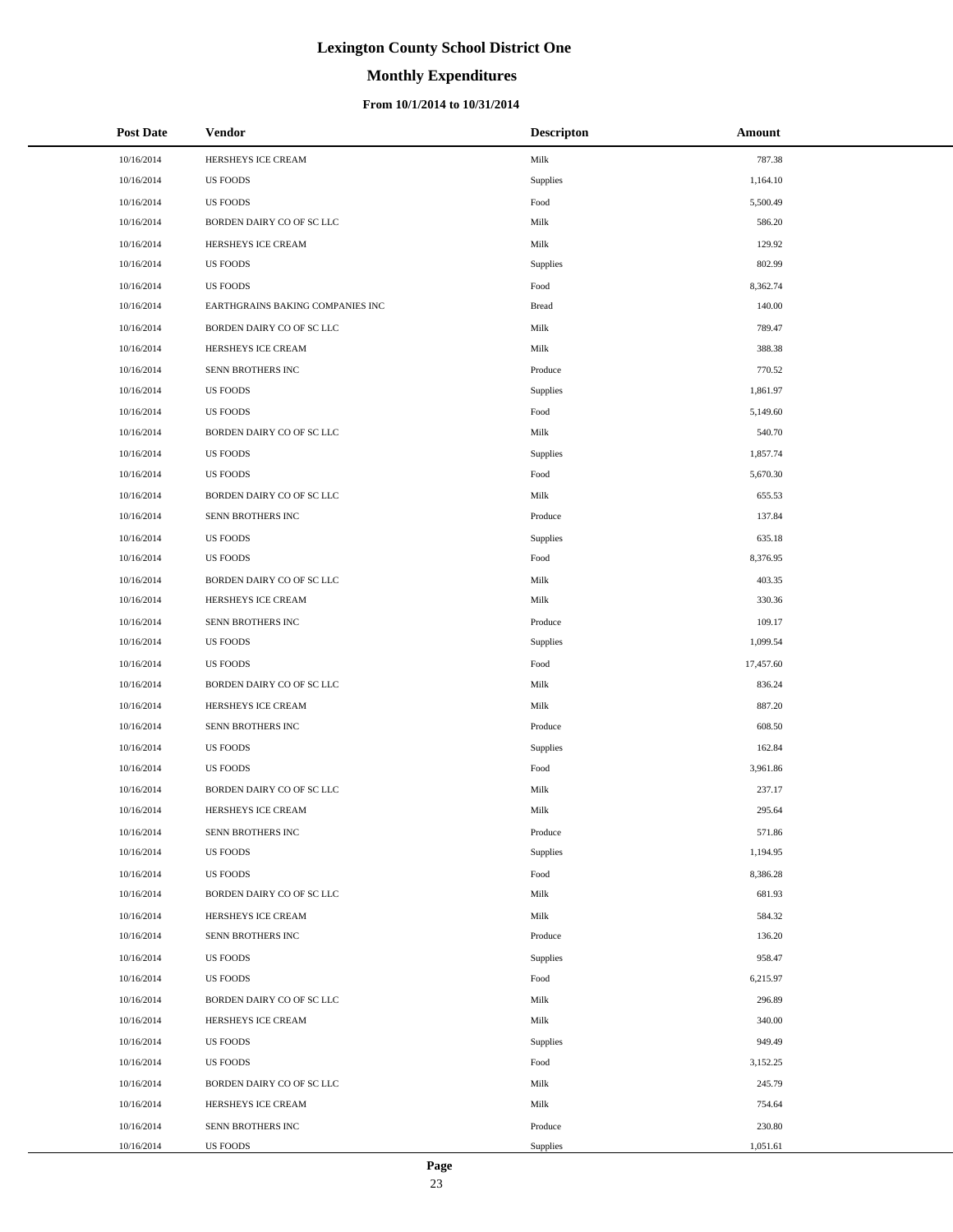# **Monthly Expenditures**

| <b>Post Date</b> | Vendor                           | <b>Descripton</b> | Amount    |  |
|------------------|----------------------------------|-------------------|-----------|--|
| 10/16/2014       | <b>US FOODS</b>                  | Food              | 7,463.99  |  |
| 10/16/2014       | BORDEN DAIRY CO OF SC LLC        | Milk              | 899.08    |  |
| 10/16/2014       | HERSHEYS ICE CREAM               | Milk              | 760.88    |  |
| 10/16/2014       | SENN BROTHERS INC                | Produce           | 863.73    |  |
| 10/16/2014       | <b>US FOODS</b>                  | Supplies          | 916.73    |  |
| 10/16/2014       | <b>US FOODS</b>                  | Food              | 9,760.93  |  |
| 10/16/2014       | EARTHGRAINS BAKING COMPANIES INC | <b>Bread</b>      | 182.50    |  |
| 10/16/2014       | BORDEN DAIRY CO OF SC LLC        | Milk              | 142.98    |  |
| 10/16/2014       | HERSHEYS ICE CREAM               | Milk              | 1,425.00  |  |
| 10/16/2014       | <b>US FOODS</b>                  | Supplies          | 639.10    |  |
| 10/16/2014       | <b>US FOODS</b>                  | Food              | 5,513.11  |  |
| 10/16/2014       | BORDEN DAIRY CO OF SC LLC        | Milk              | 368.51    |  |
| 10/16/2014       | HERSHEYS ICE CREAM               | Milk              | 641.94    |  |
| 10/16/2014       | <b>US FOODS</b>                  | Supplies          | 1,023.38  |  |
| 10/16/2014       | <b>US FOODS</b>                  | Food              | 8,872.26  |  |
| 10/16/2014       | EARTHGRAINS BAKING COMPANIES INC | <b>Bread</b>      | 138.75    |  |
| 10/16/2014       | BORDEN DAIRY CO OF SC LLC        | Milk              | 361.69    |  |
| 10/16/2014       | HERSHEYS ICE CREAM               | Milk              | 694.74    |  |
| 10/16/2014       | SENN BROTHERS INC                | Produce           | 500.09    |  |
| 10/16/2014       | <b>US FOODS</b>                  | Supplies          | 829.76    |  |
| 10/16/2014       | <b>US FOODS</b>                  | Food              | 6,736.95  |  |
| 10/16/2014       | EARTHGRAINS BAKING COMPANIES INC | <b>Bread</b>      | 176.75    |  |
| 10/16/2014       | BORDEN DAIRY CO OF SC LLC        | Milk              | 669.02    |  |
| 10/16/2014       | SENN BROTHERS INC                | Produce           | 538.11    |  |
| 10/16/2014       | <b>US FOODS</b>                  | Supplies          | 1,136.69  |  |
| 10/16/2014       | <b>US FOODS</b>                  | Food              | 8,472.61  |  |
| 10/16/2014       | BORDEN DAIRY CO OF SC LLC        | Milk              | 905.62    |  |
| 10/16/2014       | HERSHEYS ICE CREAM               | Milk              | 159.60    |  |
| 10/16/2014       | SENN BROTHERS INC                | Produce           | 750.62    |  |
| 10/16/2014       | <b>US FOODS</b>                  | Supplies          | 1,636.99  |  |
| 10/16/2014       | <b>US FOODS</b>                  | Food              | 5,196.30  |  |
| 10/16/2014       | BORDEN DAIRY CO OF SC LLC        | Milk              | 290.62    |  |
| 10/16/2014       | HERSHEYS ICE CREAM               | Milk              | 752.46    |  |
| 10/16/2014       | SENN BROTHERS INC                | Produce           | 552.44    |  |
| 10/16/2014       | <b>US FOODS</b>                  | Supplies          | 955.56    |  |
| 10/16/2014       | <b>US FOODS</b>                  | Food              | 3,393.97  |  |
| 10/16/2014       | BORDEN DAIRY CO OF SC LLC        | Milk              | 307.90    |  |
| 10/16/2014       | HERSHEYS ICE CREAM               | Milk              | 390.64    |  |
| 10/16/2014       | SENN BROTHERS INC                | Produce           | 385.60    |  |
| 10/16/2014       | US FOODS                         | Supplies          | 1,312.34  |  |
| 10/16/2014       | <b>US FOODS</b>                  | Food              | 11,063.01 |  |
| 10/16/2014       | BORDEN DAIRY CO OF SC LLC        | Milk              | 688.65    |  |
| 10/16/2014       | HERSHEYS ICE CREAM               | Milk              | 1,032.90  |  |
| 10/16/2014       | SENN BROTHERS INC                | Produce           | 848.44    |  |
| 10/16/2014       | <b>US FOODS</b>                  | Supplies          | 651.24    |  |
| 10/16/2014       | <b>US FOODS</b>                  | Food              | 9,845.89  |  |
| 10/16/2014       | EARTHGRAINS BAKING COMPANIES INC | <b>Bread</b>      | 111.25    |  |
| 10/16/2014       | BORDEN DAIRY CO OF SC LLC        | Milk              | 398.41    |  |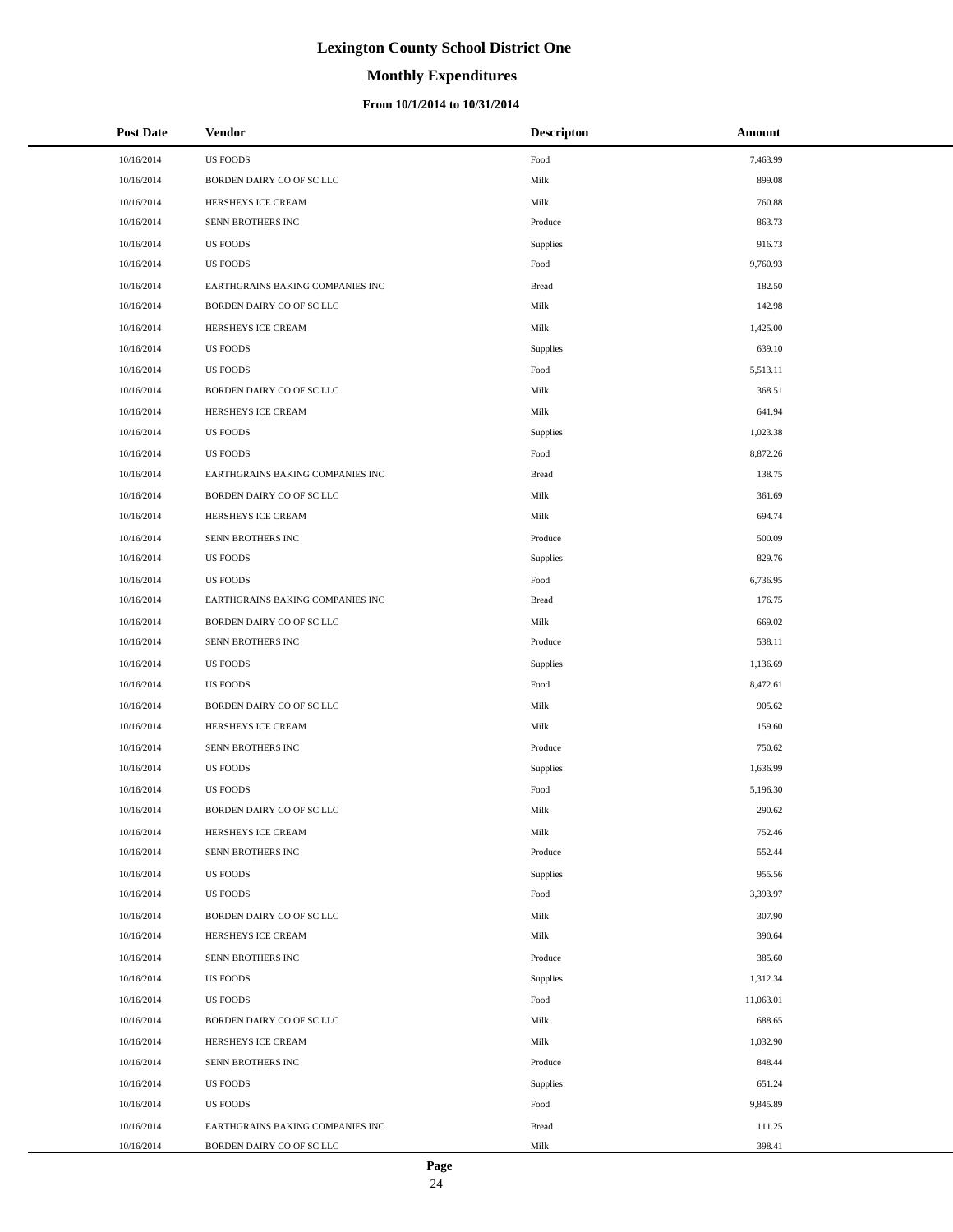# **Monthly Expenditures**

#### **From 10/1/2014 to 10/31/2014**

| <b>Post Date</b> | <b>Vendor</b>                                      | <b>Descripton</b>          | Amount     |
|------------------|----------------------------------------------------|----------------------------|------------|
| 10/16/2014       | HERSHEYS ICE CREAM                                 | Milk                       | 1,813.84   |
| 10/16/2014       | <b>US FOODS</b>                                    | Supplies                   | 1,909.49   |
| 10/16/2014       | <b>US FOODS</b>                                    | Food                       | 12,315.03  |
| 10/16/2014       | EARTHGRAINS BAKING COMPANIES INC                   | <b>Bread</b>               | 118.75     |
| 10/16/2014       | BORDEN DAIRY CO OF SC LLC                          | Milk                       | 467.04     |
| 10/16/2014       | HERSHEYS ICE CREAM                                 | Milk                       | 3,014.70   |
| 10/16/2014       | <b>US FOODS</b>                                    | Supplies                   | 634.85     |
| 10/16/2014       | <b>US FOODS</b>                                    | Food                       | 2,889.47   |
| 10/16/2014       | BORDEN DAIRY CO OF SC LLC                          | Milk                       | 260.82     |
| 10/16/2014       | HERSHEYS ICE CREAM                                 | Milk                       | 275.04     |
| 10/16/2014       | SENN BROTHERS INC                                  | Produce                    | 380.07     |
| 10/16/2014       | MUSICIAN SUPPLY                                    | Pupil Activity             | 115.43     |
| 10/16/2014       | HILTON HEAD HIGH SCHOOL                            | Pupil Activity             | 300.00     |
| 10/16/2014       | LUGOFF ELGIN HIGH SCHOOL                           | Pupil Activity             | 225.00     |
| 10/16/2014       | VIKING CUP FUND                                    | Pupil Activity             | 400.00     |
| 10/16/2014       | CHESTER COUNTY SCHOOL DISTRICT                     | Pupil Activity             | 1,000.00   |
| 10/16/2014       | WHITE KNOLL HIGH SCHOOL                            | Pupil Activity             | 150.00     |
| 10/16/2014       | RICHLAND NORTHEAST HIGH SCHOOL                     | Pupil Activity             | 250.00     |
| 10/16/2014       | <b>EASTSIDE HIGH SCHOOL</b>                        | Pupil Activity             | 300.00     |
| 10/16/2014       | <b>EDGENUITY</b>                                   | Software Renewal/Agreemen  | 224,700.00 |
| 10/17/2014       | FORMS AND SUPPLY INC (FSI)                         | Supplies                   | 860.94     |
| 10/17/2014       | FORMS AND SUPPLY INC (FSI)                         | Supplies                   | 1,142.76   |
| 10/17/2014       | SCHOOL SPECIALTY INC                               | Supplies                   | 3,338.31   |
| 10/17/2014       | <b>LENOVO US</b>                                   | <b>Technology Supplies</b> | 423.71     |
| 10/17/2014       | US INK AND TONER INC                               | Supplies                   | 2,031.10   |
| 10/17/2014       | DELL COMPUTERS                                     | Supplies                   | 732.90     |
| 10/17/2014       | US INK AND TONER INC                               | Supplies                   | 759.22     |
| 10/17/2014       | DELL COMPUTERS                                     | Supplies                   | 1,422.94   |
| 10/17/2014       | CAPITOL PRINTER REPAIR                             | Repairs and Maintenance    | 326.35     |
| 10/17/2014       | STATE DEPARTMENT OF EDUCATION LEX DIST ONEBUS SHOP | Pupil Transportation       | 1,826.15   |
| 10/17/2014       | FREESTYLE PHOTOGRAPHIC SUPPLIES                    | Supplies                   | 103.92     |
| 10/17/2014       | <b>AUTOZONE INC</b>                                | Supplies                   | 358.92     |
| 10/17/2014       | CAMBIUM LEARNING                                   | Supplies                   | 195.00     |
| 10/17/2014       | <b>HOUGHTON MIFFLIN</b>                            | Supplies                   | 106.00     |
| 10/17/2014       | DELL COMPUTERS                                     | <b>Technology Supplies</b> | 160.49     |
| 10/17/2014       | PURCHASED SERVICE                                  | Travel                     | 140.00     |
| 10/17/2014       | PURCHASED SERVICE                                  | Travel                     | 375.20     |
| 10/17/2014       | PURCHASED SERVICE                                  | Travel                     | 423.02     |
| 10/17/2014       | PURCHASED SERVICE                                  | Travel                     | 569.20     |
| 10/17/2014       | PURCHASED SERVICE                                  | Travel                     | 196.34     |
| 10/17/2014       | PURCHASED SERVICE                                  | Travel                     | 125.76     |
| 10/17/2014       | PURCHASED SERVICE                                  | Travel                     | 145.96     |
| 10/17/2014       | DERRICK'S SERVICE CENTER                           | Repairs and Maintenance    | 250.00     |
| 10/17/2014       | COMPASS GROUP USA INC DBA CANTEEN REFRESHMENT SERV | Supplies-Maintenace        | 138.33     |
| 10/17/2014       | WP LAW INC                                         | Repairs and Maintenance    | 3,639.32   |
| 10/17/2014       | SOUTHEASTERN PAPER                                 | Supplies-Maintenace        | 288.69     |
| 10/17/2014       | SHERWINWILLIAMS                                    | Supplies-Maintenace        | 856.43     |
| 10/17/2014       | JANPAK COLUMBIA                                    | Supplies-Maintenace        | 519.76     |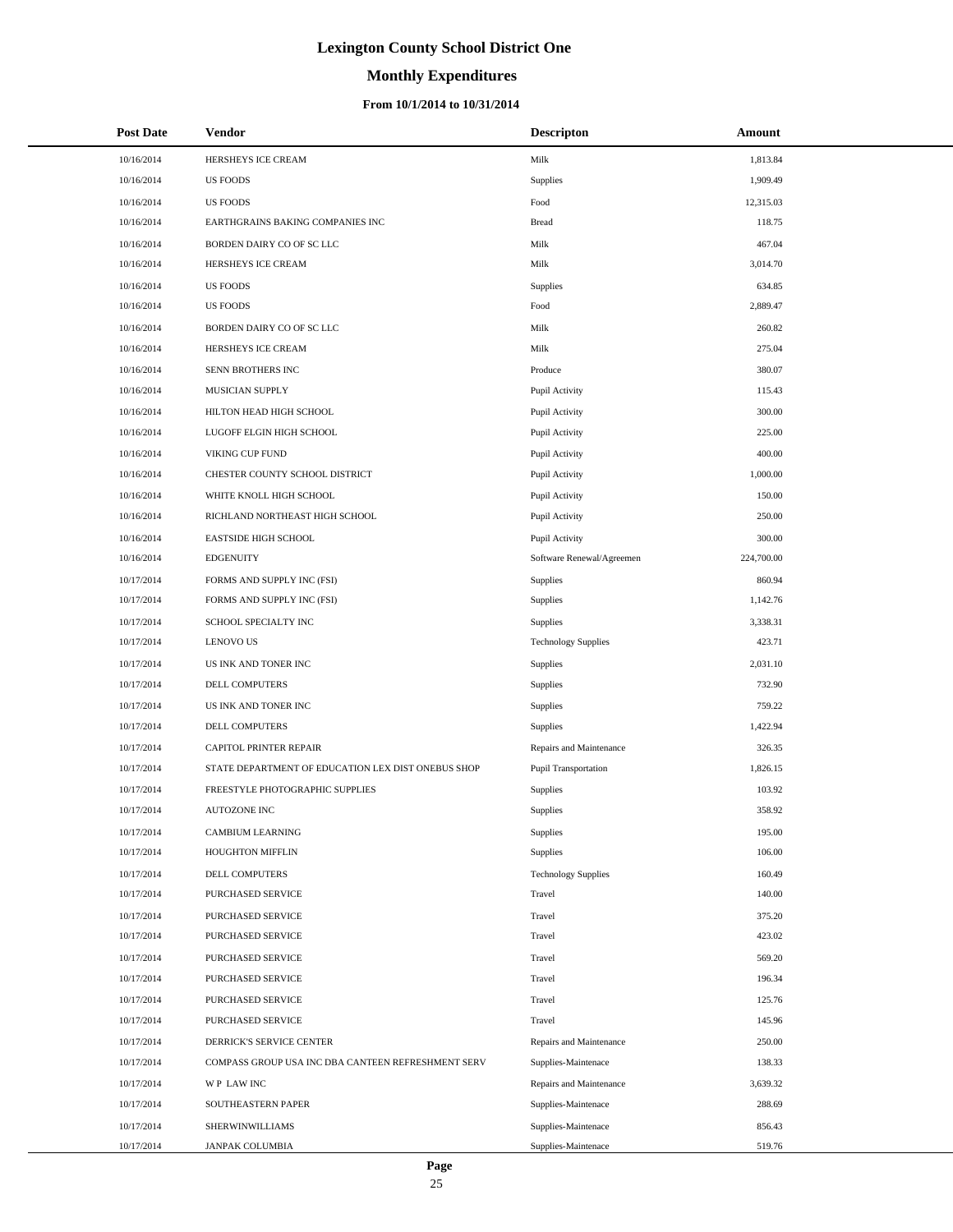# **Monthly Expenditures**

| <b>Post Date</b> | Vendor                                             | <b>Descripton</b>          | Amount   |
|------------------|----------------------------------------------------|----------------------------|----------|
| 10/17/2014       | DADE PAPER AND BAG CO                              | Supplies-Maintenace        | 1,254.04 |
| 10/17/2014       | DADE PAPER AND BAG CO                              | Supplies-Maintenace        | 931.97   |
| 10/17/2014       | <b>JANPAK COLUMBIA</b>                             | Supplies-Maintenace        | 1,106.30 |
| 10/17/2014       | SOUTHEASTERN PAPER                                 | Supplies-Maintenace        | 360.86   |
| 10/17/2014       | DADE PAPER AND BAG CO                              | Supplies-Maintenace        | 745.58   |
| 10/17/2014       | SOUTHEASTERN PAPER                                 | Supplies-Maintenace        | 721.72   |
| 10/17/2014       | <b>JANPAK COLUMBIA</b>                             | Supplies-Maintenace        | 809.46   |
| 10/17/2014       | <b>INTERSTATE SOLUTIONS</b>                        | Supplies-Maintenace        | 273.49   |
| 10/17/2014       | PURCHASED SERVICE                                  | Travel                     | 139.44   |
| 10/17/2014       | <b>LENOVO US</b>                                   | <b>Technology Supplies</b> | 425.86   |
| 10/17/2014       | SPIRIT TELECOM                                     | Communication              | 1,325.54 |
| 10/17/2014       | PURCHASED SERVICE                                  | Travel                     | 108.16   |
| 10/17/2014       | FRANKLIN COVEY CO (EDUCATION DIV)                  | Supplies                   | 1,016.50 |
| 10/17/2014       | STATE DEPARTMENT OF EDUCATION LEX DIST ONEBUS SHOP | Pupil Transportation       | 2,302.68 |
| 10/17/2014       | STATE DEPARTMENT OF EDUCATION LEX DIST ONEBUS SHOP | Pupil Transportation       | 835.14   |
| 10/17/2014       | LEXINGTON COUNTY SCHOOL DIST 1                     | Pupil Transportation       | 582.18   |
| 10/17/2014       | LEXINGTON COUNTY SCHOOL DIST 1                     | Pupil Transportation       | 693.78   |
| 10/17/2014       | <b>CJMW ARCHITECTURE</b>                           | Building                   | 5,445.77 |
| 10/17/2014       | MOTOROLA SOLUTIONS                                 | <b>Technology Supplies</b> | 7,508.99 |
| 10/17/2014       | <b>ANOTHER PRINTER</b>                             | Printing and Binding       | 342.04   |
| 10/17/2014       | DELL COMPUTERS                                     | Pupil Activity             | 2,460.89 |
| 10/17/2014       | DIGITAL OFFICE SOLUTIONS INC                       | Pupil Activity             | 165.85   |
| 10/17/2014       | STATE DEPARTMENT OF EDUCATION LEX DIST ONEBUS SHOP | Pupil Activity             | 292.58   |
| 10/17/2014       | SCHOOL CUTS SCREENING AND EMBROIDERY               | Pupil Activity             | 160.50   |
| 10/17/2014       | STATE DEPARTMENT OF EDUCATION LEX DIST ONEBUS SHOP | Pupil Activity             | 136.71   |
| 10/20/2014       | SCHOOL SPECIALTY INC                               | Supplies                   | 146.16   |
| 10/20/2014       | FORMS AND SUPPLY INC (FSI)                         | Supplies                   | 424.36   |
| 10/20/2014       | SCHOOL SPECIALTY INC                               | Supplies                   | 942.15   |
| 10/20/2014       | <b>SCHOLASTIC INC</b>                              | Supplies                   | 1,787.60 |
| 10/20/2014       | SCHOLASTIC INC                                     | Supplies                   | 738.30   |
| 10/20/2014       | <b>SCHOLASTIC INC</b>                              | Supplies                   | 693.60   |
| 10/20/2014       | <b>SCHOLASTIC INC</b>                              | Supplies                   | 2,148.49 |
| 10/20/2014       | PALMETTO STRINGS                                   | Repairs and Maintenance    | 250.00   |
| 10/20/2014       | PALMETTO STRINGS                                   | Supplies                   | 1,577.98 |
| 10/20/2014       | SC SCIENCE COUNCIL SC2                             | Travel                     | 600.00   |
| 10/20/2014       | PALMETTO WINNELSON                                 | Supplies-Maintenace        | 243.29   |
| 10/20/2014       | <b>WW GRAINGER</b>                                 | Supplies-Maintenace        | 149.37   |
| 10/20/2014       | PALMETTO WINNELSON                                 | Supplies-Maintenace        | 3,559.63 |
| 10/20/2014       | <b>WW GRAINGER</b>                                 | Supplies-Maintenace        | 698.17   |
| 10/20/2014       | DADE PAPER AND BAG CO                              | Supplies-Maintenace        | 465.99   |
| 10/20/2014       | <b>BARNES PROPANE</b>                              | Energy                     | 811.38   |
| 10/20/2014       | SMITH AND JONES JANITORIAL SUPPLIES AND EQUIP INC  | Supplies-Maintenace        | 617.51   |
| 10/20/2014       | SANDLAPPER SOUND                                   | Repairs and Maintenance    | 400.00   |
| 10/20/2014       | <b>WW GRAINGER</b>                                 | Supplies-Maintenace        | 239.26   |
| 10/20/2014       | <b>JANPAK COLUMBIA</b>                             | Supplies-Maintenace        | 937.09   |
| 10/20/2014       | SMITH AND JONES JANITORIAL SUPPLIES AND EQUIP INC  | Supplies-Maintenace        | 1,194.12 |
| 10/20/2014       | <b>WW GRAINGER</b>                                 | Supplies-Maintenace        | 993.15   |
| 10/20/2014       | <b>WW GRAINGER</b>                                 | Supplies-Maintenace        | 122.19   |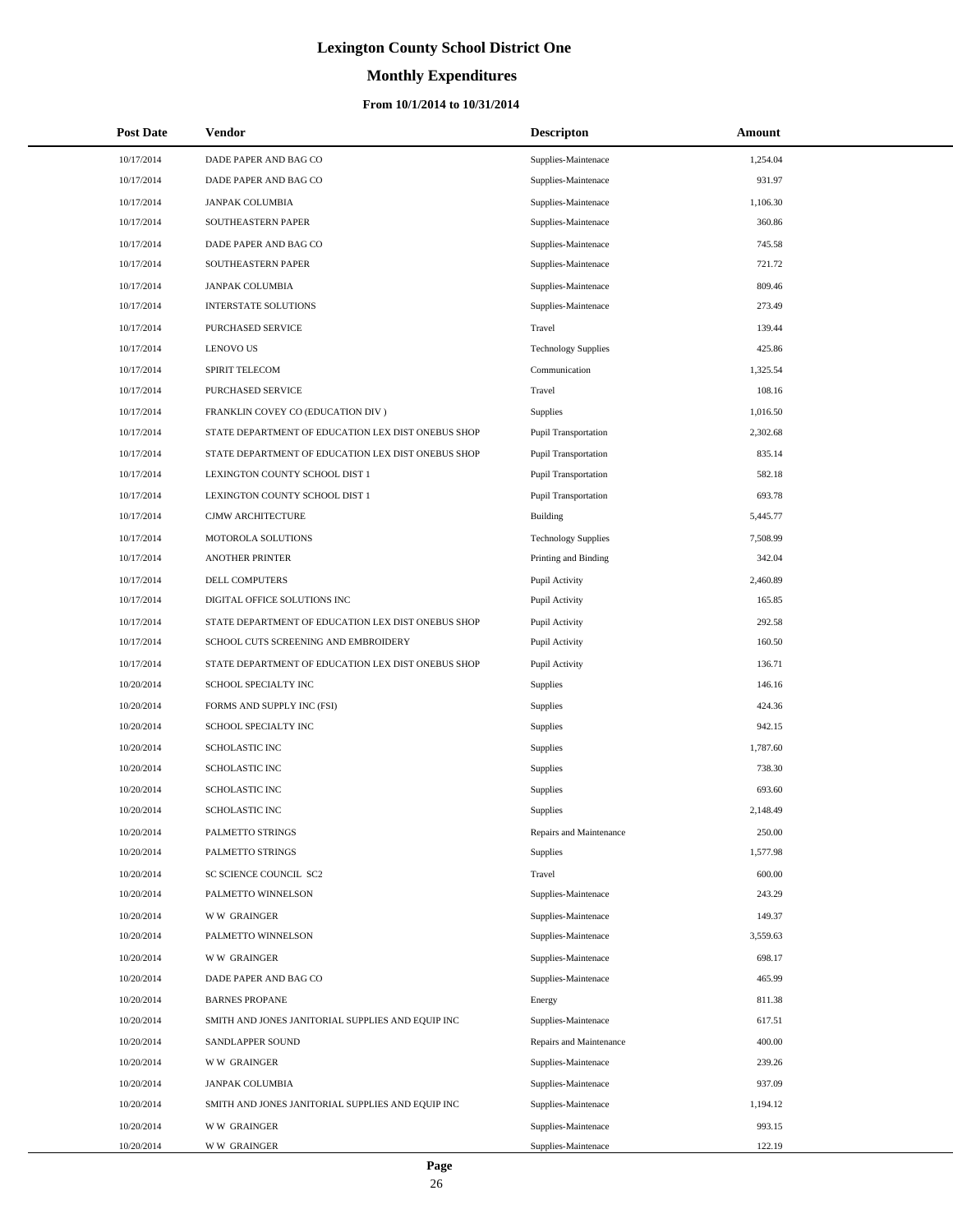# **Monthly Expenditures**

| <b>Post Date</b> | Vendor                                            | <b>Descripton</b>          | Amount   |
|------------------|---------------------------------------------------|----------------------------|----------|
| 10/20/2014       | SMITH AND JONES JANITORIAL SUPPLIES AND EQUIP INC | Supplies-Maintenace        | 689.42   |
| 10/20/2014       | <b>ULINE</b>                                      | Supplies-Maintenace        | 532.00   |
| 10/20/2014       | BESI MANUFACTURING INC                            | Supplies                   | 1,048.26 |
| 10/20/2014       | DABKOWSKI, MEGHAN                                 | Other Prof & Tech Service  | 180.00   |
| 10/20/2014       | HATCHELL, JOHN G                                  | Other Prof & Tech Service  | 120.00   |
| 10/20/2014       | HAIGLER III, THOMAS I                             | Other Prof & Tech Service  | 180.00   |
| 10/20/2014       | MCMANUS, JOHN-PATRICK A.                          | Other Prof & Tech Service  | 180.00   |
| 10/20/2014       | <b>IRON MOUNTAIN</b>                              | Software Renewal/Agreemen  | 104.00   |
| 10/20/2014       | APPLE INC                                         | <b>Technology Supplies</b> | 3,103.00 |
| 10/20/2014       | <b>LENOVO US</b>                                  | <b>Technology Supplies</b> | 164.38   |
| 10/20/2014       | <b>LENOVO US</b>                                  | <b>Technology Supplies</b> | 509.72   |
| 10/20/2014       | EMBASSY SUITES AT KINGSTON PLANTATION             | Travel                     | 219.78   |
| 10/20/2014       | SC CAREER GUIDANCE AND PLACEMENT ASSOCIATION      | Travel                     | 125.00   |
| 10/20/2014       | COMMUNICATION MANAGEMENT INC                      | <b>Technology Supplies</b> | 621.79   |
| 10/20/2014       | GS2 ENGINEERING AND ENVIRONMENTAL CONSULTANTS INC | Improv Other Than Bldg     | 255.00   |
| 10/20/2014       | OEM OPTIC                                         | <b>Technology Supplies</b> | 6,052.00 |
| 10/20/2014       | SC DEPARTMENT OF REVENUE (SALES TAX RETURN)       | <b>Technology Supplies</b> | 423.64   |
| 10/20/2014       | STATE AUTO PAINT CO                               | Pupil Activity             | 292.86   |
| 10/20/2014       | SMITH, BRIAN                                      | Pupil Activity             | 120.00   |
| 10/20/2014       | MEGGETT, LARRY                                    | Pupil Activity             | 100.70   |
| 10/20/2014       | TALLENT, JAMES C                                  | Pupil Activity             | 100.70   |
| 10/20/2014       | SUMTER HIGH SCHOOL                                | Pupil Activity             | 150.00   |
| 10/20/2014       | MEDCO SUPPLY CO                                   | Pupil Activity             | 1,594.46 |
| 10/20/2014       | HICKSON, SHERMAN R                                | Pupil Activity             | 105.30   |
| 10/20/2014       | LINKROUM, DAN                                     | Pupil Activity             | 102.36   |
| 10/20/2014       | BARRETT, RAYMOND                                  | Pupil Activity             | 150.00   |
| 10/20/2014       | BUSBY, LENNY                                      | Pupil Activity             | 150.00   |
| 10/20/2014       | FRANKLIN, TIMOTHY WILLIAM                         | Pupil Activity             | 150.00   |
| 10/20/2014       | <b>GARRICK, BRYAN TODD</b>                        | Pupil Activity             | 150.00   |
| 10/20/2014       | JONES, JJ (JOHN)                                  | Pupil Activity             | 150.00   |
| 10/20/2014       | POOLE, JOSEPH AARON                               | Pupil Activity             | 150.00   |
| 10/20/2014       | RAWL, MILES                                       | Pupil Activity             | 150.00   |
| 10/20/2014       | STEIN, DAVID B                                    | Pupil Activity             | 150.00   |
| 10/20/2014       | TREASTER, BENJAMIN F                              | Pupil Activity             | 180.00   |
| 10/20/2014       | <b>NEFF</b>                                       | Pupil Activity             | 230.75   |
| 10/20/2014       | RIVER PRINTING LLC                                | Supplies                   | 681.25   |
| 10/21/2014       | SCHOOL SPECIALTY INC                              | Supplies                   | 103.09   |
| 10/21/2014       | DELL COMPUTERS                                    | Supplies                   | 684.76   |
| 10/21/2014       | TRIUNE MARKETING CO                               | Supplies                   | 636.65   |
| 10/21/2014       | FORMS AND SUPPLY INC (FSI)                        | Supplies                   | 320.89   |
| 10/21/2014       | <b>NASCO</b>                                      | Supplies                   | 729.00   |
| 10/21/2014       | <b>HOUGHTON MIFFLIN</b>                           | Supplies                   | 1,633.78 |
| 10/21/2014       | SCHOOL SPECIALTY INC                              | Supplies                   | 870.75   |
| 10/21/2014       | DELL COMPUTERS                                    | Supplies                   | 597.02   |
| 10/21/2014       | FORMS AND SUPPLY INC (FSI)                        | Supplies                   | 320.89   |
| 10/21/2014       | DELL COMPUTERS                                    | Supplies                   | 731.84   |
| 10/21/2014       | DEMCO INC                                         | Supplies                   | 372.86   |
| 10/21/2014       | DEMCO INC                                         | Supplies                   | 329.98   |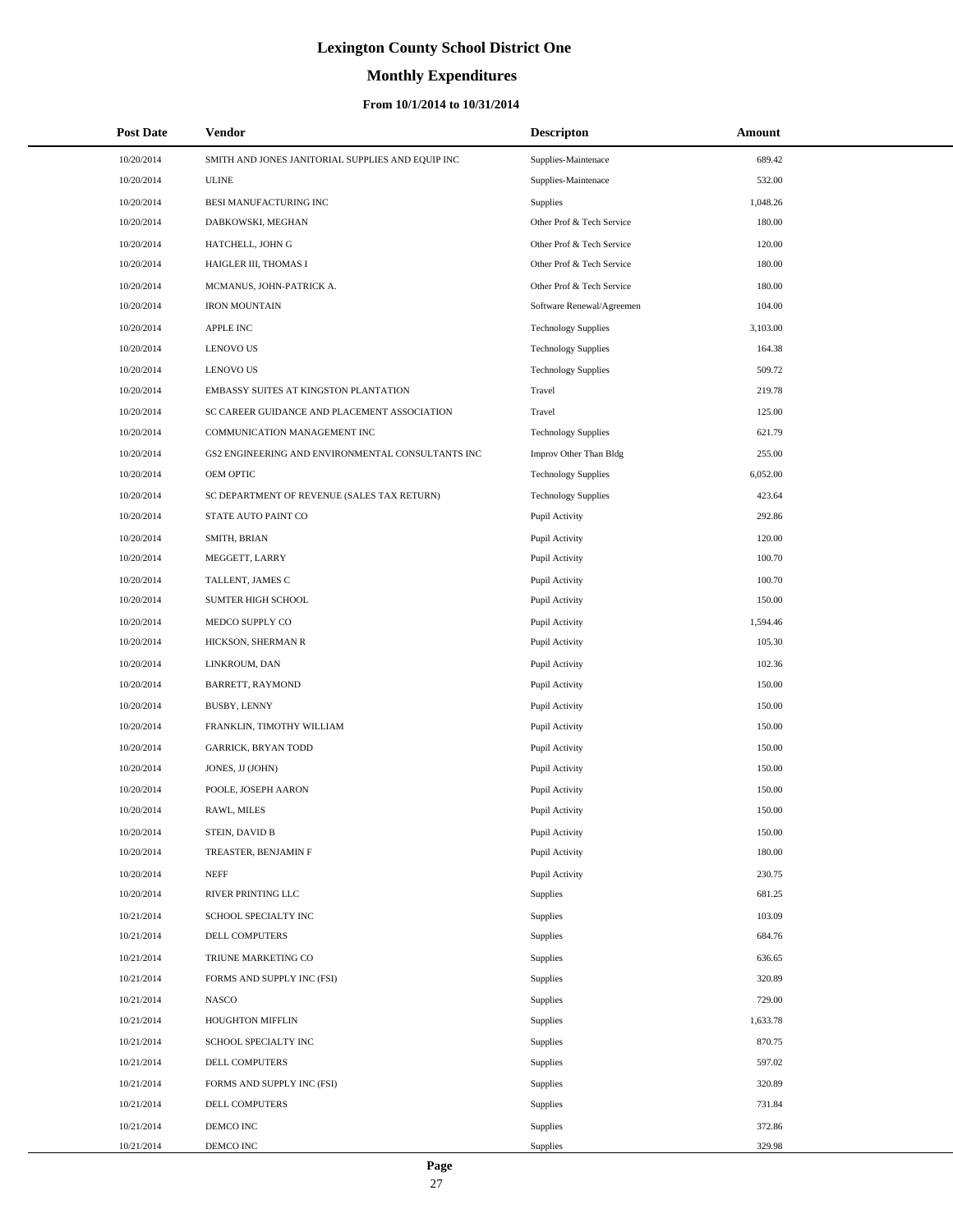# **Monthly Expenditures**

#### **From 10/1/2014 to 10/31/2014**

| <b>Post Date</b> | Vendor                                      | <b>Descripton</b>          | Amount   |
|------------------|---------------------------------------------|----------------------------|----------|
| 10/21/2014       | <b>DICK BLICK</b>                           | Supplies                   | 612.69   |
| 10/21/2014       | CDWG ACCT 305089                            | <b>Technology Supplies</b> | 2,527.27 |
| 10/21/2014       | AIRGAS USA LLC                              | Supplies                   | 316.12   |
| 10/21/2014       | <b>HEINEMANN</b>                            | Supplies                   | 3,213.00 |
| 10/21/2014       | SC DEPARTMENT OF REVENUE (SALES TAX RETURN) | Supplies                   | 208.25   |
| 10/21/2014       | PURCHASED SERVICE                           | Supplies                   | 381.21   |
| 10/21/2014       | WILLIAM V MACGILL AND CO                    | Supplies                   | 218.00   |
| 10/21/2014       | DEMCO INC                                   | Supplies                   | 467.74   |
| 10/21/2014       | FORMS AND SUPPLY INC (FSI)                  | Supplies                   | 124.51   |
| 10/21/2014       | TRIUNE MARKETING CO                         | Supplies                   | 117.70   |
| 10/21/2014       | DELL COMPUTERS                              | Supplies                   | 1,198.32 |
| 10/21/2014       | <b>ASCD</b>                                 | Dues and Fees              | 149.00   |
| 10/21/2014       | FORMS AND SUPPLY INC (FSI)                  | Supplies                   | 250.39   |
| 10/21/2014       | <b>LENOVO US</b>                            | <b>Technology Supplies</b> | 1,277.58 |
| 10/21/2014       | PIONEER MANUFACTURING CO                    | Supplies-Maintenace        | 426.95   |
| 10/21/2014       | PIONEER MANUFACTURING CO                    | Supplies-Maintenace        | 376.64   |
| 10/21/2014       | <b>TRAYCO INC</b>                           | Supplies-Maintenace        | 144.88   |
| 10/21/2014       | <b>TRAYCO INC</b>                           | Supplies-Maintenace        | 202.10   |
| 10/21/2014       | PIONEER MANUFACTURING CO                    | Supplies-Maintenace        | 376.64   |
| 10/21/2014       | TRAYCO INC                                  | Supplies-Maintenace        | 174.54   |
| 10/21/2014       | <b>TRAYCO INC</b>                           | Supplies-Maintenace        | 508.04   |
| 10/21/2014       | PALMETTO PLAYGROUNDS LLC                    | Supplies-Maintenace        | 160.50   |
| 10/21/2014       | CULLUM SERVICES INC                         | Repairs and Maintenance    | 951.81   |
| 10/21/2014       | PIONEER MANUFACTURING CO                    | Supplies-Maintenace        | 423.72   |
| 10/21/2014       | <b>WW GRAINGER</b>                          | Supplies-Maintenace        | 950.58   |
| 10/21/2014       | CULLUM SERVICES INC                         | Repairs and Maintenance    | 1,440.60 |
| 10/21/2014       | TRAYCO INC                                  | Supplies-Maintenace        | 103.20   |
| 10/21/2014       | PALMETTO PLAYGROUNDS LLC                    | Supplies-Maintenace        | 160.50   |
| 10/21/2014       | <b>WW GRAINGER</b>                          | Supplies-Maintenace        | 166.92   |
| 10/21/2014       | PALMETTO PLAYGROUNDS LLC                    | Supplies-Maintenace        | 100.31   |
| 10/21/2014       | TRAYCO INC                                  | Supplies-Maintenace        | 176.33   |
| 10/21/2014       | PIONEER MANUFACTURING CO                    | Supplies-Maintenace        | 376.64   |
| 10/21/2014       | LEXINGTON PRINTING LLC                      | Printing and Binding       | 389.48   |
| 10/21/2014       | FORMS AND SUPPLY INC (FSI)                  | Supplies                   | 186.75   |
| 10/21/2014       | DIGITAL OFFICE SOLUTIONS INC                | Repairs and Maintenance    | 1,047.78 |
| 10/21/2014       | DIGITAL OFFICE SOLUTIONS INC                | Repairs and Maintenance    | 357.33   |
| 10/21/2014       | DIGITAL OFFICE SOLUTIONS INC                | Repairs and Maintenance    | 929.44   |
| 10/21/2014       | DIGITAL OFFICE SOLUTIONS INC                | Repairs and Maintenance    | 666.46   |
| 10/21/2014       | DIGITAL OFFICE SOLUTIONS INC                | Repairs and Maintenance    | 719.08   |
| 10/21/2014       | DIGITAL OFFICE SOLUTIONS INC                | Repairs and Maintenance    | 646.47   |
| 10/21/2014       | DIGITAL OFFICE SOLUTIONS INC                | Repairs and Maintenance    | 1,132.20 |
| 10/21/2014       | DIGITAL OFFICE SOLUTIONS INC                | Repairs and Maintenance    | 107.65   |
| 10/21/2014       | DIGITAL OFFICE SOLUTIONS INC                | Repairs and Maintenance    | 1,002.65 |
| 10/21/2014       | DIGITAL OFFICE SOLUTIONS INC                | Repairs and Maintenance    | 382.72   |
| 10/21/2014       | DIGITAL OFFICE SOLUTIONS INC                | Repairs and Maintenance    | 103.55   |
| 10/21/2014       | DIGITAL OFFICE SOLUTIONS INC                | Repairs and Maintenance    | 1,139.26 |
| 10/21/2014       | DIGITAL OFFICE SOLUTIONS INC                | Repairs and Maintenance    | 1,246.50 |
| 10/21/2014       | DIGITAL OFFICE SOLUTIONS INC                | Repairs and Maintenance    | 199.46   |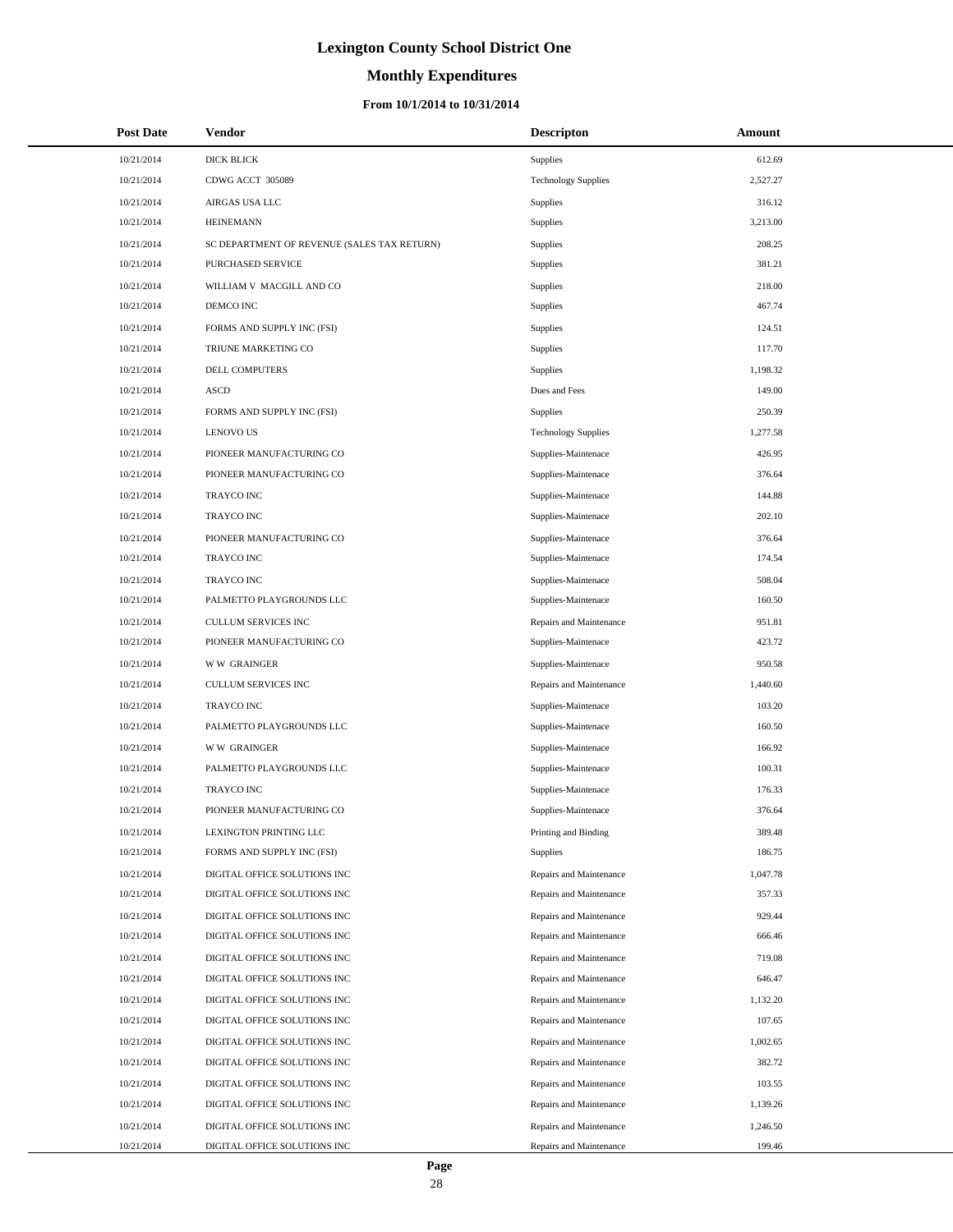# **Monthly Expenditures**

#### **From 10/1/2014 to 10/31/2014**

| <b>Post Date</b> | <b>Vendor</b>                     | <b>Descripton</b>          | Amount    |
|------------------|-----------------------------------|----------------------------|-----------|
| 10/21/2014       | DIGITAL OFFICE SOLUTIONS INC      | Repairs and Maintenance    | 757.54    |
| 10/21/2014       | DIGITAL OFFICE SOLUTIONS INC      | Repairs and Maintenance    | 1,222.30  |
| 10/21/2014       | DIGITAL OFFICE SOLUTIONS INC      | Repairs and Maintenance    | 1,033.19  |
| 10/21/2014       | DIGITAL OFFICE SOLUTIONS INC      | Repairs and Maintenance    | 1,082.10  |
| 10/21/2014       | DIGITAL OFFICE SOLUTIONS INC      | Repairs and Maintenance    | 703.30    |
| 10/21/2014       | DIGITAL OFFICE SOLUTIONS INC      | Repairs and Maintenance    | 400.38    |
| 10/21/2014       | DIGITAL OFFICE SOLUTIONS INC      | Repairs and Maintenance    | 986.33    |
| 10/21/2014       | DIGITAL OFFICE SOLUTIONS INC      | Repairs and Maintenance    | 727.43    |
| 10/21/2014       | PRESENTATION SYSTEMS SOUTH INC    | <b>Technology Supplies</b> | 6,501.30  |
| 10/21/2014       | PROED INC                         | Supplies                   | 785.04    |
| 10/21/2014       | DELL COMPUTERS                    | <b>Technology Supplies</b> | 1,134.19  |
| 10/21/2014       | NAVIANCE, INC., DBA HOBSONS, INC. | Inst Prog Improvement      | 5,000.00  |
| 10/21/2014       | NAVIANCE, INC., DBA HOBSONS, INC. | Inst Prog Improvement      | 16,750.00 |
| 10/21/2014       | <b>US FOODS</b>                   | Supplies                   | 476.28    |
| 10/21/2014       | <b>US FOODS</b>                   | Food                       | 8,861.08  |
| 10/21/2014       | <b>US FOODS</b>                   | Supplies                   | 210.27    |
| 10/21/2014       | <b>US FOODS</b>                   | Food                       | 1,796.32  |
| 10/21/2014       | US FOODS                          | Supplies                   | 631.26    |
| 10/21/2014       | <b>US FOODS</b>                   | Food                       | 3,174.41  |
| 10/21/2014       | <b>US FOODS</b>                   | Food                       | 3,269.44  |
| 10/21/2014       | <b>US FOODS</b>                   | Supplies                   | 285.19    |
| 10/21/2014       | <b>US FOODS</b>                   | Food                       | 3,171.27  |
| 10/21/2014       | <b>US FOODS</b>                   | Supplies                   | 359.83    |
| 10/21/2014       | <b>US FOODS</b>                   | Food                       | 2,963.30  |
| 10/21/2014       | <b>US FOODS</b>                   | Supplies                   | 185.98    |
| 10/21/2014       | <b>US FOODS</b>                   | Food                       | 1,066.97  |
| 10/21/2014       | <b>US FOODS</b>                   | Supplies                   | 328.25    |
| 10/21/2014       | <b>US FOODS</b>                   | Food                       | 2,987.50  |
| 10/21/2014       | <b>US FOODS</b>                   | Supplies                   | 588.81    |
| 10/21/2014       | <b>US FOODS</b>                   | Food                       | 2,953.01  |
| 10/21/2014       | <b>US FOODS</b>                   | Supplies                   | 588.41    |
| 10/21/2014       | <b>US FOODS</b>                   | Food                       | 1,820.51  |
| 10/21/2014       | <b>US FOODS</b>                   | Supplies                   | 879.62    |
| 10/21/2014       | <b>US FOODS</b>                   | Food                       | 2,241.13  |
| 10/21/2014       | <b>US FOODS</b>                   | Supplies                   | 715.44    |
| 10/21/2014       | <b>US FOODS</b>                   | Food                       | 3,494.25  |
| 10/21/2014       | <b>US FOODS</b>                   | Supplies                   | 509.38    |
| 10/21/2014       | <b>US FOODS</b>                   | Food                       | 2,951.46  |
| 10/21/2014       | <b>US FOODS</b>                   | Supplies                   | 1,101.70  |
| 10/21/2014       | <b>US FOODS</b>                   | Food                       | 8,804.39  |
| 10/21/2014       | <b>US FOODS</b>                   | Supplies                   | 744.34    |
| 10/21/2014       | <b>US FOODS</b>                   | Food                       | 2,265.79  |
| 10/21/2014       | <b>US FOODS</b>                   | Supplies                   | 827.78    |
| 10/21/2014       | <b>US FOODS</b>                   | Food                       | 4,376.50  |
| 10/21/2014       | <b>US FOODS</b>                   | Supplies                   | 117.31    |
| 10/21/2014       | <b>US FOODS</b>                   | Food                       | 1,522.89  |
| 10/21/2014       | <b>US FOODS</b>                   | Supplies                   | 465.78    |
| 10/21/2014       | <b>US FOODS</b>                   | Food                       | 2,336.78  |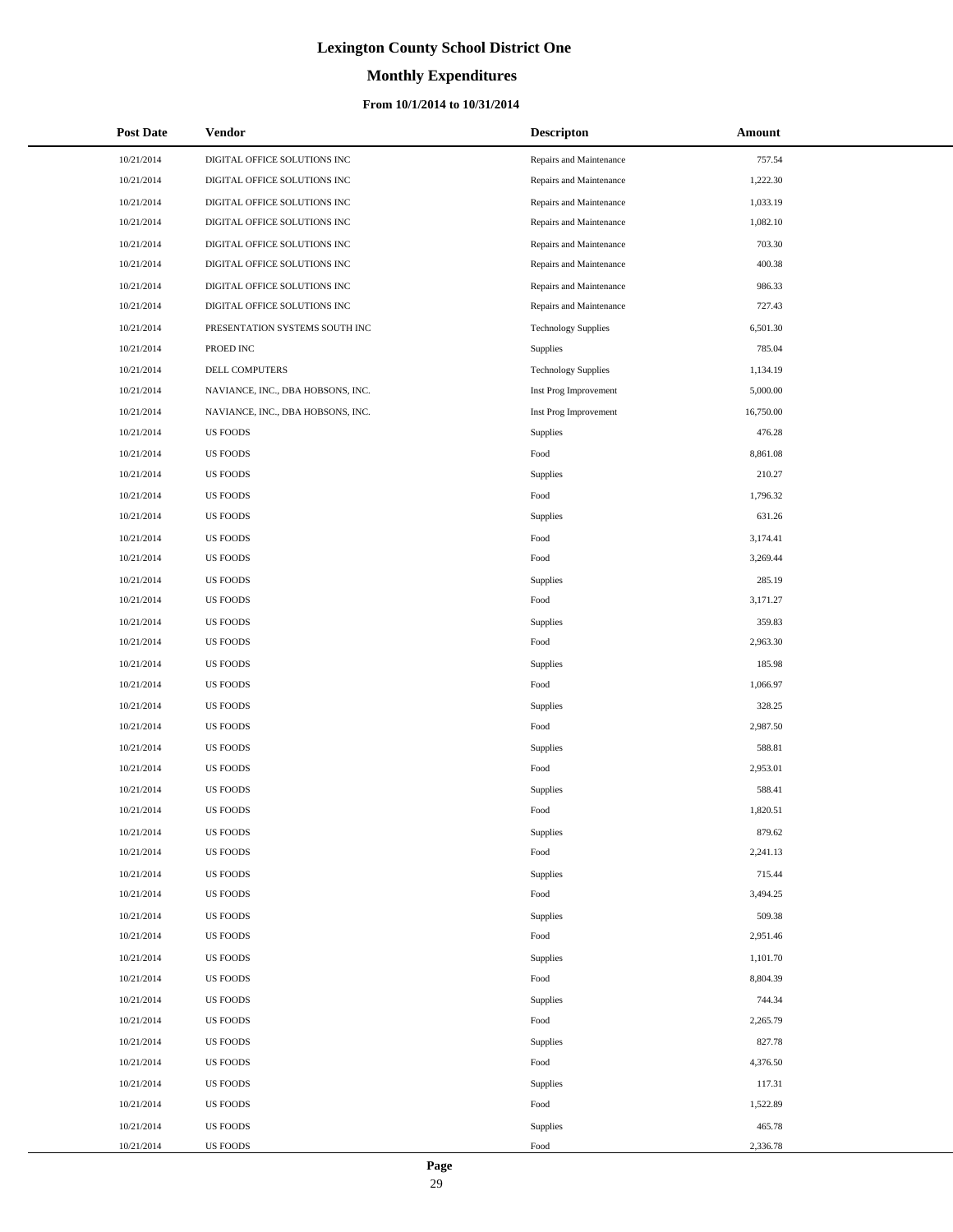# **Monthly Expenditures**

#### **From 10/1/2014 to 10/31/2014**

| <b>Post Date</b> | Vendor                                          | <b>Descripton</b>          | Amount    |
|------------------|-------------------------------------------------|----------------------------|-----------|
| 10/21/2014       | <b>US FOODS</b>                                 | Supplies                   | 481.77    |
| 10/21/2014       | <b>US FOODS</b>                                 | Food                       | 2,397.25  |
| 10/21/2014       | <b>US FOODS</b>                                 | <b>Supplies</b>            | 415.33    |
| 10/21/2014       | <b>US FOODS</b>                                 | Food                       | 3,474.42  |
| 10/21/2014       | <b>US FOODS</b>                                 | <b>Supplies</b>            | 627.23    |
| 10/21/2014       | <b>US FOODS</b>                                 | Food                       | 1,950.56  |
| 10/21/2014       | <b>US FOODS</b>                                 | <b>Supplies</b>            | 584.47    |
| 10/21/2014       | <b>US FOODS</b>                                 | Food                       | 4,606.59  |
| 10/21/2014       | <b>US FOODS</b>                                 | Supplies                   | 495.67    |
| 10/21/2014       | <b>US FOODS</b>                                 | Food                       | 2,868.14  |
| 10/21/2014       | <b>US FOODS</b>                                 | <b>Supplies</b>            | 656.41    |
| 10/21/2014       | <b>US FOODS</b>                                 | Food                       | 2,818.14  |
| 10/21/2014       | <b>US FOODS</b>                                 | <b>Supplies</b>            | 543.80    |
| 10/21/2014       | <b>US FOODS</b>                                 | Food                       | 2,586.73  |
| 10/21/2014       | <b>US FOODS</b>                                 | <b>Supplies</b>            | 155.95    |
| 10/21/2014       | <b>US FOODS</b>                                 | Food                       | 1,775.86  |
| 10/21/2014       | <b>US FOODS</b>                                 | Supplies                   | 897.47    |
| 10/21/2014       | <b>US FOODS</b>                                 | Food                       | 3,568.25  |
| 10/21/2014       | <b>US FOODS</b>                                 | <b>Supplies</b>            | 266.34    |
| 10/21/2014       | <b>US FOODS</b>                                 | Food                       | 3,640.89  |
| 10/21/2014       | <b>US FOODS</b>                                 | <b>Supplies</b>            | 778.49    |
| 10/21/2014       | <b>US FOODS</b>                                 | Food                       | 8,835.94  |
| 10/21/2014       | <b>US FOODS</b>                                 | <b>Supplies</b>            | 245.09    |
| 10/21/2014       | <b>US FOODS</b>                                 | Food                       | 1,428.57  |
| 10/21/2014       | FORMS AND SUPPLY INC (FSI)                      | Pupil Activity             | 215.29    |
| 10/21/2014       | WARD'S NATURAL SCIENCE EST LLC                  | Pupil Activity             | 511.61    |
| 10/21/2014       | <b>BSN SPORTS INC</b>                           | Pupil Activity             | 457.44    |
| 10/21/2014       | SC HIGH SCHOOL LEAGUE                           | Pupil Activity             | 200.00    |
| 10/21/2014       | CAROLINA SCREEN PRINTERS                        | Pupil Activity             | 1,947.20  |
| 10/21/2014       | NAVIANCE, INC., DBA HOBSONS, INC.               | Software Renewal/Agreemen  | 67,472.90 |
| 10/21/2014       | SC DEPARTMENT OF REVENUE (SALES TAX RETURN)     | Software Renewal/Agreemen  | 4,723.10  |
| 10/22/2014       | SCHOOL SPECIALTY INC                            | Supplies                   | 128.76    |
| 10/22/2014       | ACHIEVE 3000                                    | Software Renewal/Agreemen  | 17,687.00 |
| 10/22/2014       | SC DEPARTMENT OF REVENUE (SALES TAX RETURN)     | Software Renewal/Agreemen  | 1,342.60  |
| 10/22/2014       | SCHOOL SPECIALTY INC                            | <b>Supplies</b>            | 105.71    |
| 10/22/2014       | AMERICAN SIGN AND DISPLAY CO                    | <b>Supplies</b>            | 264.83    |
| 10/22/2014       | <b>FREY SCIENTIFIC</b>                          | Supplies                   | 123.18    |
| 10/22/2014       | <b>LENOVO US</b>                                | <b>Technology Supplies</b> | 1,751.59  |
| 10/22/2014       | SC DEPARTMENT OF CORRECTIONS DIV OF INDUSTRIES  | Supplies                   | 302.35    |
| 10/22/2014       | THE STATE MEDIA CO                              | Periodicals                | 120.64    |
| 10/22/2014       | <b>GUMDROP BOOKS*</b>                           | <b>Library Books</b>       | 1,403.65  |
| 10/22/2014       | FOLLETT SCHOOL SOLUTIONS INC                    | <b>Library Books</b>       | 1,306.61  |
| 10/22/2014       | <b>USC AIKEN</b>                                | Travel                     | 440.00    |
| 10/22/2014       | DUFF WHITE AND TURNER LLC                       | <b>Legal Services</b>      | 12,430.14 |
| 10/22/2014       | ASSOC SCHOOL BUSINESS OFFICIALS INTERNAT'L ASBO | Dues and Fees              | 219.00    |
| 10/22/2014       | MIDCAROLINA ELEC COOP INC                       | <b>Public Utilities</b>    | 140.00    |
| 10/22/2014       | STERICYCLE INC                                  | Repairs and Maintenance    | 762.84    |
| 10/22/2014       | JOHNSON, JOHNNY T                               | Other Prof & Tech Service  | 1,125.00  |

 $\overline{\phantom{a}}$  $\overline{\phantom{0}}$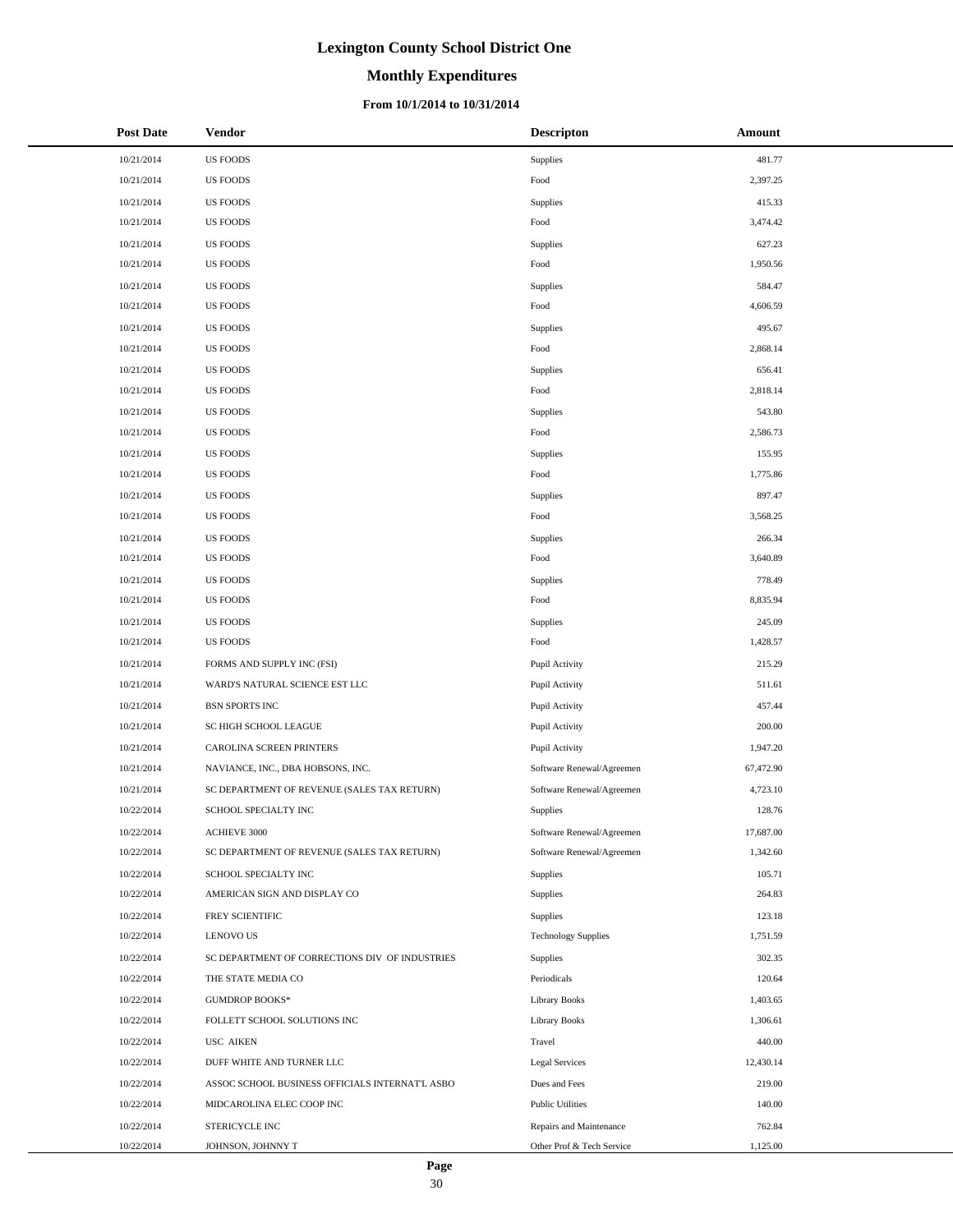# **Monthly Expenditures**

| <b>Post Date</b> | Vendor                                            | <b>Descripton</b>         | Amount    |  |
|------------------|---------------------------------------------------|---------------------------|-----------|--|
| 10/22/2014       | <b>ALEX'X NURSERY</b>                             | Supplies-Maintenace       | 101.65    |  |
| 10/22/2014       | MIDCAROLINA ELEC COOP INC                         | <b>Public Utilities</b>   | 31,166.00 |  |
| 10/22/2014       | <b>CLEAN AIRE INC</b>                             | Repairs and Maintenance   | 2,645.00  |  |
| 10/22/2014       | SPARROW AND KENNEDY TRACTOR CO INC                | Supplies                  | 249.30    |  |
| 10/22/2014       | MIDCAROLINA ELEC COOP INC                         | <b>Public Utilities</b>   | 18,077.00 |  |
| 10/22/2014       | PALMETTO METAL PRODUCTS INC                       | Supplies-Maintenace       | 390.55    |  |
| 10/22/2014       | MIDCAROLINA ELEC COOP INC                         | <b>Public Utilities</b>   | 12,628.00 |  |
| 10/22/2014       | MIDCAROLINA ELEC COOP INC                         | <b>Public Utilities</b>   | 8,186.00  |  |
| 10/22/2014       | <b>WW GRAINGER</b>                                | Supplies-Maintenace       | 222.26    |  |
| 10/22/2014       | COOK & BOARDMAN INC                               | Supplies-Maintenace       | 1,111.08  |  |
| 10/22/2014       | DADE PAPER AND BAG CO                             | Supplies-Maintenace       | 1,863.94  |  |
| 10/22/2014       | HALLMAN, JACOB                                    | Other Prof & Tech Service | 180.00    |  |
| 10/22/2014       | PADULA, JOHN MATTHEW                              | Other Prof & Tech Service | 180.00    |  |
| 10/22/2014       | SNUFFER, ROBERT                                   | Other Prof & Tech Service | 120.00    |  |
| 10/22/2014       | KIRKHAM, PERRY BRYAN                              | Other Prof & Tech Service | 180.00    |  |
| 10/22/2014       | HALLMAN, JACOB                                    | Other Prof & Tech Service | 180.00    |  |
| 10/22/2014       | PINE PRESS OF LEXINGTON INC                       | Printing and Binding      | 154.75    |  |
| 10/22/2014       | PURCHASED SERVICE                                 | <b>Supplies</b>           | 314.06    |  |
| 10/22/2014       | DIGITAL OFFICE SOLUTIONS INC                      | Repairs and Maintenance   | 135.95    |  |
| 10/22/2014       | <b>BONITZ</b>                                     | Building                  | 11,817.00 |  |
| 10/22/2014       | HOWARD B JONES AND SON INC                        | Improv Other Than Bldg    | 5,506.59  |  |
| 10/22/2014       | <b>S&amp;ME INC</b>                               | Building                  | 5,225.00  |  |
| 10/22/2014       | ADOLFSON AND PETERSON CONSTRUCTION                | Building                  | 20,000.00 |  |
| 10/22/2014       | <b>CUMMING</b>                                    | Building                  | 6,045.00  |  |
| 10/22/2014       | CONCEPT UNLIMITED INC                             | Building                  | 2,394.70  |  |
| 10/22/2014       | <b>US FOODS</b>                                   | <b>Supplies</b>           | 1,067.80  |  |
| 10/22/2014       | <b>US FOODS</b>                                   | Food                      | 4,293.62  |  |
| 10/22/2014       | EARTHGRAINS BAKING COMPANIES INC                  | <b>Bread</b>              | 374.50    |  |
| 10/22/2014       | BORDEN DAIRY CO OF SC LLC                         | Milk                      | 875.63    |  |
| 10/22/2014       | HERSHEYS ICE CREAM                                | Milk                      | 133.12    |  |
| 10/22/2014       | SENN BROTHERS INC                                 | Produce                   | 1,052.02  |  |
| 10/22/2014       | <b>US FOODS</b>                                   | <b>Supplies</b>           | 336.79    |  |
| 10/22/2014       | <b>US FOODS</b>                                   | Food                      | 1,725.54  |  |
| 10/22/2014       | EARTHGRAINS BAKING COMPANIES INC                  | <b>Bread</b>              | 108.75    |  |
| 10/22/2014       | BORDEN DAIRY CO OF SC LLC                         | Milk                      | 1,176.24  |  |
| 10/22/2014       | HERSHEYS ICE CREAM                                | Milk                      | 203.52    |  |
| 10/22/2014       | SENN BROTHERS INC                                 | Produce                   | 1,206.68  |  |
| 10/22/2014       | SMITH AND JONES JANITORIAL SUPPLIES AND EQUIP INC | Supplies                  | 263.22    |  |
| 10/22/2014       | <b>US FOODS</b>                                   | <b>Supplies</b>           | 3,845.33  |  |
| 10/22/2014       | <b>US FOODS</b>                                   | Food                      | 3,845.33  |  |
| 10/22/2014       | EARTHGRAINS BAKING COMPANIES INC                  | Bread                     | 291.25    |  |
| 10/22/2014       | BORDEN DAIRY CO OF SC LLC                         | Milk                      | 643.89    |  |
| 10/22/2014       | SENN BROTHERS INC                                 | Produce                   | 1,468.58  |  |
| 10/22/2014       | <b>US FOODS</b>                                   | Supplies                  | 477.76    |  |
| 10/22/2014       | <b>US FOODS</b>                                   | Food                      | 2,472.96  |  |
| 10/22/2014       | EARTHGRAINS BAKING COMPANIES INC                  | Bread                     | 142.50    |  |
| 10/22/2014       | BORDEN DAIRY CO OF SC LLC                         | Milk                      | 1,302.06  |  |
| 10/22/2014       | HERSHEYS ICE CREAM                                | Milk                      | 561.22    |  |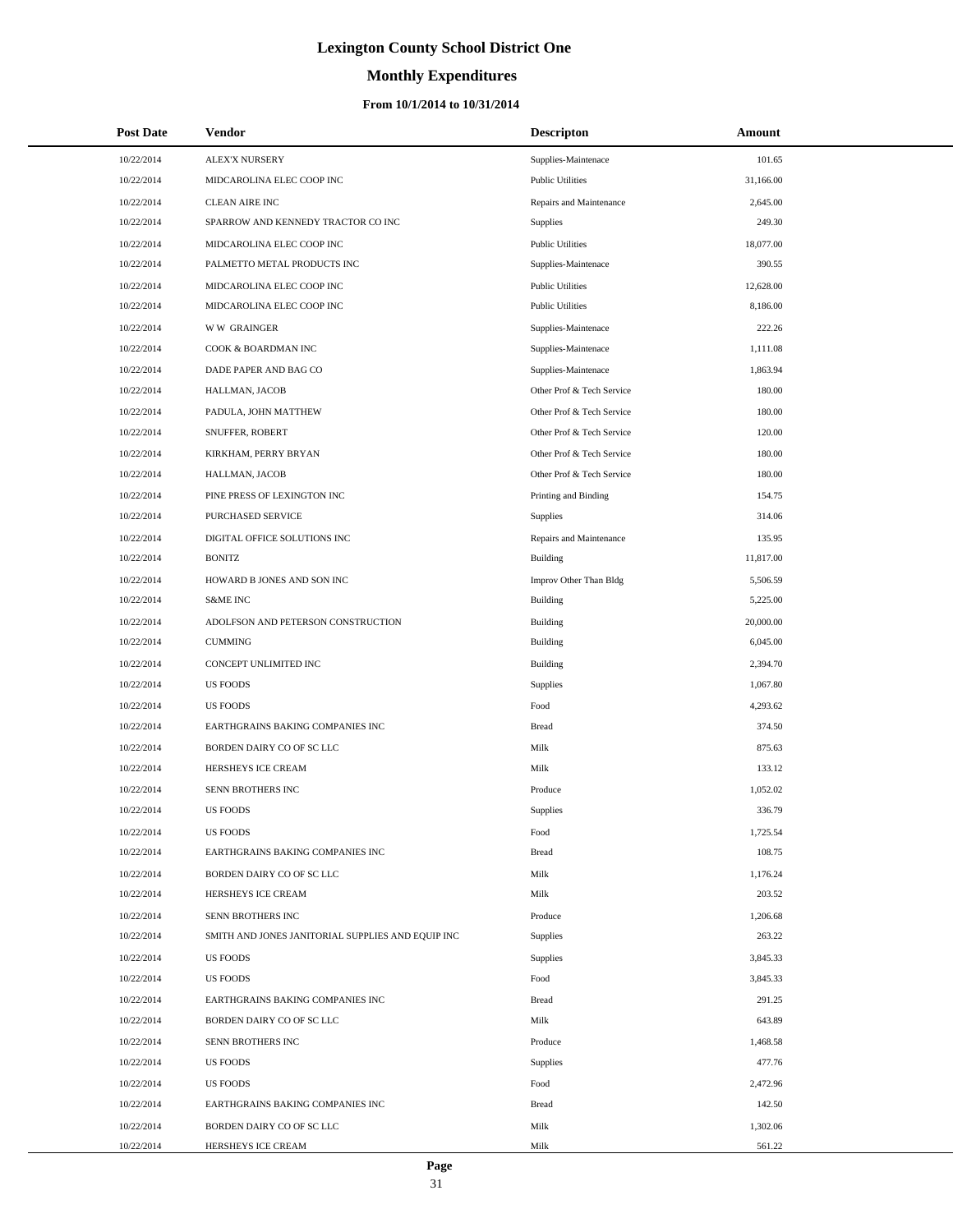# **Monthly Expenditures**

| <b>Post Date</b> | Vendor                                            | <b>Descripton</b>          | Amount   |
|------------------|---------------------------------------------------|----------------------------|----------|
| 10/22/2014       | SENN BROTHERS INC                                 | Produce                    | 1,678.47 |
| 10/22/2014       | <b>US FOODS</b>                                   | Supplies                   | 433.87   |
| 10/22/2014       | <b>US FOODS</b>                                   | Food                       | 4,026.49 |
| 10/22/2014       | BORDEN DAIRY CO OF SC LLC                         | Milk                       | 1,109.95 |
| 10/22/2014       | HERSHEYS ICE CREAM                                | Milk                       | 383.48   |
| 10/22/2014       | SENN BROTHERS INC                                 | Produce                    | 1,432.75 |
| 10/22/2014       | <b>US FOODS</b>                                   | Supplies                   | 481.15   |
| 10/22/2014       | <b>US FOODS</b>                                   | Food                       | 3,921.26 |
| 10/22/2014       | BORDEN DAIRY CO OF SC LLC                         | Milk                       | 2,286.25 |
| 10/22/2014       | HERSHEYS ICE CREAM                                | Milk                       | 613.44   |
| 10/22/2014       | SENN BROTHERS INC                                 | Produce                    | 2,852.84 |
| 10/22/2014       | <b>US FOODS</b>                                   | Supplies                   | 115.37   |
| 10/22/2014       | <b>US FOODS</b>                                   | Food                       | 1,357.66 |
| 10/22/2014       | BORDEN DAIRY CO OF SC LLC                         | Milk                       | 441.42   |
| 10/22/2014       | SENN BROTHERS INC                                 | Produce                    | 566.09   |
| 10/22/2014       | <b>US FOODS</b>                                   | Supplies                   | 415.83   |
| 10/22/2014       | <b>US FOODS</b>                                   | Food                       | 2,741.77 |
| 10/22/2014       | BORDEN DAIRY CO OF SC LLC                         | Milk                       | 619.53   |
| 10/22/2014       | HERSHEYS ICE CREAM                                | Milk                       | 392.72   |
| 10/22/2014       | SENN BROTHERS INC                                 | Produce                    | 1,871.06 |
| 10/22/2014       | <b>US FOODS</b>                                   | Supplies                   | 340.98   |
| 10/22/2014       | HEWLETT PACKARD BUSINESS STORE                    | <b>Technology Supplies</b> | 276.06   |
| 10/22/2014       | <b>US FOODS</b>                                   | Food                       | 1,577.54 |
| 10/22/2014       | EARTHGRAINS BAKING COMPANIES INC                  | <b>Bread</b>               | 132.50   |
| 10/22/2014       | BORDEN DAIRY CO OF SC LLC                         | Milk                       | 1,280.40 |
| 10/22/2014       | SENN BROTHERS INC                                 | Produce                    | 1,390.15 |
| 10/22/2014       | <b>US FOODS</b>                                   | Supplies                   | 384.55   |
| 10/22/2014       | <b>US FOODS</b>                                   | Food                       | 1,490.39 |
| 10/22/2014       | BORDEN DAIRY CO OF SC LLC                         | Milk                       | 1,549.28 |
| 10/22/2014       | HERSHEYS ICE CREAM                                | Milk                       | 133.44   |
| 10/22/2014       | SENN BROTHERS INC                                 | Produce                    | 1,562.49 |
| 10/22/2014       | <b>US FOODS</b>                                   | Supplies                   | 356.72   |
| 10/22/2014       | <b>US FOODS</b>                                   | Food                       | 2,738.74 |
| 10/22/2014       | EARTHGRAINS BAKING COMPANIES INC                  | <b>Bread</b>               | 115.00   |
| 10/22/2014       | BORDEN DAIRY CO OF SC LLC                         | Milk                       | 1,155.90 |
| 10/22/2014       | SENN BROTHERS INC                                 | Produce                    | 1,836.00 |
| 10/22/2014       | SMITH AND JONES JANITORIAL SUPPLIES AND EQUIP INC | Supplies                   | 276.06   |
| 10/22/2014       | <b>US FOODS</b>                                   | Supplies                   | 378.79   |
| 10/22/2014       | <b>US FOODS</b>                                   | Food                       | 2,687.01 |
| 10/22/2014       | EARTHGRAINS BAKING COMPANIES INC                  | <b>Bread</b>               | 155.75   |
| 10/22/2014       | BORDEN DAIRY CO OF SC LLC                         | Milk                       | 1,432.35 |
| 10/22/2014       | HERSHEYS ICE CREAM                                | Milk                       | 251.46   |
| 10/22/2014       | SENN BROTHERS INC                                 | Produce                    | 1,978.11 |
| 10/22/2014       | <b>US FOODS</b>                                   | Supplies                   | 179.23   |
| 10/22/2014       | <b>US FOODS</b>                                   | Food                       | 3,144.41 |
| 10/22/2014       | BORDEN DAIRY CO OF SC LLC                         | Milk                       | 1,171.24 |
| 10/22/2014       | HERSHEYS ICE CREAM                                | Milk                       | 268.84   |
| 10/22/2014       | SENN BROTHERS INC                                 | Produce                    | 986.94   |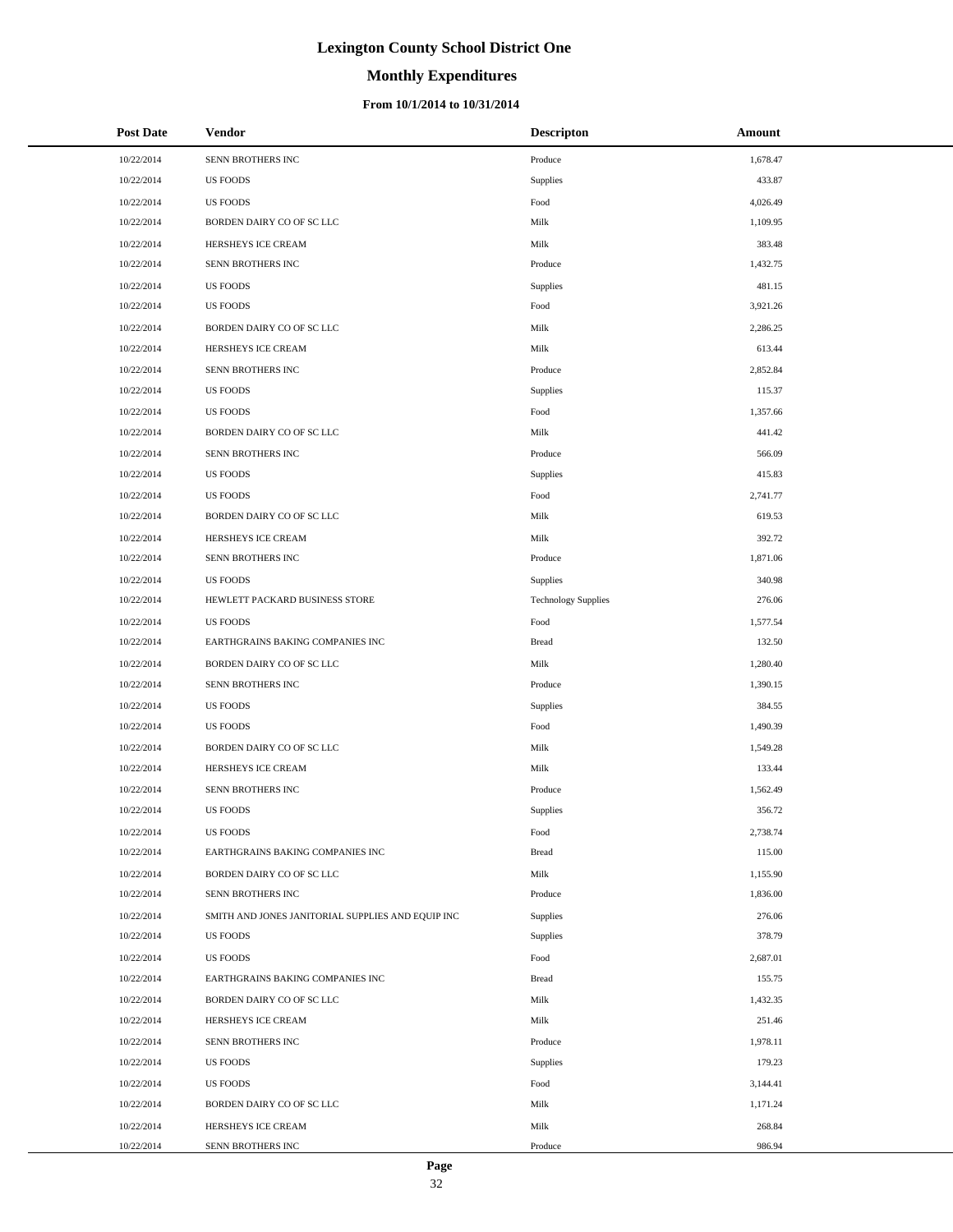# **Monthly Expenditures**

#### **From 10/1/2014 to 10/31/2014**

| <b>Post Date</b> | Vendor                                            | <b>Descripton</b>          | Amount   |  |
|------------------|---------------------------------------------------|----------------------------|----------|--|
| 10/22/2014       | <b>US FOODS</b>                                   | <b>Supplies</b>            | 597.37   |  |
| 10/22/2014       | <b>US FOODS</b>                                   | Food                       | 9,139.58 |  |
| 10/22/2014       | EARTHGRAINS BAKING COMPANIES INC                  | <b>Bread</b>               | 288.75   |  |
| 10/22/2014       | BORDEN DAIRY CO OF SC LLC                         | Milk                       | 1,633.28 |  |
| 10/22/2014       | HERSHEYS ICE CREAM                                | Milk                       | 464.92   |  |
| 10/22/2014       | SENN BROTHERS INC                                 | Produce                    | 2,265.11 |  |
| 10/22/2014       | <b>US FOODS</b>                                   | Supplies                   | 159.65   |  |
| 10/22/2014       | <b>US FOODS</b>                                   | Food                       | 2,546.03 |  |
| 10/22/2014       | EARTHGRAINS BAKING COMPANIES INC                  | <b>Bread</b>               | 113.75   |  |
| 10/22/2014       | BORDEN DAIRY CO OF SC LLC                         | Milk                       | 868.17   |  |
| 10/22/2014       | HERSHEYS ICE CREAM                                | Milk                       | 262.64   |  |
| 10/22/2014       | SENN BROTHERS INC                                 | Produce                    | 938.67   |  |
| 10/22/2014       | <b>US FOODS</b>                                   | Supplies                   | 949.63   |  |
| 10/22/2014       | HEWLETT PACKARD BUSINESS STORE                    | <b>Technology Supplies</b> | 138.03   |  |
| 10/22/2014       | <b>US FOODS</b>                                   | Food                       | 1,441.15 |  |
| 10/22/2014       | BORDEN DAIRY CO OF SC LLC                         | Milk                       | 780.68   |  |
| 10/22/2014       | HERSHEYS ICE CREAM                                | Milk                       | 438.58   |  |
| 10/22/2014       | SENN BROTHERS INC                                 | Produce                    | 1,584.48 |  |
| 10/22/2014       | SMITH AND JONES JANITORIAL SUPPLIES AND EQUIP INC | Supplies                   | 223.63   |  |
| 10/22/2014       | <b>US FOODS</b>                                   | Supplies                   | 691.97   |  |
| 10/22/2014       | <b>US FOODS</b>                                   | Food                       | 2,671.14 |  |
| 10/22/2014       | BORDEN DAIRY CO OF SC LLC                         | Milk                       | 982.31   |  |
| 10/22/2014       | HERSHEYS ICE CREAM                                | Milk                       | 192.96   |  |
| 10/22/2014       | SENN BROTHERS INC                                 | Produce                    | 1,136.93 |  |
| 10/22/2014       | SMITH AND JONES JANITORIAL SUPPLIES AND EQUIP INC | Supplies                   | 331.70   |  |
| 10/22/2014       | <b>US FOODS</b>                                   | Supplies                   | 596.35   |  |
| 10/22/2014       | <b>US FOODS</b>                                   | Food                       | 2,264.61 |  |
| 10/22/2014       | BORDEN DAIRY CO OF SC LLC                         | Milk                       | 612.26   |  |
| 10/22/2014       | SENN BROTHERS INC                                 | Produce                    | 1,065.32 |  |
| 10/22/2014       | SMITH AND JONES JANITORIAL SUPPLIES AND EQUIP INC | Supplies                   | 222.56   |  |
| 10/22/2014       | <b>US FOODS</b>                                   | Supplies                   | 820.53   |  |
| 10/22/2014       | <b>US FOODS</b>                                   | Food                       | 2,707.27 |  |
| 10/22/2014       | BORDEN DAIRY CO OF SC LLC                         | Milk                       | 1,754.83 |  |
| 10/22/2014       | HERSHEYS ICE CREAM                                | Milk                       | 123.24   |  |
| 10/22/2014       | SENN BROTHERS INC                                 | Produce                    | 604.15   |  |
| 10/22/2014       | <b>US FOODS</b>                                   | Supplies                   | 708.70   |  |
| 10/22/2014       | <b>US FOODS</b>                                   | Food                       | 2,941.97 |  |
| 10/22/2014       | BORDEN DAIRY CO OF SC LLC                         | Milk                       | 355.19   |  |
| 10/22/2014       | SENN BROTHERS INC                                 | Produce                    | 2,009.88 |  |
| 10/22/2014       | <b>US FOODS</b>                                   | Supplies                   | 257.50   |  |
| 10/22/2014       | <b>US FOODS</b>                                   | Food                       | 1,107.87 |  |
| 10/22/2014       | BORDEN DAIRY CO OF SC LLC                         | Milk                       | 1,006.48 |  |
| 10/22/2014       | HERSHEYS ICE CREAM                                | Milk                       | 132.00   |  |
| 10/22/2014       | SENN BROTHERS INC                                 | Produce                    | 1,228.23 |  |
| 10/22/2014       | <b>US FOODS</b>                                   | Supplies                   | 386.77   |  |
| 10/22/2014       | <b>US FOODS</b>                                   | Food                       | 4,664.00 |  |
| 10/22/2014       | BORDEN DAIRY CO OF SC LLC                         | Milk                       | 772.33   |  |
| 10/22/2014       | HERSHEYS ICE CREAM                                | Milk                       | 129.60   |  |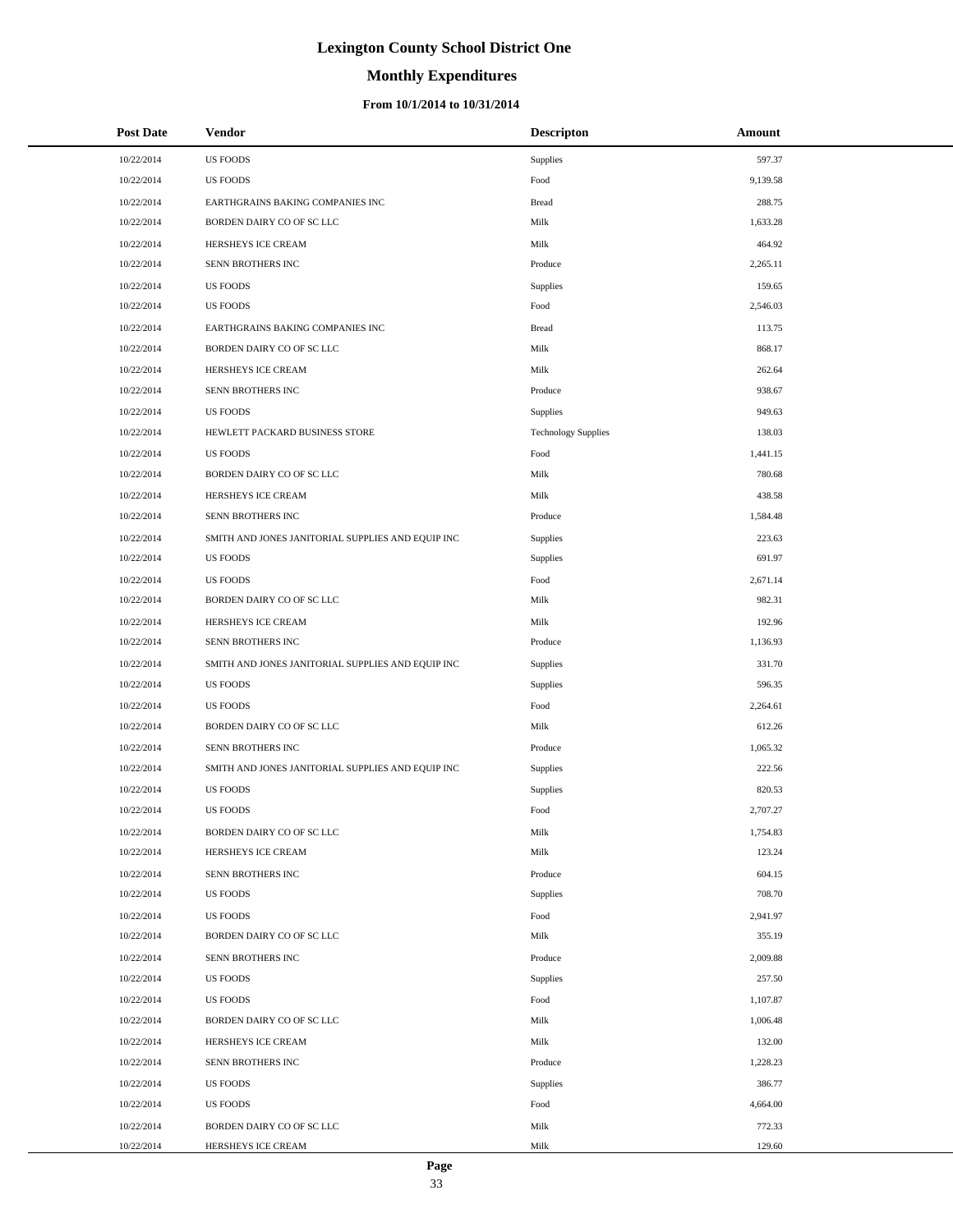# **Monthly Expenditures**

#### **From 10/1/2014 to 10/31/2014**

| <b>Post Date</b> | <b>Vendor</b>                                     | <b>Descripton</b> | Amount   |
|------------------|---------------------------------------------------|-------------------|----------|
| 10/22/2014       | SENN BROTHERS INC                                 | Produce           | 1,713.39 |
| 10/22/2014       | <b>US FOODS</b>                                   | Supplies          | 688.18   |
| 10/22/2014       | <b>US FOODS</b>                                   | Food              | 2,486.73 |
| 10/22/2014       | EARTHGRAINS BAKING COMPANIES INC                  | <b>Bread</b>      | 137.50   |
| 10/22/2014       | BORDEN DAIRY CO OF SC LLC                         | Milk              | 1,276.91 |
| 10/22/2014       | HERSHEYS ICE CREAM                                | Milk              | 126.36   |
| 10/22/2014       | SENN BROTHERS INC                                 | Produce           | 2,146.86 |
| 10/22/2014       | <b>US FOODS</b>                                   | Supplies          | 512.77   |
| 10/22/2014       | <b>US FOODS</b>                                   | Food              | 2,586.80 |
| 10/22/2014       | BORDEN DAIRY CO OF SC LLC                         | Milk              | 2,027.78 |
| 10/22/2014       | HERSHEYS ICE CREAM                                | Milk              | 171.88   |
| 10/22/2014       | SENN BROTHERS INC                                 | Produce           | 2,143.51 |
| 10/22/2014       | <b>US FOODS</b>                                   | Supplies          | 398.04   |
| 10/22/2014       | <b>US FOODS</b>                                   | Food              | 2,020.25 |
| 10/22/2014       | BORDEN DAIRY CO OF SC LLC                         | Milk              | 414.82   |
| 10/22/2014       | HERSHEYS ICE CREAM                                | Milk              | 847.44   |
| 10/22/2014       | SENN BROTHERS INC                                 | Produce           | 785.30   |
| 10/22/2014       | SMITH AND JONES JANITORIAL SUPPLIES AND EQUIP INC | Supplies          | 132.68   |
| 10/22/2014       | <b>US FOODS</b>                                   | <b>Supplies</b>   | 450.29   |
| 10/22/2014       | <b>US FOODS</b>                                   | Food              | 2,238.91 |
| 10/22/2014       | BORDEN DAIRY CO OF SC LLC                         | Milk              | 979.64   |
| 10/22/2014       | HERSHEYS ICE CREAM                                | Milk              | 440.18   |
| 10/22/2014       | SENN BROTHERS INC                                 | Produce           | 1,158.94 |
| 10/22/2014       | <b>US FOODS</b>                                   | Supplies          | 833.42   |
| 10/22/2014       | <b>US FOODS</b>                                   | Food              | 3,071.31 |
| 10/22/2014       | EARTHGRAINS BAKING COMPANIES INC                  | <b>Bread</b>      | 122.50   |
| 10/22/2014       | BORDEN DAIRY CO OF SC LLC                         | Milk              | 1,492.49 |
| 10/22/2014       | SENN BROTHERS INC                                 | Produce           | 2,150.02 |
| 10/22/2014       | <b>US FOODS</b>                                   | <b>Supplies</b>   | 558.49   |
| 10/22/2014       | <b>US FOODS</b>                                   | Food              | 4,223.67 |
| 10/22/2014       | BORDEN DAIRY CO OF SC LLC                         | Milk              | 525.27   |
| 10/22/2014       | SENN BROTHERS INC                                 | Produce           | 1,796.41 |
| 10/22/2014       | US FOODS                                          | Food              | 6,405.95 |
| 10/22/2014       | EARTHGRAINS BAKING COMPANIES INC                  | <b>Bread</b>      | 405.25   |
| 10/22/2014       | BORDEN DAIRY CO OF SC LLC                         | Milk              | 1,010.89 |
| 10/22/2014       | HERSHEYS ICE CREAM                                | Milk              | 1,978.72 |
| 10/22/2014       | SENN BROTHERS INC                                 | Produce           | 3,544.60 |
| 10/22/2014       | <b>US FOODS</b>                                   | Food              | 519.37   |
| 10/22/2014       | BORDEN DAIRY CO OF SC LLC                         | Milk              | 1,215.24 |
| 10/22/2014       | HERSHEYS ICE CREAM                                | Milk              | 266.14   |
| 10/22/2014       | SENN BROTHERS INC                                 | Produce           | 1,211.30 |
| 10/22/2014       | ALSCO INC                                         | Supplies          | 256.80   |
| 10/22/2014       | <b>US FOODS</b>                                   | <b>Supplies</b>   | 705.46   |
| 10/22/2014       | <b>US FOODS</b>                                   | Food              | 3,206.34 |
| 10/22/2014       | DREAMGEAR LLC                                     | Pupil Activity    | 467.29   |
| 10/22/2014       | DREAMGEAR LLC                                     | Pupil Activity    | 467.29   |
| 10/22/2014       | DREAMGEAR LLC                                     | Pupil Activity    | 315.42   |
| 10/22/2014       | <b>BATTLE, LENNIE</b>                             | Pupil Activity    | 140.00   |

L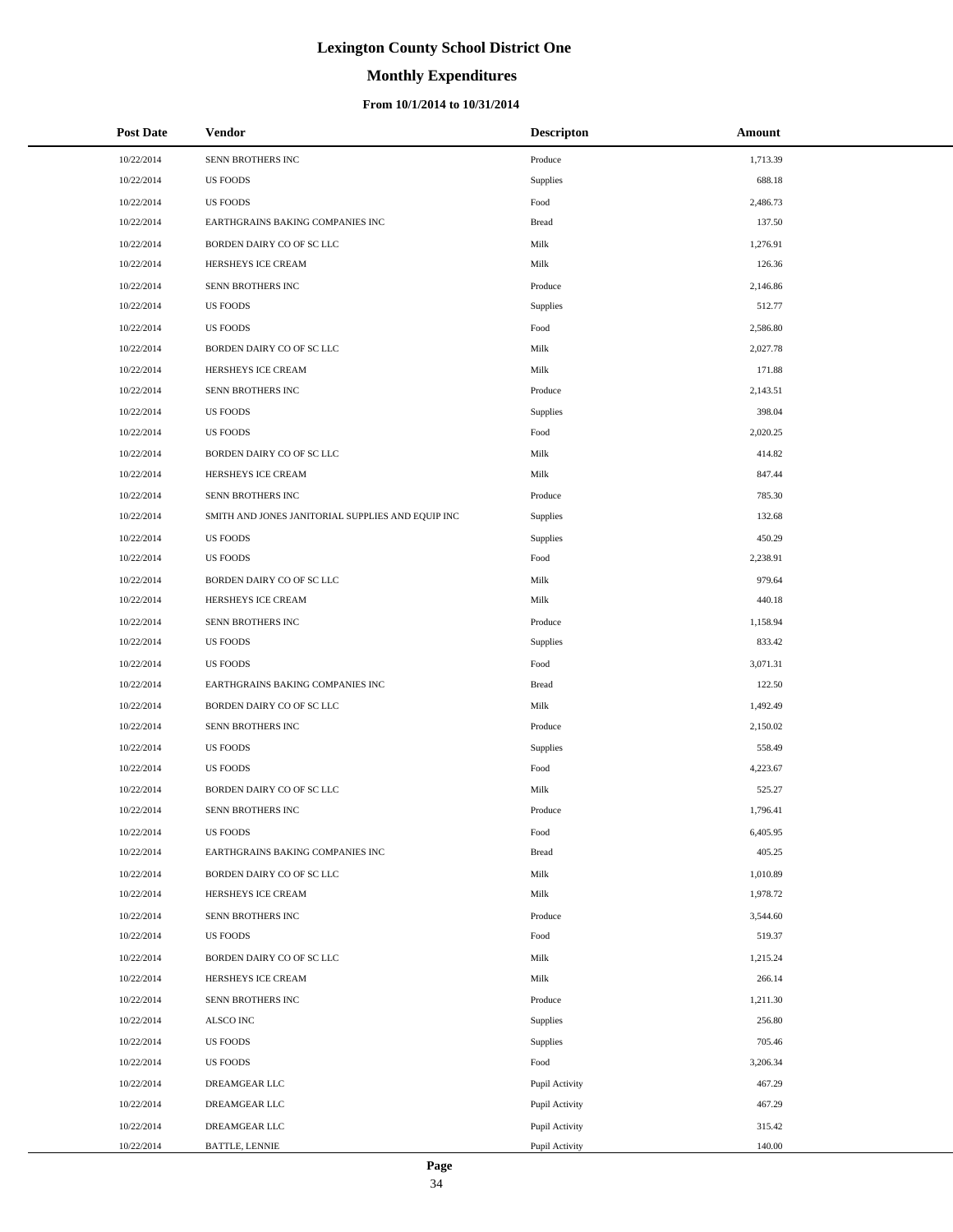# **Monthly Expenditures**

#### **From 10/1/2014 to 10/31/2014**

| <b>Post Date</b> | <b>Vendor</b>                                | <b>Descripton</b>          | Amount    |
|------------------|----------------------------------------------|----------------------------|-----------|
| 10/22/2014       | SCHOOL SPECIALTY INC                         | Pupil Activity             | 187.92    |
| 10/22/2014       | <b>NASCO</b>                                 | Pupil Activity             | 201.32    |
| 10/22/2014       | APPLE INC                                    | Pupil Activity             | 533.93    |
| 10/22/2014       | CUSTOM TROPHIES AND AWARDS LLC               | Pupil Activity             | 735.63    |
| 10/22/2014       | <b>BURKHART, FRANK</b>                       | Pupil Activity             | 105.30    |
| 10/22/2014       | AMP MEDICAL TRANSPORT LLC                    | Pupil Activity             | 180.00    |
| 10/22/2014       | ALEXANDER, WILLIAM A                         | Pupil Activity             | 105.00    |
| 10/22/2014       | <b>BURTON, STEVE B</b>                       | Pupil Activity             | 105.00    |
| 10/22/2014       | JONES, CHRIS A                               | Pupil Activity             | 105.00    |
| 10/22/2014       | KOON, STEVEN R                               | Pupil Activity             | 105.00    |
| 10/22/2014       | WILSON AND ASSOCIATES                        | Pupil Activity             | 2,400.00  |
| 10/22/2014       | SOUTH POINTE HIGH SCHOOL                     | Pupil Activity             | 200.00    |
| 10/22/2014       | PURCHASED SERVICE                            | Pupil Activity             | 613.20    |
| 10/22/2014       | YANKEE CANDLE FUNDRAISER                     | Pupil Activity             | 2,449.49  |
| 10/22/2014       | MIDDLEBURY INTERACTIVE LANGUAGE LLC          | Software Renewal/Agreemen  | 3,649.00  |
| 10/22/2014       | SC DEPARTMENT OF REVENUE (SALES TAX RETURN)  | Software Renewal/Agreemen  | 255.43    |
| 10/23/2014       | US INK AND TONER INC                         | <b>Supplies</b>            | 1,007.61  |
| 10/23/2014       | HEWLETT PACKARD BUSINESS STORE               | <b>Technology Supplies</b> | 212.93    |
| 10/23/2014       | AMPLIFY EDUCATION INC                        | Software Renewal/Agreemen  | 13,221.25 |
| 10/23/2014       | SC DEPARTMENT OF REVENUE (SALES TAX RETURN)  | Software Renewal/Agreemen  | 400.49    |
| 10/23/2014       | PRINTERTECHS.COM INC                         | <b>Technology Supplies</b> | 199.00    |
| 10/23/2014       | PURCHASED SERVICE                            | Travel                     | 261.70    |
| 10/23/2014       | FOLLETT SCHOOL SOLUTIONS INC                 | <b>Library Books</b>       | 259.34    |
| 10/23/2014       | PURCHASED SERVICE                            | Travel                     | 145.96    |
| 10/23/2014       | PURCHASED SERVICE                            | Travel                     | 331.87    |
| 10/23/2014       | SUNGARD PUBLIC SECTOR NATIONAL USERS GROUP   | Travel                     | 625.00    |
| 10/23/2014       | PURCHASED SERVICE                            | Travel                     | 146.44    |
| 10/23/2014       | PURCHASED SERVICE                            | Travel                     | 143.92    |
| 10/23/2014       | <b>SIS RESOURCES</b>                         | <b>Technology Supplies</b> | 3,628.67  |
| 10/23/2014       | PURCHASED SERVICE                            | Travel                     | 105.56    |
| 10/23/2014       | PURCHASED SERVICE                            | Travel                     | 200.82    |
| 10/23/2014       | PURCHASED SERVICE                            | Travel                     | 121.80    |
| 10/23/2014       | PURCHASED SERVICE                            | Supplies                   | 250.00    |
| 10/23/2014       | PURCHASED SERVICE                            | Supplies                   | 250.00    |
| 10/23/2014       | PURCHASED SERVICE                            | Supplies                   | 250.00    |
| 10/23/2014       | PURCHASED SERVICE                            | Supplies                   | 250.00    |
| 10/23/2014       | PURCHASED SERVICE                            | Supplies                   | 250.00    |
| 10/23/2014       | PURCHASED SERVICE                            | Supplies                   | 250.00    |
| 10/23/2014       | SC CAREER GUIDANCE AND PLACEMENT ASSOCIATION | Travel                     | 125.00    |
| 10/23/2014       | NUIDEA SCHOOL SUPPLY CO                      | Supplies                   | 6,439.39  |
| 10/23/2014       | AQUA SEAL MFG AND ROOFING INC                | Building                   | 28,854.45 |
| 10/23/2014       | <b>GENERAL SALES CO INC</b>                  | Supplies                   | 1,508.70  |
| 10/23/2014       | <b>US FOODS</b>                              | Food                       | 301.50    |
| 10/23/2014       | <b>US FOODS</b>                              | Supplies                   | 429.04    |
| 10/23/2014       | US FOODS                                     | Food                       | 102.30    |
| 10/23/2014       | US FOODS                                     | Supplies                   | 1,462.84  |
| 10/23/2014       | <b>US FOODS</b>                              | Supplies                   | 308.98    |
| 10/23/2014       | US FOODS                                     | Food                       | 224.36    |

L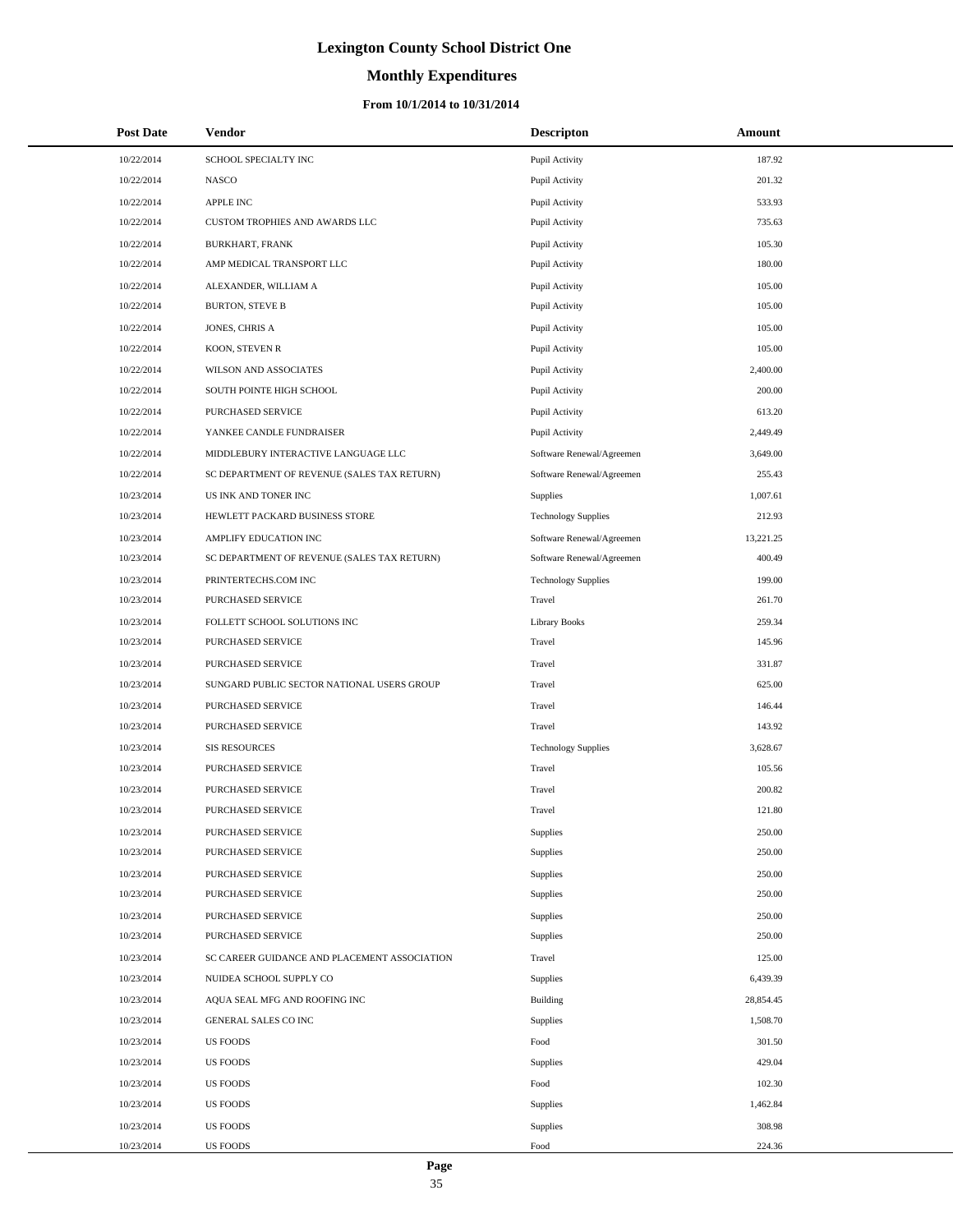# **Monthly Expenditures**

#### **From 10/1/2014 to 10/31/2014**

| <b>Post Date</b> | Vendor                                            | <b>Descripton</b>          | Amount    |
|------------------|---------------------------------------------------|----------------------------|-----------|
| 10/23/2014       | <b>US FOODS</b>                                   | Supplies                   | 442.97    |
| 10/23/2014       | <b>US FOODS</b>                                   | Food                       | 102.30    |
| 10/23/2014       | <b>US FOODS</b>                                   | Food                       | 269.36    |
| 10/23/2014       | <b>US FOODS</b>                                   | Food                       | 130.50    |
| 10/23/2014       | <b>US FOODS</b>                                   | Supplies                   | 278.04    |
| 10/23/2014       | TOTAL STRENGTH AND SPEED                          | Pupil Activity             | 2,148.89  |
| 10/23/2014       | A C FLORA HIGH SCHOOL                             | Pupil Activity             | 225.00    |
| 10/23/2014       | VIKING CUP FUND                                   | Pupil Activity             | 400.00    |
| 10/23/2014       | WILSON AND ASSOCIATES                             | Pupil Activity             | 953.30    |
| 10/23/2014       | WHITE KNOLL MIDDLE SCHOOL                         | Pupil Activity             | 1,158.00  |
| 10/23/2014       | TOTAL STRENGTH AND SPEED                          | Pupil Activity             | 2,981.44  |
| 10/24/2014       | PRESENTATION SYSTEMS SOUTH INC                    | Supplies                   | 342.19    |
| 10/24/2014       | US INK AND TONER INC                              | Supplies                   | 701.40    |
| 10/24/2014       | US INK AND TONER INC                              | Supplies                   | 1,249.83  |
| 10/24/2014       | <b>CCP INDUSTRIES</b>                             | Supplies                   | 129.55    |
| 10/24/2014       | <b>SCHOLASTIC INC</b>                             | Supplies                   | 615.00    |
| 10/24/2014       | CHILDSWORK CHILDSPLAY                             | Supplies                   | 289.95    |
| 10/24/2014       | FOLLETT SCHOOL SOLUTIONS INC                      | Library Books              | 601.98    |
| 10/24/2014       | <b>EBSCO</b>                                      | Periodicals                | $-5.40$   |
| 10/24/2014       | FOLLETT SCHOOL SOLUTIONS INC                      | Library Books              | 60,196.44 |
| 10/24/2014       | US INK AND TONER INC                              | Supplies                   | 1,257.43  |
| 10/24/2014       | SOUTHERN LUBRICANTS                               | Supplies-Maintenace        | 715.83    |
| 10/24/2014       | JANPAK COLUMBIA                                   | Supplies-Maintenace        | 531.79    |
| 10/24/2014       | SOUTHEASTERN PAPER                                | Supplies-Maintenace        | 1,732.12  |
| 10/24/2014       | JANPAK COLUMBIA                                   | Supplies-Maintenace        | 404.73    |
| 10/24/2014       | GECP (GENERAL ELECTRIC)                           | Supplies-Maintenace        | 446.00    |
| 10/24/2014       | SMITH AND JONES JANITORIAL SUPPLIES AND EQUIP INC | Supplies-Maintenace        | 303.46    |
| 10/24/2014       | SOUTHEASTERN PAPER                                | Supplies-Maintenace        | 1,318.22  |
| 10/24/2014       | <b>WW GRAINGER</b>                                | Supplies-Maintenace        | 261.25    |
| 10/24/2014       | AAA WELL DRILLING INC                             | Repairs and Maintenance    | 3,080.42  |
| 10/24/2014       | JANPAK COLUMBIA                                   | Supplies-Maintenace        | 1,593.23  |
| 10/24/2014       | SOUTHEASTERN PAPER                                | Supplies-Maintenace        | 1,443.43  |
| 10/24/2014       | HALL, ROY LEE                                     | Other Prof & Tech Service  | 120.00    |
| 10/24/2014       | HATCHELL, JOHN G                                  | Other Prof & Tech Service  | 180.00    |
| 10/24/2014       | MARTHERS, BRANNON W                               | Other Prof & Tech Service  | 180.00    |
| 10/24/2014       | BLACK, CALEB JAMES                                | Other Prof & Tech Service  | 180.00    |
| 10/24/2014       | CAMP, CHAVOUS P                                   | Other Prof & Tech Service  | 180.00    |
| 10/24/2014       | FREUND, WILLIAM                                   | Other Prof & Tech Service  | 180.00    |
| 10/24/2014       | PADULA, JOHN MATTHEW                              | Other Prof & Tech Service  | 180.00    |
| 10/24/2014       | SUNGARD PUBLIC SECTOR INC                         | Software Renewal/Agreemen  | 1,929.24  |
| 10/24/2014       | OEM OPTIC                                         | <b>Technology Supplies</b> | 208.65    |
| 10/24/2014       | PROED INC                                         | Supplies                   | 1,518.00  |
| 10/24/2014       | FASTSIGNS                                         | Printing and Binding       | 323.09    |
| 10/24/2014       | APPLE INC                                         | <b>Technology Supplies</b> | 60,219.60 |
| 10/24/2014       | SUNGARD PUBLIC SECTOR INC                         | Technology Equipment D F   | 1,281.60  |
| 10/24/2014       | <b>JW PEPPER</b>                                  | Pupil Activity             | 175.00    |
| 10/24/2014       | SCHOOL SPECIALTY INC                              | Pupil Activity             | 396.42    |
| 10/24/2014       | WILSON, AARON                                     | Pupil Activity             | 109.70    |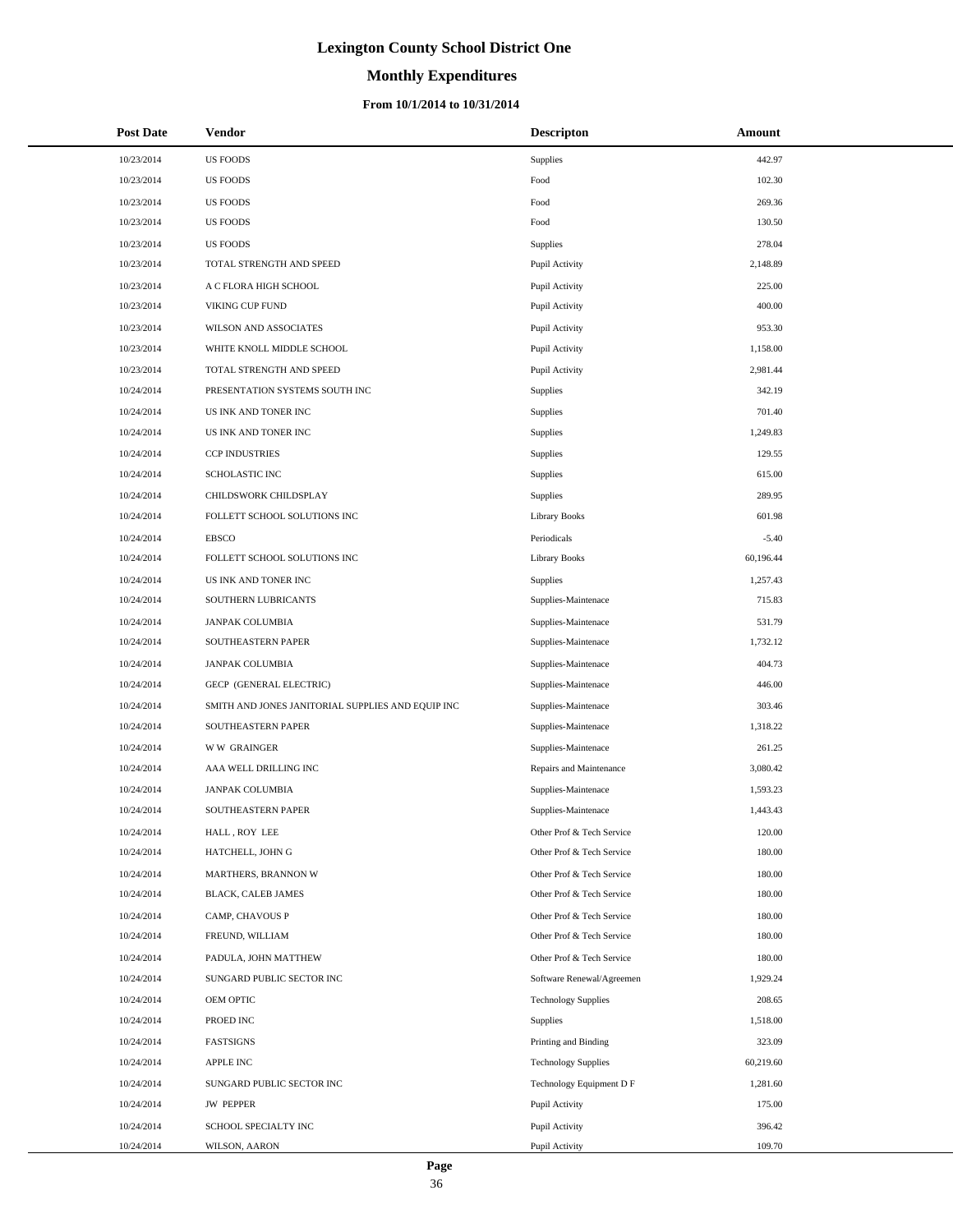# **Monthly Expenditures**

| <b>Post Date</b> | <b>Vendor</b>                                     | <b>Descripton</b>          | Amount     |  |
|------------------|---------------------------------------------------|----------------------------|------------|--|
| 10/24/2014       | PARRISH, JAMES                                    | Pupil Activity             | 105.00     |  |
| 10/24/2014       | <b>CAROLINA IDEAS</b>                             | Pupil Activity             | 329.56     |  |
| 10/24/2014       | <b>BSN SPORTS INC</b>                             | Pupil Activity             | 14,271.66  |  |
| 10/24/2014       | CAUGHMAN'S MEAT PLANT INC                         | Pupil Activity             | 3,646.67   |  |
| 10/24/2014       | TODD AND MOORE                                    | Pupil Activity             | 218.28     |  |
| 10/24/2014       | D AND W SPORTSWEAR                                | Pupil Activity             | 382.51     |  |
| 10/24/2014       | EDUCATION ELEMENTS INC                            | Software Renewal/Agreemen  | 475,675.00 |  |
| 10/24/2014       | SC DEPARTMENT OF REVENUE (SALES TAX RETURN)       | Software Renewal/Agreemen  | 33,297.25  |  |
| 10/27/2014       | FORMS AND SUPPLY INC (FSI)                        | Supplies                   | 225.68     |  |
| 10/27/2014       | <b>ATHENS PAPER</b>                               | Supplies                   | 2,410.18   |  |
| 10/27/2014       | PCS EDVENTURES.COM INC                            | Supplies                   | 596.00     |  |
| 10/27/2014       | FORMS AND SUPPLY INC (FSI)                        | Supplies                   | 349.57     |  |
| 10/27/2014       | SC INTERPRETING SERVICE FOR THE DEAF              | Other Prof & Tech Service  | 2,805.00   |  |
| 10/27/2014       | LEXINGTON PRINTING LLC                            | Printing and Binding       | 2,117.53   |  |
| 10/27/2014       | NATIONAL SUPERINTENDENTS ROUNDTABLE               | Dues and Fees              | 2,200.00   |  |
| 10/27/2014       | SIMPLY SOUTHERN                                   | Other Objects              | 132.15     |  |
| 10/27/2014       | A Z LAWN MOWER PARTS                              | Supplies-Maintenace        | 778.78     |  |
| 10/27/2014       | BEDENBAUGH'S WHOLESALE EQUIP                      | Supplies-Maintenace        | 325.28     |  |
| 10/27/2014       | <b>WW GRAINGER</b>                                | Supplies-Maintenace        | 234.52     |  |
| 10/27/2014       | <b>STUPPY INC</b>                                 | Supplies-Maintenace        | 1.081.22   |  |
| 10/27/2014       | FERGUSON ENTERPRISES INC FEI 27                   | Supplies-Maintenace        | 322.50     |  |
| 10/27/2014       | SHERWINWILLIAMS                                   | Supplies-Maintenace        | 417.51     |  |
| 10/27/2014       | <b>WW GRAINGER</b>                                | Supplies-Maintenace        | 305.22     |  |
| 10/27/2014       | DADE PAPER AND BAG CO                             | Supplies-Maintenace        | 372.79     |  |
| 10/27/2014       | DADE PAPER AND BAG CO                             | Supplies-Maintenace        | 186.39     |  |
| 10/27/2014       | SMITH AND JONES JANITORIAL SUPPLIES AND EQUIP INC | Supplies-Maintenace        | 374.50     |  |
| 10/27/2014       | OSWALD WHOLESALE LUMBER INC                       | Supplies-Maintenace        | 1,530.10   |  |
| 10/27/2014       | <b>SOUTHEASTERN PAPER</b>                         | Supplies-Maintenace        | 360.86     |  |
| 10/27/2014       | <b>WW GRAINGER</b>                                | Supplies-Maintenace        | 737.13     |  |
| 10/27/2014       | SMITH AND JONES JANITORIAL SUPPLIES AND EQUIP INC | Supplies-Maintenace        | 471.65     |  |
| 10/27/2014       | SMITH AND JONES JANITORIAL SUPPLIES AND EQUIP INC | Supplies-Maintenace        | 727.07     |  |
| 10/27/2014       | <b>WW GRAINGER</b>                                | Supplies-Maintenace        | 366.26     |  |
| 10/27/2014       | DADE PAPER AND BAG CO                             | Supplies-Maintenace        | 1,863.94   |  |
| 10/27/2014       | FREUND, WILLIAM                                   | Other Prof & Tech Service  | 180.00     |  |
| 10/27/2014       | HINZ, BRIAN E                                     | Other Prof & Tech Service  | 180.00     |  |
| 10/27/2014       | SPIVEY, STEPHEN J                                 | Other Prof & Tech Service  | 180.00     |  |
| 10/27/2014       | HAIGLER III, THOMAS I                             | Other Prof & Tech Service  | 180.00     |  |
| 10/27/2014       | <b>BARRETT, S LEE</b>                             | Other Prof & Tech Service  | 360.00     |  |
| 10/27/2014       | LEXINGTON PRINTING LLC                            | Printing and Binding       | 496.48     |  |
| 10/27/2014       | FOLLETT SCHOOL SOLUTIONS INC                      | Software Renewal/Agreemen  | 1,569.80   |  |
| 10/27/2014       | CAMCOR                                            | <b>Technology Supplies</b> | 2,375.88   |  |
| 10/27/2014       | IBM NATIONAL PARTS CENTER                         | <b>Technology Supplies</b> | 444.05     |  |
| 10/27/2014       | IBM NATIONAL PARTS CENTER                         | <b>Technology Supplies</b> | 444.05     |  |
| 10/27/2014       | INTERNETWORK ENGINEERING                          | <b>Technology Supplies</b> | 32,618.74  |  |
| 10/27/2014       | MERCURY MARINE                                    | <b>Supplies</b>            | 7,984.34   |  |
| 10/27/2014       | SMITH AND JONES JANITORIAL SUPPLIES AND EQUIP INC | Supplies                   | 143.38     |  |
| 10/27/2014       | <b>INFOBASE LEARNING</b>                          | Pupil Activity             | 712.50     |  |
| 10/27/2014       | HEARLIHY AND CO                                   | Pupil Activity             | 695.87     |  |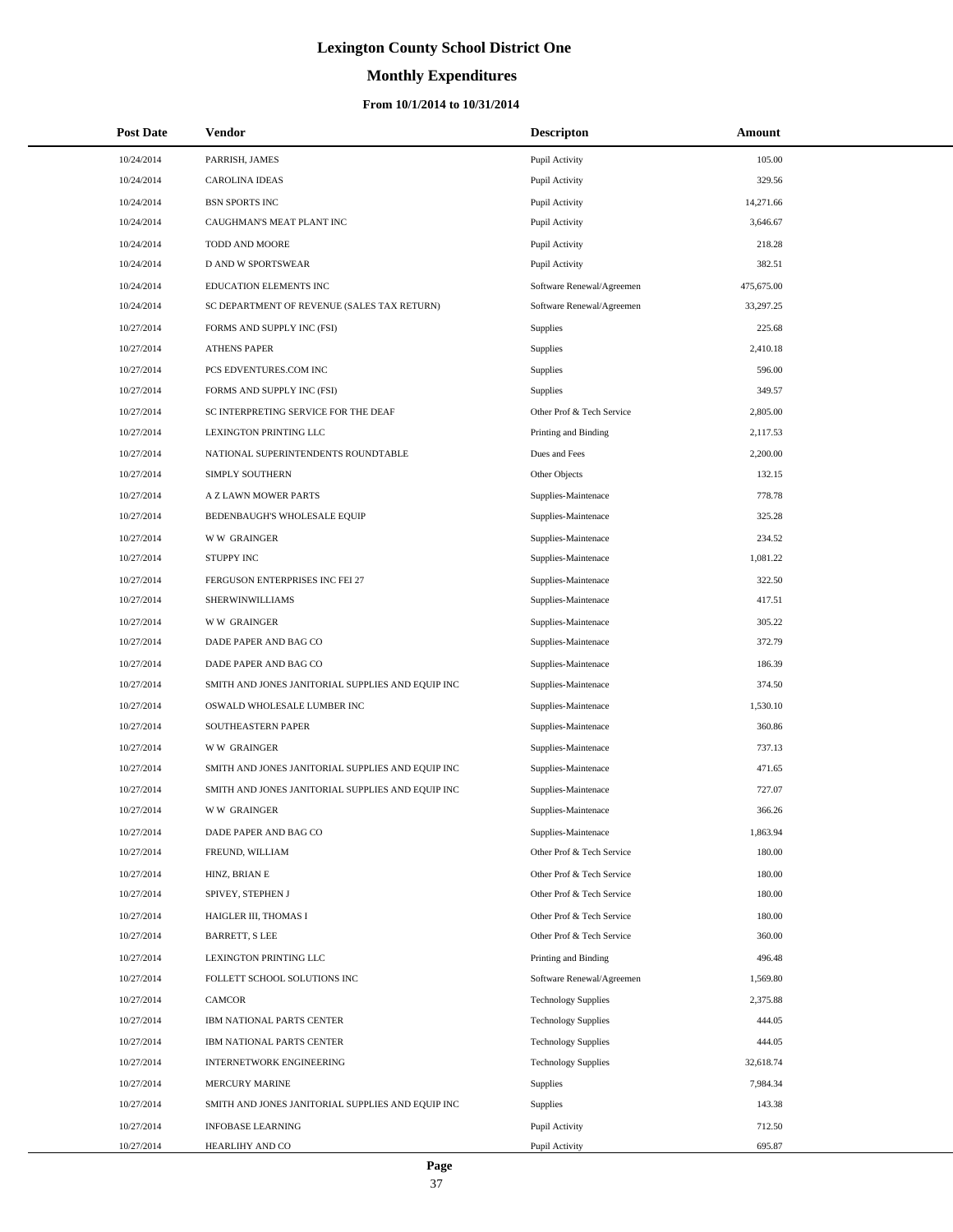# **Monthly Expenditures**

#### **From 10/1/2014 to 10/31/2014**

| <b>Post Date</b> | <b>Vendor</b>                               | <b>Descripton</b>          | Amount   |
|------------------|---------------------------------------------|----------------------------|----------|
| 10/27/2014       | MEDCO SUPPLY CO                             | Pupil Activity             | 476.79   |
| 10/27/2014       | CAROLINA SCREEN PRINTERS                    | Pupil Activity             | 165.85   |
| 10/28/2014       | SCHOOL SPECIALTY INC                        | Supplies                   | 208.65   |
| 10/28/2014       | FORMS AND SUPPLY INC (FSI)                  | Supplies                   | 2,285.52 |
| 10/28/2014       | SCHOOL SPECIALTY INC                        | Supplies                   | 134.14   |
| 10/28/2014       | DICK BLICK                                  | Supplies                   | 197.54   |
| 10/28/2014       | DICK BLICK                                  | Supplies                   | 103.70   |
| 10/28/2014       | NUIDEA SCHOOL SUPPLY CO                     | Supplies                   | 492.20   |
| 10/28/2014       | PURCHASED SERVICE                           | Travel                     | 210.73   |
| 10/28/2014       | <b>APPLE INC</b>                            | Supplies                   | 650.56   |
| 10/28/2014       | TROXELL COMMUNICATIONS INC                  | <b>Technology Supplies</b> | 2,073.87 |
| 10/28/2014       | PURCHASED SERVICE                           | Travel                     | 123.76   |
| 10/28/2014       | FORMS AND SUPPLY INC (FSI)                  | Supplies                   | 2,142.68 |
| 10/28/2014       | PURCHASED SERVICE                           | Travel                     | 324.38   |
| 10/28/2014       | FORMS AND SUPPLY INC (FSI)                  | Supplies                   | 243.37   |
| 10/28/2014       | CAMBIUM LEARNING                            | Supplies                   | 213.89   |
| 10/28/2014       | SC DEPARTMENT OF REVENUE (SALES TAX RETURN) | Supplies                   | 125.86   |
| 10/28/2014       | <b>SHAR PRODUCTS</b>                        | Supplies                   | 1,798.00 |
| 10/28/2014       | <b>APPLE INC</b>                            | <b>Technology Supplies</b> | 253.59   |
| 10/28/2014       | PURCHASED SERVICE                           | Travel                     | 1,020.04 |
| 10/28/2014       | PURCHASED SERVICE                           | Travel                     | 632.81   |
| 10/28/2014       | <b>APPLE INC</b>                            | <b>Technology Supplies</b> | 157.29   |
| 10/28/2014       | PURCHASED SERVICE                           | Travel                     | 127.50   |
| 10/28/2014       | PURCHASED SERVICE                           | Travel                     | 322.38   |
| 10/28/2014       | DELL COMPUTERS                              | <b>Technology Supplies</b> | 2,488.61 |
| 10/28/2014       | SHI (SOFTWARE HOUSE INTN'L)                 | <b>Technology Supplies</b> | 157.30   |
| 10/28/2014       | <b>WW GRAINGER</b>                          | Supplies                   | 854.02   |
| 10/28/2014       | <b>WW GRAINGER</b>                          | Supplies-Maintenace        | 222.00   |
| 10/28/2014       | DADE PAPER AND BAG CO                       | Supplies-Maintenace        | 1,182.78 |
| 10/28/2014       | <b>TRANE COMPANY</b>                        | Supplies-Maintenace        | 825.86   |
| 10/28/2014       | <b>WW GRAINGER</b>                          | Supplies-Maintenace        | 226.96   |
| 10/28/2014       | SOUTHEASTERN PAPER                          | Supplies-Maintenace        | 784.31   |
| 10/28/2014       | <b>WW GRAINGER</b>                          | Supplies-Maintenace        | 122.19   |
| 10/28/2014       | <b>FLORES PINESTRAW</b>                     | Supplies                   | 175.00   |
| 10/28/2014       | SOUTHEASTERN PAPER                          | Supplies-Maintenace        | 784.31   |
| 10/28/2014       | <b>WW GRAINGER</b>                          | Supplies-Maintenace        | 461.66   |
| 10/28/2014       | <b>WW GRAINGER</b>                          | Supplies-Maintenace        | 222.26   |
| 10/28/2014       | SOUTHEASTERN PAPER                          | Supplies-Maintenace        | 2,886.86 |
| 10/28/2014       | <b>WW GRAINGER</b>                          | Supplies-Maintenace        | 1,309.52 |
| 10/28/2014       | RANDOM DRUG SCREENS INC                     | Other Prof & Tech Service  | 848.00   |
| 10/28/2014       | LESESNE INDUSTRIES INC                      | Supplies                   | 2,140.00 |
| 10/28/2014       | TOWN OF LEXINGTON                           | Other Prof & Tech Service  | 3,077.42 |
| 10/28/2014       | TOWN OF LEXINGTON                           | Other Prof & Tech Service  | 3,093.96 |
| 10/28/2014       | HOWARD, KEVIN BRIAN                         | Other Prof & Tech Service  | 180.00   |
| 10/28/2014       | MARTHERS, BRANNON W                         | Other Prof & Tech Service  | 180.00   |
| 10/28/2014       | HART, MICHAEL JOSEPH                        | Other Prof & Tech Service  | 360.00   |
| 10/28/2014       | CSC(COMMUNICATIONS SUPPLY CORP)             | <b>Technology Supplies</b> | 117.70   |
| 10/28/2014       | CSC(COMMUNICATIONS SUPPLY CORP)             | <b>Technology Supplies</b> | 535.00   |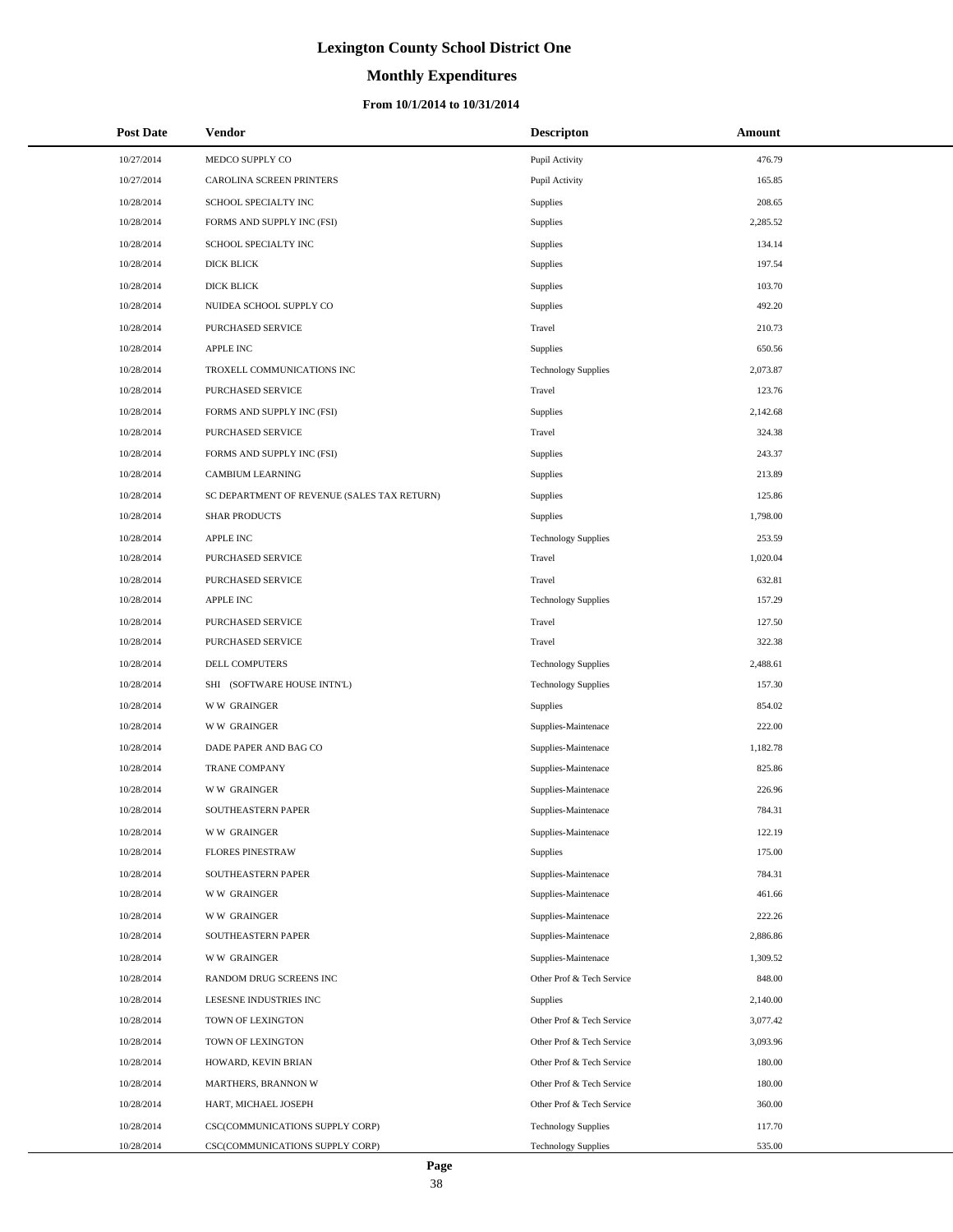# **Monthly Expenditures**

#### **From 10/1/2014 to 10/31/2014**

| <b>Post Date</b> | <b>Vendor</b>                                     | <b>Descripton</b>          | Amount    |
|------------------|---------------------------------------------------|----------------------------|-----------|
| 10/28/2014       | DELL COMPUTERS                                    | <b>Technology Supplies</b> | 128.34    |
| 10/28/2014       | DELL COMPUTERS                                    | <b>Technology Supplies</b> | 256.70    |
| 10/28/2014       | CSC(COMMUNICATIONS SUPPLY CORP)                   | <b>Technology Supplies</b> | 482.57    |
| 10/28/2014       | <b>LAMINEX INC</b>                                | Repairs and Maintenance    | 225.07    |
| 10/28/2014       | DELL COMPUTERS                                    | <b>Technology Supplies</b> | 256.69    |
| 10/28/2014       | DR. LINDA KARGES-BONE                             | Inst Prog Improvement      | 1,000.00  |
| 10/28/2014       | WILSON LANGUAGE TRAINING                          | Supplies                   | 494.29    |
| 10/28/2014       | SC ALLIANCE FOR ARTS EDUCATION (SCAAE)            | Travel                     | 865.00    |
| 10/28/2014       | FORMS AND SUPPLY INC (FSI)                        | Supplies                   | 815.42    |
| 10/28/2014       | <b>PURCHASED SERVICE</b>                          | Travel                     | 269.19    |
| 10/28/2014       | COMPUTER DESIGN CONSULTING SERVICE LLC            | Printing and Binding       | 288.90    |
| 10/28/2014       | <b>APPLE INC</b>                                  | <b>Technology Supplies</b> | 2,672.86  |
| 10/28/2014       | <b>LENOVO US</b>                                  | <b>Technology Supplies</b> | 2,097.20  |
| 10/28/2014       | SMITH AND JONES JANITORIAL SUPPLIES AND EQUIP INC | Supplies                   | 215.07    |
| 10/28/2014       | R L BRYAN CO TEXTBOOK DEPOSITORY                  | Pupil Activity             | 112.00    |
| 10/28/2014       | <b>BSN SPORTS INC</b>                             | Pupil Activity             | 8,412.89  |
| 10/28/2014       | PURCHASED SERVICE                                 | Pupil Activity             | 132.16    |
| 10/28/2014       | TODD AND MOORE                                    | Pupil Activity             | 1,578.81  |
| 10/28/2014       | VARSITY SPIRIT FASHIONS                           | Pupil Activity             | 162.53    |
| 10/28/2014       | THE TROPHY & AWARDS CENTER                        | Pupil Activity             | 216.68    |
| 10/28/2014       | SMOOTH CREATIONS / INTRADE                        | Pupil Activity             | 160.50    |
| 10/28/2014       | <b>BSN SPORTS INC</b>                             | Pupil Activity             | 481.44    |
| 10/28/2014       | TODD AND MOORE                                    | Pupil Activity             | 10,077.33 |
| 10/28/2014       | VARSITY SPIRIT FASHIONS                           | Pupil Activity             | 1,735.92  |
| 10/28/2014       | MIDDLEBURY INTERACTIVE LANGUAGE LLC               | Inst Prog Improvement      | 250.00    |
| 10/29/2014       | R L BRYAN CO                                      | <b>Supplies</b>            | 905.92    |
| 10/29/2014       | HEWLETT PACKARD BUSINESS STORE                    | <b>Technology Supplies</b> | 327.10    |
| 10/29/2014       | PIEDMONT PLASTICS INC                             | Supplies                   | 645.00    |
| 10/29/2014       | SCHOOL SPECIALTY INC                              | Supplies                   | 278.73    |
| 10/29/2014       | PRESENTATION SYSTEMS SOUTH INC                    | Supplies                   | 1,269.81  |
| 10/29/2014       | RAPTOR TECHNOLOGIES INC                           | Supplies                   | 300.00    |
| 10/29/2014       | R L BRYAN CO                                      | Supplies                   | 1,845.38  |
| 10/29/2014       | <b>DELL COMPUTERS</b>                             | <b>Technology Supplies</b> | 561.71    |
| 10/29/2014       | SC DEPARTMENT OF CORRECTIONS DIV OF INDUSTRIES    | Printing and Binding       | 139.63    |
| 10/29/2014       | <b>JW PEPPER</b>                                  | Supplies                   | 130.35    |
| 10/29/2014       | <b>EDVOTEK</b>                                    | Supplies-Instruction       | 654.95    |
| 10/29/2014       | <b>CAMBIUM LEARNING</b>                           | Supplies                   | 231.55    |
| 10/29/2014       | MCGRAW HILL EDUCATION                             | Supplies                   | 1,015.02  |
| 10/29/2014       | STAR MUSIC CO                                     | Supplies                   | 146.80    |
| 10/29/2014       | FOLLETT SCHOOL SOLUTIONS INC                      | <b>Library Books</b>       | 2,320.25  |
| 10/29/2014       | <b>EBSCO</b>                                      | Periodicals                | 287.87    |
| 10/29/2014       | <b>FEDEXOFFICE</b>                                | Printing and Binding       | 218.37    |
| 10/29/2014       | COUNTY OF LEXINGTON                               | Other Property Services    | 1,805.07  |
| 10/29/2014       | <b>GENESIS II</b>                                 | Supplies-Maintenace        | 153.44    |
| 10/29/2014       | SMITH AND JONES JANITORIAL SUPPLIES AND EQUIP INC | Supplies-Maintenace        | 2,305.20  |
| 10/29/2014       | ACE GLASS CO INC                                  | Repairs and Maintenance    | 159.17    |
| 10/29/2014       | JANEICE PRODUCTS CO INC                           | Supplies-Maintenace        | 292.75    |
| 10/29/2014       | JANEICE PRODUCTS CO INC                           | Supplies-Maintenace        | 175.27    |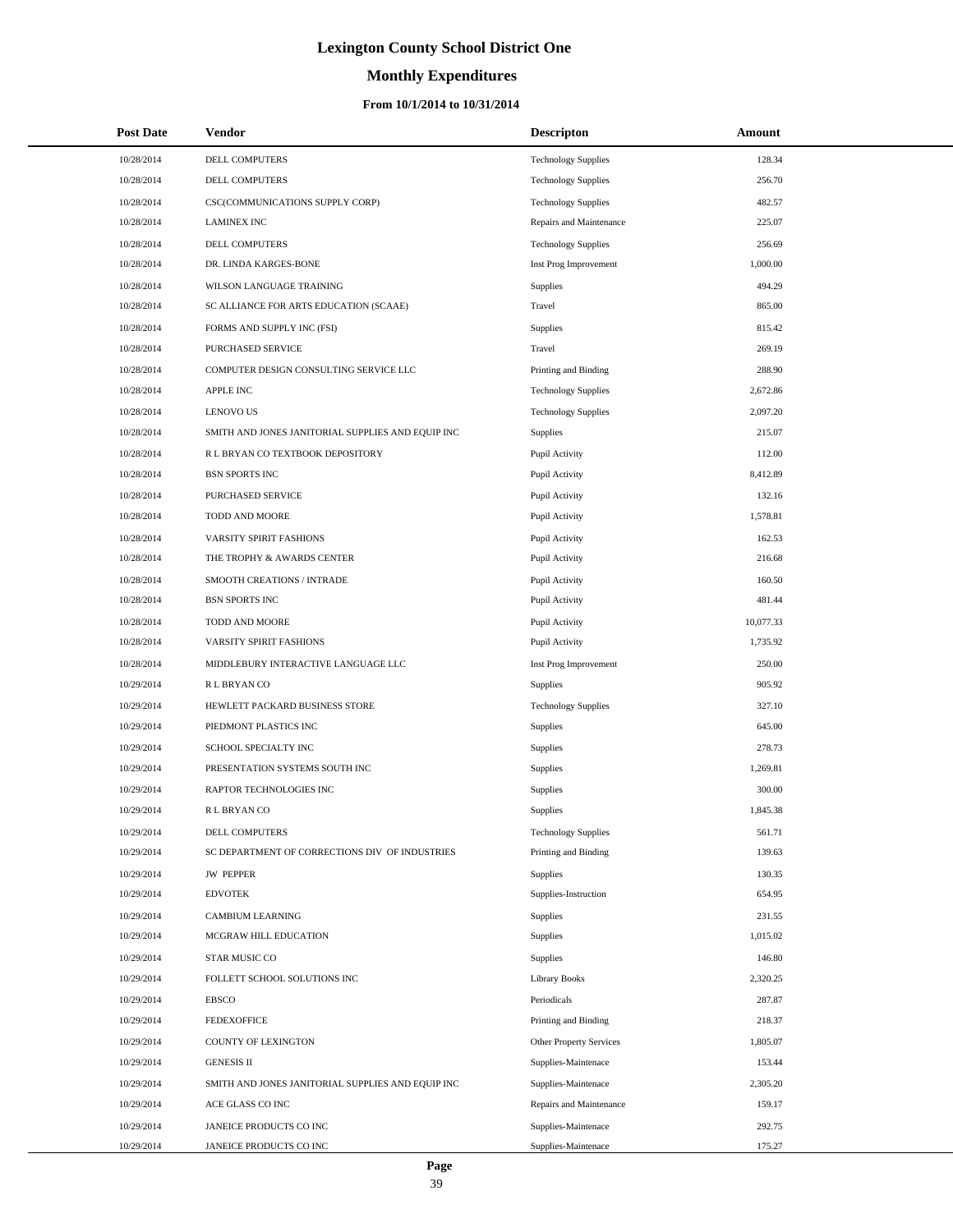# **Monthly Expenditures**

| <b>Post Date</b>         | Vendor                                             | <b>Descripton</b>                | Amount           |
|--------------------------|----------------------------------------------------|----------------------------------|------------------|
| 10/29/2014               | JANEICE PRODUCTS CO INC                            | Supplies-Maintenace              | 444.52           |
| 10/29/2014               | JANEICE PRODUCTS CO INC                            | Supplies-Maintenace              | 292.75           |
| 10/29/2014               | INTERSTATE SOLUTIONS                               | Supplies-Maintenace              | 118.98           |
| 10/29/2014               | JANEICE PRODUCTS CO INC                            | Supplies-Maintenace              | 117.10           |
| 10/29/2014               | JANEICE PRODUCTS CO INC                            | Supplies-Maintenace              | 439.13           |
| 10/29/2014               | FERGUSON ENTERPRISES INC FEI 27                    | Supplies-Maintenace              | 172.27           |
| 10/29/2014               | JANEICE PRODUCTS CO INC                            | Supplies-Maintenace              | 440.41           |
| 10/29/2014               | JANEICE PRODUCTS CO INC                            | Supplies-Maintenace              | 251.54           |
| 10/29/2014               | JANEICE PRODUCTS CO INC                            | Supplies-Maintenace              | 585.50           |
| 10/29/2014               | <b>GENESIS II</b>                                  | Supplies-Maintenace              | 102.29           |
| 10/29/2014               | <b>WW GRAINGER</b>                                 | Supplies-Maintenace              | 829.53           |
| 10/29/2014               | MARTHERS, BRANNON W                                | Other Prof & Tech Service        | 180.00           |
| 10/29/2014               | BLACK, CALEB JAMES                                 | Other Prof & Tech Service        | 180.00           |
| 10/29/2014               | <b>LAMINEX INC</b>                                 | Supplies                         | 231.32           |
| 10/29/2014               | TELCOM OF SOUTH CAROLINA INC                       | Repairs and Maintenance          | 2,100.00         |
| 10/29/2014               | CSC(COMMUNICATIONS SUPPLY CORP)                    | <b>Technology Supplies</b>       | 367.60           |
| 10/29/2014               | <b>INTERNETWORK ENGINEERING</b>                    | <b>Technology Supplies</b>       | 921.59           |
| 10/29/2014               | <b>LENOVO US</b>                                   | <b>Technology Supplies</b>       | 524.30           |
| 10/29/2014               | TELCOM OF SOUTH CAROLINA INC                       | <b>Technology Supplies</b>       | 321.00           |
| 10/29/2014               | TELCOM OF SOUTH CAROLINA INC                       | <b>Technology Supplies</b>       | 321.00           |
| 10/29/2014               | <b>CAPSTONE</b>                                    | Supplies                         | 386.64           |
| 10/29/2014               | LAKESHORE LEARNING MATERIALS                       | Supplies                         | 1,358.49         |
| 10/29/2014               | SCHOOL SPECIALTY INC                               | Supplies                         | 1,152.06         |
| 10/29/2014               | SRA/MCGRAW HILL                                    | Supplies                         | 137.16           |
| 10/29/2014               | <b>APPLE INC</b>                                   | <b>Technology Supplies</b>       | 524.30           |
| 10/29/2014               | COMMUNICATION MANAGEMENT INC                       | <b>Technology Supplies</b>       | 304.00           |
| 10/29/2014               | TOTAL STRENGTH AND SPEED                           | Supplies                         | 49,748.98        |
| 10/29/2014               | NUIDEA SCHOOL SUPPLY CO                            | Supplies                         | 5,445.23         |
| 10/29/2014               | INTERNETWORK ENGINEERING                           | Technology Equipment D F         | 274,105.84       |
| 10/29/2014               | SMITH AND JONES JANITORIAL SUPPLIES AND EQUIP INC  | Supplies                         | 224.70           |
| 10/29/2014               | SMITH AND JONES JANITORIAL SUPPLIES AND EQUIP INC  | Supplies                         | 179.76           |
| 10/29/2014               | <b>LENOVO US</b>                                   | <b>Technology Supplies</b>       | 1,572.90         |
| 10/29/2014               | DREAMGEAR LLC                                      | Pupil Activity                   | 125.00           |
| 10/29/2014               | <b>DREAMGEAR LLC</b>                               | Pupil Activity                   | 330.00           |
| 10/29/2014<br>10/29/2014 | <b>CAROLINA IDEAS</b>                              | Pupil Activity                   | 118.24<br>380.00 |
| 10/29/2014               | PROVIDENCE HOSPITAL                                | Pupil Activity                   | 900.00           |
| 10/29/2014               | FLOCABULARY LLC<br><b>BRAINPOP.COM LLC</b>         | Pupil Activity<br>Pupil Activity | 1,495.00         |
| 10/29/2014               | FLOCABULARY LLC                                    | Pupil Activity                   | 300.00           |
| 10/29/2014               | TODD AND MOORE                                     | Pupil Activity                   | 951.54           |
| 10/29/2014               | <b>NASP INC</b>                                    | Pupil Activity                   | 145.00           |
| 10/29/2014               | CAROLINA SCREEN PRINTERS                           | Pupil Activity                   | 288.90           |
| 10/29/2014               | KNOCKOUT SPORTSWEAR                                | Pupil Activity                   | 980.00           |
| 10/30/2014               | US INK AND TONER INC                               | Supplies                         | 785.96           |
| 10/30/2014               | SC DEPARTMENT OF JUVENILE JUSTICE (FISCAL AFFAIRS) | Tuition-LEA                      | 319.79           |
| 10/30/2014               | DIGITAL OFFICE SOLUTIONS INC                       | Supplies                         | 189.39           |
| 10/30/2014               | PURCHASED SERVICE                                  | Travel                           | 274.50           |
| 10/30/2014               | PURCHASED SERVICE                                  | Travel                           | 110.88           |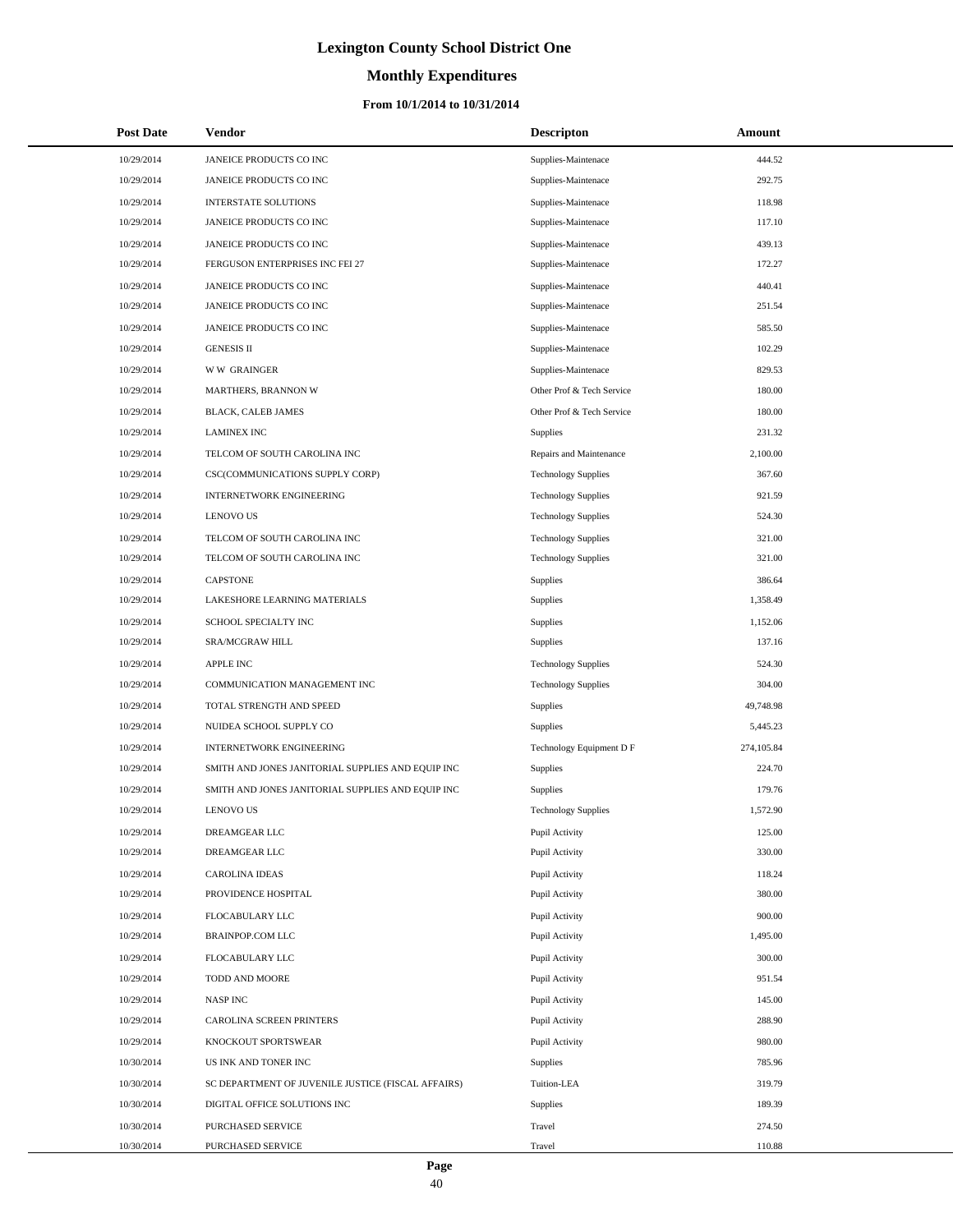# **Monthly Expenditures**

#### **From 10/1/2014 to 10/31/2014**

| <b>Post Date</b> | Vendor                                             | <b>Descripton</b>         | Amount     |
|------------------|----------------------------------------------------|---------------------------|------------|
| 10/30/2014       | PURCHASED SERVICE                                  | Travel                    | 110.88     |
| 10/30/2014       | PURCHASED SERVICE                                  | Travel                    | 385.38     |
| 10/30/2014       | PURCHASED SERVICE                                  | Travel                    | 274.50     |
| 10/30/2014       | PURCHASED SERVICE                                  | Travel                    | 274.50     |
| 10/30/2014       | LORICK OFFICE PRODUCTS                             | Supplies                  | 266.97     |
| 10/30/2014       | PURCHASED SERVICE                                  | Travel                    | 124.32     |
| 10/30/2014       | SC DEPARTMENT OF JUVENILE JUSTICE (FISCAL AFFAIRS) | Tuition-LEA               | 224.49     |
| 10/30/2014       | <b>CAMBIUM LEARNING</b>                            | Supplies                  | 760.50     |
| 10/30/2014       | LIBRARYSKILLS INC                                  | Supplies                  | 225.00     |
| 10/30/2014       | FOLLETT SCHOOL SOLUTIONS INC                       | <b>Library Books</b>      | 717.20     |
| 10/30/2014       | PURCHASED SERVICE                                  | Travel                    | 134.12     |
| 10/30/2014       | PURCHASED SERVICE                                  | Travel                    | 108.64     |
| 10/30/2014       | PURCHASED SERVICE                                  | Travel                    | 208.32     |
| 10/30/2014       | US INK AND TONER INC                               | Supplies                  | 492.93     |
| 10/30/2014       | SMITH AND JONES JANITORIAL SUPPLIES AND EQUIP INC  | Supplies-Maintenace       | 159.86     |
| 10/30/2014       | <b>CULLUM SERVICES INC</b>                         | Repairs and Maintenance   | 1,545.11   |
| 10/30/2014       | CULLUM SERVICES INC                                | Repairs and Maintenance   | 951.84     |
| 10/30/2014       | BANK AND BUSINESS SYSTEMS                          | Repairs and Maintenance   | 636.13     |
| 10/30/2014       | <b>WW GRAINGER</b>                                 | Supplies-Maintenace       | 346.58     |
| 10/30/2014       | <b>CULLUM SERVICES INC</b>                         | Repairs and Maintenance   | 1,584.99   |
| 10/30/2014       | <b>WW GRAINGER</b>                                 | Supplies-Maintenace       | 328.29     |
| 10/30/2014       | CULLUM SERVICES INC                                | Repairs and Maintenance   | 1,584.60   |
| 10/30/2014       | JANEICE PRODUCTS CO INC                            | Supplies-Maintenace       | 126.73     |
| 10/30/2014       | CITY ELECTRIC SUPPLY CO                            | Supplies-Maintenace       | 205.19     |
| 10/30/2014       | JANEICE PRODUCTS CO INC                            | Supplies-Maintenace       | 502.82     |
| 10/30/2014       | HINZ, BRIAN E                                      | Other Prof & Tech Service | 180.00     |
| 10/30/2014       | REALLY GOOD STUFF                                  | Supplies                  | 1,460.82   |
| 10/30/2014       | AQUA SEAL MFG AND ROOFING INC                      | Building                  | 9,260.55   |
| 10/30/2014       | DIETARY EQUIPMENT                                  | Building                  | 138,474.81 |
| 10/30/2014       | ETHERIDGE ELECTRICAL CONTRACTORS INC               | Building                  | 56,999.65  |
| 10/30/2014       | <b>US FOODS</b>                                    | Supplies                  | 541.77     |
| 10/30/2014       | <b>US FOODS</b>                                    | Food                      | 6,934.14   |
| 10/30/2014       | BORDEN DAIRY CO OF SC LLC                          | Milk                      | 501.10     |
| 10/30/2014       | <b>US FOODS</b>                                    | Supplies                  | 212.62     |
| 10/30/2014       | <b>US FOODS</b>                                    | Food                      | 3,903.68   |
| 10/30/2014       | BORDEN DAIRY CO OF SC LLC                          | Milk                      | 443.82     |
| 10/30/2014       | <b>US FOODS</b>                                    | <b>Supplies</b>           | 846.37     |
| 10/30/2014       | <b>US FOODS</b>                                    | Food                      | 3,583.72   |
| 10/30/2014       | BORDEN DAIRY CO OF SC LLC                          | Milk                      | 296.50     |
| 10/30/2014       | <b>US FOODS</b>                                    | Supplies                  | 378.18     |
| 10/30/2014       | <b>US FOODS</b>                                    | Food                      | 3,353.16   |
| 10/30/2014       | BORDEN DAIRY CO OF SC LLC                          | Milk                      | 490.40     |
| 10/30/2014       | <b>US FOODS</b>                                    | Supplies                  | 360.39     |
| 10/30/2014       | <b>US FOODS</b>                                    | Food                      | 3,776.95   |
| 10/30/2014       | BORDEN DAIRY CO OF SC LLC                          | Milk                      | 554.19     |
| 10/30/2014       | <b>US FOODS</b>                                    | Supplies                  | 382.19     |
| 10/30/2014       | <b>US FOODS</b>                                    | Food                      | 5,065.35   |
| 10/30/2014       | BORDEN DAIRY CO OF SC LLC                          | Milk                      | 1,377.16   |

L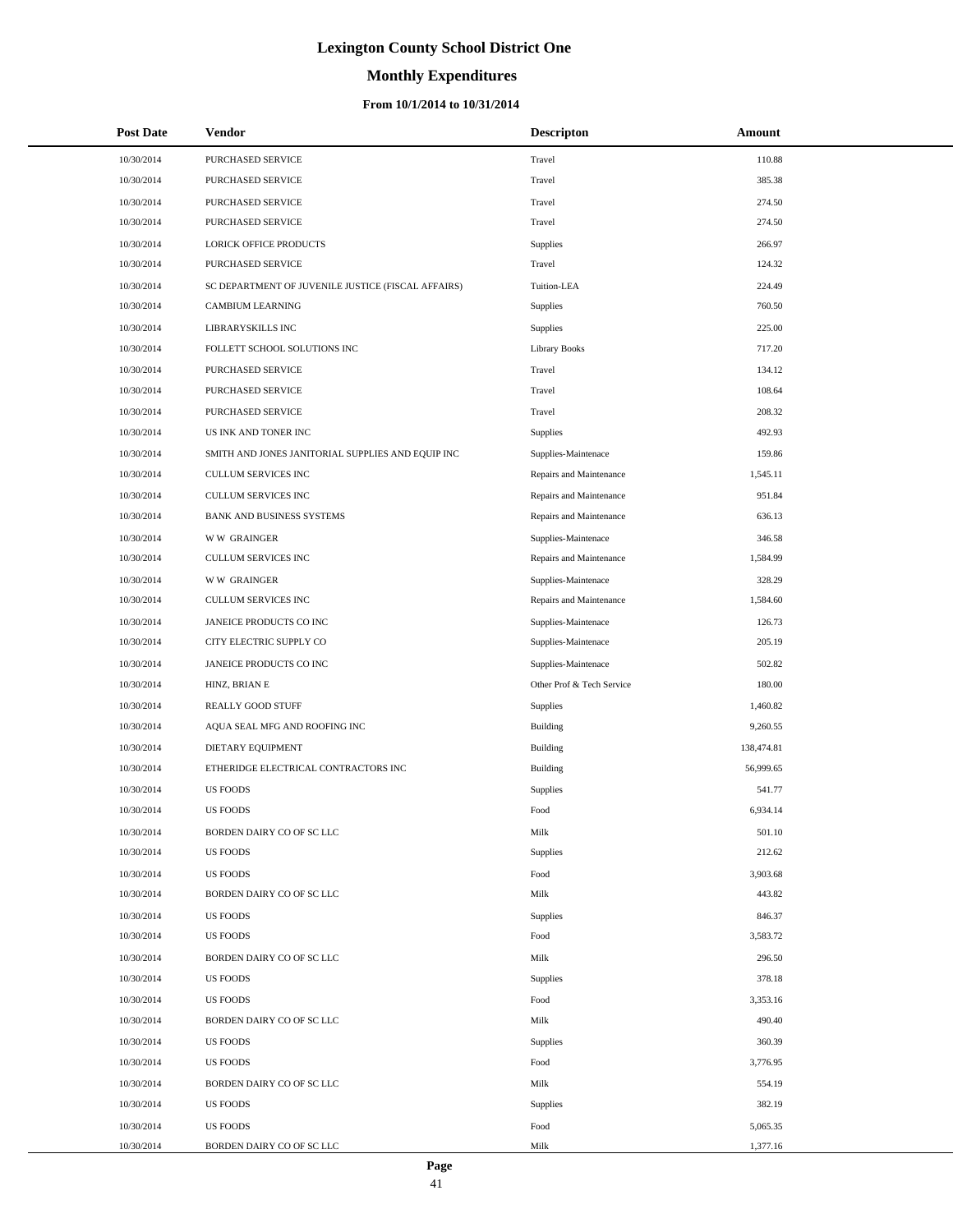# **Monthly Expenditures**

#### **From 10/1/2014 to 10/31/2014**

| <b>Post Date</b> | <b>Vendor</b>             | <b>Descripton</b> | Amount   |
|------------------|---------------------------|-------------------|----------|
| 10/30/2014       | <b>US FOODS</b>           | Food              | 845.29   |
| 10/30/2014       | <b>US FOODS</b>           | Supplies          | 278.40   |
| 10/30/2014       | <b>US FOODS</b>           | Food              | 3,086.03 |
| 10/30/2014       | BORDEN DAIRY CO OF SC LLC | Milk              | 343.05   |
| 10/30/2014       | <b>US FOODS</b>           | Supplies          | 424.21   |
| 10/30/2014       | <b>US FOODS</b>           | Food              | 2,256.11 |
| 10/30/2014       | BORDEN DAIRY CO OF SC LLC | Milk              | 697.44   |
| 10/30/2014       | <b>US FOODS</b>           | Supplies          | 320.83   |
| 10/30/2014       | <b>US FOODS</b>           | Food              | 3,454.51 |
| 10/30/2014       | BORDEN DAIRY CO OF SC LLC | Milk              | 825.36   |
| 10/30/2014       | <b>US FOODS</b>           | Supplies          | 193.06   |
| 10/30/2014       | <b>US FOODS</b>           | Food              | 2,706.24 |
| 10/30/2014       | BORDEN DAIRY CO OF SC LLC | Milk              | 613.98   |
| 10/30/2014       | <b>US FOODS</b>           | Supplies          | 722.34   |
| 10/30/2014       | <b>US FOODS</b>           | Food              | 2,884.77 |
| 10/30/2014       | BORDEN DAIRY CO OF SC LLC | Milk              | 616.13   |
| 10/30/2014       | <b>US FOODS</b>           | Supplies          | 640.44   |
| 10/30/2014       | <b>US FOODS</b>           | Food              | 3,808.94 |
| 10/30/2014       | BORDEN DAIRY CO OF SC LLC | Milk              | 603.33   |
| 10/30/2014       | <b>US FOODS</b>           | Supplies          | 609.70   |
| 10/30/2014       | <b>US FOODS</b>           | Food              | 7,063.89 |
| 10/30/2014       | BORDEN DAIRY CO OF SC LLC | Milk              | 769.34   |
| 10/30/2014       | <b>US FOODS</b>           | Supplies          | 383.04   |
| 10/30/2014       | <b>US FOODS</b>           | Food              | 2,193.88 |
| 10/30/2014       | BORDEN DAIRY CO OF SC LLC | Milk              | 467.37   |
| 10/30/2014       | <b>US FOODS</b>           | Supplies          | 687.19   |
| 10/30/2014       | <b>US FOODS</b>           | Food              | 3,477.43 |
| 10/30/2014       | BORDEN DAIRY CO OF SC LLC | Milk              | 420.01   |
| 10/30/2014       | <b>US FOODS</b>           | Supplies          | 284.08   |
| 10/30/2014       | <b>US FOODS</b>           | Food              | 2,720.17 |
| 10/30/2014       | BORDEN DAIRY CO OF SC LLC | Milk              | 495.31   |
| 10/30/2014       | <b>US FOODS</b>           | Supplies          | 793.71   |
| 10/30/2014       | <b>US FOODS</b>           | Food              | 1,065.70 |
| 10/30/2014       | BORDEN DAIRY CO OF SC LLC | Milk              | 358.47   |
| 10/30/2014       | US FOODS                  | Supplies          | 588.21   |
| 10/30/2014       | US FOODS                  | Food              | 3,759.27 |
| 10/30/2014       | BORDEN DAIRY CO OF SC LLC | Milk              | 824.82   |
| 10/30/2014       | <b>US FOODS</b>           | Supplies          | 436.96   |
| 10/30/2014       | US FOODS                  | Food              | 4,079.00 |
| 10/30/2014       | BORDEN DAIRY CO OF SC LLC | Milk              | 140.37   |
| 10/30/2014       | <b>US FOODS</b>           | Supplies          | 370.24   |
| 10/30/2014       | <b>US FOODS</b>           | Food              | 2,379.87 |
| 10/30/2014       | BORDEN DAIRY CO OF SC LLC | Milk              | 397.17   |
| 10/30/2014       | US FOODS                  | Supplies          | 784.66   |
| 10/30/2014       | US FOODS                  | Food              | 3,085.43 |
| 10/30/2014       | BORDEN DAIRY CO OF SC LLC | Milk              | 448.65   |
| 10/30/2014       | <b>US FOODS</b>           | Supplies          | 533.09   |
| 10/30/2014       | <b>US FOODS</b>           | Food              | 3,916.83 |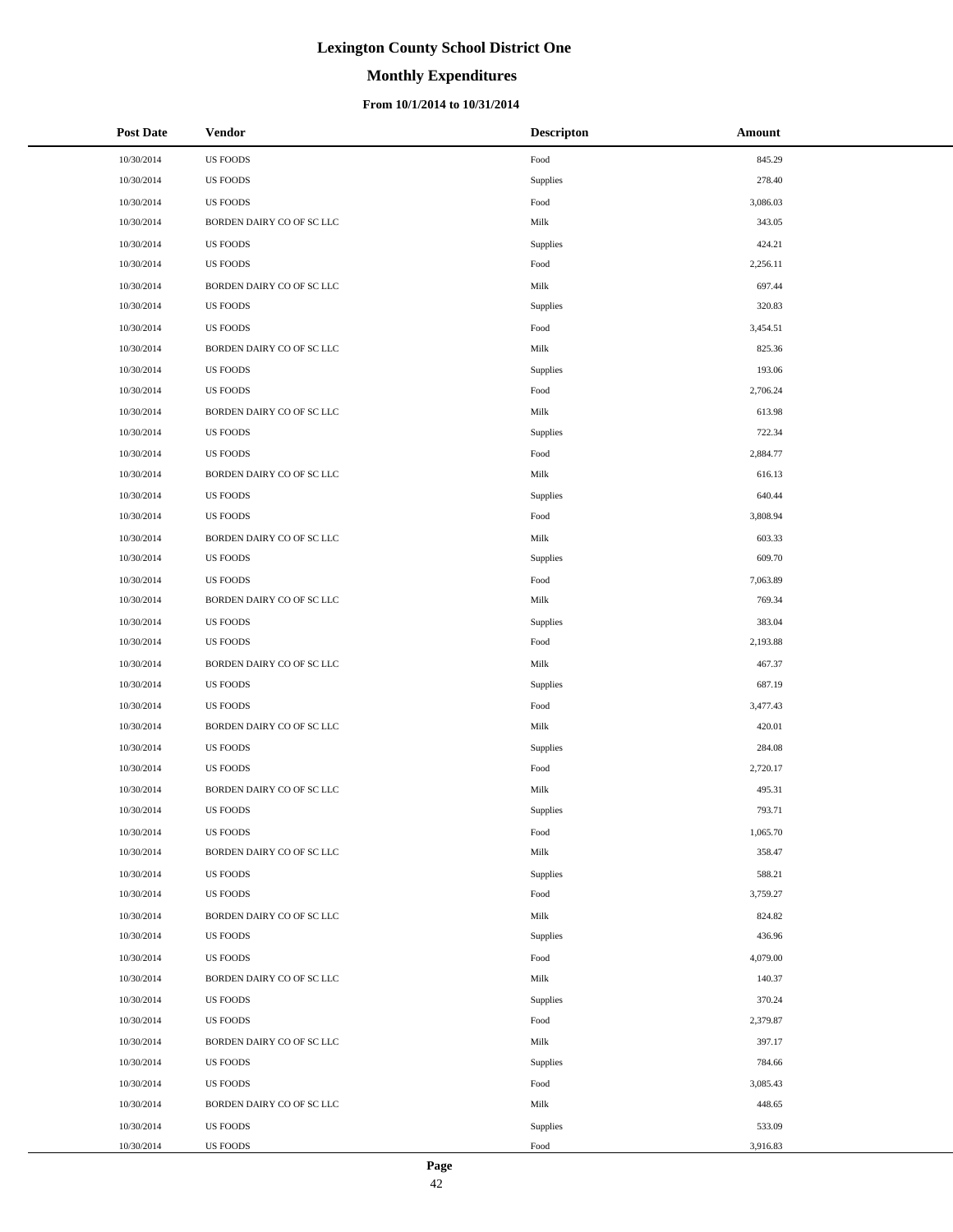# **Monthly Expenditures**

| <b>Post Date</b> | Vendor                                             | <b>Descripton</b>           | Amount   |
|------------------|----------------------------------------------------|-----------------------------|----------|
| 10/30/2014       | BORDEN DAIRY CO OF SC LLC                          | Milk                        | 723.22   |
| 10/30/2014       | <b>US FOODS</b>                                    | Supplies                    | 409.35   |
| 10/30/2014       | <b>US FOODS</b>                                    | Food                        | 3,425.80 |
| 10/30/2014       | BORDEN DAIRY CO OF SC LLC                          | Milk                        | 1,165.16 |
| 10/30/2014       | <b>US FOODS</b>                                    | Supplies                    | 572.13   |
| 10/30/2014       | <b>US FOODS</b>                                    | Food                        | 2,535.81 |
| 10/30/2014       | BORDEN DAIRY CO OF SC LLC                          | Milk                        | 270.48   |
| 10/30/2014       | <b>US FOODS</b>                                    | Food                        | 1,875.78 |
| 10/30/2014       | BORDEN DAIRY CO OF SC LLC                          | Milk                        | 511.62   |
| 10/30/2014       | <b>US FOODS</b>                                    | Supplies                    | 647.90   |
| 10/30/2014       | <b>US FOODS</b>                                    | Food                        | 3,341.25 |
| 10/30/2014       | BORDEN DAIRY CO OF SC LLC                          | Milk                        | 922.28   |
| 10/30/2014       | <b>US FOODS</b>                                    | Supplies                    | 590.04   |
| 10/30/2014       | <b>US FOODS</b>                                    | Food                        | 5,455.57 |
| 10/30/2014       | BORDEN DAIRY CO OF SC LLC                          | Milk                        | 444.00   |
| 10/30/2014       | <b>US FOODS</b>                                    | Supplies                    | 1,381.01 |
| 10/30/2014       | <b>US FOODS</b>                                    | Food                        | 7,089.58 |
| 10/30/2014       | BORDEN DAIRY CO OF SC LLC                          | Milk                        | 546.25   |
| 10/30/2014       | <b>US FOODS</b>                                    | Supplies                    | 442.48   |
| 10/30/2014       | <b>US FOODS</b>                                    | Food                        | 2,066.22 |
| 10/30/2014       | BORDEN DAIRY CO OF SC LLC                          | Milk                        | 424.07   |
| 10/30/2014       | TIME FOR KIDS                                      | Pupil Activity              | 100.25   |
| 10/30/2014       | PURCHASED SERVICE                                  | Pupil Activity              | 216.16   |
| 10/30/2014       | PURCHASED SERVICE                                  | Pupil Activity              | 294.67   |
| 10/30/2014       | PURCHASED SERVICE                                  | Pupil Activity              | 109.00   |
| 10/30/2014       | AUGUSTA SWIM SUPPLY                                | Pupil Activity              | 2,611.00 |
| 10/31/2014       | SCHOOL SPECIALTY INC                               | Supplies                    | 527.73   |
| 10/31/2014       | <b>SCHOLASTIC INC</b>                              | Supplies                    | 223.50   |
| 10/31/2014       | SCHOOL SPECIALTY INC                               | Supplies                    | 382.54   |
| 10/31/2014       | WHOLESALE INDUST ELECTRONICS                       | Supplies                    | 123.25   |
| 10/31/2014       | PITNEY BOWES INC                                   | Rentals                     | 110.62   |
| 10/31/2014       | STATE DEPARTMENT OF EDUCATION LEX DIST ONEBUS SHOP | <b>Pupil Transportation</b> | 462.39   |
| 10/31/2014       | STATE DEPARTMENT OF EDUCATION LEX DIST ONEBUS SHOP | Pupil Transportation        | 1,002.54 |
| 10/31/2014       | MID CAROLINA AHEC                                  | Travel                      | 225.00   |
| 10/31/2014       | PRESENTATION SYSTEMS SOUTH INC                     | Supplies                    | 171.99   |
| 10/31/2014       | LOWE'S                                             | Supplies                    | 750.18   |
| 10/31/2014       | <b>SCHOLASTIC INC</b>                              | Supplies                    | 1,226.20 |
| 10/31/2014       | STATE DEPARTMENT OF EDUCATION LEX DIST ONEBUS SHOP | Pupil Transportation        | 297.23   |
| 10/31/2014       | INTERNATIONAL BACCALAUREATE ORGANIZATION           | Dues and Fees               | 9,500.00 |
| 10/31/2014       | CHANNING BETE COMPANY                              | Supplies                    | 215.07   |
| 10/31/2014       | BRAINPOP.COM LLC                                   | Software Renewal/Agreemen   | 1,495.00 |
| 10/31/2014       | PURCHASED SERVICE                                  | Travel                      | 177.50   |
| 10/31/2014       | MCNAIR LAW FIRM PA                                 | <b>Legal Services</b>       | 1,629.86 |
| 10/31/2014       | <b>US LASER INC</b>                                | Repairs and Maintenance     | 339.33   |
| 10/31/2014       | LEXINGTON PRINTING LLC                             | Printing and Binding        | 227.91   |
| 10/31/2014       | TOWN OF LEXINGTON                                  | <b>Public Utilities</b>     | 598.07   |
| 10/31/2014       | TOWN OF LEXINGTON                                  | <b>Public Utilities</b>     | 5,165.49 |
| 10/31/2014       | TOWN OF LEXINGTON                                  | <b>Public Utilities</b>     | 1,460.16 |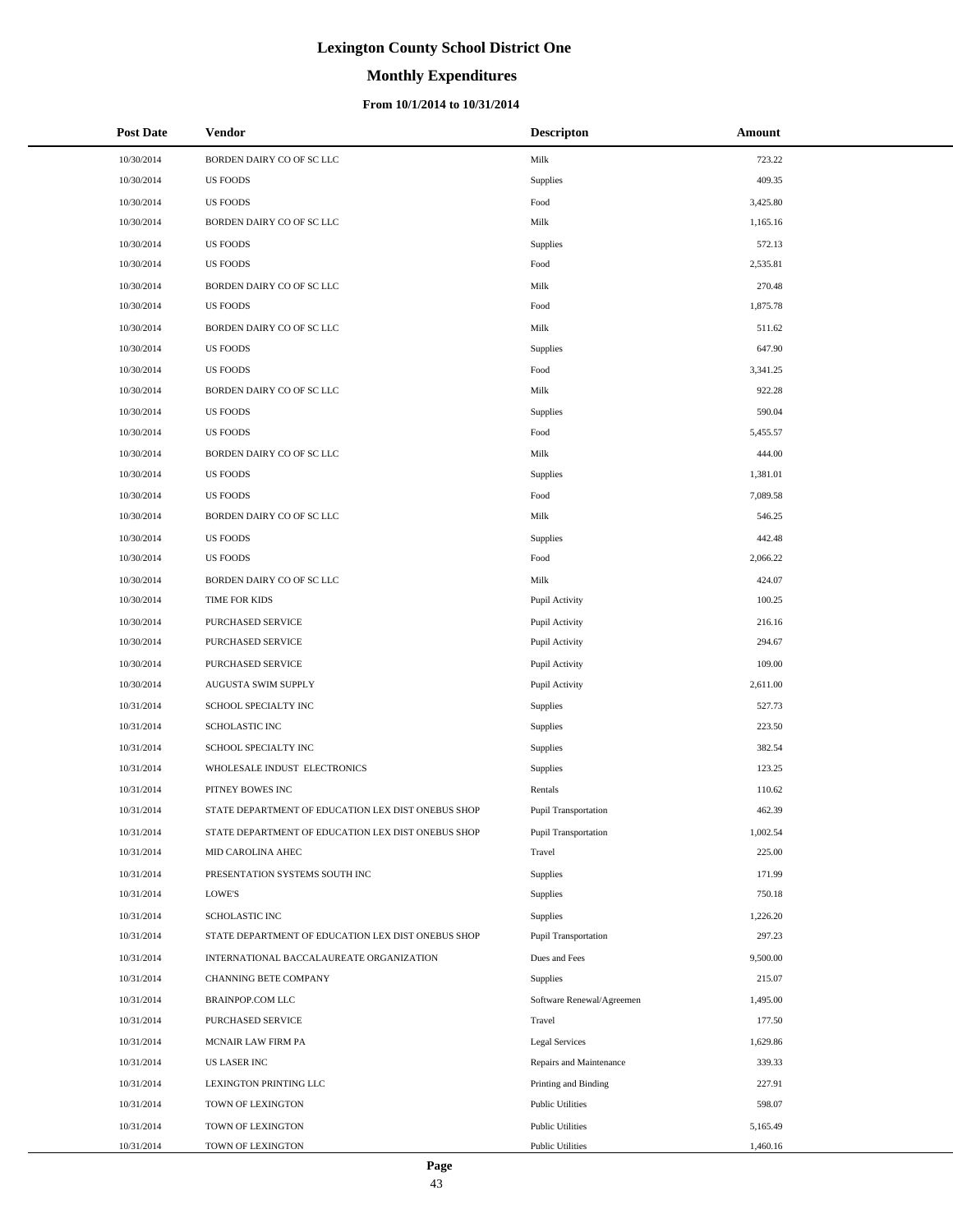# **Monthly Expenditures**

| <b>Post Date</b> | <b>Vendor</b>                                      | <b>Descripton</b>           | Amount    |  |
|------------------|----------------------------------------------------|-----------------------------|-----------|--|
| 10/31/2014       | GILBERTSUMMIT RURAL WATER DISTRICT                 | <b>Public Utilities</b>     | 1,279.82  |  |
| 10/31/2014       | CITY ELECTRIC SUPPLY CO                            | Supplies-Maintenace         | 319.98    |  |
| 10/31/2014       | GILBERTSUMMIT RURAL WATER DISTRICT                 | <b>Public Utilities</b>     | 960.66    |  |
| 10/31/2014       | <b>SOUTHEASTERN PAPER</b>                          | Supplies-Maintenace         | 721.72    |  |
| 10/31/2014       | TOWN OF LEXINGTON                                  | <b>Public Utilities</b>     | 314.32    |  |
| 10/31/2014       | TOWN OF LEXINGTON                                  | <b>Public Utilities</b>     | 1,369.19  |  |
| 10/31/2014       | HD SUPPLY POWER SOLUTIONS LTD                      | Supplies-Maintenace         | 1,051.62  |  |
| 10/31/2014       | SOUTHEASTERN PAPER                                 | Supplies-Maintenace         | 254.07    |  |
| 10/31/2014       | <b>WW GRAINGER</b>                                 | Supplies-Maintenace         | 415.51    |  |
| 10/31/2014       | SOUTHEASTERN PAPER                                 | Supplies-Maintenace         | 238.18    |  |
| 10/31/2014       | PROVIDENCE ENVIRONMENTAL CONCEPTS/SERVICES         | Repairs and Maintenance     | 220.00    |  |
| 10/31/2014       | SMITH AND JONES JANITORIAL SUPPLIES AND EQUIP INC  | Supplies-Maintenace         | 213.37    |  |
| 10/31/2014       | SHERWINWILLIAMS                                    | Supplies-Maintenace         | 208.76    |  |
| 10/31/2014       | SOUTHEASTERN PAPER                                 | Supplies-Maintenace         | 238.18    |  |
| 10/31/2014       | TOWN OF LEXINGTON                                  | <b>Public Utilities</b>     | 1,313.59  |  |
| 10/31/2014       | SOUTHEASTERN PAPER                                 | Supplies-Maintenace         | 238.18    |  |
| 10/31/2014       | GILBERTSUMMIT RURAL WATER DISTRICT                 | <b>Public Utilities</b>     | 423.25    |  |
| 10/31/2014       | SMITH AND JONES JANITORIAL SUPPLIES AND EQUIP INC  | Supplies-Maintenace         | 222.24    |  |
| 10/31/2014       | SMITH AND JONES JANITORIAL SUPPLIES AND EQUIP INC  | Supplies-Maintenace         | 1,000.02  |  |
| 10/31/2014       | TOWN OF LEXINGTON                                  | <b>Public Utilities</b>     | 685.96    |  |
| 10/31/2014       | SOUTHEASTERN PAPER                                 | Supplies-Maintenace         | 238.18    |  |
| 10/31/2014       | GILBERTSUMMIT RURAL WATER DISTRICT                 | <b>Public Utilities</b>     | 1,209.00  |  |
| 10/31/2014       | TOWN OF LEXINGTON                                  | <b>Public Utilities</b>     | 850.28    |  |
| 10/31/2014       | SOUTHEASTERN PAPER                                 | Supplies-Maintenace         | 238.18    |  |
| 10/31/2014       | TOWN OF LEXINGTON                                  | <b>Public Utilities</b>     | 831.65    |  |
| 10/31/2014       | SMITH AND JONES JANITORIAL SUPPLIES AND EQUIP INC  | Supplies-Maintenace         | 653.73    |  |
| 10/31/2014       | SOUTHEASTERN PAPER                                 | Supplies-Maintenace         | 238.18    |  |
| 10/31/2014       | SMITH AND JONES JANITORIAL SUPPLIES AND EQUIP INC  | Supplies-Maintenace         | 113.42    |  |
| 10/31/2014       | SMITH AND JONES JANITORIAL SUPPLIES AND EQUIP INC  | Supplies-Maintenace         | 694.80    |  |
| 10/31/2014       | SOUTHEASTERN PAPER                                 | Supplies-Maintenace         | 238.18    |  |
| 10/31/2014       | TOWN OF LEXINGTON                                  | <b>Public Utilities</b>     | 500.47    |  |
| 10/31/2014       | SOUTHEASTERN PAPER                                 | Supplies-Maintenace         | 238.18    |  |
| 10/31/2014       | GILBERTSUMMIT RURAL WATER DISTRICT                 | <b>Public Utilities</b>     | 453.63    |  |
| 10/31/2014       | TOWN OF LEXINGTON                                  | <b>Public Utilities</b>     | 528.42    |  |
| 10/31/2014       | TOWN OF LEXINGTON                                  | <b>Public Utilities</b>     | 2,513.85  |  |
| 10/31/2014       | TOWN OF LEXINGTON                                  | <b>Public Utilities</b>     | 2,388.87  |  |
| 10/31/2014       | SOUTHEASTERN PAPER                                 | Supplies-Maintenace         | 238.18    |  |
| 10/31/2014       | TOWN OF LEXINGTON                                  | <b>Public Utilities</b>     | 4,072.32  |  |
| 10/31/2014       | SMITH AND JONES JANITORIAL SUPPLIES AND EQUIP INC  | Supplies-Maintenace         | 1,634.32  |  |
| 10/31/2014       | SOUTHEASTERN PAPER                                 | Supplies-Maintenace         | 238.20    |  |
| 10/31/2014       | SC DEPARTMENT OF EDUCATION OFFICE OF TRANSPORTATIO | <b>Pupil Transportation</b> | 28,511.67 |  |
| 10/31/2014       | PADULA, JOHN MATTHEW                               | Other Prof & Tech Service   | 180.00    |  |
| 10/31/2014       | HATCHELL, JOHN G                                   | Other Prof & Tech Service   | 120.00    |  |
| 10/31/2014       | DABKOWSKI, MEGHAN                                  | Other Prof & Tech Service   | 180.00    |  |
| 10/31/2014       | HALLMAN, JACOB                                     | Other Prof & Tech Service   | 180.00    |  |
| 10/31/2014       | BURNS, JENNIFER L                                  | Other Prof & Tech Service   | 180.00    |  |
| 10/31/2014       | ACCUTECH INC                                       | <b>Technology Supplies</b>  | 180.83    |  |
| 10/31/2014       | IBM NATIONAL PARTS CENTER                          | <b>Technology Supplies</b>  | 131.61    |  |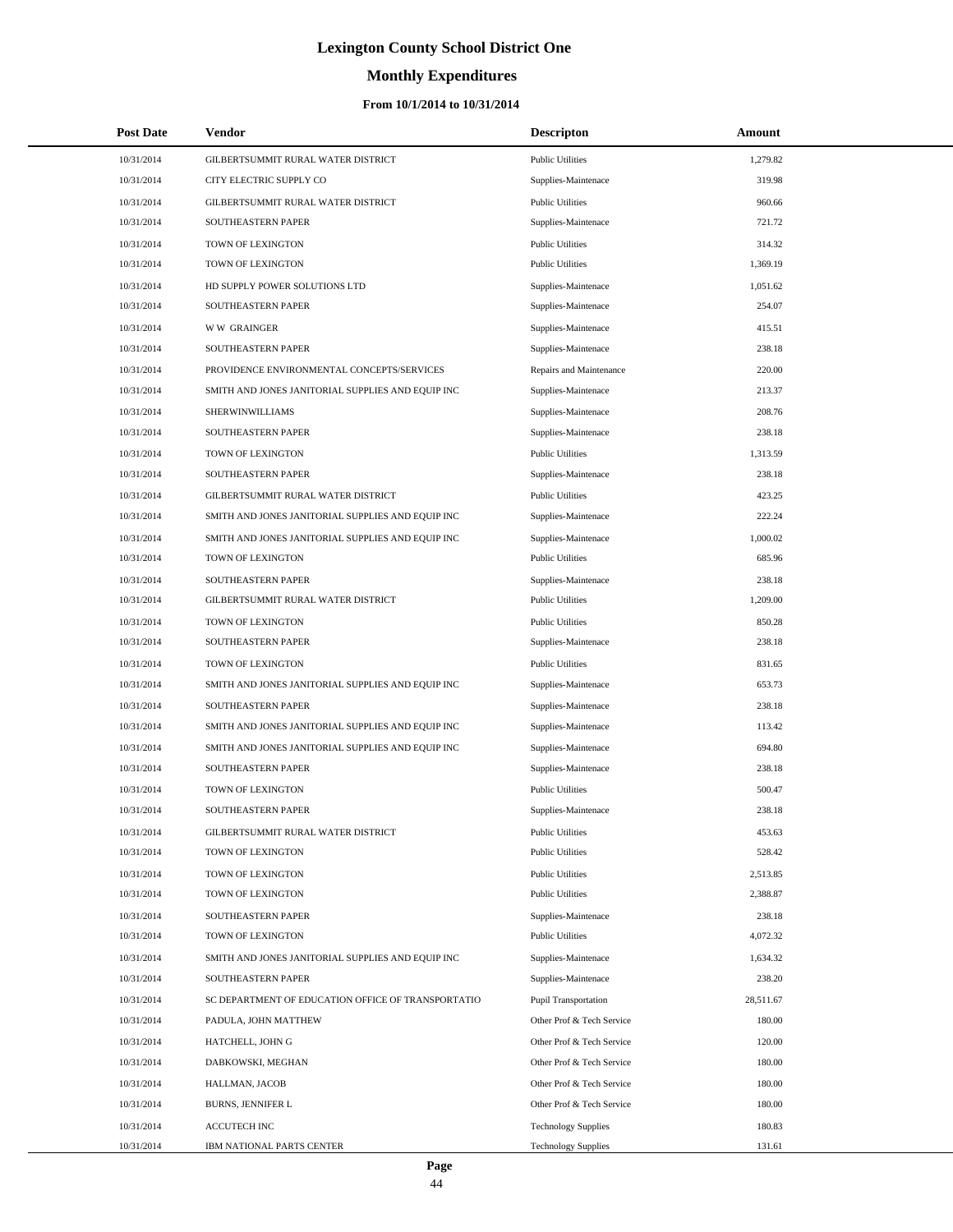# **Monthly Expenditures**

#### **From 10/1/2014 to 10/31/2014**

| <b>Post Date</b> | Vendor                                      | <b>Descripton</b>               | Amount   |
|------------------|---------------------------------------------|---------------------------------|----------|
| 10/31/2014       | PRESENTATION SYSTEMS SOUTH INC              | Supplies                        | 3,322.78 |
| 10/31/2014       | HOUGHTON MIFFLIN                            | Inst Prog Improvement           | 2,800.00 |
| 10/31/2014       | THE DBQ PROJECT                             | Inst Prog Improvement           | 2,000.00 |
| 10/31/2014       | EMBASSY SUITES CHARLESTON CONVENTION CENTER | Travel                          | 477.00   |
| 10/31/2014       | INTERNATIONAL BACCALAUREATE ORGANIZATION    | Travel                          | 1,458.00 |
| 10/31/2014       | PURCHASED SERVICE                           | Travel                          | 177.50   |
| 10/31/2014       | PURCHASED SERVICE                           | Travel                          | 327.93   |
| 10/31/2014       | PURCHASED SERVICE                           | Travel                          | 177.50   |
| 10/31/2014       | LEXINGTON COUNTY SCHOOL DIST 1              | Pupil Transportation            | 437.10   |
| 10/31/2014       | LORICK OFFICE PRODUCTS                      | Supplies                        | 905.99   |
| 10/31/2014       | US FOODS                                    | Supplies                        | 720.58   |
| 10/31/2014       | <b>US FOODS</b>                             | Food                            | 5,937.09 |
| 10/31/2014       | <b>US FOODS</b>                             | $\label{ex1} \textbf{Supplies}$ | 360.60   |
| 10/31/2014       | <b>US FOODS</b>                             | Food                            | 2,044.22 |
| 10/31/2014       | <b>US FOODS</b>                             | Supplies                        | 316.41   |
| 10/31/2014       | <b>US FOODS</b>                             | Food                            | 4,042.18 |
| 10/31/2014       | <b>US FOODS</b>                             | Supplies                        | 762.73   |
| 10/31/2014       | <b>US FOODS</b>                             | Food                            | 3,302.23 |
| 10/31/2014       | <b>US FOODS</b>                             | Supplies                        | 251.15   |
| 10/31/2014       | US FOODS                                    | Food                            | 3,586.40 |
| 10/31/2014       | <b>US FOODS</b>                             | Supplies                        | 612.55   |
| 10/31/2014       | <b>US FOODS</b>                             | Food                            | 2,578.24 |
| 10/31/2014       | <b>US FOODS</b>                             | Supplies                        | 120.88   |
| 10/31/2014       | <b>US FOODS</b>                             | Food                            | 591.20   |
| 10/31/2014       | <b>US FOODS</b>                             | Supplies                        | 627.03   |
| 10/31/2014       | <b>US FOODS</b>                             | Food                            | 2,831.50 |
| 10/31/2014       | <b>US FOODS</b>                             | Supplies                        | 847.26   |
| 10/31/2014       | <b>US FOODS</b>                             | Food                            | 3,313.09 |
| 10/31/2014       | <b>US FOODS</b>                             | Supplies                        | 320.45   |
| 10/31/2014       | <b>US FOODS</b>                             | Food                            | 2,113.18 |
| 10/31/2014       | <b>US FOODS</b>                             | Supplies                        | 958.97   |
| 10/31/2014       | <b>US FOODS</b>                             | Food                            | 3,138.25 |
| 10/31/2014       | <b>US FOODS</b>                             | Supplies                        | 575.83   |
| 10/31/2014       | <b>US FOODS</b>                             | Food                            | 3,395.26 |
| 10/31/2014       | US FOODS                                    | Supplies                        | 189.34   |
| 10/31/2014       | <b>US FOODS</b>                             | Supplies                        | 675.27   |
| 10/31/2014       | <b>US FOODS</b>                             | Food                            | 1,433.93 |
| 10/31/2014       | US FOODS                                    | Supplies                        | 395.30   |
| 10/31/2014       | US FOODS                                    | Food                            | 5,457.17 |
| 10/31/2014       | <b>US FOODS</b>                             | Supplies                        | 244.97   |
| 10/31/2014       | <b>US FOODS</b>                             | Food                            | 1,885.82 |
| 10/31/2014       | <b>US FOODS</b>                             | Supplies                        | 360.13   |
| 10/31/2014       | US FOODS                                    | Food                            | 1,197.63 |
| 10/31/2014       | US FOODS                                    | Supplies                        | 693.39   |
| 10/31/2014       | <b>US FOODS</b>                             | Food                            | 2,748.15 |
| 10/31/2014       | US FOODS                                    | Supplies                        | 416.15   |
| 10/31/2014       | US FOODS                                    | Food                            | 3,610.96 |
| 10/31/2014       | US FOODS                                    | Supplies                        | 460.95   |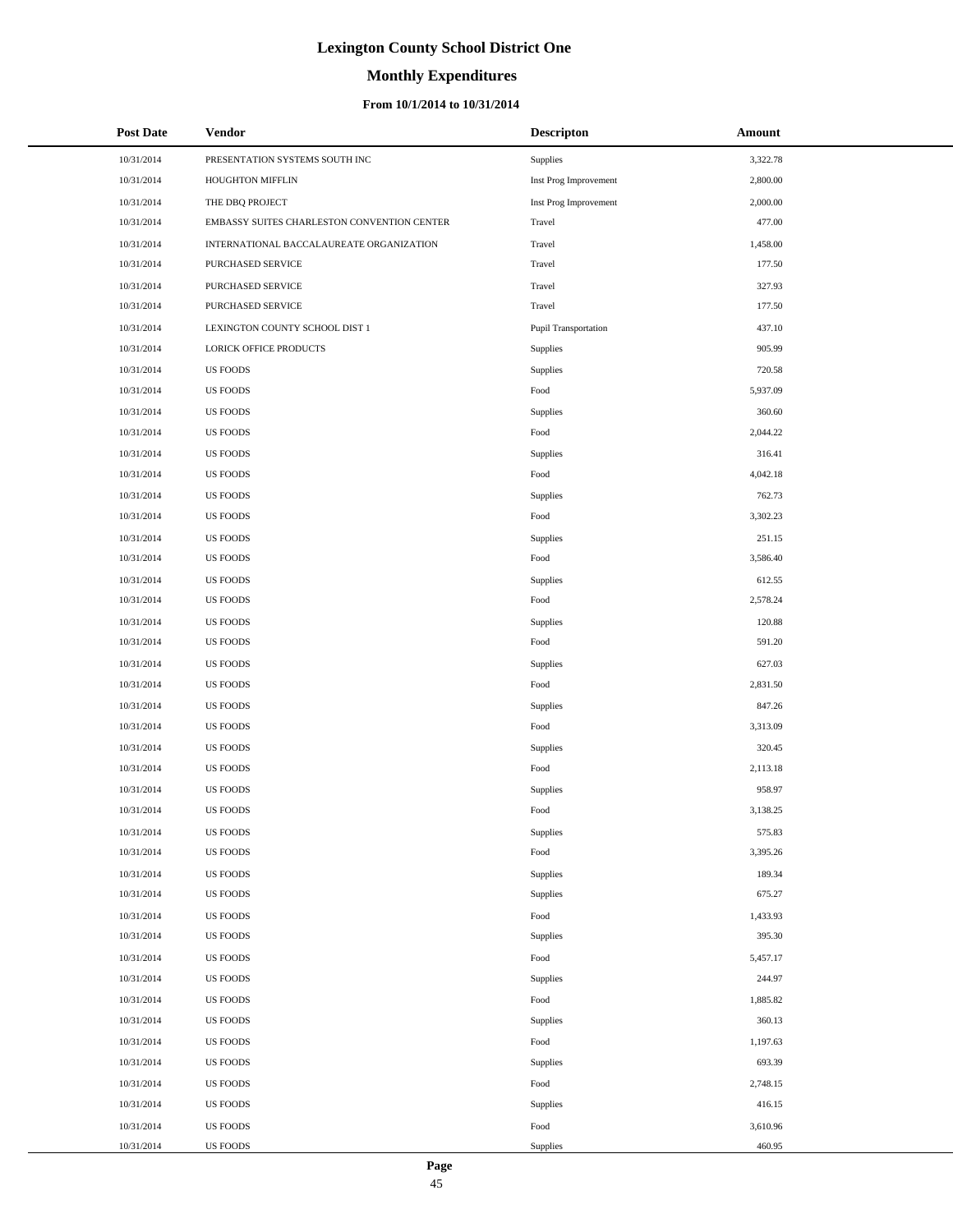# **Monthly Expenditures**

#### **From 10/1/2014 to 10/31/2014**

| <b>Post Date</b> | Vendor                                             | <b>Descripton</b> | Amount    |
|------------------|----------------------------------------------------|-------------------|-----------|
| 10/31/2014       | <b>US FOODS</b>                                    | Food              | 1,801.70  |
| 10/31/2014       | <b>US FOODS</b>                                    | Supplies          | 2,165.47  |
| 10/31/2014       | <b>US FOODS</b>                                    | Food              | 3,444.45  |
| 10/31/2014       | <b>US FOODS</b>                                    | Supplies          | 479.52    |
| 10/31/2014       | <b>US FOODS</b>                                    | Food              | 1,923.48  |
| 10/31/2014       | <b>US FOODS</b>                                    | Supplies          | 380.15    |
| 10/31/2014       | <b>US FOODS</b>                                    | Food              | 3,626.57  |
| 10/31/2014       | <b>US FOODS</b>                                    | Supplies          | 384.65    |
| 10/31/2014       | <b>US FOODS</b>                                    | Food              | 2,085.50  |
| 10/31/2014       | <b>US FOODS</b>                                    | Supplies          | 307.79    |
| 10/31/2014       | <b>US FOODS</b>                                    | Food              | 1,480.48  |
| 10/31/2014       | <b>US FOODS</b>                                    | Supplies          | 1,170.64  |
| 10/31/2014       | <b>US FOODS</b>                                    | Food              | 1,625.50  |
| 10/31/2014       | <b>US FOODS</b>                                    | Supplies          | 187.44    |
| 10/31/2014       | <b>US FOODS</b>                                    | Food              | 4,275.54  |
| 10/31/2014       | <b>US FOODS</b>                                    | Supplies          | 1,758.45  |
| 10/31/2014       | <b>US FOODS</b>                                    | Food              | 16,160.57 |
| 10/31/2014       | <b>BALLENTINE EQUIPMENT CO</b>                     | Supplies          | 962.55    |
| 10/31/2014       | <b>US FOODS</b>                                    | Supplies          | 740.31    |
| 10/31/2014       | <b>US FOODS</b>                                    | Food              | 2,203.95  |
| 10/31/2014       | CABLE AND CONNECTIONS                              | Pupil Activity    | 800.00    |
| 10/31/2014       | CABLE AND CONNECTIONS                              | Pupil Activity    | 307.60    |
| 10/31/2014       | CABLE AND CONNECTIONS                              | Pupil Activity    | 800.00    |
| 10/31/2014       | CABLE AND CONNECTIONS                              | Pupil Activity    | 800.00    |
| 10/31/2014       | CABLE AND CONNECTIONS                              | Pupil Activity    | 570.51    |
| 10/31/2014       | CABLE AND CONNECTIONS                              | Pupil Activity    | 699.98    |
| 10/31/2014       | CABLE AND CONNECTIONS                              | Pupil Activity    | 800.00    |
| 10/31/2014       | STATE DEPARTMENT OF EDUCATION LEX DIST ONEBUS SHOP | Pupil Activity    | 627.19    |
| 10/31/2014       | THE COSTUMER                                       | Pupil Activity    | 261.78    |
| 10/31/2014       | LOWE'S                                             | Pupil Activity    | 1,512.77  |
| 10/31/2014       | SCHOLASTIC CLASSROOM MAGAZINE                      | Pupil Activity    | 112.20    |
| 10/31/2014       | SC DEPARTMENT OF EDUCATION                         | Pupil Activity    | 610.17    |
| 10/31/2014       | SC DEPARTMENT OF EDUCATION                         | Pupil Activity    | 104.07    |
| 10/31/2014       | STATE DEPARTMENT OF EDUCATION OFC OF TEXTBOOKS     | Pupil Activity    | 163.92    |
| 10/31/2014       | STATE DEPARTMENT OF EDUCATION OFC OF TEXTBOOKS     | Pupil Activity    | 3,370.75  |
| 10/31/2014       | LONG, JOE H                                        | Pupil Activity    | 135.50    |
| 10/31/2014       | O'KEEFE, DENNIS                                    | Pupil Activity    | 105.80    |
| 10/31/2014       | SANFORD, BERT H                                    | Pupil Activity    | 131.00    |
| 10/31/2014       | WRIGHT, PETER                                      | Pupil Activity    | 153.50    |
| 10/31/2014       | DEAS, ELBERT                                       | Pupil Activity    | 132.50    |
| 10/31/2014       | JONES, SAMUEL H                                    | Pupil Activity    | 116.30    |
| 10/31/2014       | PORTER, CHARLES A                                  | Pupil Activity    | 132.50    |
| 10/31/2014       | SPEAKS, T C                                        | Pupil Activity    | 122.60    |
| 10/31/2014       | JACKSON, RONNIE D                                  | Pupil Activity    | 117.90    |
| 10/31/2014       | MCGRIER, MELVIN W                                  | Pupil Activity    | 105.30    |
| 10/31/2014       | MILLER, CHRISTOPHER                                | Pupil Activity    | 126.00    |
| 10/31/2014       | SIMPSON, JOHN                                      | Pupil Activity    | 120.30    |
| 10/31/2014       | WRIGHT, TERRY                                      | Pupil Activity    | 128.70    |